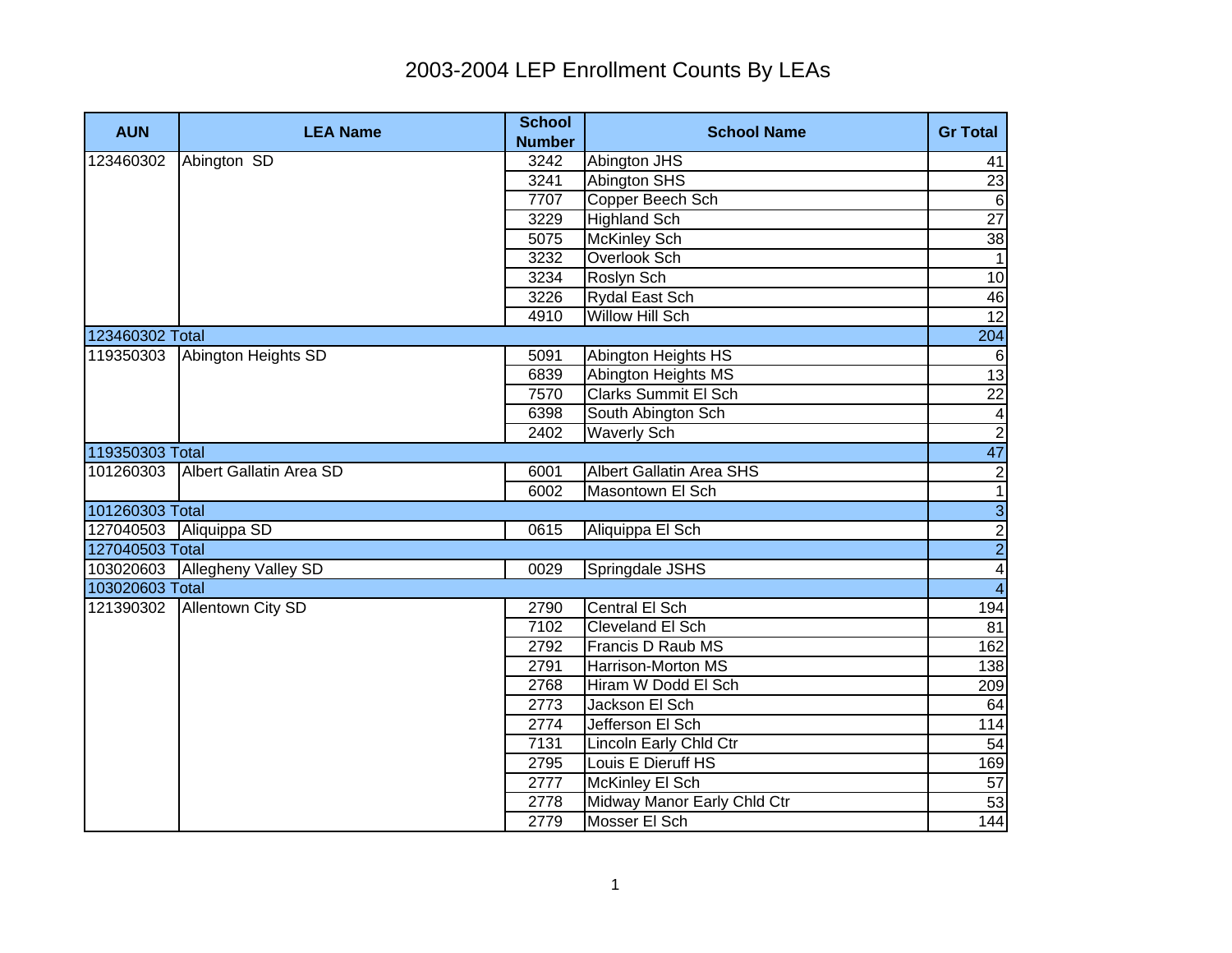| <b>AUN</b>      | <b>LEA Name</b>                       | <b>School</b><br><b>Number</b> | <b>School Name</b>            | <b>Gr Total</b>          |
|-----------------|---------------------------------------|--------------------------------|-------------------------------|--------------------------|
|                 |                                       | 2780                           | Muhlenberg El Sch             | 44                       |
|                 |                                       | 2781                           | <b>Ritter El Sch</b>          | 63                       |
|                 |                                       | 2782                           | Roosevelt El Sch              | 103                      |
|                 |                                       | 6448                           | Sheridan El Sch               | 169                      |
|                 |                                       | 2793                           | South Mountain MS             | 161                      |
|                 |                                       | 4929                           | <b>Trexler MS</b>             | 132                      |
|                 |                                       | 2785                           | Union Terrace El Sch          | 177                      |
|                 |                                       | 2786                           | Washington El Sch             | 137                      |
|                 |                                       | 2794                           | William Allen HS              | 290                      |
|                 |                                       | 2787                           | Wilson Early Chld Ctr         | 39                       |
| 121390302 Total |                                       |                                |                               | 2,754                    |
| 108070502       | Altoona Area SD                       | 0913                           | Altoona Area HS               | $\sqrt{5}$               |
|                 |                                       | 0911                           | <b>Theodore Roosevelt JHS</b> |                          |
| 108070502 Total |                                       |                                |                               | $\frac{1}{8}$            |
|                 | 127040703 Ambridge Area SD            | 6555                           | Ambridge Area HS              | $\frac{2}{1}$            |
|                 |                                       | 6556                           | Anthony Wayne El Sch          |                          |
|                 |                                       | 0629                           | Economy El Sch                | $\frac{3}{1}$            |
|                 |                                       | 0632                           | State Street El Sch           |                          |
| 127040703 Total |                                       |                                |                               | $\overline{7}$           |
|                 | 113380303 Annville-Cleona SD          | 2725                           | Annville Cleona JSHS          | $\overline{\mathbf{A}}$  |
|                 |                                       | 2724                           | Annville El Sch               | $\overline{\phantom{0}}$ |
|                 |                                       | 2723                           | Cleona El Sch                 | $\overline{\phantom{0}}$ |
|                 |                                       | 2722                           | North Annville El Sch         | $\blacktriangle$         |
| 113380303 Total |                                       |                                |                               | 10                       |
| 114060503       | Antietam SD                           | 0820                           | Antietam MS/HS                | $\overline{c}$           |
|                 |                                       | 5205                           | Mt Penn El Sch                | 17                       |
| 114060503 Total |                                       |                                |                               | 19                       |
|                 | 126513190 Architecture and Design CHS | 7578                           | Architecture and Design CHS   | 12                       |
| 126513190 Total |                                       |                                |                               | 12                       |
|                 | 128030852 Armstrong SD                | 0569                           | Dayton El Sch                 | $\overline{2}$           |
|                 |                                       | 6573                           | East Franklin El Sch          | $\overline{1}$           |
|                 |                                       | 6575                           | Ford City JSHS                | $\overline{5}$           |
|                 |                                       | 5002                           | Lenape El Sch                 | $\frac{3}{1}$            |
|                 |                                       | 0604                           | North Buffalo El Sch          |                          |
| 128030852 Total |                                       |                                |                               | 12                       |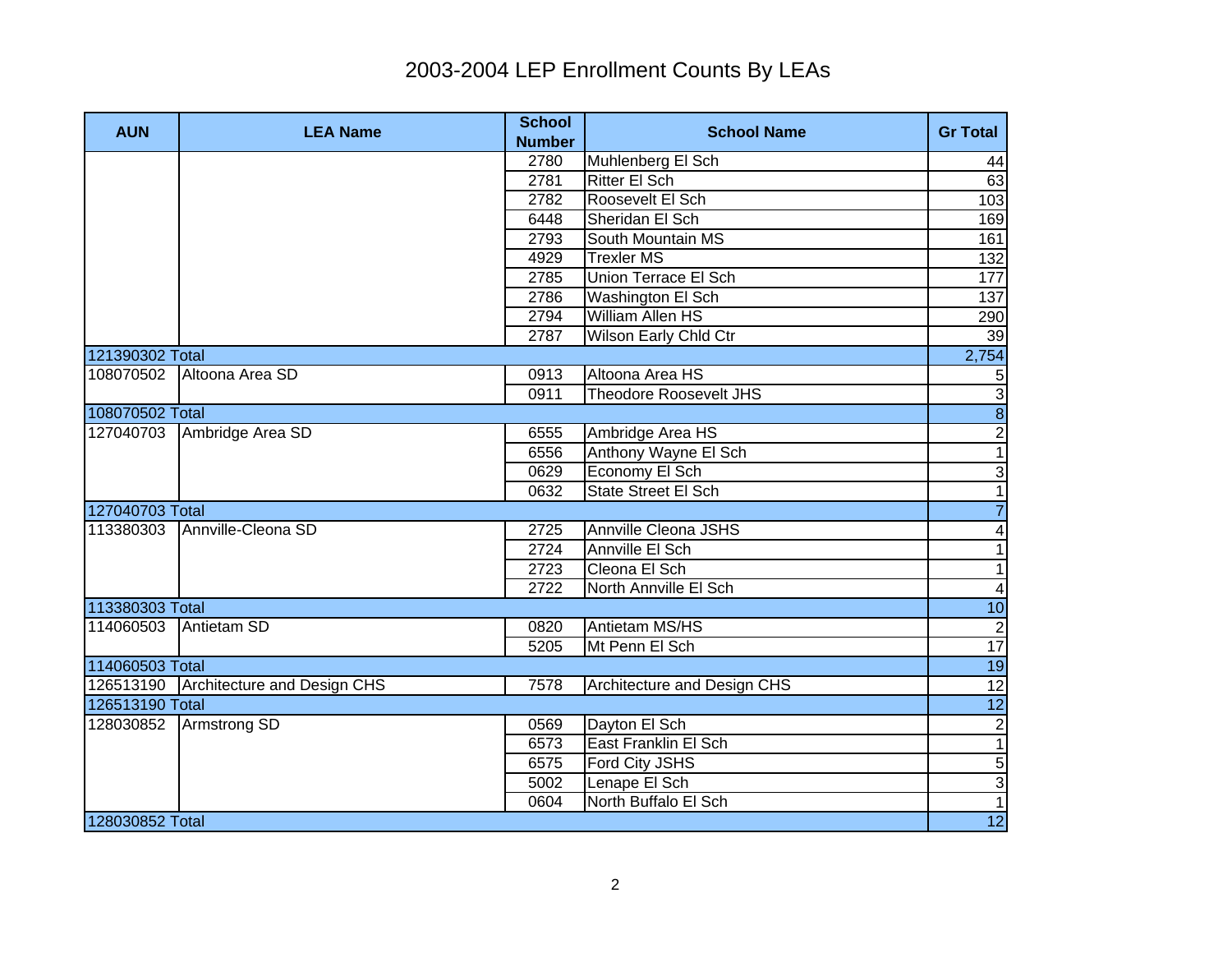| <b>AUN</b>      | <b>LEA Name</b>                  | <b>School</b><br><b>Number</b> | <b>School Name</b>          | <b>Gr Total</b> |
|-----------------|----------------------------------|--------------------------------|-----------------------------|-----------------|
| 117080503       | Athens Area SD                   | 7713                           | Athens Area MS              | $\mathbf{1}$    |
| 117080503 Total |                                  |                                |                             | $\overline{1}$  |
|                 | 109530304 Austin Area SD         | 6221                           | Austin Area El Sch          | $\overline{c}$  |
| 109530304 Total |                                  |                                |                             | $\overline{2}$  |
|                 | 124150003 Avon Grove CS          | 7721                           | Avon Grove CS               | $\overline{5}$  |
| 124150003 Total |                                  |                                |                             | $\overline{5}$  |
|                 | 124150503 Avon Grove SD          | 1367                           | Avon Grove HS               | 75              |
|                 |                                  | 1365                           | Avon Grove Intrmd Sch       | $\overline{77}$ |
|                 |                                  | 5216                           | Fred S Engle MS             | 44              |
|                 |                                  | 7323                           | Penn London El Sch          | 86              |
| 124150503 Total |                                  |                                |                             | 282             |
| 103020753       | Avonworth SD                     | 0034                           | Avonworth El Sch            | 15              |
|                 |                                  | 7669                           | Avonworth MS                | $\overline{3}$  |
| 103020753 Total |                                  |                                |                             | $\overline{18}$ |
| 110141003       | <b>Bald Eagle Area SD</b>        | 1335                           | <b>Bald Eagle Area JSHS</b> | $\mathbf{1}$    |
|                 |                                  | 1330                           | Wingate El Sch              | ا دا            |
| 110141003 Total |                                  |                                |                             |                 |
|                 | 103021102   Baldwin-Whitehall SD | 0050                           | <b>Baldwin SHS</b>          | 38              |
|                 |                                  | 6787                           | <b>Harrison MS</b>          | 45              |
|                 |                                  | 0037                           | <b>McAnnulty El Sch</b>     | 10              |
|                 |                                  | 5194                           | Paynter El Sch              | 74              |
|                 |                                  | 0048                           | Whitehall El Sch            | $\infty$        |
| 103021102 Total |                                  |                                |                             | 175             |
| 120480803       | Bangor Area SD                   | 3434                           | <b>Bangor Area HS</b>       | $\overline{2}$  |
|                 |                                  | 5257                           | <b>Bangor Area MS</b>       | $\overline{1}$  |
|                 |                                  | 5099                           | <b>Five Points El Sch</b>   | $\overline{7}$  |
|                 |                                  | 3430                           | Washington El Sch           | $\overline{1}$  |
| 120480803 Total |                                  |                                |                             | 11              |
| 127041203       | Beaver Area SD                   | 0640                           | <b>Beaver Area SHS</b>      | $\mathbf{1}$    |
|                 |                                  | 0639                           | College Square El Sch       | دن              |
| 127041203 Total |                                  |                                |                             | $\overline{4}$  |
|                 | 108051003 Bedford Area SD        | 7545                           | Bedford El Sch              | $\mathbf{3}$    |
| 108051003 Total |                                  |                                |                             | $\overline{3}$  |
| 107650603       | Belle Vernon Area SD             | 4930                           | <b>Belle Vernon Area HS</b> | $\overline{1}$  |
|                 |                                  | 4329                           | <b>Bellmar MS</b>           | $\overline{1}$  |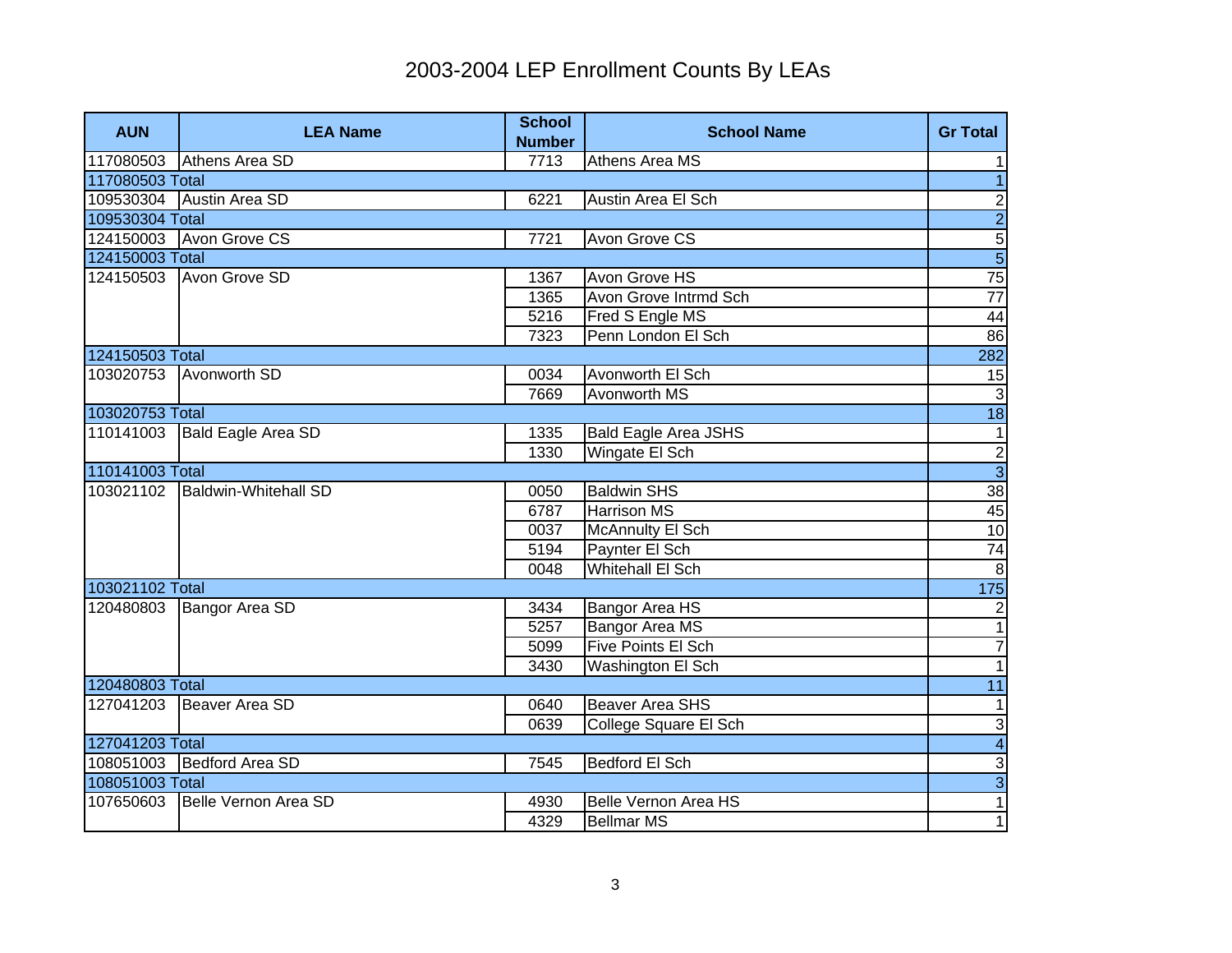| <b>AUN</b>      | <b>LEA Name</b>                 | <b>School</b><br><b>Number</b> | <b>School Name</b>               | <b>Gr Total</b>         |
|-----------------|---------------------------------|--------------------------------|----------------------------------|-------------------------|
|                 |                                 | 4328                           | Marion El Sch                    | $\mathbf{2}$            |
|                 |                                 | 4325                           | Rostraver El Sch                 | دن                      |
|                 |                                 | 4330                           | <b>Rostraver MS</b>              | $\overline{1}$          |
| 107650603 Total |                                 |                                |                                  | $\overline{8}$          |
| 110141103       | Bellefonte Area SD              | 1343                           | Bellefonte Area HS               | 12                      |
|                 |                                 | 1342                           | <b>Bellefonte Area MS</b>        | 19                      |
|                 |                                 | 1341                           | Bellefonte El Sch                | $\overline{13}$         |
|                 |                                 | 1339                           | Benner El Sch                    | $\blacktriangle$        |
|                 |                                 | 6229                           | Pleasant Gap El Sch              | 19                      |
| 110141103 Total |                                 |                                |                                  | 67                      |
| 108071003       | Bellwood-Antis SD               | 7144                           | <b>Bellwood Antis MS</b>         | $\mathbf 1$             |
|                 |                                 | 0914                           | Lewis M Myers El Sch             | $\mathbf{1}$            |
| 108071003 Total |                                 |                                |                                  | $\overline{2}$          |
| 122091002       | Bensalem Township SD            | 4675                           | Benjamin Rush El Sch             | 59                      |
|                 |                                 | 5116                           | Bensalem Twp HS                  | 91                      |
|                 |                                 | 1011                           | Neil A Armstrong MS              | 40                      |
|                 |                                 | 1008                           | Samuel K Faust El Sch            | 66                      |
| 122091002 Total |                                 |                                |                                  | 256                     |
| 116191004       | Benton Area SD                  | 1594                           | Appleman El Sch                  | $\mathbf{1}$            |
|                 |                                 | 1595                           | <b>Benton Area MSHS</b>          | $\overline{1}$          |
| 116191004 Total |                                 |                                |                                  | $\frac{1}{3}$           |
| 108561003       | <b>Berlin Brothersvalley SD</b> | 6206                           | Berlin Brothersvalley El Sch     |                         |
|                 |                                 | 7645                           | <b>Berlin Brothersvalley MS</b>  |                         |
|                 |                                 | 6207                           | <b>Berlin Brothersvalley SHS</b> | $\frac{1}{6}$           |
| 108561003 Total |                                 |                                |                                  |                         |
| 112011103       | Bermudian Springs SD            | 7302                           | Bermudian Springs El Sch         | 24                      |
|                 |                                 | 0003                           | <b>Bermudian Springs HS</b>      | 10                      |
|                 |                                 | 6921                           | <b>Bermudian Springs MS</b>      | 21                      |
| 112011103 Total |                                 |                                |                                  | 55                      |
| 116191103       | Berwick Area SD                 | 1605                           | <b>Berwick Area HS</b>           | $\overline{11}$         |
|                 |                                 | 6808                           | <b>Berwick Area MS</b>           | $\infty$                |
|                 |                                 | 1602                           | Fourteenth Street El Sch         | $\overline{\mathbf{r}}$ |
|                 |                                 | 7372                           | Mulberry Street El Sch           | $\frac{2}{2}$           |
|                 |                                 | 6349                           | Nescopeck El Sch                 |                         |
|                 |                                 | 1604                           | Orange Street El Sch             | $\overline{7}$          |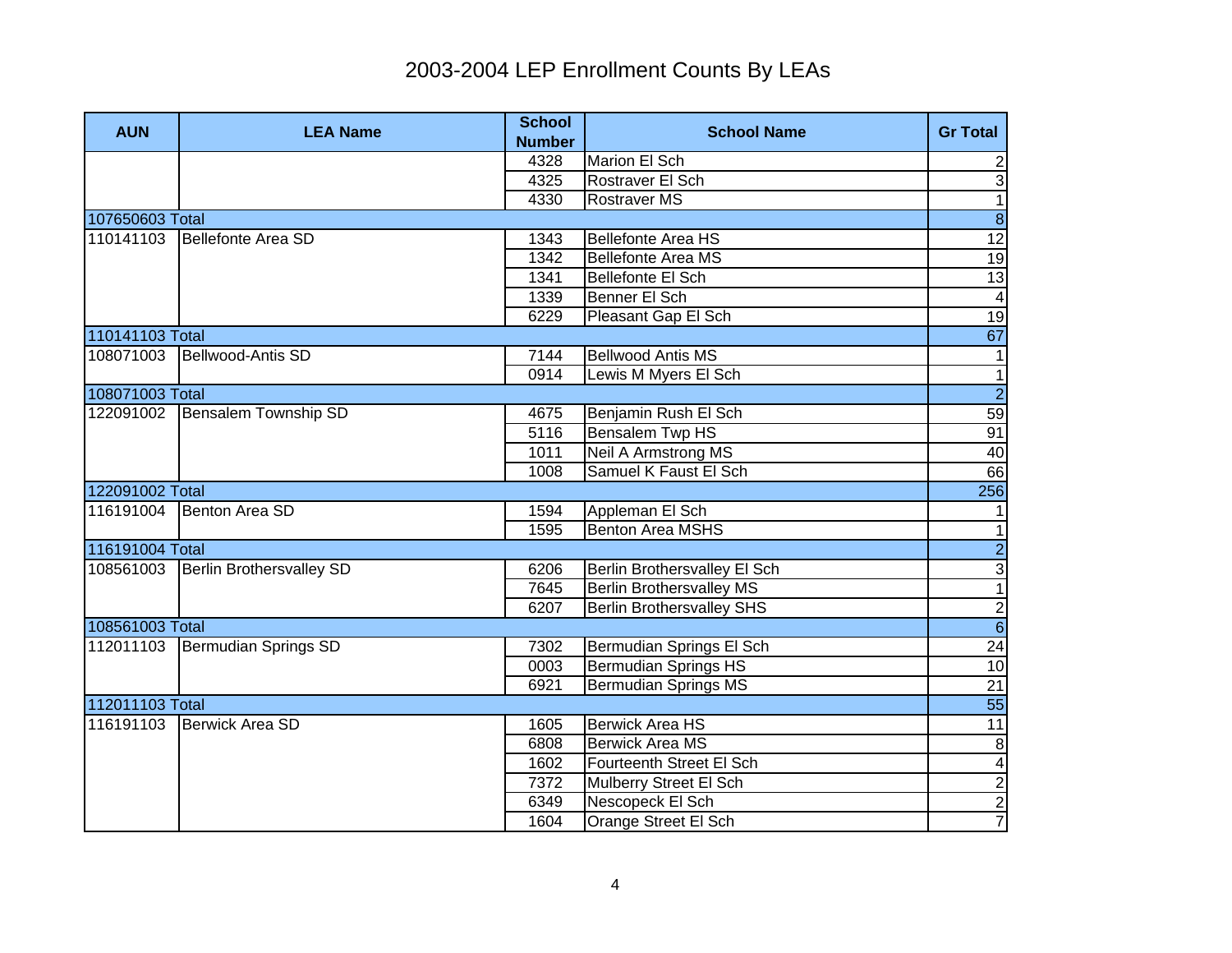| <b>AUN</b>      | <b>LEA Name</b>                      | <b>School</b><br><b>Number</b> | <b>School Name</b>            | <b>Gr Total</b> |
|-----------------|--------------------------------------|--------------------------------|-------------------------------|-----------------|
|                 |                                      | 1597                           | Salem El Sch                  | $\mathbf{1}$    |
| 116191103 Total |                                      |                                |                               | 35              |
| 103021252       | <b>Bethel Park SD</b>                | 4802                           | Abraham Lincoln El Sch        | $\mathbf 1$     |
|                 |                                      | 7326                           | Benjamin Franklin El Sch      | $\overline{1}$  |
|                 |                                      | 0055                           | <b>Bethel Memorial El Sch</b> | $\overline{3}$  |
|                 |                                      | 0062                           | <b>Bethel Park SHS</b>        | $\overline{4}$  |
|                 |                                      | 4902                           | George Washington El Sch      | 4               |
|                 |                                      | 0061                           | Independence MS               | $\overline{2}$  |
|                 |                                      | 7327                           | Neil Armstrong 5-6 MS         | $\overline{3}$  |
|                 |                                      | 0060                           | William Penn El Sch           | $\overline{1}$  |
| 103021252 Total |                                      |                                |                               | 19              |
| 120481002       | Bethlehem Area SD                    | 5063                           | Asa Packer El Sch             | $\overline{22}$ |
|                 |                                      | 3464                           | <b>Broughal MS</b>            | 131             |
|                 |                                      | 3436                           | Calypso El Sch                | 33              |
|                 |                                      | 3453                           | Clearview El Sch              | 32              |
|                 |                                      | 6722                           | Donegan El Sch                | 211             |
|                 |                                      | 4956                           | East Hills MS                 | 45              |
|                 |                                      | 3456                           | Farmersville El Sch           | 13              |
|                 |                                      | 6723                           | Fountain Hill El Sch          | 120             |
|                 |                                      | 4957                           | Freedom HS                    | $\overline{7}$  |
|                 |                                      | 3458                           | Freemansburg El Sch           | 87              |
|                 |                                      | 3449                           | Governor Wolf El Sch          | $\frac{29}{12}$ |
|                 |                                      | 3459                           | Hanover El Sch                |                 |
|                 |                                      | 3442                           | James Buchanan El Sch         | 22              |
|                 |                                      | 3465                           | <b>Liberty HS</b>             | 166             |
|                 |                                      | 3443                           | Lincoln El Sch                | 68              |
|                 |                                      | 3454                           | Marvine El Sch                | 103             |
|                 |                                      | 3455                           | Miller Heights El Sch         | $\overline{9}$  |
|                 |                                      | 3463                           | Nitschmann MS                 | $\overline{3}$  |
|                 |                                      | 3462                           | Northeast MS                  | 47              |
|                 |                                      | 3452                           | Spring Garden El Sch          | 28              |
|                 |                                      | 6633                           | Thomas Jefferson El Sch       | 25              |
|                 |                                      | 6634                           | William Penn El Sch           | 18              |
| 120481002 Total |                                      |                                |                               | 1,231           |
|                 | 127041503   Big Beaver Falls Area SD | 0647                           | South El Sch                  | $\overline{4}$  |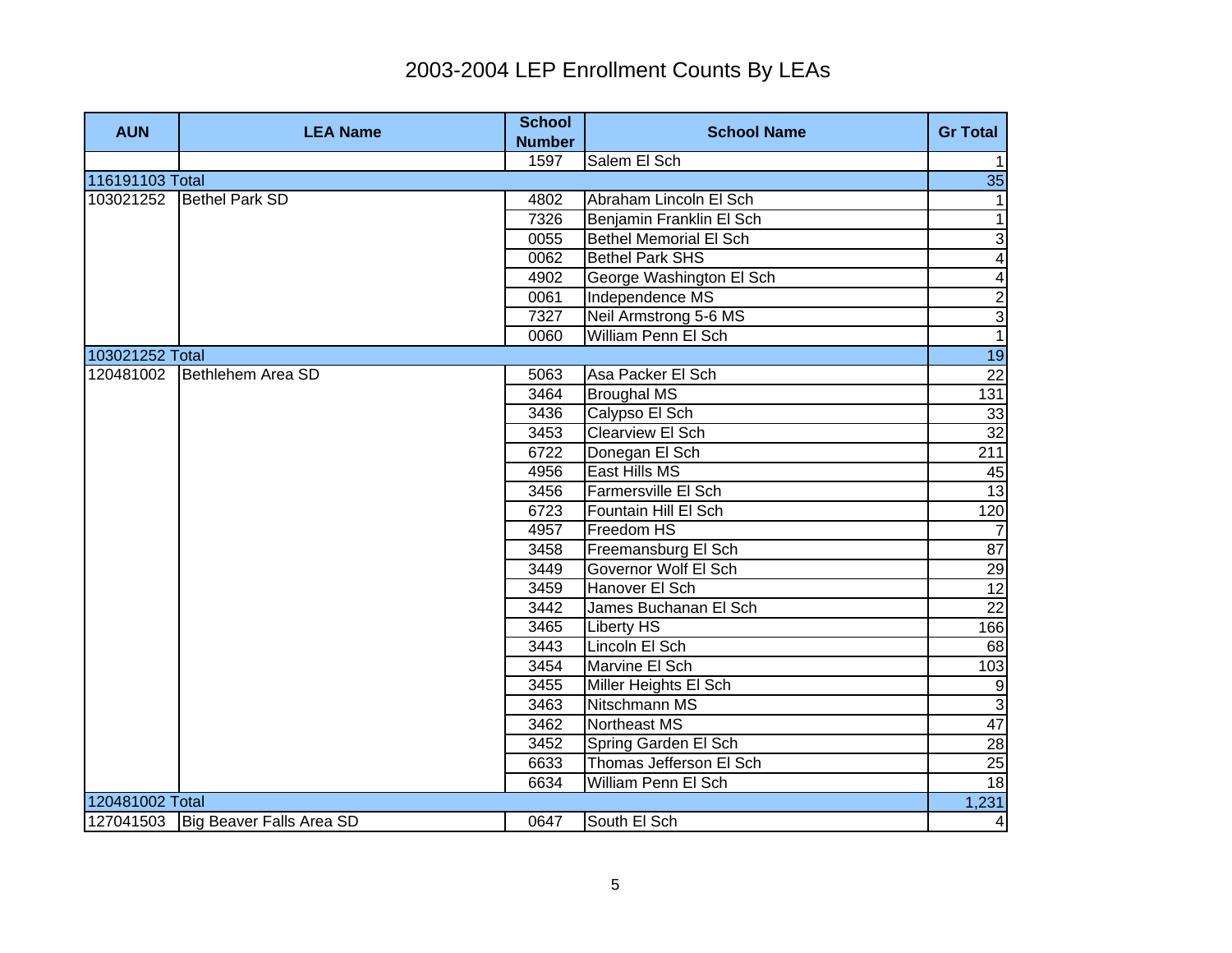| <b>AUN</b>      | <b>LEA Name</b>            | <b>School</b><br><b>Number</b> | <b>School Name</b>               | <b>Gr Total</b>          |
|-----------------|----------------------------|--------------------------------|----------------------------------|--------------------------|
| 127041503 Total |                            |                                |                                  | 4                        |
| 115210503       | <b>Big Spring SD</b>       | 7355                           | Oak Flat El Sch                  | 1                        |
| 115210503 Total |                            |                                |                                  |                          |
| 127041603       | <b>Blackhawk SD</b>        | 6558                           | <b>Highland MS</b>               | 1                        |
| 127041603 Total |                            |                                |                                  | $\overline{1}$           |
| 108110603       | <b>Blacklick Valley SD</b> | 6828                           | <b>Blacklick Valley El Ctr</b>   | 1                        |
|                 |                            | 5135                           | <b>Blacklick Valley JSHS</b>     | $\mathbf{1}$             |
| 108110603 Total |                            |                                |                                  | $\overline{2}$           |
| 116191203       | <b>Bloomsburg Area SD</b>  | 1612                           | <b>Bloomsburg Area HS</b>        | $\overline{9}$           |
|                 |                            | 1611                           | <b>Bloomsburg Area MS</b>        | 10                       |
|                 |                            | 1606                           | <b>Memorial El Sch</b>           | 18                       |
|                 |                            | 1608                           | W W Evans Memorial El Sch        | $\mathbf{1}$             |
| 116191203 Total |                            |                                |                                  | 38                       |
| 129540803       | <b>Blue Mountain SD</b>    | 4659                           | <b>Blue Mountain East El Sch</b> | $\overline{c}$           |
|                 |                            | 7419                           | Blue Mountain El Cressona Sch    | $\overline{\mathbf{4}}$  |
|                 |                            | 3891                           | <b>Blue Mountain HS</b>          | $\frac{2}{1}$            |
|                 |                            | 5263                           | <b>Blue Mountain MS</b>          |                          |
|                 |                            | 3887                           | <b>Blue Mountain West El Sch</b> |                          |
| 129540803 Total |                            |                                |                                  | $\overline{12}$          |
| 114060753       | Boyertown Area SD          | 6804                           | Boyertown Area JHS-East          | $\overline{2}$           |
|                 |                            | 6306                           | <b>Boyertown Area SHS</b>        | $\overline{1}$           |
|                 |                            | 6307                           | Boyertown El Sch                 | $\overline{\phantom{0}}$ |
| 114060753 Total |                            |                                |                                  | $\overline{\mathbf{4}}$  |
| 114060853       | Brandywine Heights Area SD | 6308                           | <b>Brandywine Heights HS</b>     | $\frac{1}{2}$            |
|                 |                            | 6309                           | <b>Brandywine Heights MS</b>     |                          |
|                 |                            | 0768                           | District-Topton El Sch           |                          |
|                 |                            | 0770                           | <b>Rockland Center El Sch</b>    | $\overline{6}$           |
| 114060853 Total |                            |                                |                                  | 12                       |
| 103021453       | Brentwood Borough SD       | 7342                           | <b>Brentwood MS</b>              | 1                        |
|                 |                            | 0070                           | <b>Brentwood SHS</b>             | $\mathbf{1}$             |
|                 |                            | 0069                           | Elroy Avenue El Sch              | $\mathbf{1}$             |
|                 |                            | 0068                           | Moore Sch                        | $\overline{c}$           |
| 103021453 Total |                            |                                |                                  | $\overline{5}$           |
| 122091303       | <b>Bristol Borough SD</b>  | 1014                           | <b>Bristol HS</b>                | $\overline{5}$           |
|                 |                            | 7743                           | <b>Bristol MS</b>                | $\overline{9}$           |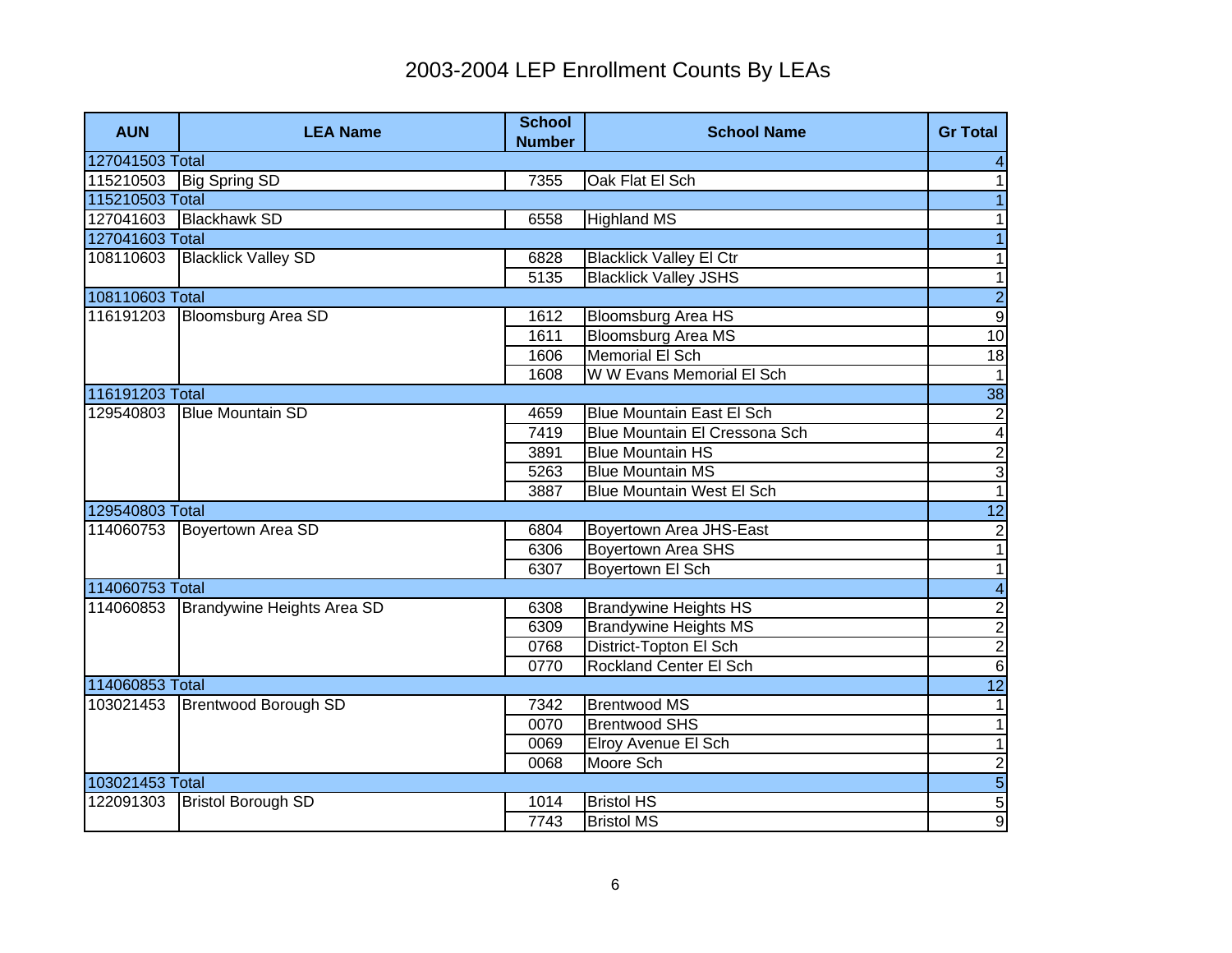| <b>AUN</b>      | <b>LEA Name</b>              | <b>School</b><br><b>Number</b> | <b>School Name</b>          | <b>Gr Total</b>         |
|-----------------|------------------------------|--------------------------------|-----------------------------|-------------------------|
|                 |                              | 1013                           | Snyder-Girotti El Sch       | 23                      |
| 122091303 Total |                              |                                |                             | $\overline{37}$         |
| 122091352       | <b>Bristol Township SD</b>   | 1023                           | Lafayette El Sch            | 59                      |
|                 |                              | 1024                           | Lincoln El Sch              | 24                      |
|                 |                              | 1022                           | Maple Shade El Sch          | 45                      |
|                 |                              | 1027                           | Roosevelt MS                | 46                      |
|                 |                              | 1029                           | <b>Truman SHS</b>           | 61                      |
| 122091352 Total |                              |                                |                             | 235                     |
|                 | 106330803 Brookville Area SD | 5231                           | Hickory Grove El Sch        | $\mathbf{1}$            |
| 106330803 Total |                              |                                |                             | $\overline{1}$          |
|                 | 104101252 Butler Area SD     | 1135                           | <b>Broad St Sch</b>         | $\sqrt{5}$              |
|                 |                              | 6690                           | <b>Butler Area IHS</b>      | 3                       |
|                 |                              | 6119                           | <b>Butler Area JHS</b>      | $\overline{1}$          |
|                 |                              | 1147                           | <b>Butler Area SHS</b>      | $\mathbf{1}$            |
|                 |                              | 1137                           | Center Avenue Sch           | $\overline{5}$          |
| 104101252 Total |                              |                                |                             | 15                      |
|                 | 109122703 Cameron County SD  | 1298                           | Woodland El Sch             | 1                       |
| 109122703 Total |                              |                                |                             | $\overline{1}$          |
| 115211003       | Camp Hill SD                 | 7509                           | Camp Hill MS                | $\overline{7}$          |
|                 |                              | 1682                           | Camp Hill SHS               |                         |
|                 |                              | 1681                           | Eisenhower El Sch           | $\frac{2}{5}$           |
|                 |                              | 1678                           | Hoover El Sch               |                         |
|                 |                              | 1680                           | Schaeffer El Sch            | $\overline{7}$          |
| 115211003 Total |                              |                                |                             | <b>22</b>               |
| 101631703       | Canon-McMillan SD            | 4211                           | <b>Borland Manor El Sch</b> | $\overline{2}$          |
|                 |                              | 4217                           | Canon-McMillan SHS          | $\overline{\mathbf{A}}$ |
|                 |                              | 7217                           | Canonsburg MS               | $\frac{2}{2}$           |
|                 |                              | 7216                           | Cecil Intrmd Sch            |                         |
|                 |                              | 4207                           | First Street El Sch         | $\overline{1}$          |
|                 |                              | 4938                           | Hills-Hendersonville El Sch | دى                      |
|                 |                              | 7764                           | North Strabane Intrmd Sch   | $\overline{1}$          |
|                 |                              | 4214                           | Wylandville El Sch          | $\overline{2}$          |
| 101631703 Total |                              |                                |                             | 17                      |
| 119351303       | Carbondale Area SD           | 2420                           | Carbondale Area JSHS        | $\frac{2}{1}$           |
|                 |                              | 7457                           | Carbondale El Sch           |                         |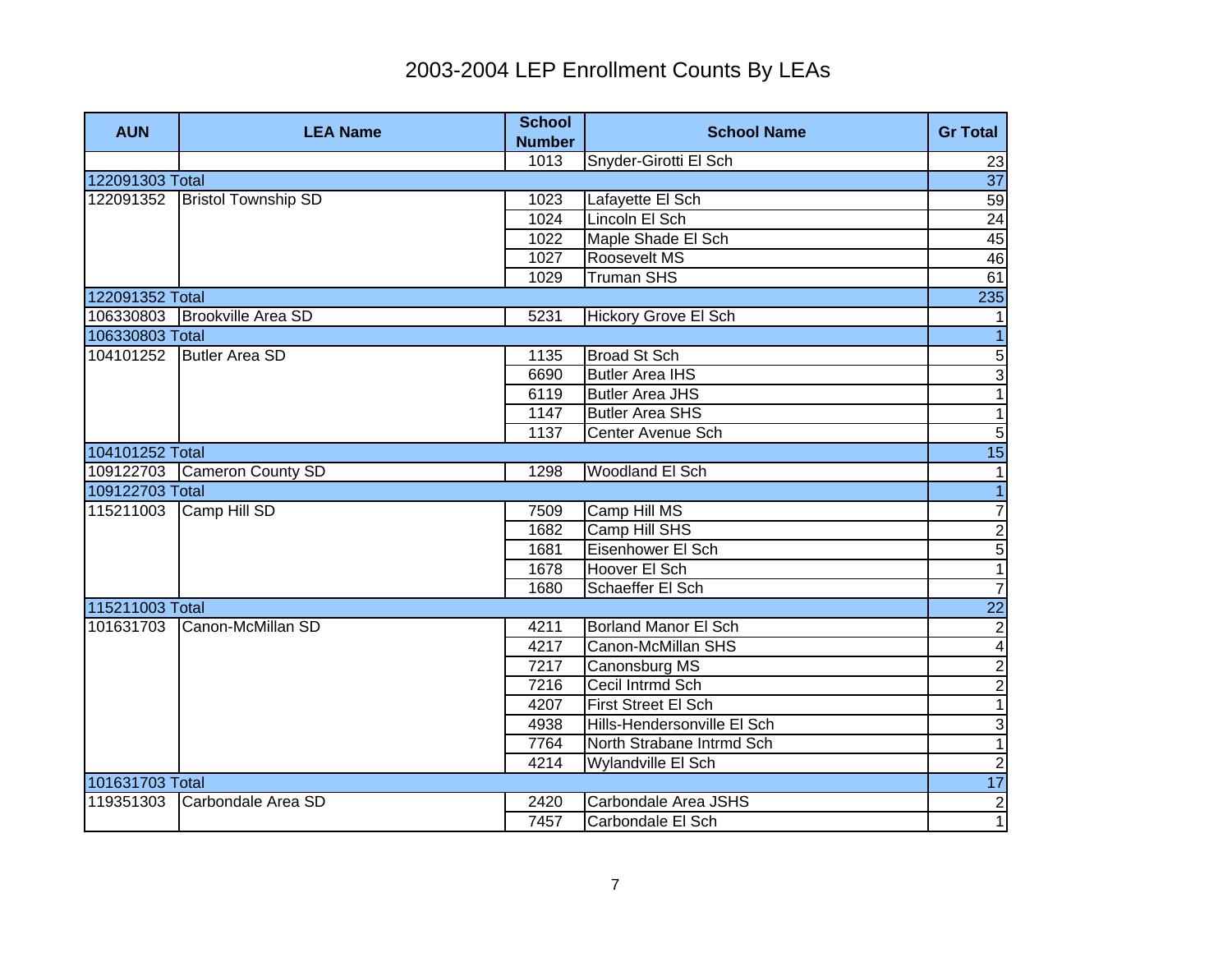| <b>AUN</b>      | <b>LEA Name</b>               | <b>School</b><br><b>Number</b> | <b>School Name</b>           | <b>Gr Total</b>                           |
|-----------------|-------------------------------|--------------------------------|------------------------------|-------------------------------------------|
| 119351303 Total |                               |                                |                              | $\mathbf{3}$                              |
| 115211103       | Carlisle Area SD              | 1692                           | <b>Bellaire El Sch</b>       | 21                                        |
|                 |                               | 1694                           | Carlisle Area HS             | 56                                        |
|                 |                               | 1689                           | <b>Crestview El Sch</b>      | 11                                        |
|                 |                               | 1691                           | Hamilton El Sch              | 16                                        |
|                 |                               | 1683                           | Letort El Sch                |                                           |
|                 |                               | 1690                           | Mooreland El Sch             | $\begin{array}{c c}\n3 \\ 3\n\end{array}$ |
|                 |                               | 1687                           | North Dickinson El Sch       |                                           |
|                 |                               | 7010                           | Wilson MS                    | 25                                        |
| 115211103 Total |                               |                                |                              | 143                                       |
|                 | 103021603 Carlynton SD        | 0079                           | Carlynton JSHS               |                                           |
|                 |                               | 0077                           | Carnegie El Sch              |                                           |
|                 |                               | 0078                           | <b>Crafton El Sch</b>        |                                           |
| 103021603 Total |                               |                                |                              | <u>ა თ თ ა ა ა</u>                        |
| 121391303       | Catasauqua Area SD            | 2797                           | Catasauqua MS                |                                           |
|                 |                               | 2798                           | Catasauqua SHS               |                                           |
|                 |                               | 6593                           | Francis H Sheckler El Sch    | 13                                        |
| 121391303 Total |                               |                                |                              | 21                                        |
| 122092002       | Centennial SD                 | 7274                           | Log College MS               | $\frac{16}{75}$                           |
|                 |                               | 5007                           | McDonald El Sch              |                                           |
|                 |                               | 1040                           | <b>William Tennent HS</b>    | 18                                        |
|                 |                               | 5210                           | Willow Dale El Sch           | 39                                        |
| 122092002 Total |                               |                                |                              | 148                                       |
| 122092102       | Central Bucks SD              | 4683                           | <b>Barclay El Sch</b>        | $\overline{10}$                           |
|                 |                               | 1043                           | <b>Central Bucks HS-West</b> | $\overline{7}$                            |
|                 |                               | 7653                           | <b>Groveland El Sch</b>      | $\overline{7}$                            |
|                 |                               | 7520                           | Jamison El Sch               | $\overline{1}$                            |
|                 |                               | 1041                           | Lenape MS                    | 10                                        |
|                 |                               | 1132                           | Warwick El Sch               | $\overline{2}$                            |
| 122092102 Total |                               |                                |                              | 37                                        |
|                 | 108111303 Central Cambria SD  | 6646                           | Cambria El Sch               | $\overline{2}$                            |
| 108111303 Total |                               |                                |                              | $\overline{2}$                            |
|                 | 116191503 Central Columbia SD | 7201                           | Central Columbia El Sch      | $\overline{6}$                            |
|                 |                               | 5390                           | Central Columbia MS          | $\overline{2}$                            |
|                 |                               | 1619                           | <b>Central Columbia SHS</b>  | $\overline{5}$                            |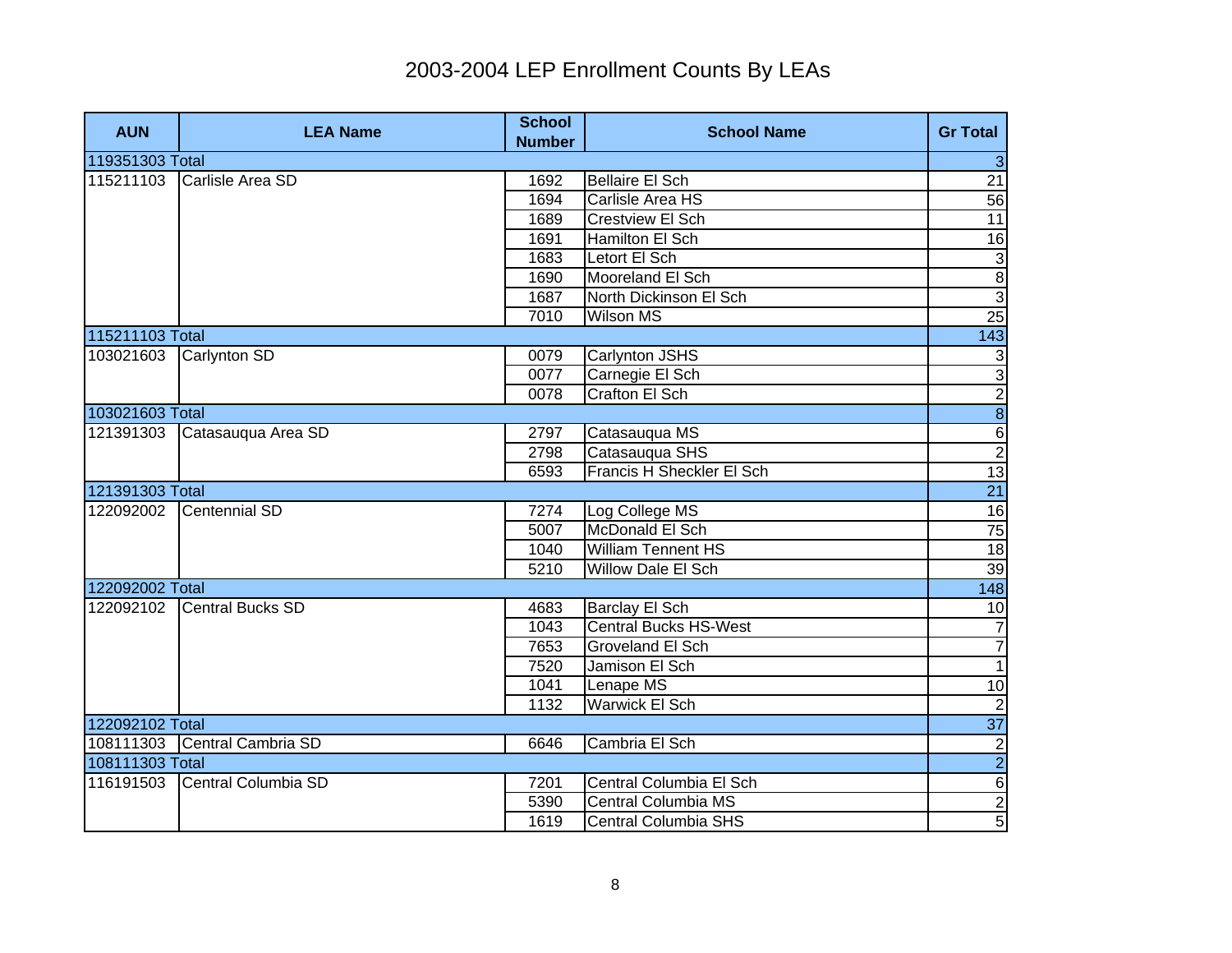| <b>AUN</b>      | <b>LEA Name</b>             | <b>School</b><br><b>Number</b> | <b>School Name</b>              | <b>Gr Total</b> |
|-----------------|-----------------------------|--------------------------------|---------------------------------|-----------------|
| 116191503 Total |                             |                                |                                 | 13              |
| 115221402       | Central Dauphin SD          | 1744                           | Central Dauphin East MS         | 66              |
|                 |                             | 1746                           | <b>Central Dauphin East SHS</b> | 74              |
|                 |                             | 1795                           | Paxtang El Sch                  | 23              |
|                 |                             | 1779                           | Phillips El Sch                 | 66              |
|                 |                             | 1811                           | Rutherford El Sch               | 41              |
|                 |                             | 1780                           | South Side El Sch               | 57              |
|                 |                             | 5320                           | <b>Tri-Community El Sch</b>     | 28              |
| 115221402 Total |                             |                                |                                 | 355             |
|                 | 111291304 Central Fulton SD | 2248                           | McConnellsburg El Sch           |                 |
| 111291304 Total |                             |                                |                                 |                 |
| 101301403       | Central Greene SD           | 7476                           | Waynesburg Central El School    | $\mathbf{1}$    |
|                 |                             | 5118                           | <b>Waynesburg Central HS</b>    | $\overline{1}$  |
| 101301403 Total |                             |                                |                                 | $\overline{2}$  |
| 112671303       | Central York SD             | 4545                           | <b>Central York HS</b>          |                 |
|                 |                             | 4544                           | <b>Central York MS</b>          | $\frac{20}{3}$  |
|                 |                             | 4537                           | Hayshire El Sch                 |                 |
|                 |                             | 4540                           | North Hills El Sch              | $\overline{7}$  |
|                 |                             | 4539                           | Roundtown El Sch                | $\overline{1}$  |
|                 |                             | 7696                           | Sinking Springs El Sch          | $\overline{2}$  |
|                 |                             | 5088                           | Stony Brook El Sch              | 11              |
| 112671303 Total |                             |                                |                                 | $\overline{52}$ |
| 112281302       | Chambersburg Area SD        | 2192                           | Buchanan El Sch                 | 10              |
|                 |                             | 6615                           | Chambersburg Area MS            | 39              |
|                 |                             | 2191                           | Chambersburg Area SHS           | 33              |
|                 |                             | 2210                           | Duffield El Sch                 | $\overline{3}$  |
|                 |                             | 4825                           | Falling Spring El Sch           | $\overline{7}$  |
|                 |                             | 2190                           | <b>Faust JHS</b>                | 32              |
|                 |                             | 6273                           | Fayetteville El Sch             | $\overline{4}$  |
|                 |                             | 2198                           | Gordy El Sch                    | 10              |
|                 |                             | 2208                           | <b>Grandview El Sch</b>         | $\overline{3}$  |
|                 |                             | 2215                           | Guilford Hills El Sch           | 10              |
|                 |                             | 6274                           | Hamilton Heights El Sch         | $\overline{5}$  |
|                 |                             | 6275                           | King Street El Sch              | 62              |
|                 |                             | 6276                           | Marion El Sch                   | $\overline{5}$  |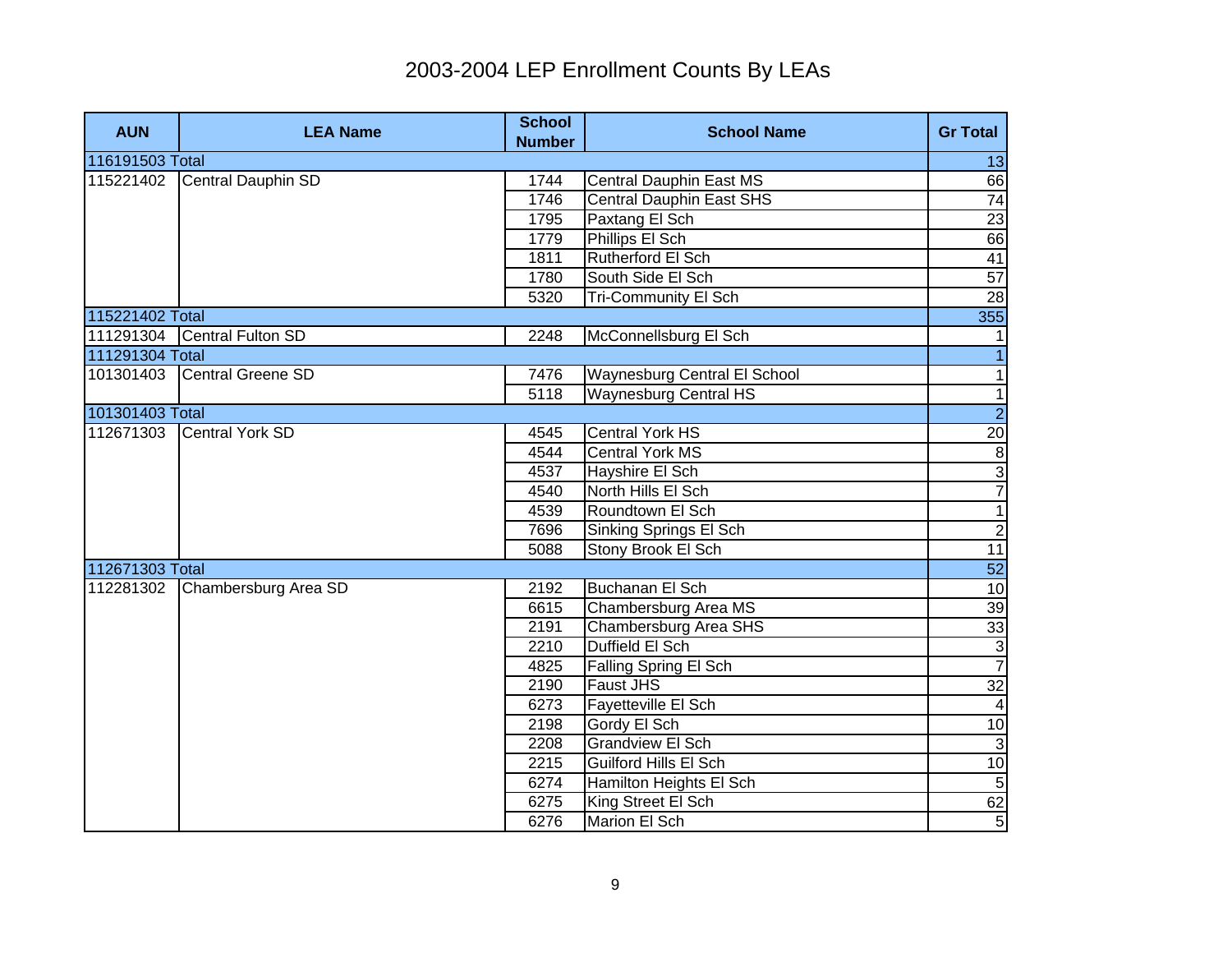| <b>AUN</b>      | <b>LEA Name</b>              | <b>School</b><br><b>Number</b> | <b>School Name</b>                    | <b>Gr Total</b>         |
|-----------------|------------------------------|--------------------------------|---------------------------------------|-------------------------|
|                 |                              | 2209                           | Scotland El Sch                       | 3                       |
|                 |                              | 6277                           | Sharpe El Sch                         | $\overline{9}$          |
|                 |                              | 2216                           | South Hamilton El Sch                 | $\overline{3}$          |
|                 |                              | 2196                           | <b>Stevens El Sch</b>                 | 45                      |
| 112281302 Total |                              |                                |                                       | 283                     |
| 103021752       | <b>Chartiers Valley SD</b>   | 6706                           | <b>Chartiers Valley HS</b>            | 3                       |
|                 |                              | 7415                           | <b>Chartiers Valley Intrmd School</b> | 10                      |
|                 |                              | 0094                           | <b>Chartiers Valley MS</b>            | $\overline{\mathbf{4}}$ |
|                 |                              | 7445                           | <b>Chartiers Valley Primary Sch</b>   | 19                      |
| 103021752 Total |                              |                                |                                       | 36                      |
| 101631903       | <b>Chartiers-Houston SD</b>  | 4234                           | Allison Park El Sch                   | $\mathbf{1}$            |
| 101631903 Total |                              |                                |                                       | $\mathbf{1}$            |
| 123461302       | Cheltenham Township SD       | 5250                           | Cedarbrook MS                         | 6                       |
|                 |                              | 3250                           | Cheltenham El Sch                     | $\overline{2}$          |
|                 |                              | 3260                           | Cheltenham HS                         | 26                      |
|                 |                              | 3257                           | <b>Elkins Park Sch</b>                | $\overline{8}$          |
|                 |                              | 3256                           | Glenside El Sch                       | $\overline{1}$          |
|                 |                              | 3252                           | Myers El Sch                          | $\frac{3}{16}$          |
|                 |                              | 3255                           | Wyncote El Sch                        |                         |
| 123461302 Total |                              |                                |                                       | 62                      |
| 124152880       | Chester Co Family Academy CS | 7514                           | Chester Co Family Academy CS          |                         |
| 124152880 Total |                              |                                |                                       | $\frac{1}{3}$           |
| 125231232       | Chester-Upland SD            | 6492                           | <b>Chester HS</b>                     | 53                      |
|                 |                              | 6491                           | Columbus El Sch                       | 116                     |
|                 |                              | 1838                           | <b>Edward A Parry MS</b>              |                         |
|                 |                              | 1835                           | <b>Showalter MS</b>                   | 58                      |
|                 |                              | 6499                           | Smedley MS                            | 4                       |
|                 |                              | 1829                           | Stetser El Sch                        | $\overline{2}$          |
|                 |                              | 1842                           | Toby Farms Sch                        | $\overline{2}$          |
| 125231232 Total |                              |                                |                                       | 236                     |
| 125231303       | <b>Chichester SD</b>         | 1843                           | Boothwyn El Sch                       |                         |
|                 |                              | 7276                           | <b>Chichester MS</b>                  | 4                       |
|                 |                              | 1849                           | <b>Chichester SHS</b>                 | 6                       |
|                 |                              | 5322                           | Hilltop El Sch                        | $\overline{4}$          |
|                 |                              | 1847                           | Linwood El Sch                        | $\overline{1}$          |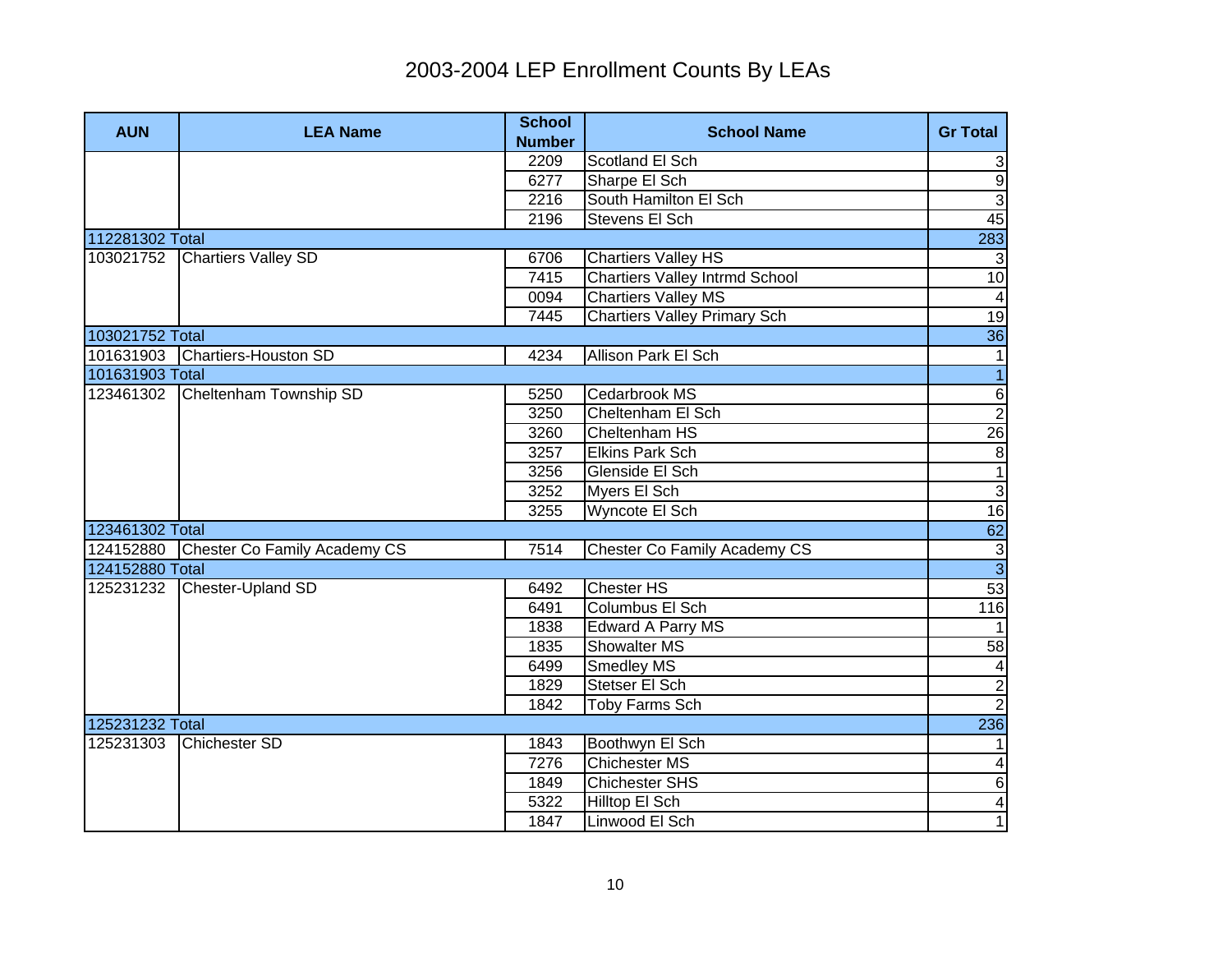| <b>AUN</b>      | <b>LEA Name</b>         | <b>School</b><br><b>Number</b> | <b>School Name</b>       | <b>Gr Total</b>         |
|-----------------|-------------------------|--------------------------------|--------------------------|-------------------------|
| 125231303 Total |                         |                                |                          | 16                      |
| 103021903       | <b>Clairton City SD</b> | 7156                           | <b>Clairton HS</b>       | $\mathbf{1}$            |
|                 |                         | 7370                           | <b>Clairton MS</b>       | $\overline{2}$          |
| 103021903 Total |                         |                                |                          | $\frac{3}{2}$           |
| 106161203       | <b>Clarion Area SD</b>  | 5217                           | Clarion Area El Sch      |                         |
|                 |                         | 1475                           | <b>Clarion Area JSHS</b> | $\overline{2}$          |
| 106161203 Total |                         |                                |                          | $\overline{4}$          |
| 110171003       | Clearfield Area SD      | 7537                           | <b>Clearfield El Sch</b> | $\overline{1}$          |
| 110171003 Total |                         |                                |                          | $\overline{1}$          |
| 124151902       | Coatesville Area SD     | 1376                           | Caln El Sch              | 38                      |
|                 |                         | 5012                           | Coatesville Area SHS     | $\overline{18}$         |
|                 |                         | 1385                           | Coatesville IHS          | 41                      |
|                 |                         | 1377                           | Friendship El Sch        | 46                      |
|                 |                         | 6472                           | Gordon EL Sch            | 40                      |
|                 |                         | 1375                           | Kings Highway El Sch     | $\frac{39}{2}$          |
|                 |                         | 1370                           | Rainbow El Sch           |                         |
|                 |                         | 7767                           | <b>Scott MS</b>          | 44                      |
|                 |                         | 6474                           | South Brandywine MS      | $\overline{23}$         |
| 124151902 Total |                         |                                |                          | $\overline{291}$        |
| 113361303       | Cocalico SD             | 2510                           | Adamstown El Sch         | 33                      |
|                 |                         | 6289                           | <b>Cocalico MS</b>       |                         |
|                 |                         | 6290                           | <b>Cocalico SHS</b>      | $\frac{19}{5}$          |
|                 |                         | 2506                           | Denver El Sch            | 16                      |
|                 |                         | 5053                           | Reamstown El Sch         | $\overline{17}$         |
| 113361303 Total |                         |                                |                          | 90                      |
| 124153320       | Collegium CS            | 7628                           | Collegium CS             | 61                      |
| 124153320 Total |                         |                                |                          | 61                      |
| 123461602       | <b>Colonial SD</b>      | 7143                           | Colonial El Sch          | $\overline{\mathbf{4}}$ |
|                 |                         | 5077                           | <b>Colonial MS</b>       | $\overline{8}$          |
|                 |                         | 3261                           | Conshohocken El Sch      | $\overline{1}$          |
|                 |                         | 4711                           | Plymouth El Sch          | 10                      |
|                 |                         | 3333                           | Plymouth-Whitemarsh SHS  | $\overline{6}$          |
|                 |                         | 3332                           | Ridge Park El Sch        | 17                      |
|                 |                         | 3411                           | Whitemarsh El Sch        | 10                      |
| 123461602 Total |                         |                                |                          | 56                      |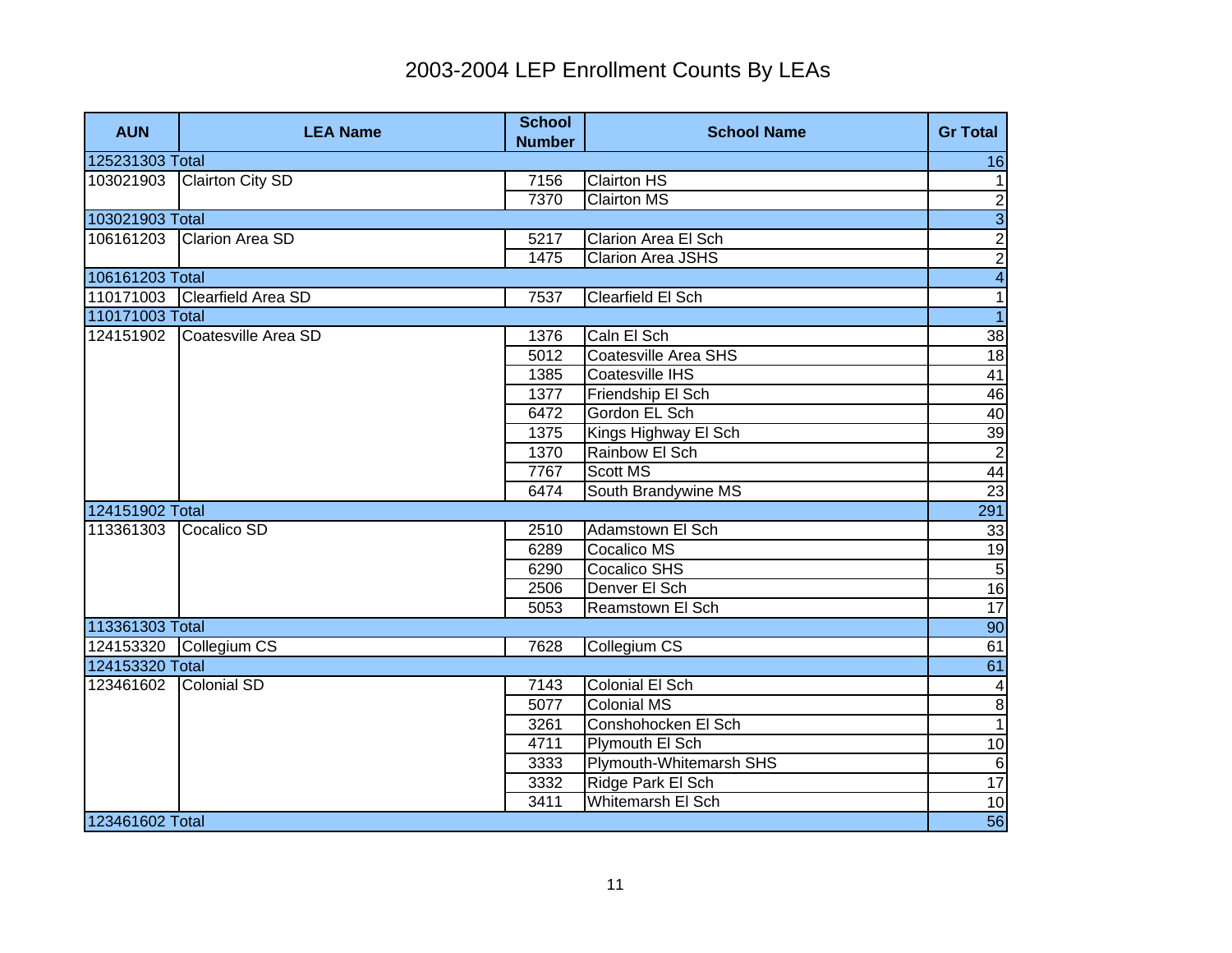| <b>AUN</b>           | <b>LEA Name</b>                      | <b>School</b><br><b>Number</b> | <b>School Name</b>                   | <b>Gr Total</b> |
|----------------------|--------------------------------------|--------------------------------|--------------------------------------|-----------------|
| 113361503            | Columbia Borough SD                  | 2515                           | Columbia JSHS                        | 13              |
|                      |                                      | 7056                           | Park El Sch                          | 22              |
|                      |                                      | 2514                           | <b>Taylor El Sch</b>                 | $\overline{4}$  |
| 113361503 Total      |                                      |                                |                                      | 39              |
| 126512840            | Community Academy of Philadelphia CS | 7510                           | Community Academy of Philadelphia CS | 98              |
| 126512840 Total      |                                      |                                |                                      | 98              |
| 108561803            | Conemaugh Township Area SD           | 3977                           | Conemaugh Twp Area Intrmd Sch        | $\overline{2}$  |
|                      |                                      | 3978                           | Conemaugh Twp Area JSHS              | $\overline{1}$  |
| 108561803 Total      |                                      |                                |                                      | $\frac{3}{2}$   |
|                      | 108111403 Conemaugh Valley SD        | 5213                           | Conemaugh Valley El Sch              |                 |
| 108111403 Total      |                                      |                                |                                      |                 |
| 113361703            | Conestoga Valley SD                  | 2517                           | <b>Brownstown El Sch</b>             | $\frac{33}{50}$ |
|                      |                                      | 2531                           | Conestoga Valley MS                  |                 |
|                      |                                      | 2532                           | Conestoga Valley SHS                 | 40              |
|                      |                                      | 5113                           | Fritz El Sch                         | 30              |
|                      |                                      | 2522                           | Leola El Sch                         | 49              |
|                      |                                      | 2521                           | Smoketown El Sch                     | $\overline{22}$ |
| 113361703 Total      |                                      |                                |                                      | 224             |
| 112011603            | Conewago Valley SD                   | 6268                           | Conewago Twp El Sch                  | 11              |
|                      |                                      | 6267                           | New Oxford El Sch                    | $\frac{25}{18}$ |
|                      |                                      | 6898                           | <b>New Oxford MS</b>                 |                 |
|                      |                                      | 0017                           | New Oxford SHS                       | 20              |
| 112011603 Total      |                                      |                                |                                      | 74              |
| 105201033            | Conneaut SD                          | 6133                           | Conneaut Valley El Sch               | $\mathbf 1$     |
| 105201033 Total      |                                      |                                |                                      | $\overline{1}$  |
| 101261302            | Connellsville Area SD                | 5228                           | <b>Connellsville Area SHS</b>        | $\mathbf 1$     |
|                      |                                      | 4819                           | South Side El Sch                    | $\mathbf 1$     |
|                      |                                      | 4939                           | Zachariah Connell El Sch             | $\mathbf{1}$    |
| 101261302 Total      |                                      |                                |                                      | $\overline{3}$  |
| 114061103            | Conrad Weiser Area SD                | 7284                           | Conrad Weiser East El Sch            | $\overline{8}$  |
|                      |                                      | 0777                           | <b>Conrad Weiser HS</b>              | $\overline{4}$  |
|                      |                                      | 7651                           | <b>Conrad Weiser MS</b>              | $\overline{4}$  |
|                      |                                      | 5203                           | Conrad Weiser West El Sch            | $\overline{6}$  |
| 114061103 Total      |                                      |                                |                                      | <b>22</b>       |
| 103022103 Cornell SD |                                      | 6944                           | Cornell El Sch                       | $\overline{1}$  |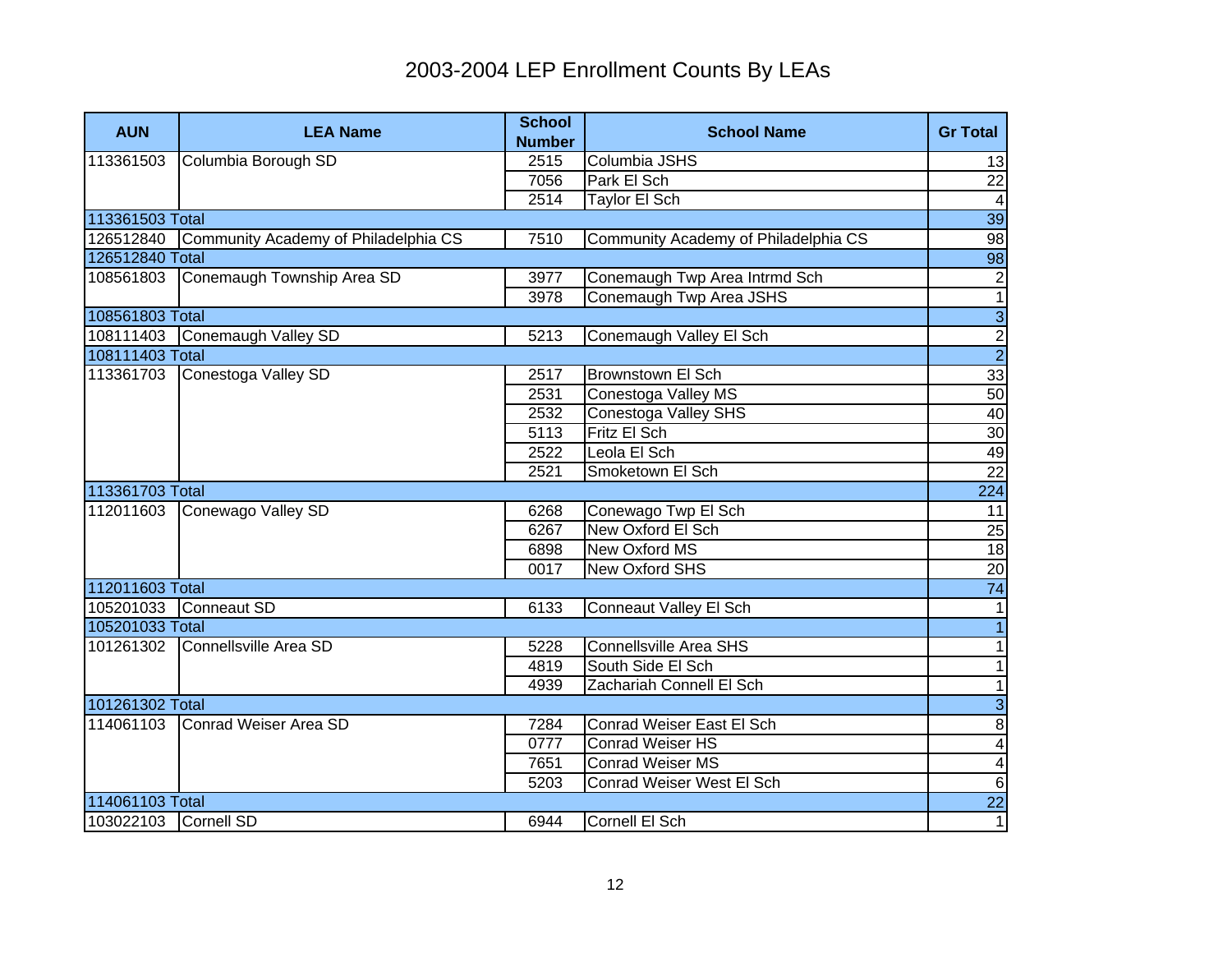| <b>AUN</b>      | <b>LEA Name</b>             | <b>School</b><br><b>Number</b> | <b>School Name</b>           | <b>Gr Total</b>                                                 |
|-----------------|-----------------------------|--------------------------------|------------------------------|-----------------------------------------------------------------|
| 103022103 Total |                             |                                |                              |                                                                 |
| 113381303       | Cornwall-Lebanon SD         | 4800                           | Cedar Crest HS               | $\overline{17}$                                                 |
|                 |                             | 6301                           | Cedar Crest MS               | 11                                                              |
|                 |                             | 6302                           | Cornwall El Sch              | 17                                                              |
|                 |                             | 2728                           | Ebenezer El Sch              | $\overline{21}$                                                 |
|                 |                             | 2729                           | South Lebanon El Sch         | $\overline{9}$                                                  |
|                 |                             | 7300                           | Union Canal El Sch           | 55                                                              |
| 113381303 Total |                             |                                |                              | 130                                                             |
| 105251453       | Corry Area SD               | 1996                           | Concord El Sch               | $\overline{\mathbf{c}}$                                         |
|                 |                             | 1993                           | Wright El Sch                | $\overline{1}$                                                  |
| 105251453 Total |                             |                                |                              | $\frac{3}{1}$                                                   |
| 109531304       | Coudersport Area SD         | 3868                           | Coudersport Area El Sch      |                                                                 |
|                 |                             | 3869                           | <b>Coudersport Area JSHS</b> |                                                                 |
| 109531304 Total |                             |                                |                              | 10                                                              |
| 122092353       | <b>Council Rock SD</b>      | 1088                           | Churchville El Sch           | 14                                                              |
|                 |                             | 5096                           | <b>Council Rock HS North</b> | 13                                                              |
|                 |                             | 7749                           | <b>Council Rock HS South</b> |                                                                 |
|                 |                             | 1086                           | Goodnoe El Sch               |                                                                 |
|                 |                             | 7208                           | <b>Hillcrest El Sch</b>      | $\begin{array}{r} 9 \\ \hline 9 \\ \hline 14 \\ 13 \end{array}$ |
|                 |                             | 4680                           | <b>Holland El Sch</b>        |                                                                 |
|                 |                             | 6833                           | <b>Holland MS</b>            | 10                                                              |
|                 |                             | 7657                           | Maureen M Welch El Sch       | $\overline{6}$                                                  |
|                 |                             | 7432                           | Newtown El Sch               | 17                                                              |
|                 |                             | 6453                           | Newtown MS                   | $\overline{\mathbf{8}}$                                         |
|                 |                             | 1087                           | Richboro El Sch              | $\frac{2}{2}$                                                   |
|                 |                             | 6454                           | <b>Richboro MS</b>           |                                                                 |
|                 |                             | 5308                           | Rolling Hills El Sch         | 25                                                              |
|                 |                             | 1130                           | Sol Feinstone El Sch         | $\overline{2}$                                                  |
|                 |                             | 1133                           | Wrightstown El Sch           | 10                                                              |
| 122092353 Total |                             |                                |                              | 154                                                             |
|                 | 106611303 Cranberry Area SD | 6595                           | <b>Cranberry El Sch</b>      | 1                                                               |
| 106611303 Total |                             |                                |                              | $\overline{1}$                                                  |
| 105201352       | <b>Crawford Central SD</b>  | 5037                           | Cochranton El Sch            | $\overline{3}$                                                  |
|                 |                             | 1632                           | Cochranton JSHS              | $\overline{3}$                                                  |
|                 |                             | 1654                           | Meadville Area SHS           | $\overline{3}$                                                  |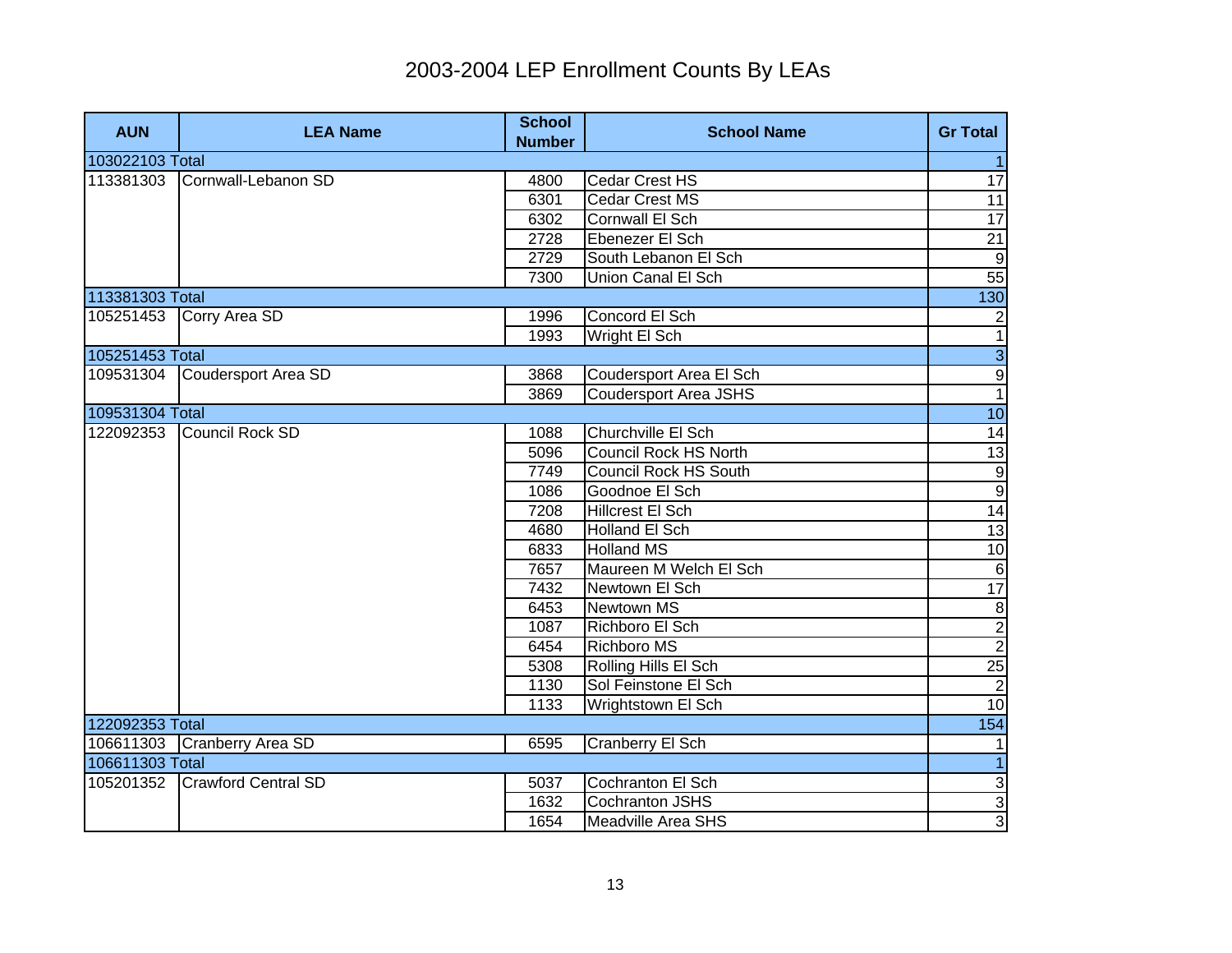| <b>AUN</b>      | <b>LEA Name</b>                         | <b>School</b><br><b>Number</b> | <b>School Name</b>            | <b>Gr Total</b>         |
|-----------------|-----------------------------------------|--------------------------------|-------------------------------|-------------------------|
|                 |                                         | 7194                           | West End El Sch               | $\mathbf{1}$            |
| 105201352 Total |                                         |                                |                               | $\overline{10}$         |
| 118401403       | Crestwood SD                            | 2860                           | Crestwood HS                  | $\sigma$                |
|                 |                                         | 7655                           | Crestwood MS                  | $\overline{2}$          |
|                 |                                         | 2858                           | <b>Fairview El Sch</b>        | 15                      |
|                 |                                         | 5341                           | Rice El Sch                   | 10                      |
| 118401403 Total |                                         |                                |                               | 33                      |
|                 | 112673300 Crispus Attucks Youthbuild CS | 7624                           | Crispus Attucks Youthbuild CS | $\overline{7}$          |
| 112673300 Total |                                         |                                |                               | $\overline{7}$          |
| 115211603       | <b>Cumberland Valley SD</b>             | 1701                           | <b>Cumberland Valley HS</b>   | $\overline{9}$          |
|                 |                                         | 6714                           | Eagle View MS                 | $\overline{\mathbf{4}}$ |
|                 |                                         | 4849                           | Good Hope MS                  | 3                       |
|                 |                                         | 1700                           | Green Ridge El Sch            | $\overline{\mathbf{4}}$ |
|                 |                                         | 5020                           | Hampden El Sch                | $\overline{7}$          |
|                 |                                         | 1697                           | Middlesex El Sch              | $\overline{1}$          |
|                 |                                         | 1698                           | Monroe El Sch                 | $\frac{1}{3}$           |
|                 |                                         | 1696                           | Shaull El Sch                 |                         |
|                 |                                         | 1699                           | Silver Spring El Sch          |                         |
|                 |                                         | 1695                           | Sporting Hill El Sch          | 15                      |
| 115211603 Total |                                         |                                |                               | 49                      |
| 118401603       | Dallas SD                               | 2868                           | Dallas El Sch                 | $\frac{5}{1}$           |
|                 |                                         | 5150                           | Dallas MS                     |                         |
|                 |                                         | 2869                           | Dallas SHS                    | $\frac{2}{8}$           |
| 118401603 Total |                                         |                                |                               |                         |
| 112671603       | Dallastown Area SD                      | 6598                           | Dallastown Area MS            | 16                      |
|                 |                                         | 4553                           | Dallastown Area SHS           | 14                      |
|                 |                                         | 4701                           | Leaders Heights El Sch        | دى                      |
|                 |                                         | 4547                           | Loganville-Springfield El Sch | $\overline{1}$          |
|                 |                                         | 4551                           | Ore Valley El Sch             | $\boldsymbol{8}$        |
|                 |                                         | 4549                           | York Twp El Sch               | $\overline{4}$          |
| 112671603 Total |                                         |                                |                               | 46                      |
| 114061503       | Daniel Boone Area SD                    | 7729                           | Amity Intrmd Ctr              | 1                       |
|                 |                                         | 0781                           | <b>Amity Primary Ctr</b>      | $\sigma$                |
|                 |                                         | 7272                           | <b>Birdsboro El Ctr</b>       | $\overline{1}$          |
|                 |                                         | 4810                           | Daniel Boone Area HS          | $\overline{2}$          |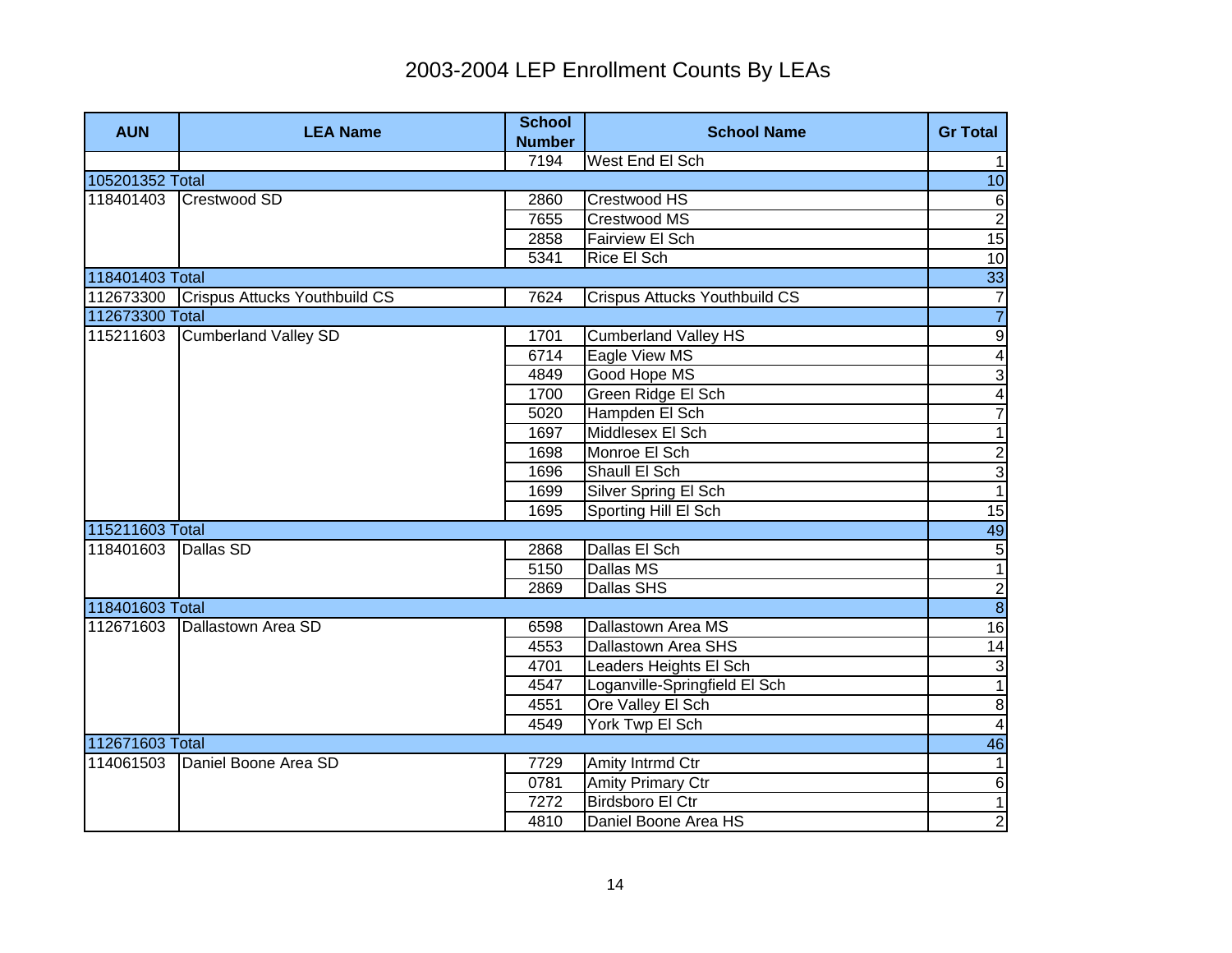| <b>AUN</b>      | <b>LEA Name</b>           | <b>School</b><br><b>Number</b> | <b>School Name</b>            | <b>Gr Total</b>         |
|-----------------|---------------------------|--------------------------------|-------------------------------|-------------------------|
|                 |                           | 7544                           | Daniel Boone Area MS          | $\mathbf{3}$            |
| 114061503 Total |                           |                                |                               | 13                      |
| 116471803       | Danville Area SD          | 3424                           | Danville Area MS              | $\vert 4 \vert$         |
|                 |                           | 3425                           | Danville Area SHS             | $\overline{1}$          |
|                 |                           | 4833                           | Liberty-Valley El Sch         | $\overline{c}$          |
|                 |                           | 3419                           | Mahoning-Cooper El Sch        | $\overline{5}$          |
|                 |                           | 3421                           | Riverside El Sch              | $\overline{1}$          |
| 116471803 Total |                           |                                |                               | $\overline{13}$         |
|                 | 103022253   Deer Lakes SD | 0511                           | Curtisville Pri Ctr           | $\mathbf{1}$            |
| 103022253 Total |                           |                                |                               | $\overline{1}$          |
| 120522003       | Delaware Valley SD        | 7162                           | Delaware Valley El Sch        | $\overline{7}$          |
|                 |                           | 5261                           | Delaware Valley HS            | $\overline{7}$          |
|                 |                           | 3865                           | <b>Delaware Valley MS</b>     | $\overline{2}$          |
|                 |                           | 3864                           | Dingman-Delaware El Sch       | $\overline{c}$          |
|                 |                           | 7408                           | Dingman-Delaware MS           | $\frac{2}{6}$           |
|                 |                           | 7625                           | Dingman-Delaware Primary Sch  |                         |
|                 |                           | 3866                           | Shohola El Sch                | $\overline{1}$          |
| 120522003 Total |                           |                                |                               | <b>27</b>               |
| 107651603       | Derry Area SD             | 4351                           | Derry Area MS                 | $\mathbf{1}$            |
|                 |                           | 6927                           | <b>Grandview El Sch</b>       | $\overline{2}$          |
|                 |                           | 4344                           | Loyalhanna El Sch             | $\overline{1}$          |
| 107651603 Total |                           |                                |                               | $\overline{\mathbf{4}}$ |
| 115221753       | Derry Township SD         | 7731                           | Hershey Early Childhood Ctr   | $\frac{1}{9}$           |
|                 |                           | 4801                           | <b>Hershey HS</b>             |                         |
|                 |                           | 7186                           | Hershey Intrmd El Sch         | $\overline{7}$          |
|                 |                           | 6678                           | <b>Hershey MS</b>             | $\overline{6}$          |
|                 |                           | 1749                           | <b>Hershey Primary El Sch</b> | $6\overline{6}$         |
| 115221753 Total |                           |                                |                               | 33                      |
| 113362203       | Donegal SD                | 7165                           | Donegal MS                    | 11                      |
|                 |                           | 2539                           | Donegal SHS                   | 13                      |
|                 |                           | 7786                           | Donegal Springs El Sch        | 23                      |
| 113362203 Total |                           |                                |                               | 47                      |
| 112671803       | Dover Area SD             | 4558                           | Dover Area HS                 | $\overline{2}$          |
|                 |                           | 6283                           | Dover Area Intrmd Sch         | $\overline{5}$          |
|                 |                           | 4557                           | Leib El Sch                   | 5                       |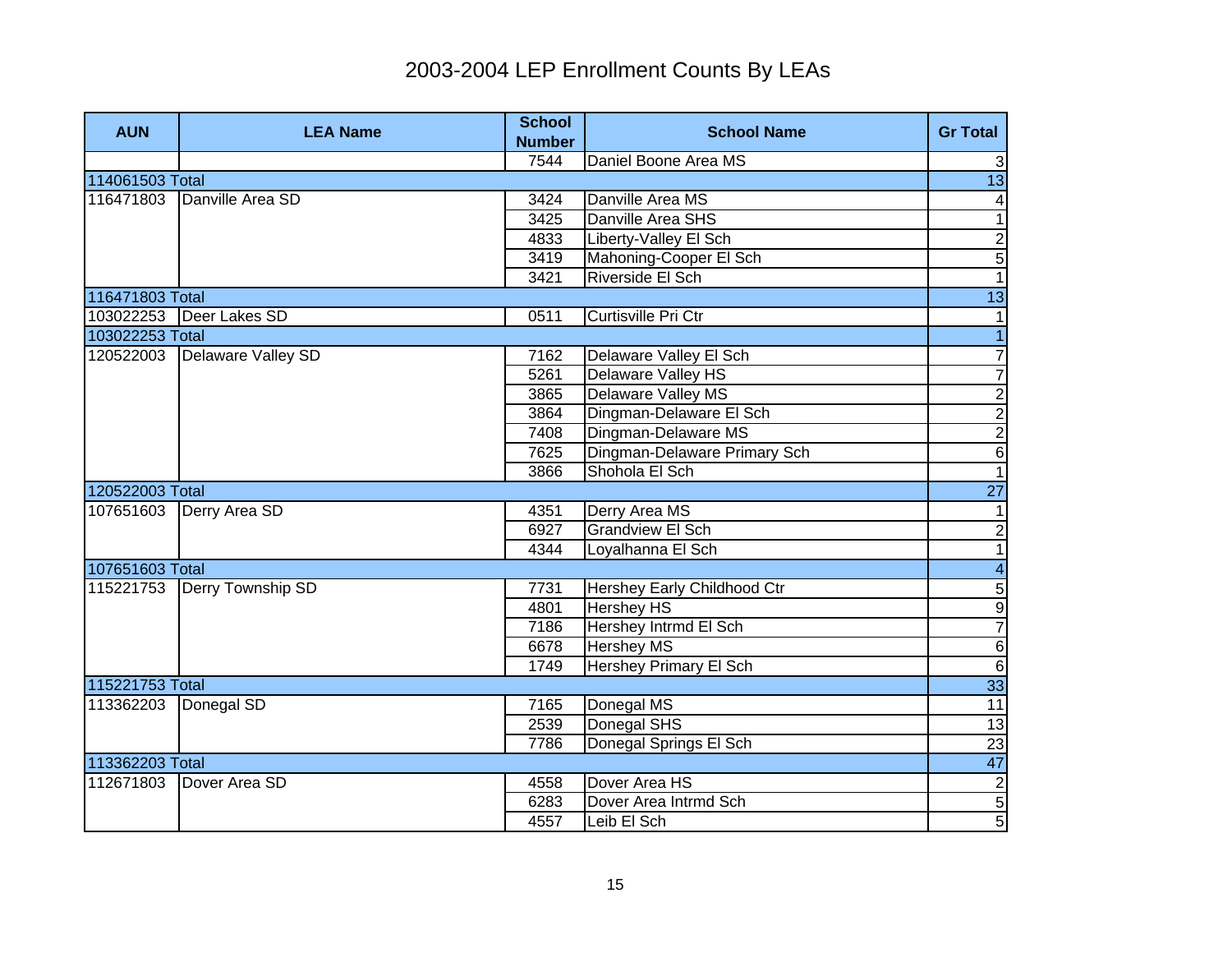| <b>AUN</b>      | <b>LEA Name</b>            | <b>School</b><br><b>Number</b> | <b>School Name</b>         | <b>Gr Total</b> |
|-----------------|----------------------------|--------------------------------|----------------------------|-----------------|
|                 |                            | 7555                           | North Salem El Sch         | $\mathbf{3}$    |
|                 |                            | 4556                           | Weigelstown El Sch         | $\overline{5}$  |
| 112671803 Total |                            |                                |                            | 20              |
| 124152003       | Downingtown Area SD        | 1391                           | <b>Beaver Creek El Sch</b> | 16              |
|                 |                            | 7266                           | Bradford Hgts El Sch       | 3               |
|                 |                            | 1431                           | Brandywine-Wallace El Sch  | 10              |
|                 |                            | 7517                           | Downington MS              | $\sigma$        |
|                 |                            | 7759                           | Downingtown HS East Campus | $\overline{5}$  |
|                 |                            | 1387                           | Downingtown HS West Campus | $\overline{4}$  |
|                 |                            | 5011                           | East Ward El Sch           | $\overline{15}$ |
|                 |                            | 6476                           | Lionville El Sch           | 5               |
|                 |                            | 7516                           | Lionville MS               | $\overline{9}$  |
|                 |                            | 1432                           | Pickering Valley El Sch    | $\overline{c}$  |
|                 |                            | 7265                           | Shamona Creek El Sch       | $\overline{2}$  |
|                 |                            | 6621                           | Uwchlan Hills El Sch       | 14              |
|                 |                            | 6477                           | West Bradford El Sch       | $\overline{2}$  |
| 124152003 Total |                            |                                |                            | 93              |
| 106172003       | Dubois Area SD             | 1541                           | Dubois Area MS             | 1               |
|                 |                            | 6156                           | Dubois Area SHS            |                 |
|                 |                            | 1532                           | Oklahoma El Sch            | $\frac{4}{1}$   |
| 106172003 Total |                            |                                |                            | $\overline{6}$  |
| 119352203       | Dunmore SD                 | 6591                           | Dunmore El Ctr             | 13              |
|                 |                            | 7712                           | Dunmore MS                 | $\vert$ 1       |
| 119352203 Total |                            |                                |                            | 14              |
|                 | 103022503 Duquesne City SD | 7109                           | Duquesne El Sch            |                 |
| 103022503 Total |                            |                                |                            |                 |
| 103022803       | East Allegheny SD          | 5193                           | East Allegheny JSHS        | $\frac{2}{1}$   |
|                 |                            | 6100                           | <b>Westinghouse El Sch</b> |                 |
| 103022803 Total |                            |                                |                            | $\overline{3}$  |
|                 | 117412003 East Lycoming SD | 6364                           | Hughesville JSHS           | $\overline{3}$  |
| 117412003 Total |                            |                                |                            | $\overline{3}$  |
| 121392303       | East Penn SD               | 2799                           | <b>Alburtis El Sch</b>     | $\overline{9}$  |
|                 |                            | 2809                           | Emmaus HS                  | 16              |
|                 |                            | 7560                           | Eyer MS                    | $\overline{1}$  |
|                 |                            | 2808                           | Jefferson El Sch           | $\overline{4}$  |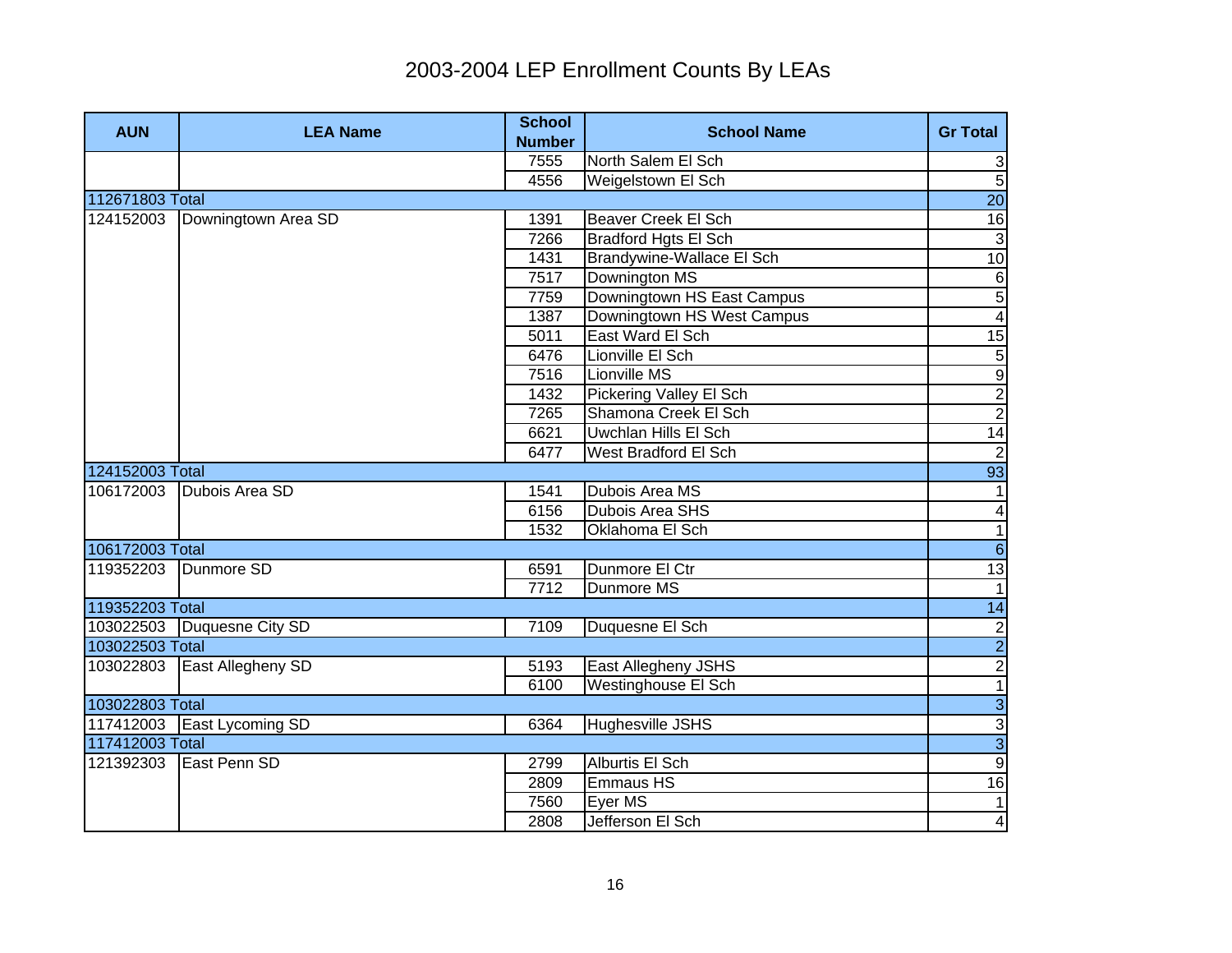| <b>AUN</b>      | <b>LEA Name</b>                    | <b>School</b><br><b>Number</b> | <b>School Name</b>            | <b>Gr Total</b>    |
|-----------------|------------------------------------|--------------------------------|-------------------------------|--------------------|
|                 |                                    | 2802                           | Lincoln El Sch                | 1                  |
|                 |                                    | 2803                           | Lower Macungie El Sch         | $\overline{3}$     |
|                 |                                    | 7559                           | Lower Macungie MS             | 12                 |
|                 |                                    | 2804                           | Macungie El Sch               |                    |
|                 |                                    | 5239                           | Shoemaker El Sch              | $\frac{3}{9}$      |
|                 |                                    | 4827                           | Wescosville El Sch            | 12                 |
| 121392303 Total |                                    |                                |                               | $\overline{70}$    |
| 115212503       | East Pennsboro Area SD             | 5220                           | East Pennsboro Area MS        | 11                 |
|                 |                                    | 1707                           | East Pennsboro Area SHS       | $\overline{7}$     |
|                 |                                    | 1705                           | East Pennsboro El Sch         | $\overline{4}$     |
|                 |                                    | 4850                           | West Creek Hills El Sch       | $\overline{14}$    |
| 115212503 Total |                                    |                                |                               | 36                 |
| 120452003       | East Stroudsburg Area SD           | 7536                           | <b>Bushkill El Sch</b>        | $\overline{22}$    |
|                 |                                    | 6798                           | East Stroudsburg El Sch       | $\overline{6}$     |
|                 |                                    | 7641                           | East Stroudsburg SHS North    | 12                 |
|                 |                                    | 6935                           | East Stroudsburg SHS South    | $\frac{26}{37}$    |
|                 |                                    | 3204                           | J M Hill El Sch               |                    |
|                 |                                    | 7366                           | J T Lambert Intermediate Sch  | 46                 |
|                 |                                    | 7642                           | Lehman Intermediate School    | $rac{12}{24}$      |
|                 |                                    | 3201                           | Middle Smithfield El Sch      |                    |
|                 |                                    | 7411                           | Resica El Sch                 |                    |
|                 |                                    | 3202                           | Smithfield El Sch             | 24                 |
| 120452003 Total |                                    |                                |                               | $\overline{271}$   |
| 113362303       | <b>Eastern Lancaster County SD</b> | 2500                           | <b>Brecknock El Sch</b>       | 30                 |
|                 |                                    | 7209                           | Garden Spot MS                | 19                 |
|                 |                                    | 2554                           | Garden Spot SHS               | $\overline{28}$    |
|                 |                                    | 4707                           | <b>New Holland Elementary</b> | 46                 |
| 113362303 Total |                                    |                                |                               | 123                |
| 113382303       | Eastern Lebanon County SD          | 6612                           | Eastern Lebanon Co MS         | $\overline{5}$     |
|                 |                                    | 2740                           | Eastern Lebanon Co SHS        | $\frac{2}{2}$      |
|                 |                                    | 6611                           | Fort Zeller El Sch            |                    |
|                 |                                    | 2735                           | Jackson El Sch                |                    |
|                 |                                    | 2738                           | Schaefferstown El Sch         | $\frac{1}{\infty}$ |
| 113382303 Total |                                    |                                |                               | <b>20</b>          |
|                 | 112672203 Eastern York SD          | 4564                           | <b>Eastern York HS</b>        | $\overline{1}$     |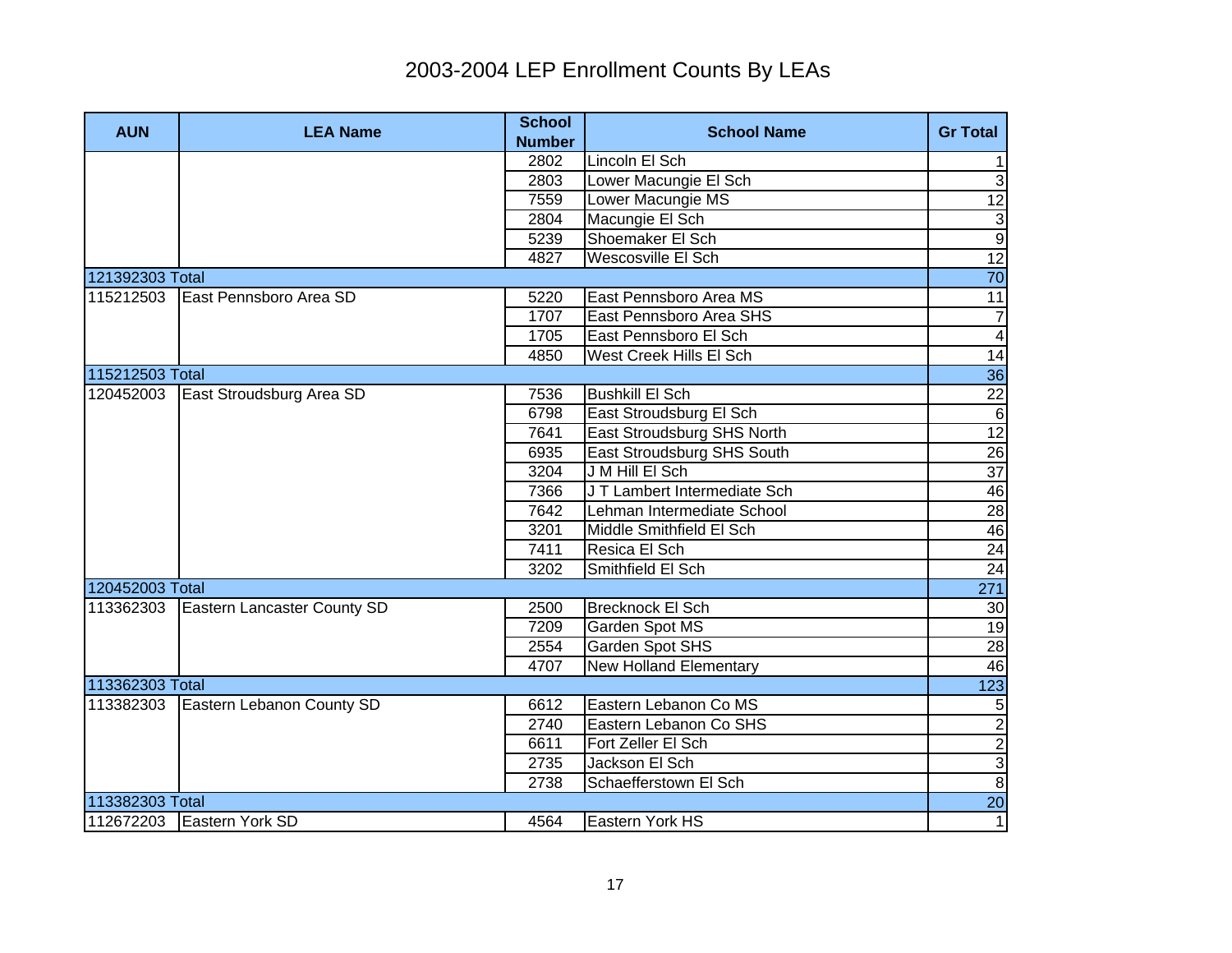| <b>AUN</b>               | <b>LEA Name</b>             | <b>School</b><br><b>Number</b> | <b>School Name</b>      | <b>Gr Total</b>  |
|--------------------------|-----------------------------|--------------------------------|-------------------------|------------------|
|                          |                             | 7439                           | Eastern York MS         | 1                |
|                          |                             | 6285                           | Kreutz Creek El Sch     | $\overline{2}$   |
|                          |                             | 4563                           | Wrightsville El Sch     | $\overline{1}$   |
| 112672203 Total          |                             |                                |                         | $\overline{5}$   |
| 120483302                | Easton Area SD              | 4915                           | Cheston El Sch          | 64               |
|                          |                             | 3482                           | Easton Area HS          | 60               |
|                          |                             | 7008                           | Easton Area MS          |                  |
|                          |                             | 3477                           | Forks El Sch            | $\frac{59}{5}$   |
|                          |                             | 3478                           | March El Sch            | 28               |
|                          |                             | 3473                           | Palmer El Sch           | 34               |
|                          |                             | 5350                           | Paxinosa El Sch         | $\overline{72}$  |
|                          |                             | 6925                           | Shawnee MS              | 36               |
|                          |                             | 5064                           | Tracy El Sch            | $\overline{22}$  |
| 120483302 Total          |                             |                                |                         | 380              |
| 103023153                | <b>Elizabeth Forward SD</b> | 7495                           | Greenock El Sch         | $\overline{2}$   |
| 103023153 Total          |                             |                                |                         |                  |
| 113362403                | Elizabethtown Area SD       | 2555                           | Bainbridge El Sch       | $\frac{2}{2}$    |
|                          |                             | 2561                           | East High Street El Sch | 18               |
|                          |                             | 6862                           | Elizabethtown Area MS   | 11               |
|                          |                             | 2562                           | Elizabethtown Area SHS  | 12               |
|                          |                             | 2557                           | <b>Fairview El Sch</b>  | $\mathbf{1}$     |
|                          |                             | 2559                           | Rheems El Sch           | $\overline{3}$   |
| 113362403 Total          |                             |                                |                         | 47               |
| 119582503                | Elk Lake SD                 | 6417                           | Elk Lake El Sch         | $\blacktriangle$ |
|                          |                             | 6418                           | <b>Elk Lake JSHS</b>    | $\overline{1}$   |
| 119582503 Total          |                             |                                |                         | $\overline{5}$   |
| 113362603                | Ephrata Area SD             | 2564                           | Akron El Sch            | 16               |
|                          |                             | 2568                           | Clay El Sch             | 13               |
|                          |                             | 6712                           | Ephrata MS              | 57               |
|                          |                             | 6293                           | Ephrata SHS             | 20               |
|                          |                             | 2563                           | Fulton El Sch           | 17               |
|                          |                             | 2570                           | Highland El Sch         | 18               |
|                          |                             | 2565                           | Lincoln El Sch          | 15               |
| 113362603 Total          |                             |                                |                         | 156              |
| 105252602   Erie City SD |                             | 2000                           | <b>Burton El Sch</b>    | 11               |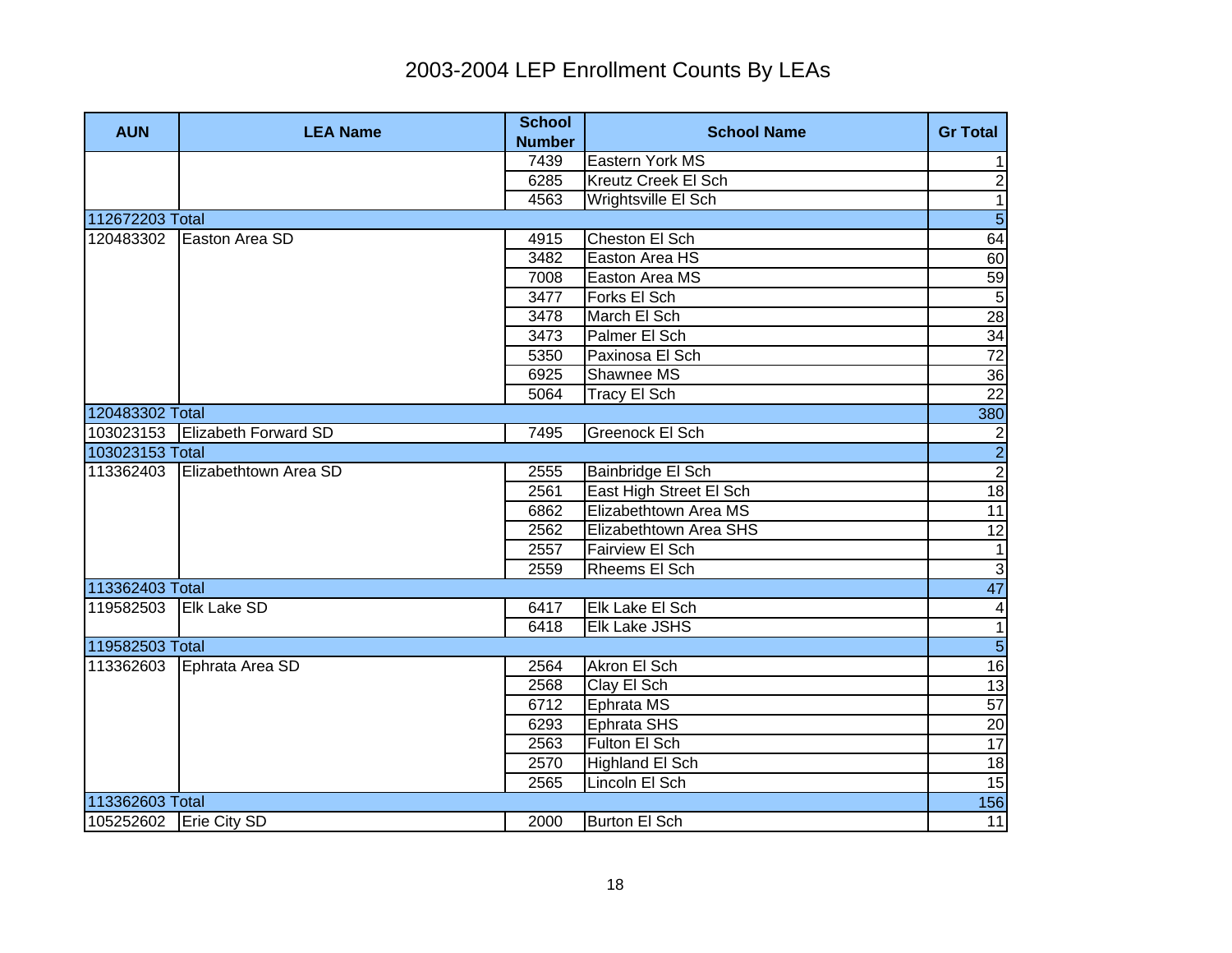| <b>AUN</b>      | <b>LEA Name</b>                      | <b>School</b><br><b>Number</b> | <b>School Name</b>           | <b>Gr Total</b>         |
|-----------------|--------------------------------------|--------------------------------|------------------------------|-------------------------|
|                 |                                      | 2001                           | Cleveland El Sch             | 35                      |
|                 |                                      | 2021                           | Connell El Sch               | 61                      |
|                 |                                      | 2003                           | Diehl El Sch                 | 25                      |
|                 |                                      | 2026                           | East SHS                     | 175                     |
|                 |                                      | 2004                           | Edison El Sch                | 61                      |
|                 |                                      | 2022                           | Emerson-Gridley El Sch       | $\infty$                |
|                 |                                      | 2007                           | Glenwood El Sch              | 16                      |
|                 |                                      | 2009                           | Harding El Sch               | 39                      |
|                 |                                      | 2010                           | Irving El Sch                | 44                      |
|                 |                                      | 2011                           | Jefferson El Sch             | $\overline{9}$          |
|                 |                                      | 2013                           | Lincoln El Sch               | 26                      |
|                 |                                      | 2016                           | McKinley El Sch              | 27                      |
|                 |                                      | 2018                           | Perry El Sch                 | 11                      |
|                 |                                      | 7035                           | Pfeiffer-Burleigh El Sch     | 57                      |
|                 |                                      | 2025                           | <b>Wilson MS</b>             | 123                     |
| 105252602 Total |                                      |                                |                              | 728                     |
| 124150001       | <b>Erin Dudley Forbes CS</b>         | 7680                           | <b>Erin Dudley Forbes CS</b> | $\overline{4}$          |
| 124150001 Total |                                      |                                |                              | $\overline{4}$          |
|                 | 126513100 Eugenio Maria De Hostos CS | 7564                           | Eugenio Maria DE Hostos CS   | 50                      |
| 126513100 Total |                                      |                                |                              | 50                      |
| 108053003       | Everett Area SD                      | 0735                           | Breezewood El Sch            | 1                       |
|                 |                                      | 7006                           | Everett Area El Sch          |                         |
| 108053003 Total |                                      |                                |                              | $\frac{1}{5}$ ש         |
| 114062003       | <b>Exeter Township SD</b>            | 0787                           | <b>Exeter Twp JHS</b>        |                         |
|                 |                                      | 0788                           | <b>Exeter Twp SHS</b>        | $\overline{1}$          |
|                 |                                      | 0783                           | Jacksonwald El Sch           | $\overline{9}$          |
|                 |                                      | 0786                           | Lorane El Sch                | $\overline{3}$          |
|                 |                                      | 6731                           | Martin Luther Lausch El Ctr  | $\overline{\mathbf{4}}$ |
|                 |                                      | 7755                           | Reiffton Sch                 | $\boldsymbol{8}$        |
| 114062003 Total |                                      |                                |                              | 30                      |
|                 | 114062503 Fleetwood Area SD          | 0791                           | Andrew Maier El Sch          | $\overline{7}$          |
|                 |                                      | 0789                           | Fleetwood El Sch             | $\mathbf{3}$            |
|                 |                                      | 6311                           | Fleetwood MS                 | $\overline{7}$          |
|                 |                                      | 5023                           | <b>Fleetwood SHS</b>         | $\overline{5}$          |
|                 |                                      | 0860                           | Richmond El Sch              | $\overline{2}$          |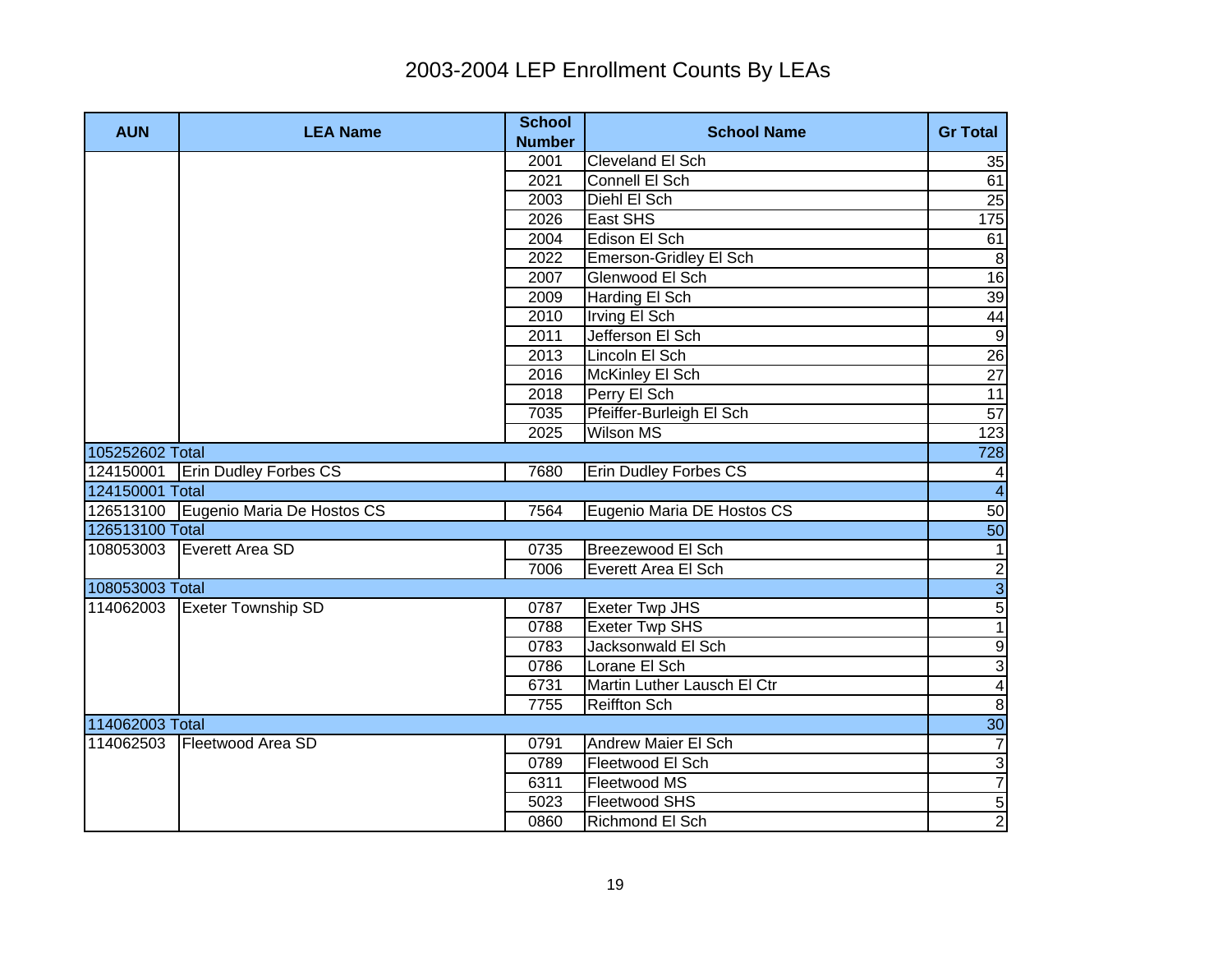| <b>AUN</b>      | <b>LEA Name</b>                     | <b>School</b><br><b>Number</b> | <b>School Name</b>           | <b>Gr Total</b>          |
|-----------------|-------------------------------------|--------------------------------|------------------------------|--------------------------|
| 114062503 Total |                                     |                                |                              | 24                       |
| 106272003       | Forest Area SD                      | 6701                           | West Forest El Sch           | $\overline{c}$           |
|                 |                                     | 6161                           | <b>West Forest JSHS</b>      | $\overline{4}$           |
| 106272003 Total |                                     |                                |                              | $6 \overline{6}$         |
|                 | 119583003   Forest City Regional SD | 6420                           | Forest City Regional El Sch  | $\overline{\phantom{a}}$ |
| 119583003 Total |                                     |                                |                              | $\overline{1}$           |
|                 | 101632403    Fort Cherry SD         | 7187                           | Fort Cherry El Ctr           | $\overline{c}$           |
| 101632403 Total |                                     |                                |                              | $\overline{2}$           |
| 105253553       | Fort LeBoeuf SD                     | 5328                           | Fort LeBoeuf MS              | $\overline{1}$           |
|                 |                                     | 2035                           | Waterford El Sch             | $\overline{2}$           |
| 105253553 Total |                                     |                                |                              | $\overline{3}$           |
| 103023912       | Fox Chapel Area SD                  | 0147                           | Dorseyville MS               | $\overline{5}$           |
|                 |                                     | 0149                           | <b>Fairview El Sch</b>       | $\overline{5}$           |
|                 |                                     | 0156                           | Fox Chapel Area SHS          | $\overline{9}$           |
|                 |                                     | 6780                           | Hartwood El Sch              | $rac{3}{7}$              |
|                 |                                     | 0153                           | Kerr El Sch                  |                          |
|                 |                                     | 0461                           | Ohara El Sch                 | 15                       |
| 103023912 Total |                                     |                                |                              | 44                       |
| 106612203       | Franklin Area SD                    | 4667                           | Central El Sch               | $\mathbf{1}$             |
|                 |                                     | 4106                           | Franklin Area HS             | $\overline{\phantom{0}}$ |
| 106612203 Total |                                     |                                |                              | $\overline{2}$           |
| 107652603       | <b>Franklin Regional SD</b>         | 7602                           | Franklin Regional MS         | $6\overline{6}$          |
|                 |                                     | 4360                           | <b>Franklin Regional SHS</b> | $\frac{2}{8}$            |
|                 |                                     | 7163                           | Heritage El Sch              |                          |
|                 |                                     | 4354                           | Newlonsburg El Sch           | $\overline{\mathbf{A}}$  |
|                 |                                     | 4357                           | Sloan El Sch                 | $\overline{7}$           |
| 107652603 Total |                                     |                                |                              | <b>27</b>                |
| 101262903       | <b>Frazier SD</b>                   | 6686                           | Perry El Sch                 | $\overline{3}$           |
| 101262903 Total |                                     |                                |                              | $\overline{3}$           |
| 125234103       | <b>Garnet Valley SD</b>             | 7714                           | <b>Bethel Springs El Sch</b> | 1                        |
|                 |                                     | 6506                           | Concord El Sch               | $\overline{12}$          |
|                 |                                     | 7486                           | <b>Garnet Valley El Sch</b>  | Θ                        |
|                 |                                     | 1869                           | <b>Garnet Valley HS</b>      | $\overline{1}$           |
|                 |                                     | 7313                           | <b>Garnet Valley MS</b>      | 5                        |
| 125234103 Total |                                     |                                |                              | 28                       |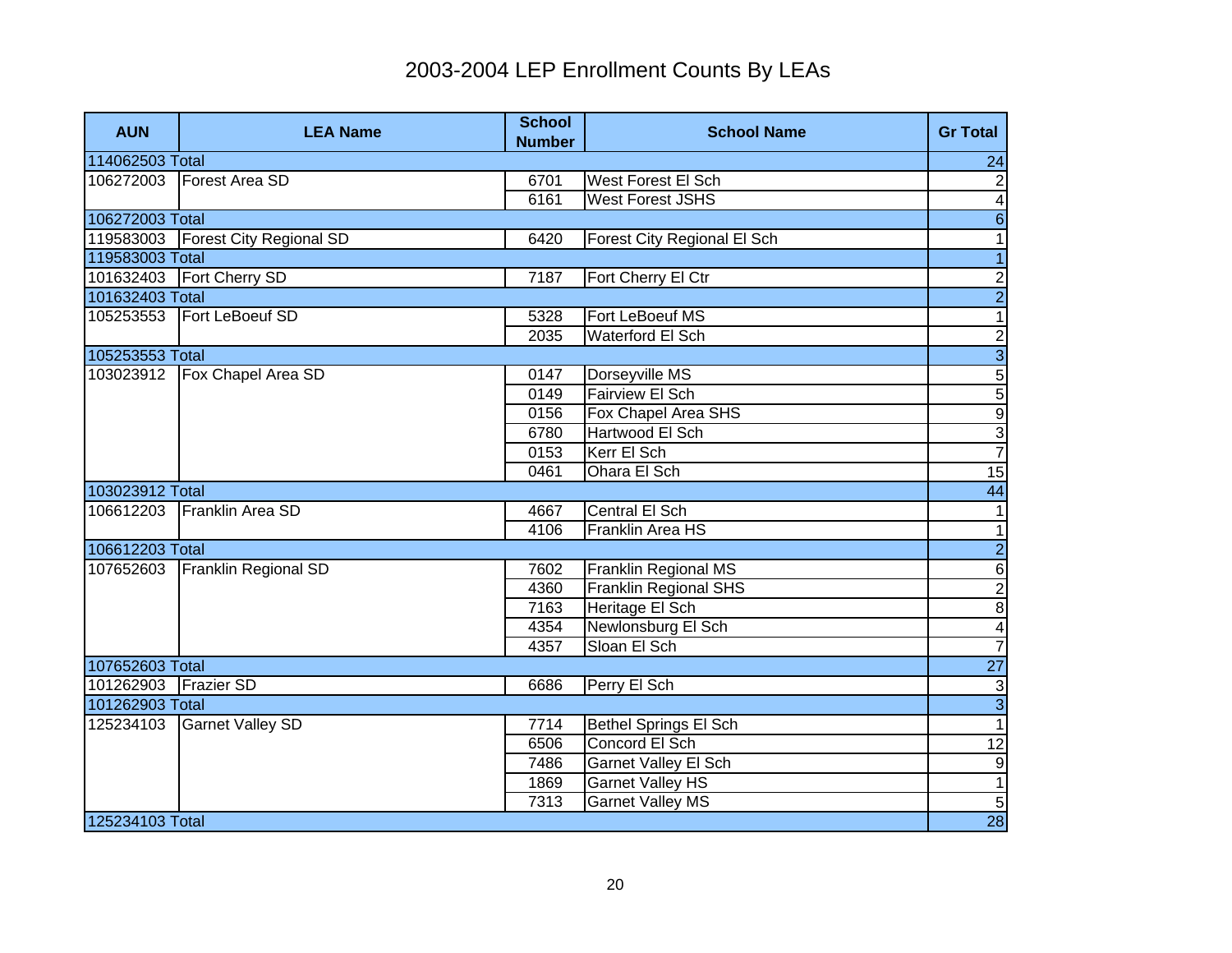| <b>AUN</b>      | <b>LEA Name</b>                     | <b>School</b><br><b>Number</b> | <b>School Name</b>          | <b>Gr Total</b>  |
|-----------------|-------------------------------------|--------------------------------|-----------------------------|------------------|
| 103024102       | <b>Gateway SD</b>                   | 0157                           | Evergreen El Sch            | 10               |
|                 |                                     | 0167                           | Gateway MS                  | $\overline{7}$   |
|                 |                                     | 0170                           | Gateway SHS                 | $\overline{9}$   |
|                 |                                     | 0161                           | Moss Side El Sch            | 18               |
|                 |                                     | 0169                           | Moss Side MS                | 12               |
|                 |                                     | 5191                           | Ramsey El Sch               | $\overline{5}$   |
|                 |                                     | 0165                           | University Park El Sch      | $\overline{3}$   |
| 103024102 Total |                                     |                                |                             | 64               |
| 112013753       | Gettysburg Area SD                  | 0009                           | Eisenhower El Sch           |                  |
|                 |                                     | 0006                           | Franklin Twp El Sch         | $\frac{29}{16}$  |
|                 |                                     | 6271                           | Gettysburg Area HS          |                  |
|                 |                                     | 0010                           | Gettysburg Area MS          | $\frac{26}{16}$  |
|                 |                                     | 5126                           | James Gettys El Sch         | $\overline{14}$  |
|                 |                                     | 7592                           | Lincoln El Sch              | 20               |
| 112013753 Total |                                     |                                |                             | 121              |
| 105254053       | <b>Girard SD</b>                    | 2042                           | Elk Valley El Sch           | $\boldsymbol{7}$ |
|                 |                                     | 6777                           | <b>Rice Avenue MS</b>       | $\overline{3}$   |
| 105254053 Total |                                     |                                |                             | 10               |
| 114063003       | Governor Mifflin SD                 | 0794                           | Cumru El Sch                | 17               |
|                 |                                     | 0801                           | <b>Governor Mifflin MS</b>  | 15               |
|                 |                                     | 0802                           | <b>Governor Mifflin SHS</b> | 13               |
|                 |                                     | 6794                           | Intermediate Sch            | 59               |
| 114063003 Total |                                     |                                |                             | 104              |
| 124153503       | <b>Great Valley SD</b>              | 1368                           | Charlestown El Sch          | $\overline{5}$   |
|                 |                                     | 7695                           | General Wayne El Sch        | 10               |
|                 |                                     | 1424                           | <b>Great Valley HS</b>      | $\overline{12}$  |
|                 |                                     | 1422                           | <b>Great Valley MS</b>      | 11               |
|                 |                                     | 6479                           | Kathryn D. Markley El Sch   | 33               |
| 124153503 Total |                                     |                                |                             | $\overline{71}$  |
|                 | 108112502 Greater Johnstown SD      | 1252                           | <b>Greater Johnstown MS</b> | $\frac{2}{2}$    |
| 108112502 Total |                                     |                                |                             |                  |
| 107653102       | Greater Latrobe SD                  | 6957                           | <b>Greater Latrobe JHS</b>  | $\overline{1}$   |
|                 |                                     | 4380                           | Mountain View El Sch        | $\overline{7}$   |
| 107653102 Total |                                     |                                |                             | $\overline{8}$   |
|                 | 118402603 Greater Nanticoke Area SD | 7768                           | <b>GNA El Ctr</b>           | $\overline{3}$   |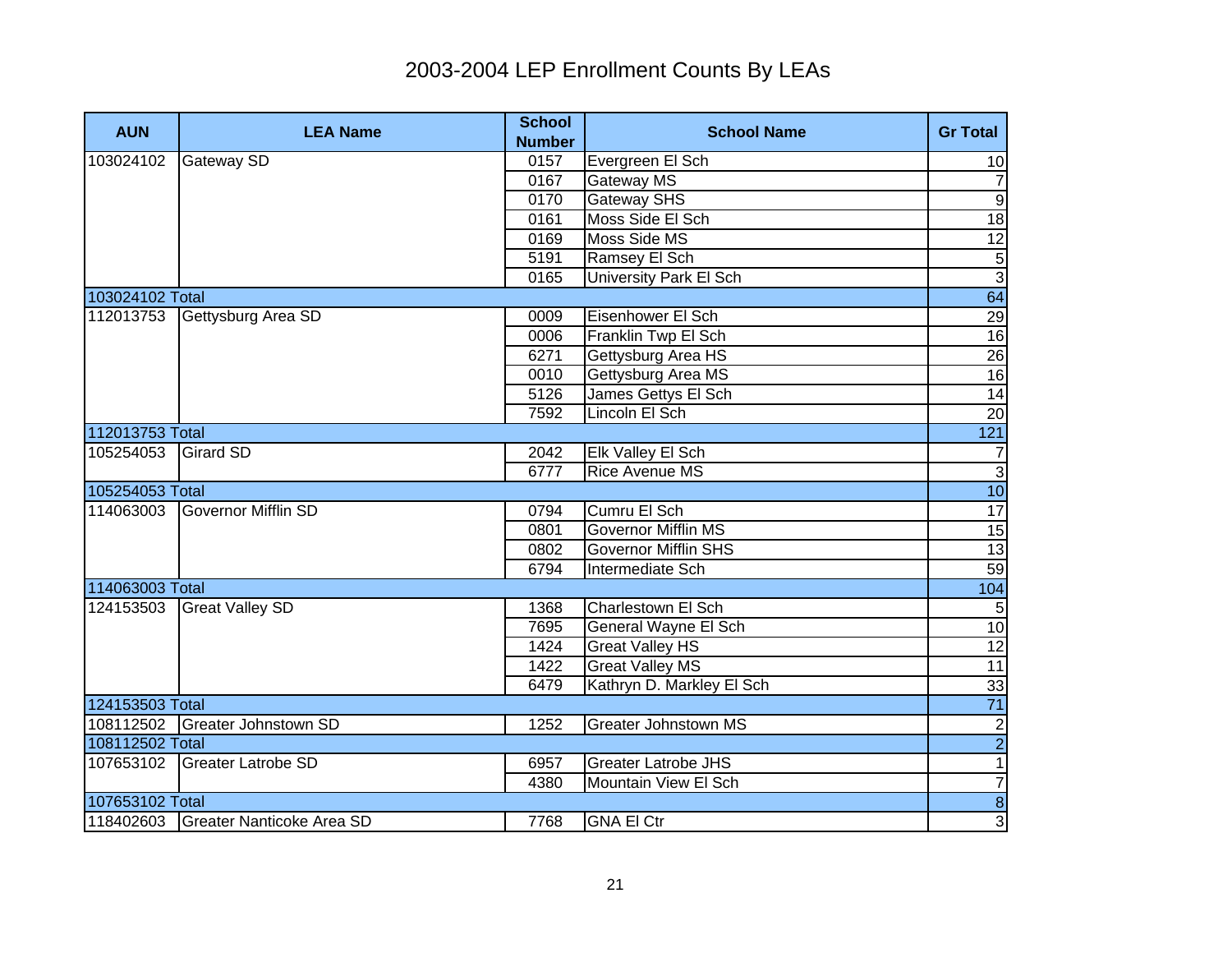| <b>AUN</b>      | <b>LEA Name</b>        | <b>School</b><br><b>Number</b> | <b>School Name</b>                | <b>Gr Total</b>         |
|-----------------|------------------------|--------------------------------|-----------------------------------|-------------------------|
|                 |                        | 7610                           | Greater Nanticoke Area Ed Ctr     | $\overline{c}$          |
|                 |                        | 5242                           | <b>Greater Nanticoke Area SHS</b> | $\mathbf{1}$            |
|                 |                        | 2939                           | K M Smith El Sch                  | $\overline{4}$          |
| 118402603 Total |                        |                                |                                   | 10                      |
| 112283003       | Greencastle-Antrim SD  | 2202                           | Greencastle-Antrim El Sch         | $\mathbf{1}$            |
|                 |                        | 7427                           | Greencastle-Antrim Pri Sch        | $\overline{\mathbf{4}}$ |
|                 |                        | 2206                           | Greencastle-Antrim SHS            |                         |
| 112283003 Total |                        |                                |                                   | $\frac{2}{7}$           |
| 107653203       | Greensburg Salem SD    | 4373                           | Greensburg-Salem HS               | 1                       |
|                 |                        | 5166                           | Metzgar El Sch                    | $\mathbf{1}$            |
|                 |                        | 5165                           | Nicely El Sch                     | $\overline{2}$          |
| 107653203 Total |                        |                                |                                   | $\overline{4}$          |
| 104432803       | Greenville Area SD     | 3135                           | East El Sch                       |                         |
|                 |                        | 3137                           | Greenville JSHS                   |                         |
|                 |                        | 3133                           | Hempfield El Sch                  |                         |
| 104432803 Total |                        |                                |                                   | $\frac{2}{7}$           |
|                 | 115503004 Greenwood SD | 7062                           | Greenwood El Sch                  | 1                       |
| 115503004 Total |                        |                                |                                   | $\overline{1}$          |
| 104432903       | Grove City Area SD     | 6125                           | George Jr Republic HS             | 11                      |
|                 |                        | 7316                           | George Jr Republic MS             | $\overline{1}$          |
|                 |                        | 3145                           | <b>Grove City Area HS</b>         | $\overline{3}$          |
|                 |                        | 3144                           | <b>Grove City Area MS</b>         | $\overline{1}$          |
|                 |                        | 6844                           | <b>Hillview El Sch</b>            | $\overline{3}$          |
| 104432903 Total |                        |                                |                                   | 19                      |
| 115222504       | Halifax Area SD        | 6331                           | Halifax Area MS                   | $\vert$ 1               |
| 115222504 Total |                        |                                |                                   | $\overline{1}$          |
| 114063503       | Hamburg Area SD        | 0808                           | Hamburg Area HS                   | $\overline{\mathbf{4}}$ |
|                 |                        | 7447                           | Hamburg Area Middle School        | $\overline{1}$          |
|                 |                        | 0805                           | Tilden El Sch                     | $\blacktriangle$        |
| 114063503 Total |                        |                                |                                   | $\overline{9}$          |
| 103024603       | Hampton Township SD    | 0175                           | Central El Sch                    | $\overline{1}$          |
|                 |                        | 5190                           | Hampton HS                        | $\overline{2}$          |
|                 |                        | 0179                           | <b>Hampton MS</b>                 | $\overline{5}$          |
|                 |                        | 0178                           | Poff El Sch                       | $\overline{1}$          |
|                 |                        | 0176                           | Wyland El Sch                     | $\overline{7}$          |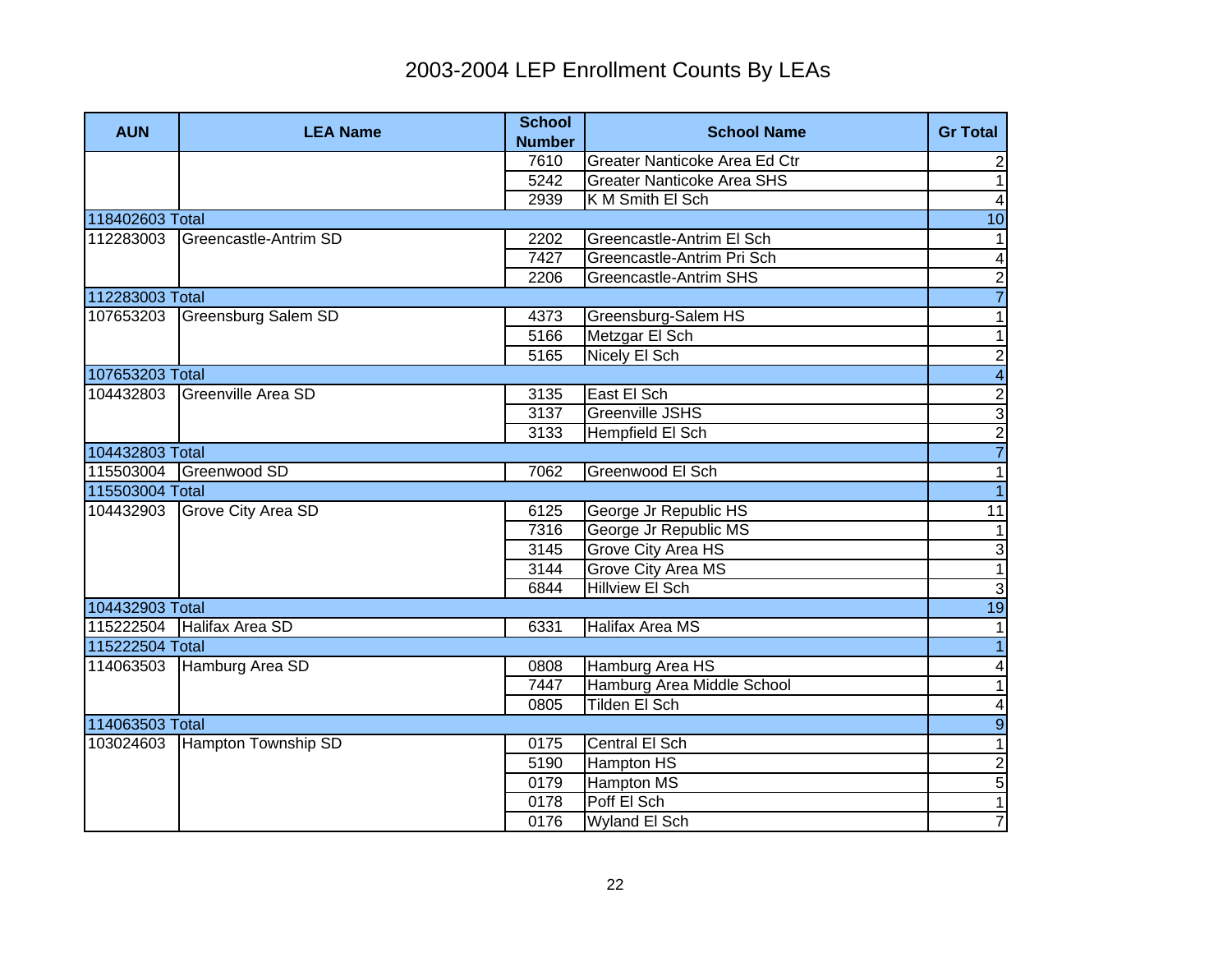| <b>AUN</b>      | <b>LEA Name</b>              | <b>School</b><br><b>Number</b> | <b>School Name</b>            | <b>Gr Total</b>                                                                                                                                                                                                                                                                                                                                                                                                                                                                                                                                                                             |
|-----------------|------------------------------|--------------------------------|-------------------------------|---------------------------------------------------------------------------------------------------------------------------------------------------------------------------------------------------------------------------------------------------------------------------------------------------------------------------------------------------------------------------------------------------------------------------------------------------------------------------------------------------------------------------------------------------------------------------------------------|
| 103024603 Total |                              |                                |                               | 16                                                                                                                                                                                                                                                                                                                                                                                                                                                                                                                                                                                          |
| 118403003       | Hanover Area SD              | 2891                           | <b>Hanover Area JSHS</b>      | 3                                                                                                                                                                                                                                                                                                                                                                                                                                                                                                                                                                                           |
|                 |                              | 7007                           | Hanover Area Memorial El Sch  | $\overline{2}$                                                                                                                                                                                                                                                                                                                                                                                                                                                                                                                                                                              |
|                 |                              | 2888                           | Lee Park El Sch               | $\overline{3}$                                                                                                                                                                                                                                                                                                                                                                                                                                                                                                                                                                              |
|                 |                              | 2889                           | Lyndwood El Sch               | $\overline{1}$                                                                                                                                                                                                                                                                                                                                                                                                                                                                                                                                                                              |
| 118403003 Total |                              |                                |                               | $\overline{9}$                                                                                                                                                                                                                                                                                                                                                                                                                                                                                                                                                                              |
| 112672803       | Hanover Public SD            | 4565                           | <b>Clearview El Sch</b>       | $\overline{6}$                                                                                                                                                                                                                                                                                                                                                                                                                                                                                                                                                                              |
|                 |                              | 4570                           | <b>Hanover MS</b>             | $\overline{9}$                                                                                                                                                                                                                                                                                                                                                                                                                                                                                                                                                                              |
|                 |                              | 4571                           | Hanover SHS                   | $\overline{9}$                                                                                                                                                                                                                                                                                                                                                                                                                                                                                                                                                                              |
|                 |                              | 4566                           | Hanover Street El Sch         | 32                                                                                                                                                                                                                                                                                                                                                                                                                                                                                                                                                                                          |
|                 |                              | 4568                           | Washington El Sch             | $\overline{5}$                                                                                                                                                                                                                                                                                                                                                                                                                                                                                                                                                                              |
| 112672803 Total |                              |                                |                               | 61                                                                                                                                                                                                                                                                                                                                                                                                                                                                                                                                                                                          |
| 115222752       | Harrisburg City SD           | 1764                           | Benjamin Franklin Sch         | $\overline{1}$                                                                                                                                                                                                                                                                                                                                                                                                                                                                                                                                                                              |
|                 |                              | 1769                           | Camp Curtin Sch               | $\overline{1}$                                                                                                                                                                                                                                                                                                                                                                                                                                                                                                                                                                              |
|                 |                              | 1766                           | Foose Sch                     | 179                                                                                                                                                                                                                                                                                                                                                                                                                                                                                                                                                                                         |
|                 |                              | 1757                           | <b>Hamilton Sch</b>           | $\overline{22}$                                                                                                                                                                                                                                                                                                                                                                                                                                                                                                                                                                             |
|                 |                              | 6333                           | Harrisburg HS                 | 86                                                                                                                                                                                                                                                                                                                                                                                                                                                                                                                                                                                          |
|                 |                              | 1758                           | Lincoln Sch                   | $\begin{array}{c}\n\overline{\phantom{0}} \\ \overline{\phantom{0}} \\ \overline{\phantom{0}} \\ \overline{\phantom{0}} \\ \overline{\phantom{0}} \\ \overline{\phantom{0}} \\ \overline{\phantom{0}} \\ \overline{\phantom{0}} \\ \overline{\phantom{0}} \\ \overline{\phantom{0}} \\ \overline{\phantom{0}} \\ \overline{\phantom{0}} \\ \overline{\phantom{0}} \\ \overline{\phantom{0}} \\ \overline{\phantom{0}} \\ \overline{\phantom{0}} \\ \overline{\phantom{0}} \\ \overline{\phantom{0}} \\ \overline{\phantom{0}} \\ \overline{\phantom{0}} \\ \overline{\phantom{0}} \\ \over$ |
|                 |                              | 1759                           | <b>Marshall Sch</b>           |                                                                                                                                                                                                                                                                                                                                                                                                                                                                                                                                                                                             |
|                 |                              | 1767                           | <b>Melrose Sch</b>            |                                                                                                                                                                                                                                                                                                                                                                                                                                                                                                                                                                                             |
|                 |                              | 7623                           | <b>Rowland Sch</b>            | $\overline{26}$                                                                                                                                                                                                                                                                                                                                                                                                                                                                                                                                                                             |
|                 |                              | 7667                           | Scott Sch Early Childhood Ctr | 133                                                                                                                                                                                                                                                                                                                                                                                                                                                                                                                                                                                         |
| 115222752 Total |                              |                                |                               | 557                                                                                                                                                                                                                                                                                                                                                                                                                                                                                                                                                                                         |
| 123463603       | Hatboro-Horsham SD           | 5079                           | <b>Blair Mill El Sch</b>      |                                                                                                                                                                                                                                                                                                                                                                                                                                                                                                                                                                                             |
|                 |                              | 3268                           | <b>Crooked Billet El Sch</b>  | $\mathbf{1}$                                                                                                                                                                                                                                                                                                                                                                                                                                                                                                                                                                                |
|                 |                              | 3271                           | <b>Hallowell El Sch</b>       | $\mathbf{1}$                                                                                                                                                                                                                                                                                                                                                                                                                                                                                                                                                                                |
|                 |                              | 3272                           | Hatboro-Horsham SHS           | 12                                                                                                                                                                                                                                                                                                                                                                                                                                                                                                                                                                                          |
|                 |                              | 6639                           | Keith Valley MS               | 15                                                                                                                                                                                                                                                                                                                                                                                                                                                                                                                                                                                          |
|                 |                              | 3267                           | Pennypack El Sch              | $\mathbf{1}$                                                                                                                                                                                                                                                                                                                                                                                                                                                                                                                                                                                |
|                 |                              | 3270                           | Simmons El Sch                | $\overline{6}$                                                                                                                                                                                                                                                                                                                                                                                                                                                                                                                                                                              |
| 123463603 Total |                              |                                |                               | $\overline{37}$                                                                                                                                                                                                                                                                                                                                                                                                                                                                                                                                                                             |
| 125234502       | <b>Haverford Township SD</b> | 1871                           | Chatham Park El Sch           | $\overline{21}$                                                                                                                                                                                                                                                                                                                                                                                                                                                                                                                                                                             |
|                 |                              | 1876                           | Chestnutwold El Sch           | $\frac{1}{8}$                                                                                                                                                                                                                                                                                                                                                                                                                                                                                                                                                                               |
|                 |                              | 1877                           | Coopertown El Sch             | 10                                                                                                                                                                                                                                                                                                                                                                                                                                                                                                                                                                                          |
|                 |                              | 1878                           | Haverford MS                  | 23                                                                                                                                                                                                                                                                                                                                                                                                                                                                                                                                                                                          |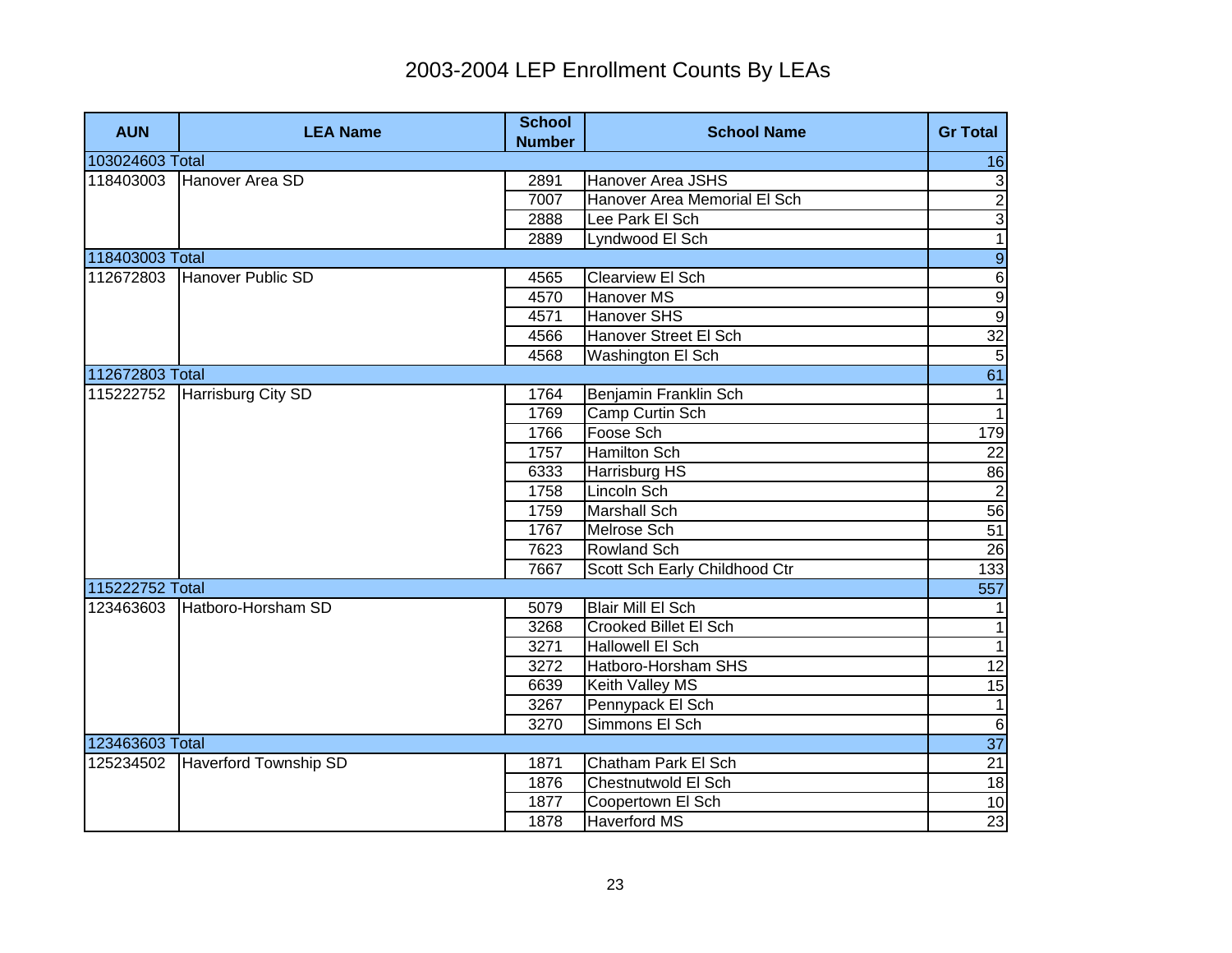| <b>AUN</b>      | <b>LEA Name</b>            | <b>School</b><br><b>Number</b> | <b>School Name</b>           | <b>Gr Total</b>         |
|-----------------|----------------------------|--------------------------------|------------------------------|-------------------------|
|                 |                            | 1879                           | <b>Haverford SHS</b>         | 28                      |
|                 |                            | 1874                           | Lynnewood El Sch             | 20                      |
|                 |                            | 1875                           | Manoa El Sch                 | 14                      |
| 125234502 Total |                            |                                |                              | 134                     |
|                 | 118403302 Hazleton Area SD | 7605                           | Arthur Street El Sch         | 54                      |
|                 |                            | 7661                           | Drums EI/MS                  | ഐ                       |
|                 |                            | 6718                           | Freeland El/MS               | 20                      |
|                 |                            | 4855                           | Hazle El Sch                 | 73                      |
|                 |                            | 7348                           | Hazleton Area HS             | 128                     |
|                 |                            | 6930                           | <b>Heights Terrace EI/MS</b> | 133                     |
|                 |                            | 7004                           | McAdoo-Kelayres El Sch       | $\mathbf{3}$            |
|                 |                            | 7340                           | Valley El/MS                 | $6 \overline{}$         |
|                 |                            | 7569                           | West Hazleton EI/MS          | 48                      |
| 118403302 Total |                            |                                |                              | 471                     |
| 113363103       | Hempfield SD               | 5236                           | Centerville El Sch           | 47                      |
|                 |                            | 5055                           | Centerville MS               | 33                      |
|                 |                            | 2574                           | East Petersburg El Sch       | 23                      |
|                 |                            | 2577                           | Farmdale El Sch              | $\overline{9}$          |
|                 |                            | 2578                           | <b>Hempfield SHS</b>         | 46                      |
|                 |                            | 6294                           | Landisville Intrmd Ctr       | 13                      |
|                 |                            | 7421                           | Landisville MS               | $\overline{7}$          |
|                 |                            | 7442                           | Landisville Pri Ctr          | 30                      |
|                 |                            | 2576                           | Mountville El Sch            | 26                      |
|                 |                            | 2575                           | Rohrerstown El Sch           | 48                      |
| 113363103 Total |                            |                                |                              | 282                     |
| 107653802       | Hempfield Area SD          | 6851                           | Bovard El Sch                | 1                       |
|                 |                            | 7747                           | <b>Crossroads Sch</b>        | 1                       |
|                 |                            | 4393                           | East Hempfield El Sch        | $\overline{3}$          |
|                 |                            | 4389                           | Fort Allen El Sch            | $\overline{3}$          |
|                 |                            | 7268                           | <b>Harrold MS</b>            | $\overline{2}$          |
|                 |                            | 4404                           | <b>Hempfield Area SHS</b>    | $\overline{9}$          |
|                 |                            | 4394                           | Maxwell El Sch               | $\overline{6}$          |
|                 |                            | 7269                           | <b>Wendover MS</b>           | $\overline{\mathbf{A}}$ |
|                 |                            | 4399                           | West Hempfield El Sch        | $\overline{1}$          |
|                 |                            | 7270                           | West Hempfield MS            | $\overline{1}$          |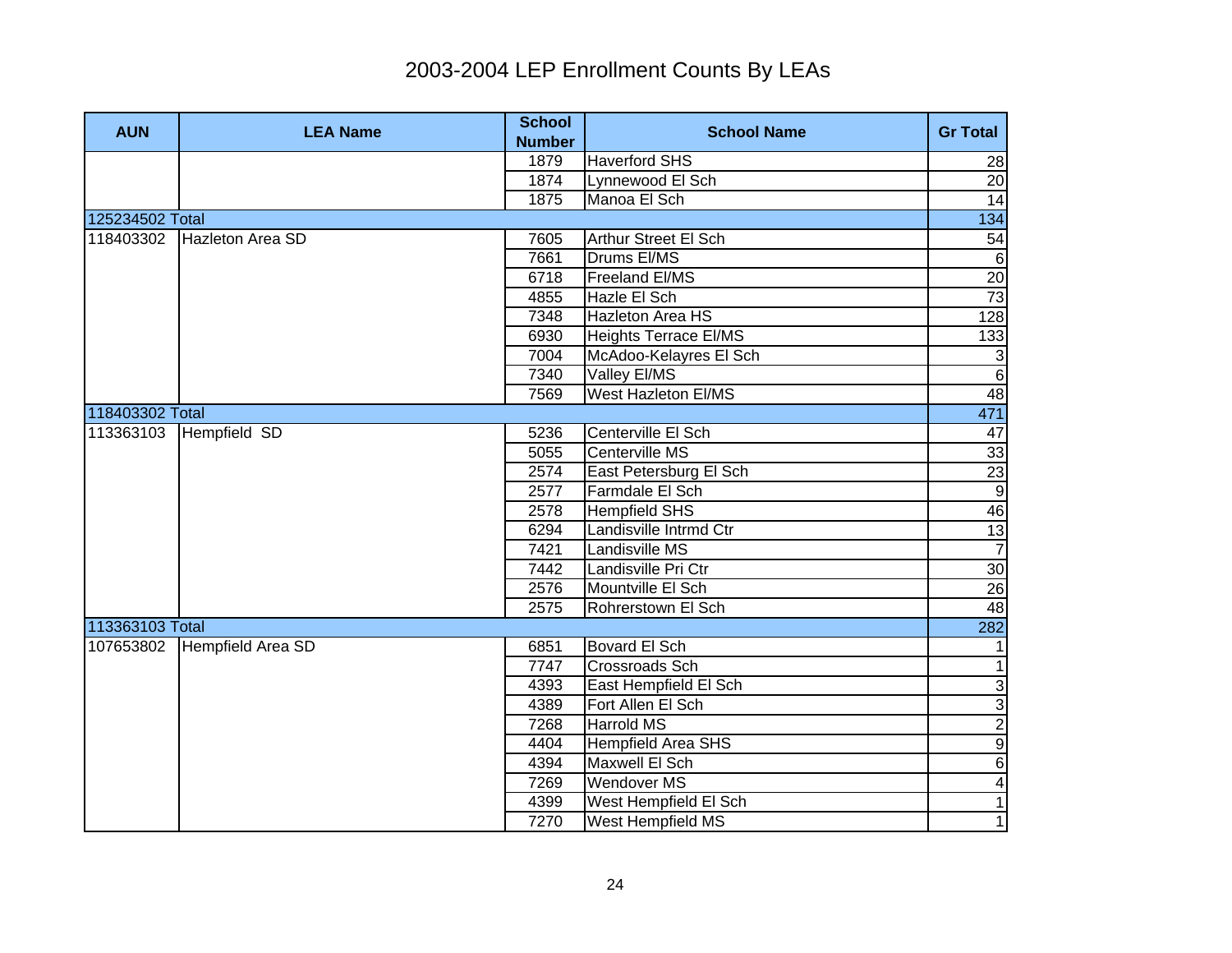| <b>AUN</b>      | <b>LEA Name</b>             | <b>School</b><br><b>Number</b> | <b>School Name</b>           | <b>Gr Total</b>          |
|-----------------|-----------------------------|--------------------------------|------------------------------|--------------------------|
|                 |                             | 4400                           | West Point El Sch            | $2\vert$                 |
| 107653802 Total |                             |                                |                              | 33                       |
| 104433303       | Hermitage SD                | 3146                           | Artman El Sch                | 3                        |
|                 |                             | 5247                           | <b>Delahunty MS</b>          | $\overline{2}$           |
|                 |                             | 3147                           | Hermitage El Sch             | $\overline{\mathbf{4}}$  |
|                 |                             | 3149                           | <b>Hermitage MS</b>          | $\overline{1}$           |
|                 |                             | 3150                           | <b>Hickory HS</b>            | $\overline{c}$           |
| 104433303 Total |                             |                                |                              | $\overline{12}$          |
| 103024753       | Highlands SD                | 0182                           | Fairmount El Sch             | $\mathbf{1}$             |
|                 |                             | 0191                           | <b>Grandview El Sch</b>      | $\overline{5}$           |
|                 |                             | 0190                           | Heights El Sch               | $\overline{3}$           |
|                 |                             | 7202                           | <b>Highlands MS</b>          | $\frac{2}{2}$            |
|                 |                             | 5153                           | <b>Highlands SHS</b>         |                          |
| 103024753 Total |                             |                                |                              | 13                       |
| 108073503       | Hollidaysburg Area SD       | 7381                           | Foot of Ten El Sch           | رن                       |
|                 |                             | 0927                           | Hollidaysburg Area JHS       | $\overline{\mathbf{4}}$  |
| 108073503 Total |                             |                                |                              | $\overline{7}$           |
| 127044103       | Hopewell Area SD            | 0674                           | <b>Hopewell JHS</b>          | $\overline{1}$           |
|                 |                             | 7280                           | Margaret Ross El Sch         | $\frac{2}{1}$            |
|                 |                             | 0669                           | Raccoon El Sch               |                          |
| 127044103 Total |                             |                                |                              | $\overline{\mathbf{A}}$  |
| 111312503       | Huntingdon Area SD          | 2305                           | Huntingdon Area SHS          | $\overline{\phantom{0}}$ |
|                 |                             | 7620                           | <b>Standing Stone El Sch</b> | $\frac{3}{4}$            |
| 111312503 Total |                             |                                |                              |                          |
|                 | 126513510   Independence CS | 7683                           | Independence CS              | 17                       |
| 126513510 Total |                             |                                |                              | 17                       |
|                 | 128323703   Indiana Area SD | 2314                           | <b>Ben Franklin El Sch</b>   | 13                       |
|                 |                             | 4964                           | East Pike El Sch             | $\overline{c}$           |
|                 |                             | 2321                           | Eisenhower El Sch            | 16                       |
|                 |                             | 2322                           | Horace Mann El Sch           | $\overline{c}$           |
|                 |                             | 2324                           | Indiana Area JHS             | $\overline{6}$           |
|                 |                             | 2325                           | Indiana Area SHS             | 3                        |
| 128323703 Total |                             |                                |                              | 42                       |
| 125235103       | Interboro SD                | 1881                           | Glenolden Sch                | $\overline{5}$           |
| 125235103 Total |                             |                                |                              | $\overline{5}$           |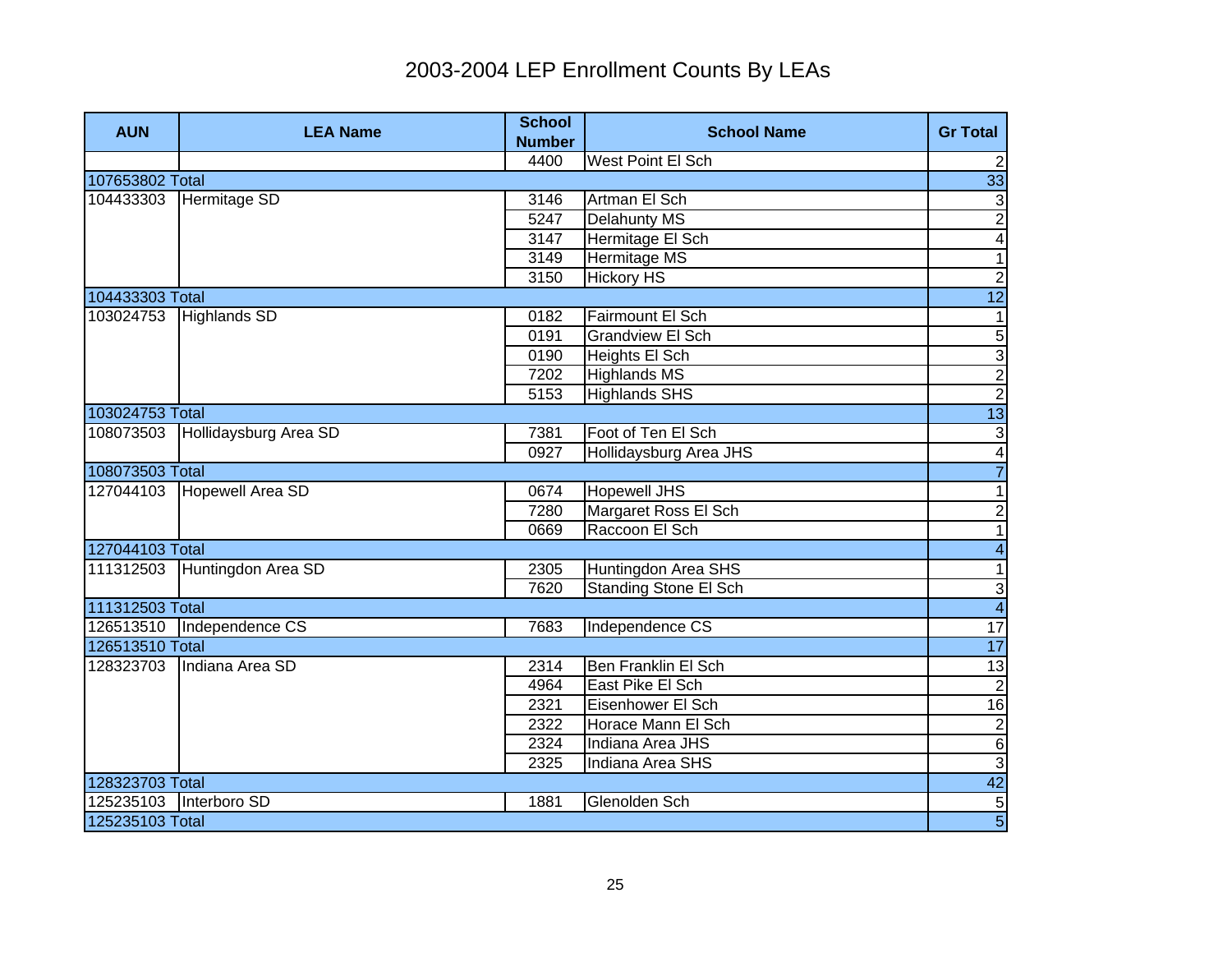| <b>AUN</b>      | <b>LEA Name</b>            | <b>School</b><br><b>Number</b> | <b>School Name</b>           | <b>Gr Total</b>         |
|-----------------|----------------------------|--------------------------------|------------------------------|-------------------------|
| 105256553       | Iroquois SD                | 2052                           | Lawrence Park El Sch         | $\mathbf{1}$            |
| 105256553 Total |                            |                                |                              | $\overline{1}$          |
| 107654103       | Jeannette City SD          | 7405                           | Jeannette McKee El/MS        | $\overline{c}$          |
|                 |                            | 4412                           | Jeannette SHS                | $\overline{1}$          |
| 107654103 Total |                            |                                |                              | $\overline{3}$          |
| 123463803       | Jenkintown SD              | 3276                           | Jenkintown El Sch            | $\overline{7}$          |
| 123463803 Total |                            |                                |                              | $\overline{7}$          |
| 117414003       | Jersey Shore Area SD       | 3034                           | Jersey Shore Area SHS        | $\overline{\mathbf{4}}$ |
|                 |                            | 3033                           | <b>Jersey Shore MS</b>       | $\overline{3}$          |
| 117414003 Total |                            |                                |                              | $\overline{7}$          |
| 121135003       | Jim Thorpe Area SD         | 6965                           | L B Morris El Sch            | $\overline{8}$          |
|                 |                            | 7785                           | Penn/Kidder Campus           | $\overline{2}$          |
| 121135003 Total |                            |                                |                              | 10                      |
| 109243503       | Johnsonburg Area SD        | 6218                           | Johnsonburg Area HS          | $\mathbf{1}$            |
| 109243503 Total |                            |                                |                              | $\overline{1}$          |
| 111343603       | Juniata County SD          | 2394                           | East Juniata JSHS            | $\overline{2}$          |
|                 |                            | 4947                           | Fermanagh-Mifflintown El Sch | 21                      |
|                 |                            | 6255                           | Juniata SHS                  | 13                      |
|                 |                            | 7220                           | Tuscarora MS                 | 12                      |
| 111343603 Total |                            |                                |                              | 48                      |
| 111312804       | Juniata Valley SD          | 5230                           | Juniata Valley El Sch        |                         |
|                 |                            | 2308                           | Juniata Valley JSHS          |                         |
| 111312804 Total |                            |                                |                              | <u>ယ တ တ ယ</u>          |
|                 | 109422303 Kane Area SD     | 5245                           | Kane Area HS                 |                         |
| 109422303 Total |                            |                                |                              |                         |
| 124154003       | Kennett Consolidated SD    | 1401                           | Greenwood El Sch             | 44                      |
|                 |                            | 6482                           | <b>Kennett HS</b>            | 132                     |
|                 |                            | 6834                           | <b>Kennett MS</b>            | 144                     |
|                 |                            | 6481                           | Mary D Lang El Sch           | 112                     |
|                 |                            | 1400                           | New Garden El Sch            | 124                     |
| 124154003 Total |                            |                                |                              | 556                     |
|                 | 106166503 Keystone SD      | 6694                           | Keystone El Sch              | $\mathbf{1}$            |
| 106166503 Total |                            |                                |                              | $\overline{1}$          |
| 110183602       | <b>Keystone Central SD</b> | 7589                           | <b>Central Mountain HS</b>   | $\vert 4 \vert$         |
|                 |                            | 7590                           | <b>Central Mountain MS</b>   | $\overline{4}$          |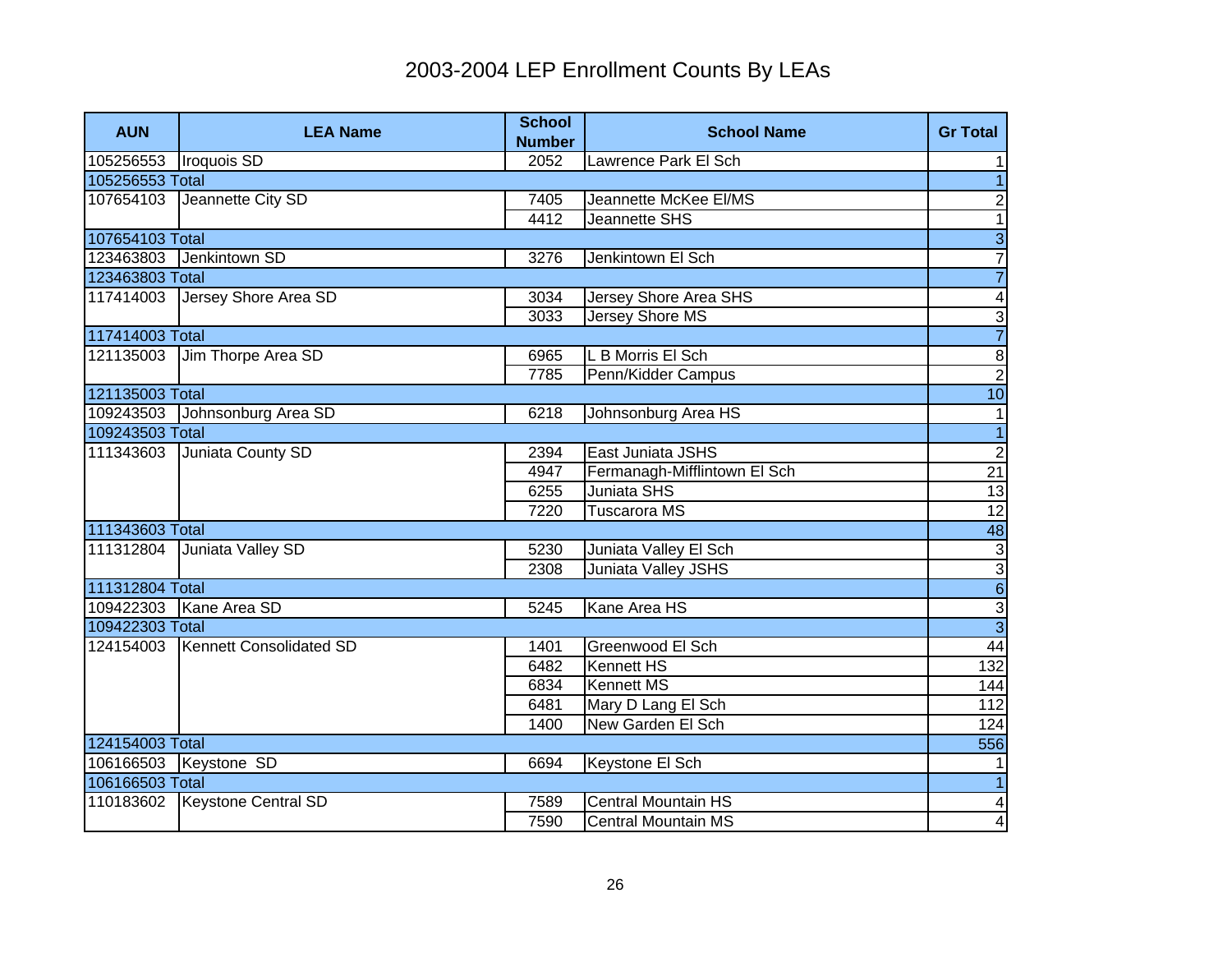| <b>AUN</b>      | <b>LEA Name</b>                         | <b>School</b><br><b>Number</b> | <b>School Name</b>                 | <b>Gr Total</b>              |
|-----------------|-----------------------------------------|--------------------------------|------------------------------------|------------------------------|
|                 |                                         | 4917                           | <b>Liberty Curtain El Sch</b>      | 1                            |
|                 |                                         | 1578                           | McGhee El Sch                      | 1                            |
|                 |                                         | 1570                           | Mill Hall El Sch                   | $\mathbf{1}$                 |
|                 |                                         | 6245                           | Robb El Sch                        | $\,6$                        |
| 110183602 Total |                                         |                                |                                    | 17                           |
|                 | 103025002 Keystone Oaks SD              | 7461                           | Dormont El Sch                     | $\,6$                        |
|                 |                                         | 0203                           | Fred L Aiken El Sch                | $\overline{5}$               |
|                 |                                         | 5112                           | <b>Keystone Oaks HS</b>            | $\overline{2}$               |
|                 |                                         | 7462                           | <b>Keystone Oaks MS</b>            | $\overline{1}$               |
|                 |                                         | 0204                           | Myrtle Ave Sch                     | $\overline{\mathbf{4}}$      |
| 103025002 Total |                                         |                                |                                    | 18                           |
|                 | 126510013   KIPP Academy Charter School | 7776                           | <b>KIPP Academy Charter School</b> | $\mathbf{1}$                 |
| 126510013 Total |                                         |                                |                                    | $\overline{1}$               |
| 107654403       | Kiski Area SD                           | 4431                           | Kiski Area HS                      | $\overline{2}$               |
|                 |                                         | 4516                           | Mamont El Sch                      | $\overline{1}$               |
| 107654403 Total |                                         |                                |                                    | ا ما <mark>ده   ما</mark> مه |
| 114064003       | Kutztown Area SD                        | 6315                           | Kutztown Area MS                   |                              |
|                 |                                         | 0816                           | <b>Kutztown Area SHS</b>           |                              |
|                 |                                         | 6316                           | Kutztown El Sch                    |                              |
| 114064003 Total |                                         |                                |                                    |                              |
|                 | 113362940 La Academia CS                | 7538                           | La Academia CS                     | 54                           |
| 113362940 Total |                                         |                                |                                    | 54                           |
| 119354603       | Lakeland SD                             | 6403                           | Lakeland El Sch                    | 1                            |
|                 |                                         | 6404                           | <b>Lakeland JSHS</b>               | $\mathbf{1}$                 |
|                 |                                         | 7146                           | Mayfield El Sch                    | $\overline{2}$               |
| 119354603 Total |                                         |                                |                                    | $\overline{\mathbf{4}}$      |
| 104433903       | <b>Lakeview SD</b>                      | 3155                           | Lakeview HS                        | $\overline{3}$               |
|                 |                                         | 7069                           | Lakeview MS                        | $\overline{1}$               |
| 104433903 Total |                                         |                                |                                    | $\overline{4}$               |
|                 | 113363603 Lampeter-Strasburg SD         | 2606                           | Hans Herr El Sch                   | $\sqrt{3}$                   |
|                 |                                         | 2607                           | Lampeter-Strasburg SHS             | $\overline{1}$               |
|                 |                                         | 6297                           | <b>Martin Meylin MS</b>            | $\overline{1}$               |
|                 |                                         | 6298                           | Strasburg El Sch                   | 3                            |
|                 |                                         | 2601                           | <b>Willow Street El Sch</b>        | $\overline{3}$               |
| 113363603 Total |                                         |                                |                                    | 11                           |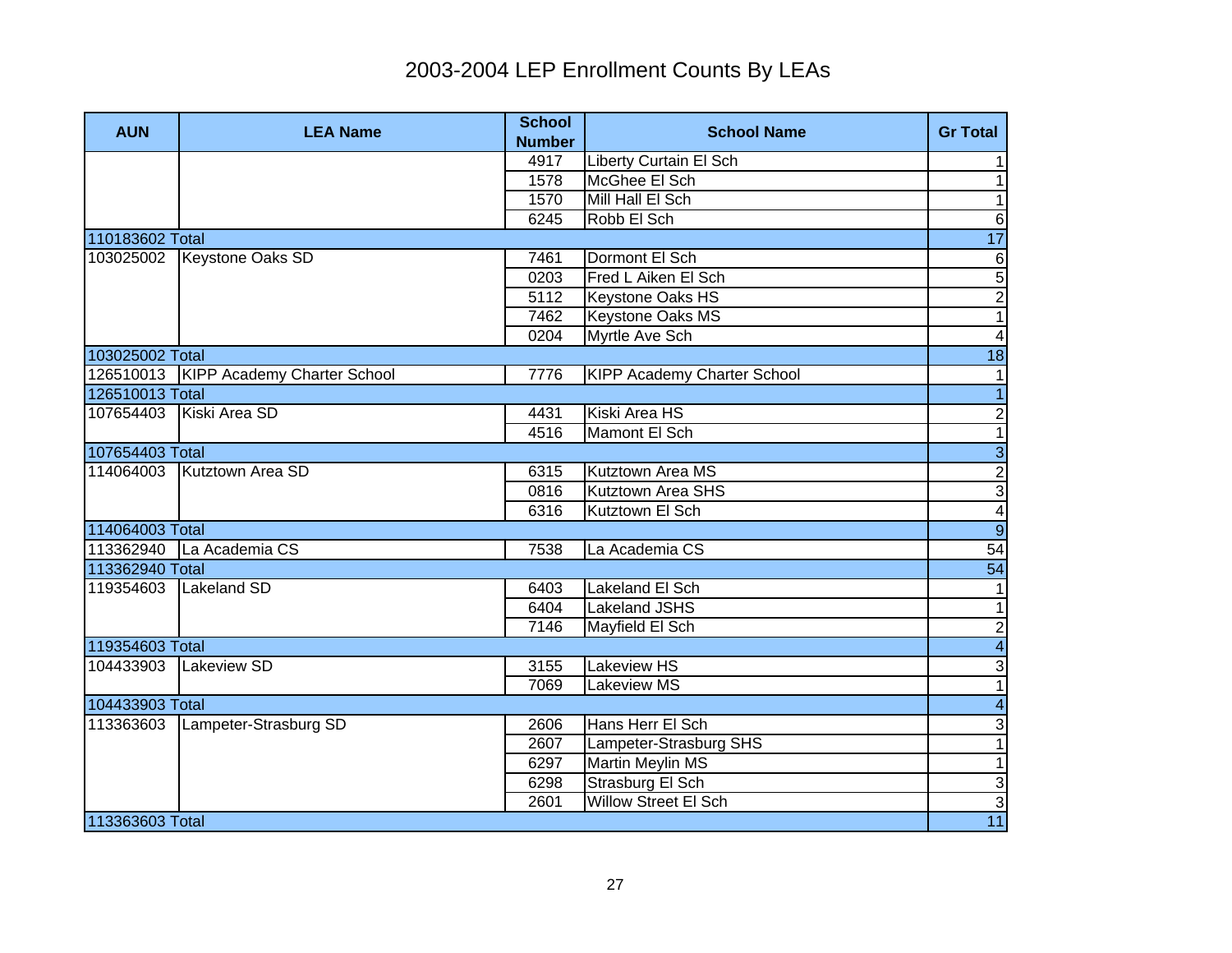| <b>AUN</b>      | <b>LEA Name</b>                   | <b>School</b> | <b>School Name</b>                | <b>Gr Total</b>  |
|-----------------|-----------------------------------|---------------|-----------------------------------|------------------|
|                 |                                   | <b>Number</b> |                                   |                  |
| 113364002       | Lancaster SD                      | 7403          | <b>Buehrle Alternative Ed Sch</b> | $\vert 4 \vert$  |
|                 |                                   | 2598          | <b>Burrowes Sch</b>               | 76               |
|                 |                                   | 7182          | Carter and MacRae El Sch          | 151              |
|                 |                                   | 2599          | Elizabeth R Martin El Sch         | 15               |
|                 |                                   | 2581          | Fulton El Sch                     | 94               |
|                 |                                   | 2589          | George Washington El Sch          | 166              |
|                 |                                   | 2592          | Hamilton El Sch                   | 39               |
|                 |                                   | 2593          | Hand MS                           | 103              |
|                 |                                   | 2597          | James Buchanan El Sch             | 27               |
|                 |                                   | 5056          | King El Sch                       | $\overline{172}$ |
|                 |                                   | 2584          | Lafayette El Sch                  | 49               |
|                 |                                   | 2595          | Lincoln MS                        | 94               |
|                 |                                   | 2596          | McCaskey Campus                   | 355              |
|                 |                                   | 6762          | Price El Sch                      | 61               |
|                 |                                   | 2594          | Reynolds MS                       | 94               |
|                 |                                   | 2587          | Ross El Sch                       | 41               |
|                 |                                   | 2590          | Thomas Wharton El Sch             | 19               |
|                 |                                   | 2600          | <b>Wheatland MS</b>               | 54               |
|                 |                                   | 2591          | Wickersham El Sch                 | 98               |
| 113364002 Total |                                   |               |                                   | 1,712            |
| 101264003       | <b>Laurel Highlands SD</b>        | 2163          | Hatfield El Sch                   | $\overline{2}$   |
|                 |                                   | 4700          | <b>Hutchinson El Sch</b>          | $\overline{1}$   |
|                 |                                   | 6600          | Laurel Highlands SHS              | $\infty$         |
| 101264003 Total |                                   |               |                                   | 11               |
| 113384603       | Lebanon SD                        | 6616          | Harding El Sch                    | 51               |
|                 |                                   | 5337          | Houck El Sch                      | 25               |
|                 |                                   | 2754          | Lebanon MS                        | 100              |
|                 |                                   | 5155          | Lebanon SHS                       | 87               |
|                 |                                   | 6894          | Northwest El Sch                  | 134              |
|                 |                                   | 2746          | Southeast El Sch                  | 28               |
|                 |                                   | 2743          | Southwest El Sch                  | 14               |
| 113384603 Total |                                   |               |                                   | 439              |
| 120480002       | Lehigh Valley Academy Regional CS | 7681          | Lehigh Valley Academy Regional CS | $\mathbf{1}$     |
| 120480002 Total |                                   |               |                                   | $\overline{1}$   |
|                 | 121135503 Lehighton Area SD       | 1313          | Franklin El Sch                   | $\overline{8}$   |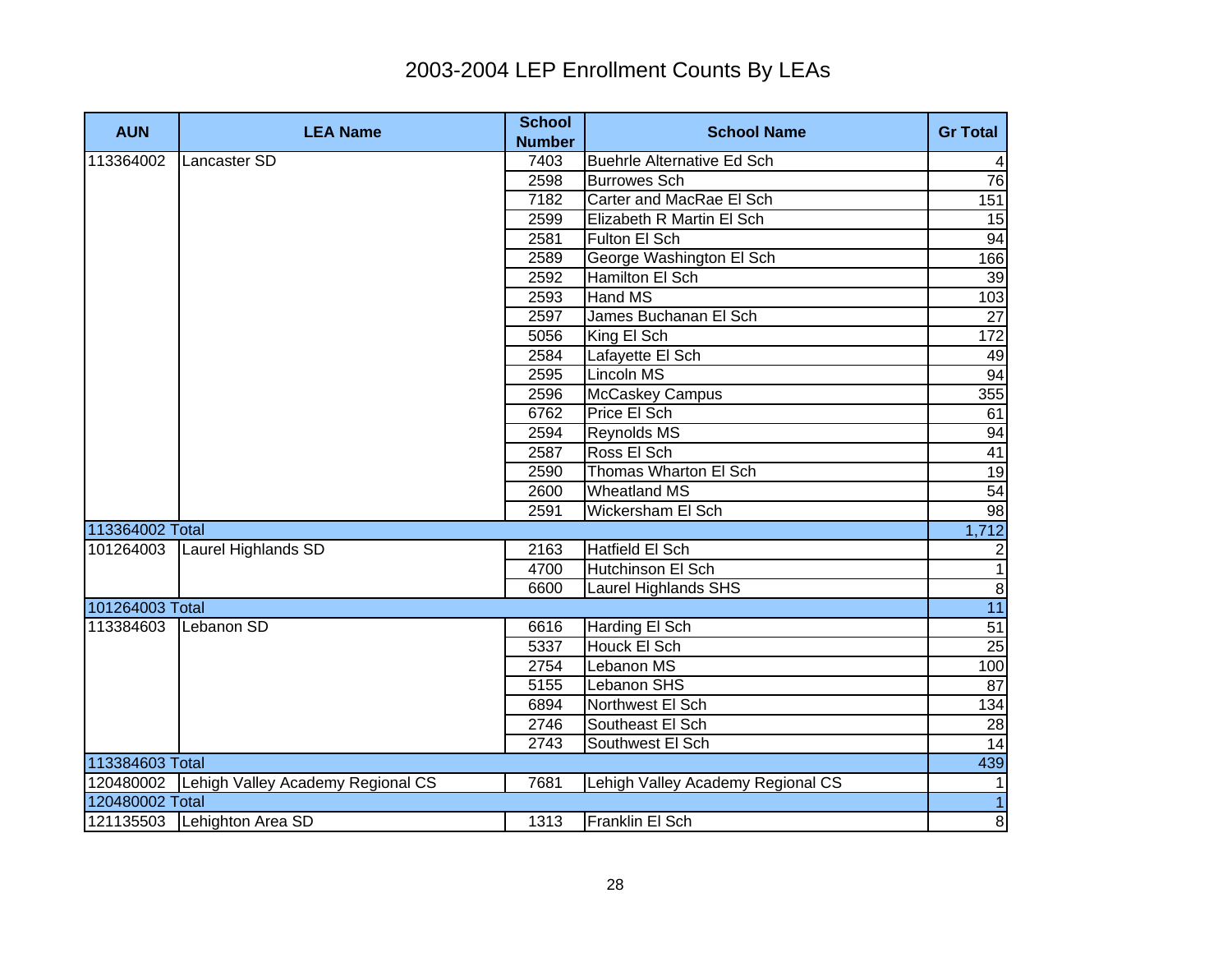| <b>AUN</b>           | <b>LEA Name</b>                | <b>School</b><br><b>Number</b> | <b>School Name</b>          | <b>Gr Total</b>         |
|----------------------|--------------------------------|--------------------------------|-----------------------------|-------------------------|
|                      |                                | 1315                           | Lehighton Area HS           | $\mathbf{3}$            |
|                      |                                | 1314                           | Lehighton Area MS           | $\overline{4}$          |
|                      |                                | 1311                           | Mahoning El Sch             | $\overline{1}$          |
| 121135503 Total      |                                |                                |                             | 16                      |
|                      | 116604003 Lewisburg Area SD    | 4665                           | Donald H Eichhorn MS        | $\mathbf{1}$            |
|                      |                                | 4084                           | Kelly El Sch                | $\overline{17}$         |
|                      |                                | 4085                           | Lewisburg HS                | $\mathbf{3}$            |
|                      |                                | 4081                           | Linntown El Sch             | $6\overline{6}$         |
| 116604003 Total      |                                |                                |                             | $\overline{27}$         |
|                      | 107654903   Ligonier Valley SD | 5361                           | Mellon El Sch               | $\frac{2}{2}$           |
| 107654903 Total      |                                |                                |                             |                         |
| 112673500 Lincoln CS |                                | 7675                           | Lincoln CS                  | 90                      |
| 112673500 Total      |                                |                                |                             | 90                      |
|                      | 116493503 Line Mountain SD     | 3532                           | <b>Line Mountain JSHS</b>   | 1                       |
| 116493503 Total      |                                |                                |                             | $\overline{1}$          |
| 112015203            | Littlestown Area SD            | 7784                           | Alloway Creek Intrmd Sch    | $\frac{3}{1}$           |
|                      |                                | 0014                           | <b>Littlestown SHS</b>      |                         |
|                      |                                | 0013                           | Maple Avenue MS             | $\overline{1}$          |
|                      |                                | 0012                           | Rolling Acres El Sch        | $\overline{2}$          |
| 112015203 Total      |                                |                                |                             | $\overline{7}$          |
| 115224003            | Lower Dauphin SD               | 1752                           | East Hanover El Sch         | $\overline{1}$          |
|                      |                                | 1775                           | Londonderry El Sch          | $\overline{\mathbf{4}}$ |
|                      |                                | 1776                           | Lower Dauphin HS            | $\frac{1}{3}$           |
|                      |                                | 1797                           | South Hanover El Sch        |                         |
| 115224003 Total      |                                |                                |                             | 10                      |
| 123464502            | Lower Merion SD                | 3293                           | Bala-Cynwyd MS              | 10                      |
|                      |                                | 7597                           | <b>Belmont Hills El Sch</b> | $\sigma$                |
|                      |                                | 3286                           | Cynwyd Sch                  | 10                      |
|                      |                                | 3291                           | Gladwyne Sch                | $\overline{7}$          |
|                      |                                | 3296                           | <b>Harriton SHS</b>         | 9                       |
|                      |                                | 3295                           | Lower Merion HS             | 10                      |
|                      |                                | 3287                           | Merion El Sch               | 10                      |
|                      |                                | 3288                           | Penn Valley Sch             | 9                       |
|                      |                                | 3289                           | Penn Wynne Sch              | 15                      |
|                      |                                | 3294                           | <b>Welsh Valley MS</b>      | 15                      |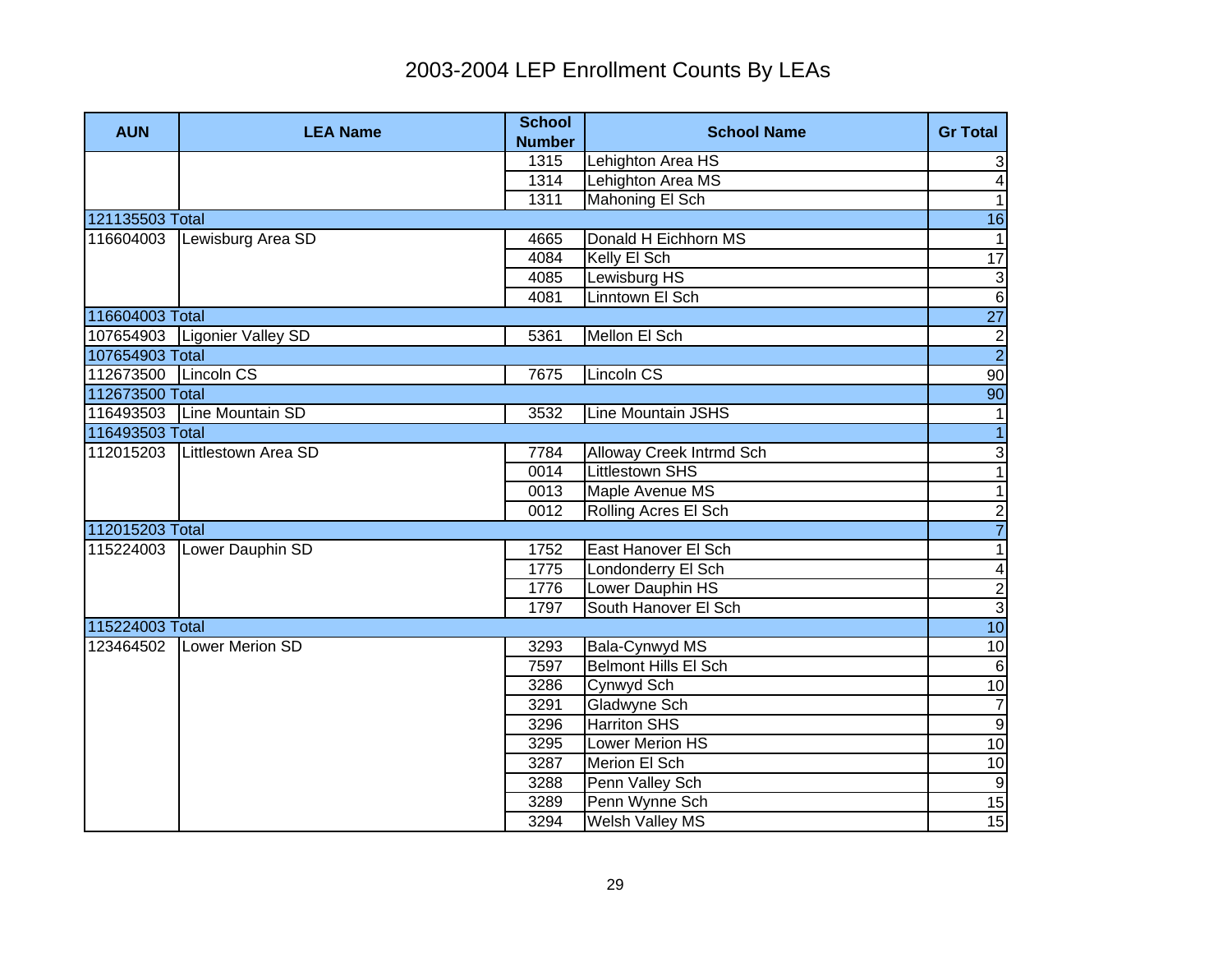| <b>AUN</b>      | <b>LEA Name</b>                        | <b>School</b><br><b>Number</b> | <b>School Name</b>          | <b>Gr Total</b>  |
|-----------------|----------------------------------------|--------------------------------|-----------------------------|------------------|
| 123464502 Total |                                        |                                |                             | 101              |
|                 | 123464603   Lower Moreland Township SD | 4960                           | Lower Moreland HS           | 5                |
|                 |                                        | 7212                           | Murray Avenue Sch           | $\overline{12}$  |
|                 |                                        | 3297                           | Pine Road El Sch            | $\overline{11}$  |
| 123464603 Total |                                        |                                |                             | $\overline{28}$  |
|                 | 117414203 Loyalsock Township SD        | 3035                           | Becht El Sch                |                  |
|                 |                                        | 3036                           | Donald E. Schick Sch        | $\,6$            |
|                 |                                        | 3037                           | Loyalsock Twp MS            | $\overline{2}$   |
|                 |                                        | 4828                           | Loyalsock Twp SHS           | $\overline{1}$   |
| 117414203 Total |                                        |                                |                             | 10               |
| 129544503       | Mahanoy Area SD                        | 7012                           | Mahanoy Area HS             | 1                |
|                 |                                        | 3902                           | <b>Mahanoy Area MS</b>      | $\overline{1}$   |
| 129544503 Total |                                        |                                |                             | $\overline{2}$   |
| 113364403       | Manheim Central SD                     | 2611                           | <b>Burgard El Sch</b>       | $\frac{9}{4}$    |
|                 |                                        | 7356                           | Doe Run El Sch              |                  |
|                 |                                        | 2617                           | <b>Manheim Central MS</b>   | $\frac{3}{7}$    |
|                 |                                        | 2618                           | <b>Manheim Central SHS</b>  |                  |
|                 |                                        | 2610                           | Stiegel El Sch              | $\overline{4}$   |
| 113364403 Total |                                        |                                |                             | $\overline{27}$  |
| 113364503       | Manheim Township SD                    | 2619                           | <b>Brecht Sch</b>           | $\overline{22}$  |
|                 |                                        | 6733                           | <b>Bucher Sch</b>           | $\overline{34}$  |
|                 |                                        | 2623                           | Manheim Twp HS              | 34               |
|                 |                                        | 5114                           | Manheim Twp MS              | $\overline{27}$  |
|                 |                                        | 7609                           | Neff <sub>6</sub>           | 18               |
|                 |                                        | 2621                           | Neff Sch                    | $\overline{20}$  |
|                 |                                        | 4708                           | Nitrauer Sch                | 24               |
|                 |                                        | 7383                           | Reidenbaugh El Sch          | 29               |
|                 |                                        | 2620                           | Schaeffer Sch               | 16               |
| 113364503 Total |                                        |                                |                             | 224              |
| 126513480       | Mariana Bracetti Academy CS            | 7672                           | Mariana Bracetti Academy CS | 217              |
| 126513480 Total |                                        |                                |                             | $\overline{217}$ |
|                 | 128325203 Marion Center Area SD        | 7184                           | Marion Center Area El Sch   |                  |
| 128325203 Total |                                        |                                |                             | $\frac{2}{2}$    |
|                 | 125235502 Marple Newtown SD            | 1898                           | Culbertson El Sch           |                  |
|                 |                                        | 1899                           | Loomis El Sch               | 17               |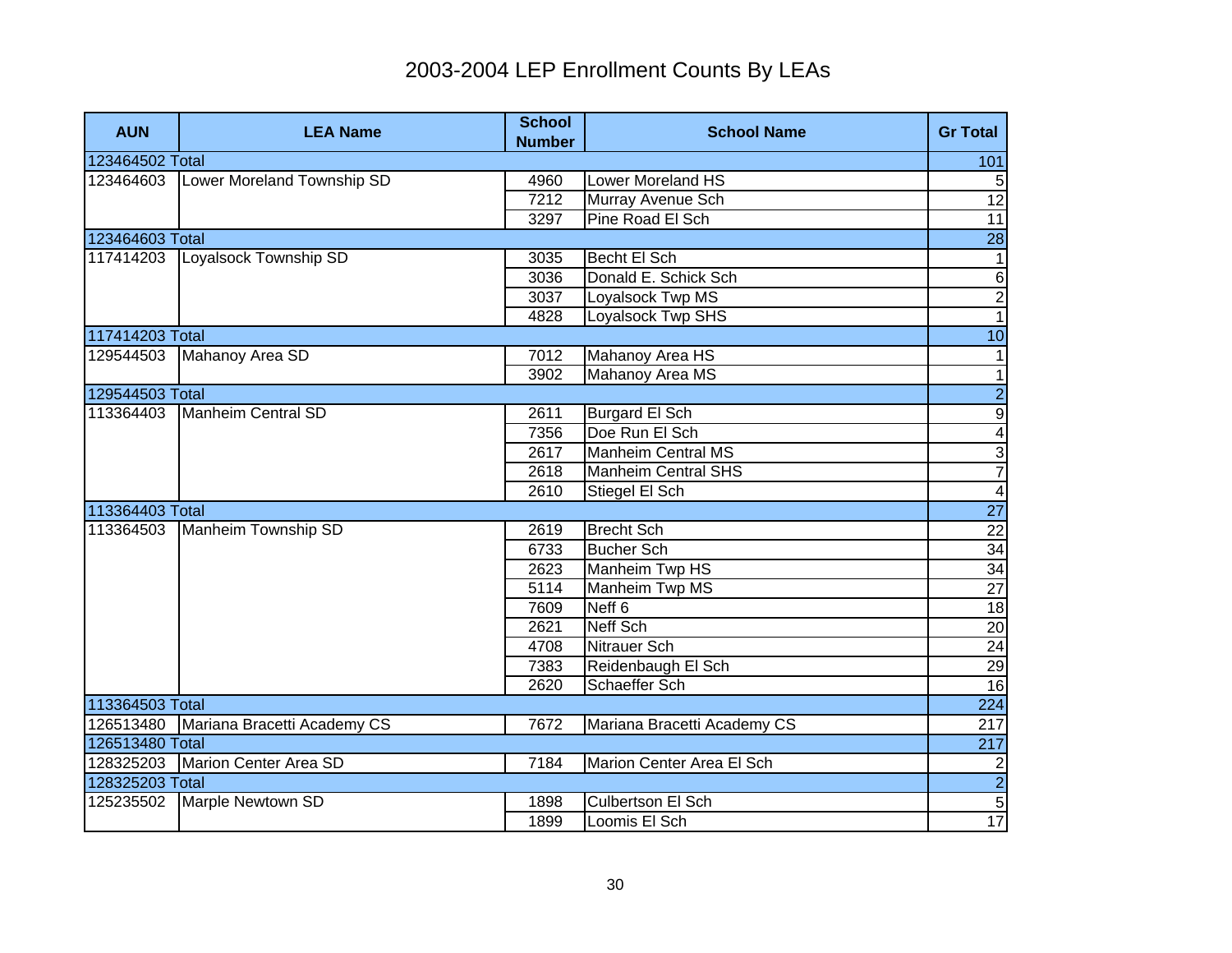| <b>AUN</b>      | <b>LEA Name</b>              | <b>School</b><br><b>Number</b> | <b>School Name</b>           | <b>Gr Total</b>         |
|-----------------|------------------------------|--------------------------------|------------------------------|-------------------------|
|                 |                              | 1902                           | <b>Marple Newtown SHS</b>    | $\overline{7}$          |
|                 |                              | 1901                           | Paxon Hollow MS              | $\infty$                |
|                 |                              | 1894                           | <b>Russell El Sch</b>        | $\overline{17}$         |
|                 |                              | 1896                           | <b>Worrall El Sch</b>        | $\, 8$                  |
| 125235502 Total |                              |                                |                              | 62                      |
|                 | 104105003 Mars Area SD       | 1155                           | Mars Area El Sch             | $\mathbf{1}$            |
|                 |                              | 1158                           | Mars Area Primary Ctr        | $\overline{2}$          |
| 104105003 Total |                              |                                |                              | $\overline{3}$          |
|                 | 101633903   McGuffey SD      | 4244                           | Joe Walker El Sch            | $\overline{1}$          |
|                 |                              | 4249                           | McGuffey HS                  | $\overline{c}$          |
| 101633903 Total |                              |                                |                              | $\overline{3}$          |
| 103026002       | McKeesport Area SD           | 0213                           | Centennial El Sch            | 3                       |
|                 |                              | 0499                           | McClure Intrmd Sch           | $\overline{1}$          |
| 103026002 Total |                              |                                |                              | $\overline{\mathbf{4}}$ |
| 115216503       | Mechanicsburg Area SD        | 1709                           | <b>Broad Street El Sch</b>   | $\overline{6}$          |
|                 |                              | 1712                           | <b>Filbert Street El Sch</b> | $\overline{4}$          |
|                 |                              | 5098                           | Mechanicsburg Area SHS       | 19                      |
|                 |                              | 1715                           | Mechanicsburg MS             | 21                      |
|                 |                              | 5021                           | Northside El Sch             | 25                      |
|                 |                              | 1711                           | Shepherdstown El Sch         | $\frac{2}{1}$           |
|                 |                              | 1713                           | Shiremanstown El Sch         |                         |
|                 |                              | 4851                           | Upper Allen El Sch           | $\overline{c}$          |
| 115216503 Total |                              |                                |                              | 80                      |
|                 | 104435003 Mercer Area SD     | 3157                           | Mercer Area El Sch           | $\overline{1}$          |
| 104435003 Total |                              |                                |                              | $\overline{1}$          |
|                 | 123465303 Methacton SD       | 6716                           | Arcola Intrmd Sch            | $\infty$                |
|                 |                              | 3303                           | Eagleville El Sch            | 68                      |
|                 |                              | 3305                           | <b>Methacton HS</b>          | 19                      |
| 123465303 Total |                              |                                |                              | 95                      |
| 119355503       | Mid Valley SD                | 2423                           | Mid Valley El Ctr            | $\overline{4}$          |
|                 |                              | 7065                           | Mid Valley Sec Ctr           | $6 \overline{}$         |
| 119355503 Total |                              |                                |                              | 10                      |
|                 | 115226003 Middletown Area SD | 1785                           | <b>Feaser MS</b>             | $\overline{2}$          |
|                 |                              | 1790                           | Middletown Area HS           | $\overline{\mathbf{r}}$ |
|                 |                              | 7756                           | Robert Reid El Sch           | 6                       |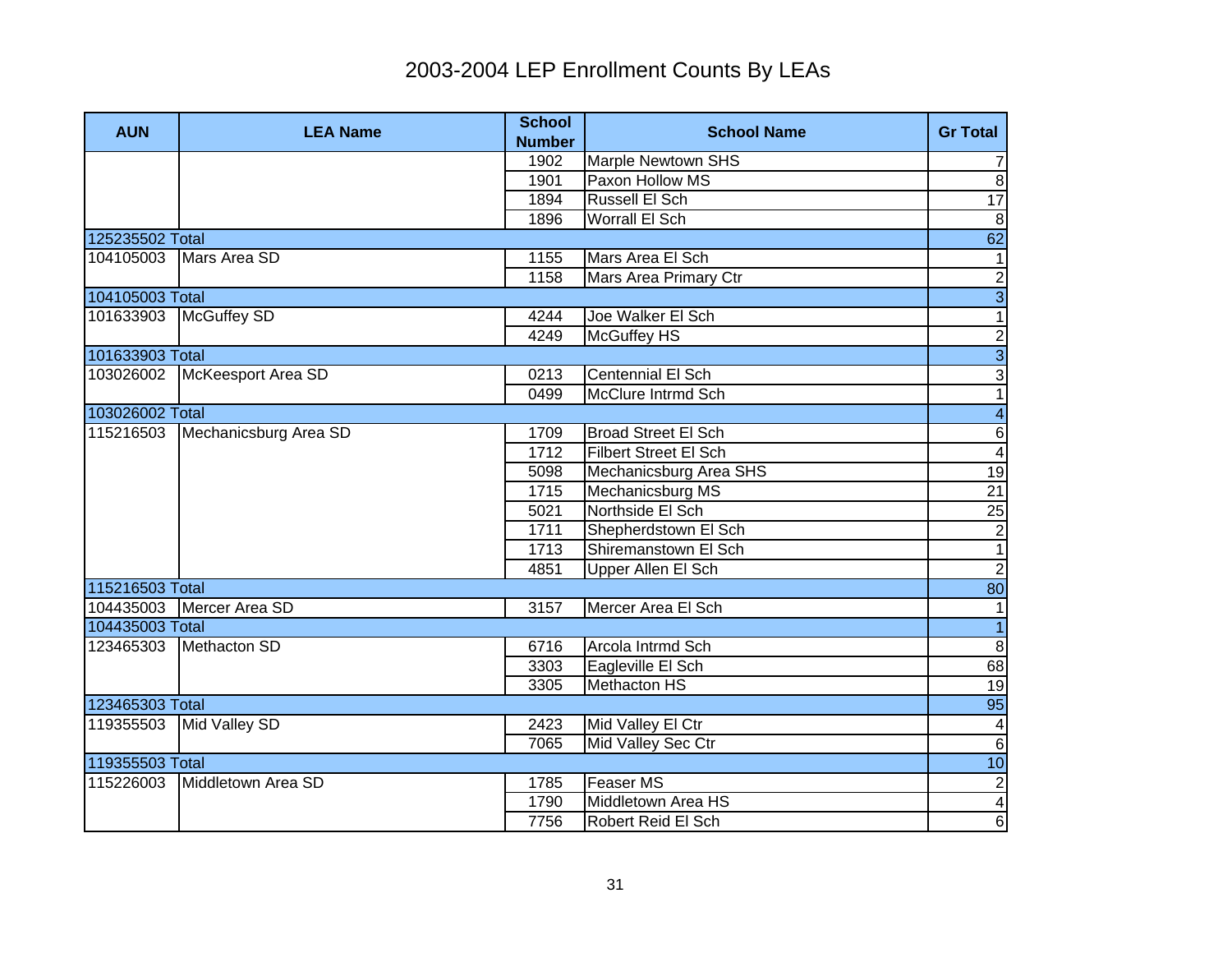| <b>AUN</b>      | <b>LEA Name</b>       | <b>School</b><br><b>Number</b> | <b>School Name</b>                | <b>Gr Total</b>          |
|-----------------|-----------------------|--------------------------------|-----------------------------------|--------------------------|
| 115226003 Total |                       |                                |                                   | 12                       |
| 116555003       | Midd-West SD          | 3961                           | Middleburg El Sch                 | $\mathbf{1}$             |
| 116555003 Total |                       |                                |                                   | $\overline{1}$           |
| 111444602       | Mifflin County SD     | 6261                           | East Derry El Sch                 | $\mathbf{1}$             |
|                 |                       | 7188                           | Highland Park Area El Sch         | $\overline{\phantom{0}}$ |
|                 |                       | 7171                           | Indian Valley MS                  | $\overline{1}$           |
|                 |                       | 6887                           | <b>Lewistown Area SHS</b>         | $\overline{9}$           |
|                 |                       | 7789                           | Lewistown El Sch                  | $\overline{8}$           |
|                 |                       | 6950                           | Lewistown MS                      | $\overline{\mathbf{8}}$  |
|                 |                       | 3196                           | Strodes Mills El Sch              | $\overline{2}$           |
|                 |                       | 6951                           | <b>Strodes Mills MS</b>           | $\overline{1}$           |
| 111444602 Total |                       |                                |                                   | 31                       |
| 116605003       | Mifflinburg Area SD   | 4087                           | <b>Buffalo Cross Roads El Sch</b> | $\pmb{0}$                |
|                 |                       | 4088                           | Laurelton El Sch                  | $\frac{1}{7}$            |
|                 |                       | 6809                           | Mifflinburg Area MS               |                          |
|                 |                       | 4091                           | Mifflinburg Area SHS              | $\overline{8}$           |
|                 |                       | 6360                           | Mifflinburg El Sch                | 11                       |
|                 |                       | 4089                           | New Berlin El Sch                 | $\overline{0}$           |
| 116605003 Total |                       |                                |                                   | 26                       |
| 105257602       | Millcreek Township SD | 2053                           | Asbury El Sch                     | $\overline{9}$           |
|                 |                       | 2054                           | <b>Belle Valley El Sch</b>        | 16                       |
|                 |                       | 4724                           | Chestnut Hill El Sch              | 16                       |
|                 |                       | 5329                           | <b>Grandview El Sch</b>           | 13                       |
|                 |                       | 4954                           | James S Wilson MS                 | 8                        |
|                 |                       | 6711                           | McDowell IHS                      | 13                       |
|                 |                       | 2063                           | McDowell SHS                      | $\boldsymbol{8}$         |
|                 |                       | 2058                           | Ridgefield El Sch                 | 9                        |
|                 |                       | 2059                           | <b>Tracy El Sch</b>               | 12                       |
|                 |                       | 2060                           | Vernondale El Sch                 | $\sqrt{5}$               |
|                 |                       | 7384                           | <b>Walnut Creek MS</b>            | ص                        |
|                 |                       | 2062                           | <b>Westlake MS</b>                |                          |
| 105257602 Total |                       |                                |                                   | $\boxed{114}$            |
| 115226103       | Millersburg Area SD   | 1793                           | Lenkerville El Sch                | $\vert$ 1                |
|                 |                       | 1794                           | Millersburg Area SHS              | $\overline{1}$           |
| 115226103 Total |                       |                                |                                   | $\overline{2}$           |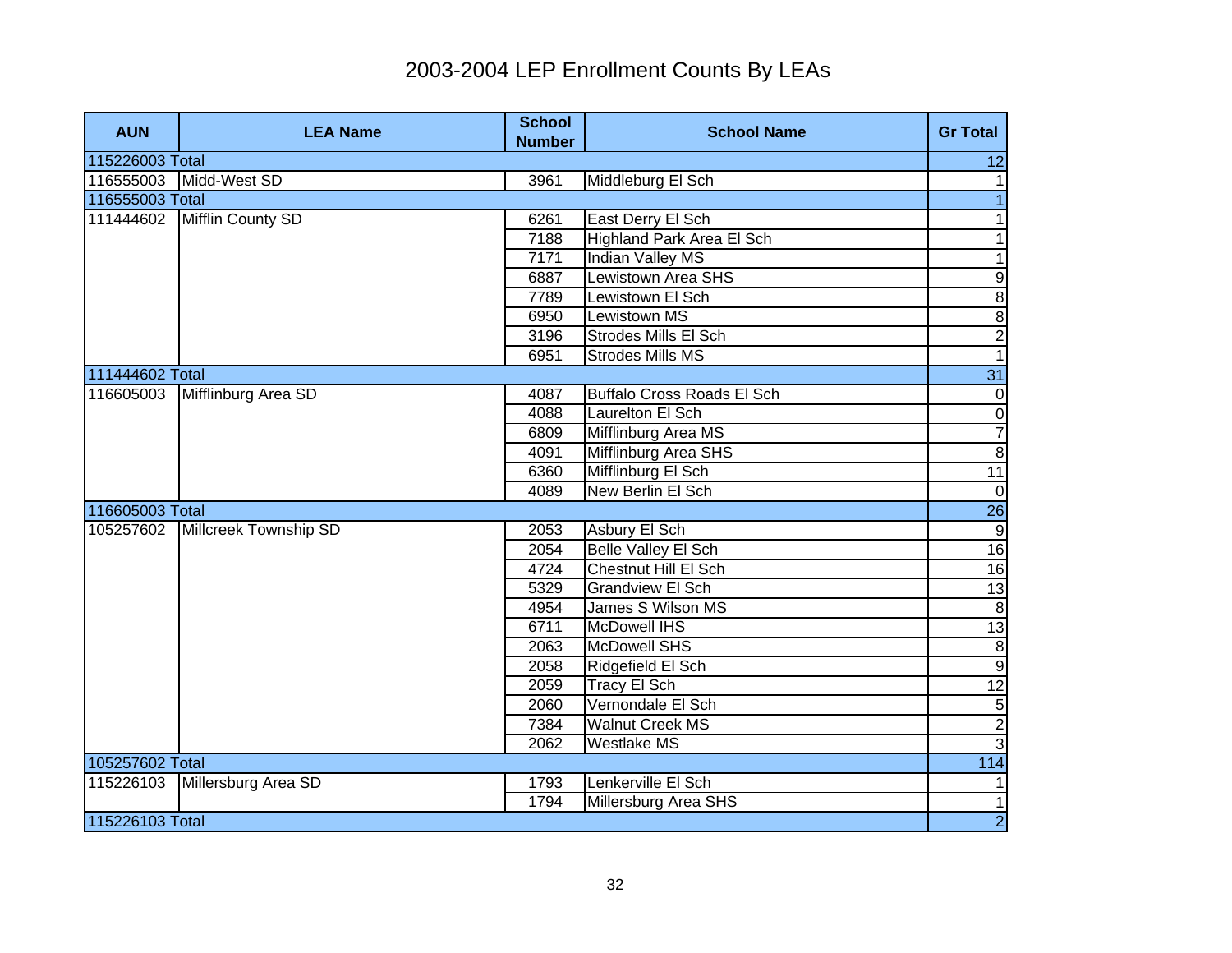| <b>AUN</b>          | <b>LEA Name</b>               | <b>School</b><br><b>Number</b> | <b>School Name</b>        | <b>Gr Total</b>         |
|---------------------|-------------------------------|--------------------------------|---------------------------|-------------------------|
| 116495003           | Milton Area SD                | 5353                           | James F Baugher El Sch    | 38                      |
|                     |                               | 6863                           | <b>Milton Area MS</b>     | 13                      |
|                     |                               | 3541                           | <b>Milton HS</b>          | 21                      |
|                     |                               | 3537                           | White Deer El Sch         | $\boldsymbol{9}$        |
| 116495003 Total     |                               |                                |                           | $\overline{81}$         |
|                     | 129544703 Minersville Area SD | 6699                           | Minersville Area El Ctr   | $\frac{2}{2}$           |
| 129544703 Total     |                               |                                |                           |                         |
| 127045453 Monaca SD |                               | 6979                           | Mangin El Sch             | $\frac{2}{2}$           |
| 127045453 Total     |                               |                                |                           |                         |
| 107655803           | Monessen City SD              | 4444                           | Monessen El Ctr           | $\overline{2}$          |
|                     |                               | 7399                           | Monessen MS               | $\overline{2}$          |
| 107655803 Total     |                               |                                |                           | $\overline{\mathbf{4}}$ |
|                     | 117415004 Montgomery Area SD  | 3039                           | Montgomery El Sch         | စ ယ  <u>ယ</u>  လ        |
| 117415004 Total     |                               |                                |                           |                         |
| 103026303           | Montour SD                    | 4805                           | David E Williams Upper MS |                         |
|                     |                               | 6596                           | Forest Grove El Sch       |                         |
|                     |                               | 0229                           | J W Burkett El Sch        |                         |
|                     |                               | 5017                           | <b>Montour HS</b>         | $\overline{4}$          |
| 103026303 Total     |                               |                                |                           | <b>22</b>               |
| 117415103           | Montoursville Area SD         | 5343                           | C E McCall MS             | 1                       |
|                     |                               | 3042                           | Lyter El Sch              | $\overline{2}$          |
|                     |                               | 3045                           | Montoursville Area SHS    | $\overline{1}$          |
| 117415103 Total     |                               |                                |                           | $\overline{\mathbf{4}}$ |
| 119584503           | Montrose Area SD              | 4044                           | Montrose Area JSHS        |                         |
| 119584503 Total     |                               |                                |                           | $\frac{1}{3}$           |
| 103026343           | Moon Area SD                  | 5127                           | <b>Allard El Sch</b>      | $\overline{3}$          |
|                     |                               | 0240                           | Bon Meade El Sch          | $\overline{1}$          |
|                     |                               | 5299                           | Hyde El Sch               | $\overline{\mathbf{A}}$ |
|                     |                               | 7441                           | J H Brooks Sch            | $\overline{2}$          |
|                     |                               | 4951                           | Moon SHS                  | $\overline{2}$          |
| 103026343 Total     |                               |                                |                           | 12                      |
| 122097203           | Morrisville Borough SD        | 1058                           | <b>Grandview El Sch</b>   | 13                      |
|                     |                               | 1061                           | M R Reiter El Sch         | 12                      |
|                     |                               | 1062                           | Morrisville Boro MS/HS    | 17                      |
| 122097203 Total     |                               |                                |                           | 42                      |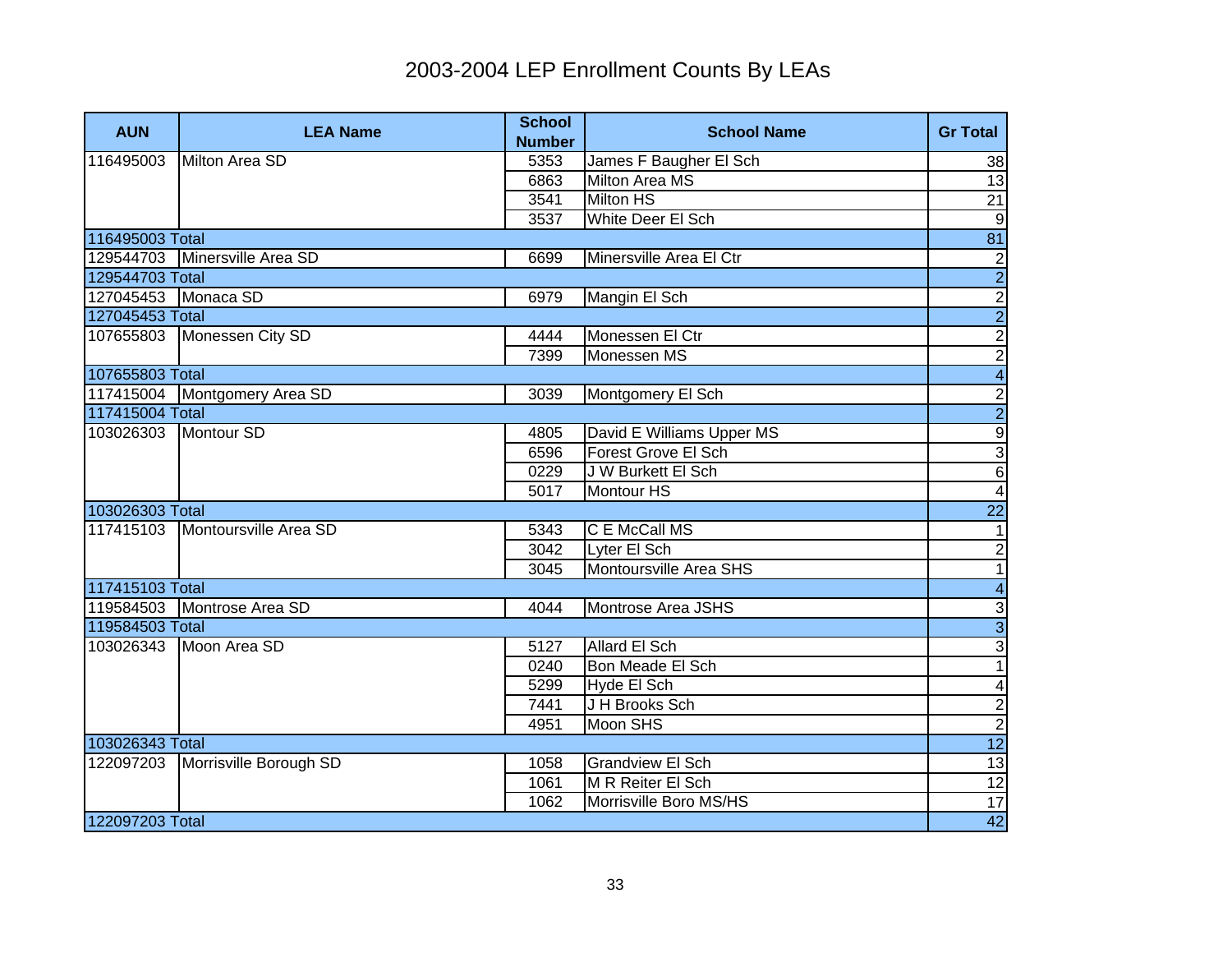| <b>AUN</b>         | <b>LEA Name</b>        | <b>School</b><br><b>Number</b> | <b>School Name</b>            | <b>Gr Total</b>         |
|--------------------|------------------------|--------------------------------|-------------------------------|-------------------------|
| 116495103          | Mount Carmel Area SD   | 7498                           | Mount Carmel Area El Sch      | $\overline{2}$          |
| 116495103 Total    |                        |                                |                               | $\overline{2}$          |
| 107655903          | Mount Pleasant Area SD | 4454                           | Donegal El Sch                | $\overline{1}$          |
|                    |                        | 4458                           | <b>Mount Pleasant Area HS</b> | $\overline{2}$          |
|                    |                        | 4455                           | Norvelt El Sch                | $\mathbf{1}$            |
|                    |                        | 4457                           | Ramsay El Sch                 | $\overline{1}$          |
| 107655903 Total    |                        |                                |                               | $\overline{5}$          |
| 111316003          | Mount Union Area SD    | 2297                           | Mount Union Area JSHS         | $\overline{1}$          |
|                    |                        | 2291                           | Shirley Twp El Sch            | 3                       |
| 111316003 Total    |                        |                                |                               | $\overline{4}$          |
| 103026402          | Mt Lebanon SD          | 0249                           | Foster El Sch                 | $\overline{8}$          |
|                    |                        | 0251                           | Hoover El Sch                 | $\frac{2}{2}$           |
|                    |                        | 0248                           | Howe El Sch                   |                         |
|                    |                        | 0250                           | Jefferson El Sch              | $\frac{13}{7}$          |
|                    |                        | 7535                           | Jefferson MS                  |                         |
|                    |                        | 0246                           | Lincoln El Sch                | 10                      |
|                    |                        | 0247                           | Markham El Sch                | $\overline{2}$          |
|                    |                        | 7534                           | <b>Mellon MS</b>              | $\overline{6}$          |
|                    |                        | 0254                           | Mt Lebanon SHS                | 11                      |
|                    |                        | 0245                           | Washington El Sch             | $\overline{\mathbf{4}}$ |
| 103026402 Total    |                        |                                |                               | 65                      |
| 114065503          | Muhlenberg SD          | 4919                           | Muhlenberg El Ctr             | $\overline{87}$         |
|                    |                        | 6610                           | Muhlenberg HS                 | 34                      |
|                    |                        | 0827                           | Muhlenberg MS                 | $\overline{24}$         |
| 114065503 Total    |                        |                                |                               | $\overline{145}$        |
| 117415303 Muncy SD |                        | 3047                           | Ward L Myers El Sch           | $\mathbf 1$             |
| 117415303 Total    |                        |                                |                               | $\overline{1}$          |
| 120484803          | Nazareth Area SD       | 6717                           | Lower Nazareth El Sch         | $\overline{2}$          |
|                    |                        | 3495                           | Nazareth Area HS              | $\overline{3}$          |
|                    |                        | 3494                           | Nazareth Area MS              | $\overline{\mathbf{4}}$ |
|                    |                        | 3493                           | Shafer El Sch                 | $\,6$                   |
| 120484803 Total    |                        |                                |                               | 15                      |
| 122097502          | <b>Neshaminy SD</b>    | 5154                           | <b>Buck El Sch</b>            | $\overline{5}$          |
|                    |                        | 1070                           | Everitt El Sch                | 12                      |
|                    |                        | 4948                           | Heckman El Sch                | $\overline{1}$          |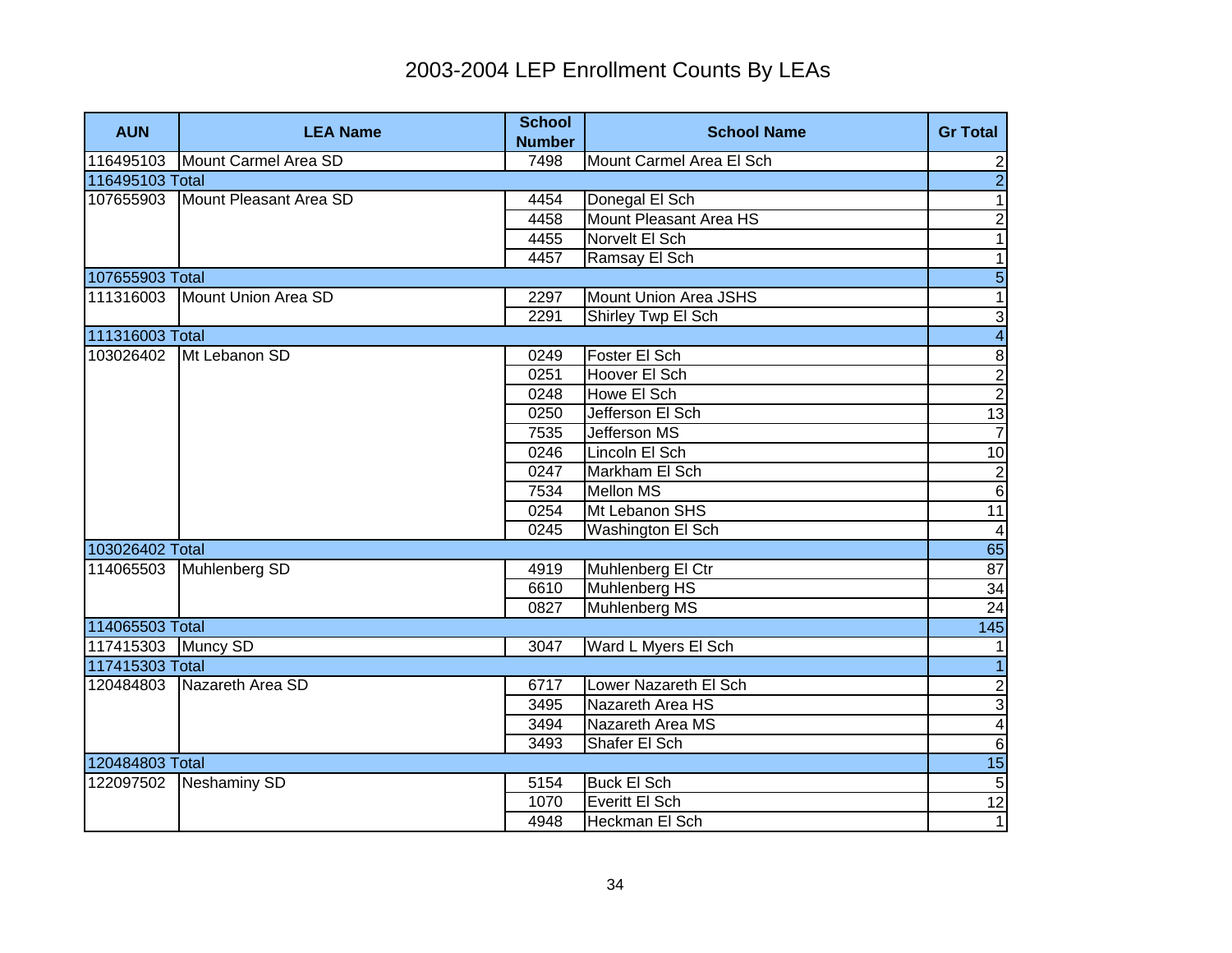| <b>AUN</b>           | <b>LEA Name</b>                | <b>School</b><br><b>Number</b> | <b>School Name</b>             | <b>Gr Total</b>             |
|----------------------|--------------------------------|--------------------------------|--------------------------------|-----------------------------|
|                      |                                | 7128                           | Hoover El Sch                  | 5                           |
|                      |                                | 1069                           | Joseph E Ferderbar El Sch      | $\overline{16}$             |
|                      |                                | 1065                           | Lower Southampton El Sch       | 10                          |
|                      |                                | 7380                           | Maple Point MS                 | 11                          |
|                      |                                | 1071                           | Miller El Sch                  | 3                           |
|                      |                                | 6455                           | <b>Neshaminy HS</b>            | $\overline{6}$              |
|                      |                                | 4679                           | <b>Neshaminy MS</b>            | $\overline{5}$              |
|                      |                                | 1077                           | Poquessing MS                  | $\overline{12}$             |
|                      |                                | 1076                           | Sandburg MS                    | $\overline{2}$              |
|                      |                                | 1072                           | Schweitzer El Sch              | $\overline{14}$             |
| 122097502 Total      |                                |                                |                                | 102                         |
| 104375203            | Neshannock Township SD         | 2689                           | Neshannock JSHS                | 1                           |
|                      |                                | 2688                           | Neshannock Memorial El Sch     | $\overline{1}$              |
| 104375203 Total      |                                |                                |                                |                             |
|                      | 104375302 New Castle Area SD   | 2702                           | <b>Ben Franklin JHS</b>        | $\frac{2}{2}$ $\frac{2}{1}$ |
|                      |                                | 2704                           | <b>New Castle JSHS</b>         |                             |
|                      |                                | 7164                           | Washington Intrmd Sch          |                             |
| 104375302 Total      |                                |                                |                                | $\frac{5}{5}$               |
|                      | 122097604 New Hope-Solebury SD | 1084                           | New Hope-Solebury HS           |                             |
|                      |                                | 1082                           | New Hope-Solebury Lower El Sch | 11                          |
|                      |                                | 7561                           | New Hope-Solebury MS           | $\overline{7}$              |
| 122097604 Total      |                                |                                |                                | $\overline{23}$             |
| 107656303            | New Kensington-Arnold SD       | 5167                           | <b>Berkey Sch</b>              | $\vert$ 1                   |
|                      |                                | 4463                           | Fort Crawford Sch              | $\mathbf{1}$                |
|                      |                                | 4462                           | <b>Greenwald Memorial Sch</b>  | $\mathbf{1}$                |
|                      |                                | 6184                           | Valley MS                      | $\mathbf{1}$                |
| 107656303 Total      |                                |                                |                                | $\overline{4}$              |
| 115504003 Newport SD |                                | 3583                           | Newport JSHS                   | $\frac{3}{3}$               |
| 115504003 Total      |                                |                                |                                |                             |
|                      | 123465602 Norristown Area SD   | 3263                           | Cole Manor El Sch              | $\overline{37}$             |
|                      |                                | 3265                           | <b>East Norriton MS</b>        | 16                          |
|                      |                                | 3321                           | Eisenhower MS                  | 57                          |
|                      |                                | 5080                           | Gotwals El Sch                 | 68                          |
|                      |                                | 3318                           | Hancock El Sch                 | 43                          |
|                      |                                | 3408                           | Marshall Street El Sch         | 63                          |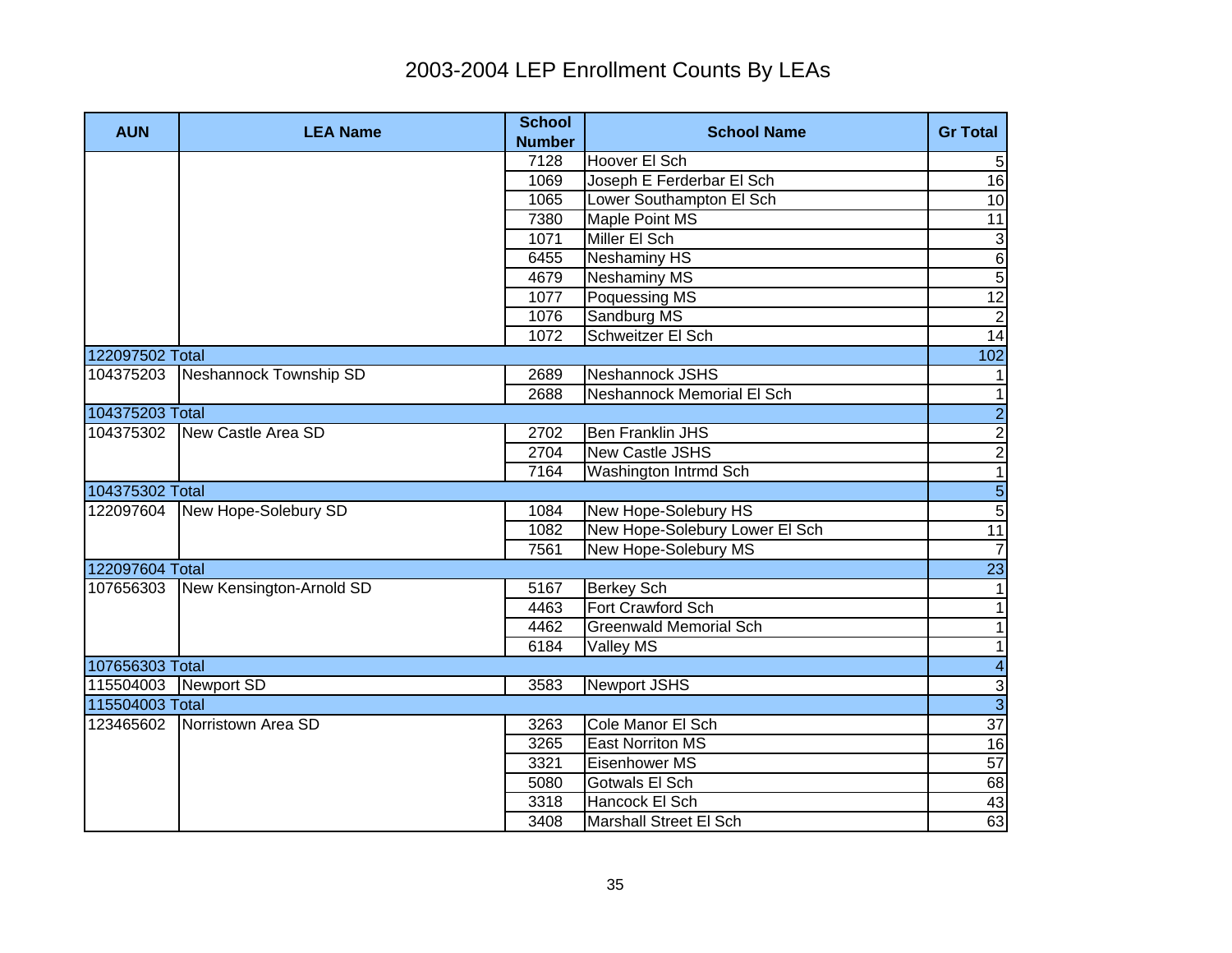| <b>AUN</b>      | <b>LEA Name</b>                   | <b>School</b><br><b>Number</b> | <b>School Name</b>           | <b>Gr Total</b> |
|-----------------|-----------------------------------|--------------------------------|------------------------------|-----------------|
|                 |                                   | 6729                           | Norristown Area HS           | 66              |
|                 |                                   | 5253                           | Paul V Fly El Sch            | 33              |
|                 |                                   | 3320                           | <b>Stewart MS</b>            | $\overline{51}$ |
|                 |                                   | 7364                           | Whitehall El Sch             | 60              |
| 123465602 Total |                                   |                                |                              | 494             |
|                 | 103026852 North Allegheny SD      | 0263                           | <b>Bradford Woods El Sch</b> |                 |
|                 |                                   | 5108                           | <b>Carson MS</b>             | 13              |
|                 |                                   | 0265                           | Franklin El Sch              | $\overline{3}$  |
|                 |                                   | 6603                           | Hosack El Sch                | $\overline{8}$  |
|                 |                                   | 0266                           | Ingomar El Sch               | $\overline{3}$  |
|                 |                                   | 7346                           | Marshall El Sch              | $\overline{3}$  |
|                 |                                   | 7379                           | <b>Marshall MS</b>           | $\overline{1}$  |
|                 |                                   | 0268                           | McKnight El Sch              | 16              |
|                 |                                   | 0271                           | North Allegheny IHS          | 4               |
|                 |                                   | 6793                           | North Allegheny SHS          |                 |
|                 |                                   | 0269                           | Peebles El Sch               | $\frac{1}{9}$   |
| 103026852 Total |                                   |                                |                              | 67              |
|                 | 106167504 North Clarion County SD | 5139                           | North Clarion Co El Sch      | $\mathbf 1$     |
| 106167504 Total |                                   |                                |                              | $\overline{1}$  |
|                 | 105258303 North East SD           | 4946                           | Earle C Davis Primary        | $\mathbf{1}$    |
|                 |                                   | 6144                           | North East Intrmd El         | $\mathbf{1}$    |
|                 |                                   | 7360                           | North East MS                | $\mathbf{1}$    |
| 105258303 Total |                                   |                                |                              | $\overline{3}$  |
|                 | 103026902 North Hills SD          | 4869                           | McIntyre El Sch              | $\overline{1}$  |
|                 |                                   | 6106                           | North Hills JHS              | $\overline{11}$ |
|                 |                                   | 7101                           | North Hills SHS              | $\overline{11}$ |
|                 |                                   | 0287                           | Northway El Sch              | $\overline{27}$ |
|                 |                                   | 0282                           | Perrysville El Sch           | $\overline{2}$  |
|                 |                                   | 0291                           | Ross El Sch                  | $\overline{5}$  |
|                 |                                   | 0290                           | West View El Sch             | $\overline{6}$  |
| 103026902 Total |                                   |                                |                              | 63              |
|                 | 123465702 North Penn SD           | 7406                           | <b>Bridle Path El Sch</b>    | 11              |
|                 |                                   | 6907                           | General Nash El Sch          | دى              |
|                 |                                   | 7314                           | Gwynedd Square El Sch        | 11              |
|                 |                                   | 4831                           | Gwyn-Nor El Sch              | 39              |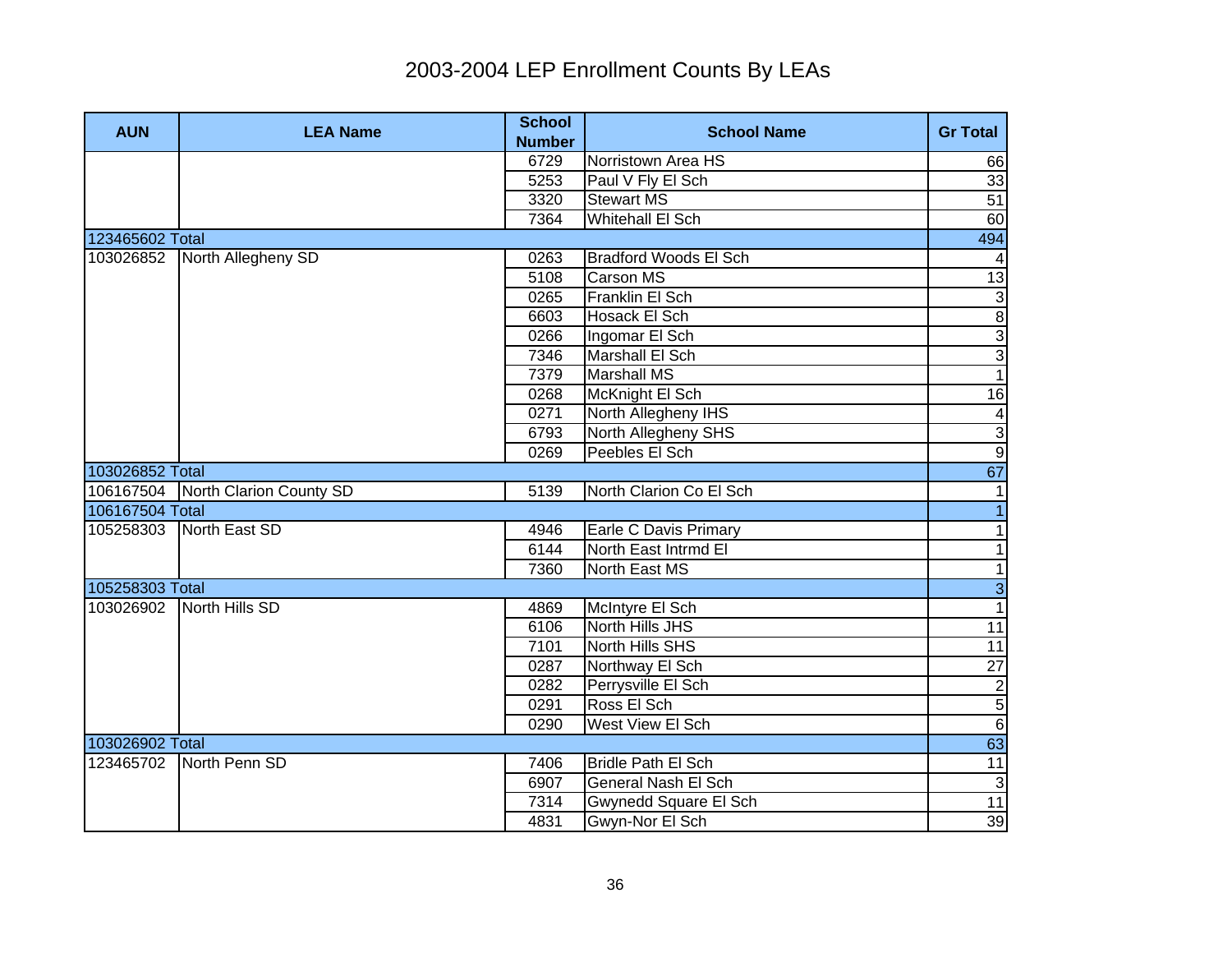| <b>AUN</b>      | <b>LEA Name</b>           | <b>School</b><br><b>Number</b> | <b>School Name</b>     | <b>Gr Total</b>  |
|-----------------|---------------------------|--------------------------------|------------------------|------------------|
|                 |                           | 5344                           | <b>Hatfield El Sch</b> | 101              |
|                 |                           | 3379                           | Inglewood El Sch       | 34               |
|                 |                           | 3309                           | Knapp El Sch           | 50               |
|                 |                           | 3275                           | Kulp El Sch            | 11               |
|                 |                           | 4830                           | Montgomery El Sch      | 8                |
|                 |                           | 5345                           | North Penn SHS         | 89               |
|                 |                           | 3325                           | North Wales El Sch     | $\overline{1}$   |
|                 |                           | 3280                           | Oak Park El Sch        | $\overline{37}$  |
|                 |                           | 3322                           | Pennbrook MS           | $\overline{7}$   |
|                 |                           | 3324                           | Penndale MS            | 30               |
|                 |                           | 3323                           | Pennfield MS           | 31               |
|                 |                           | 7407                           | Walton Farm El Sch     | 14               |
|                 |                           | 3278                           | York Avenue El Sch     | 14               |
| 123465702 Total |                           |                                |                        | 491              |
|                 | 119356503 North Pocono SD | 2444                           | Jefferson El Sch       | $\mathbf{1}$     |
|                 |                           | 7409                           | Moscow El Ctr          | $\overline{3}$   |
|                 |                           | 2446                           | North Pocono HS        | $\overline{3}$   |
| 119356503 Total |                           |                                |                        | $\overline{7}$   |
| 129545003       | North Schuylkill SD       | 6973                           | Frackville Area El Sch | $\overline{6}$   |
|                 |                           | 3883                           | North Schuylkill JSHS  | $\overline{5}$   |
| 129545003 Total |                           |                                |                        | 11               |
| 120484903       | Northampton Area SD       | 5062                           | George Wolf El Sch     | 13               |
|                 |                           | 3499                           | Lehigh Twp El Sch      |                  |
|                 |                           | 3505                           | Northampton Area HS    | <u>ယတစြ</u>      |
|                 |                           | 7430                           | Northampton Borough El |                  |
|                 |                           | 5258                           | Northampton MS         |                  |
| 120484903 Total |                           |                                |                        | 29               |
| 112674403       | Northeastern York SD      | 4572                           | Conewago El Sch        | $\overline{1}$   |
|                 |                           | 7375                           | Mt Wolf Early Lc       | $\blacktriangle$ |
|                 |                           | 4578                           | Northeastern MS        | $\overline{5}$   |
|                 |                           | 4577                           | Northeastern SHS       | $\overline{6}$   |
|                 |                           | 5272                           | Orendorf El Sch        | $\boldsymbol{8}$ |
|                 |                           | 7644                           | Spring Forge Intrd Sch | 11               |
|                 |                           | 4576                           | York Haven El Sch      | $\mathbf{3}$     |
| 112674403 Total |                           |                                |                        | 38               |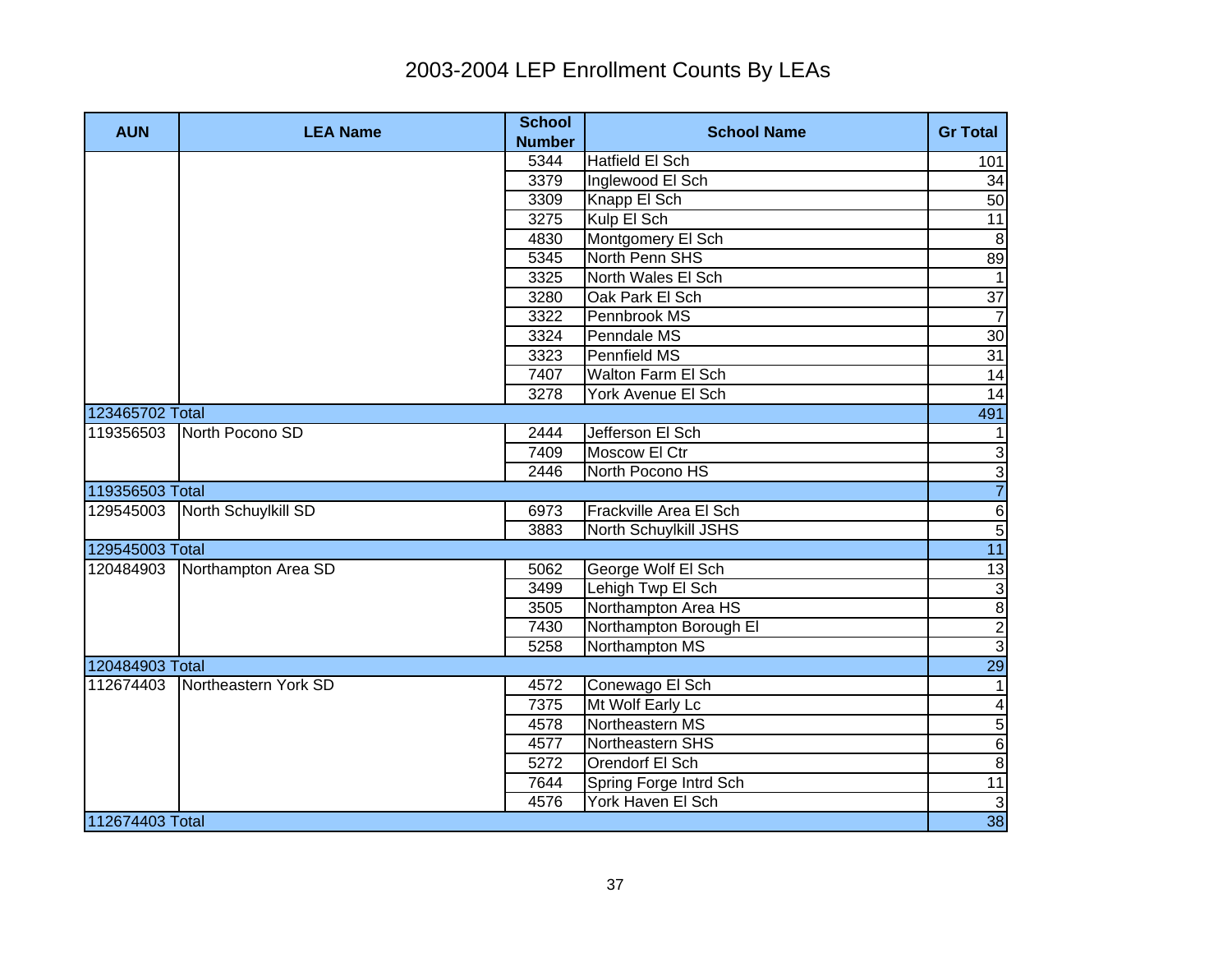| <b>AUN</b>      | <b>LEA Name</b>            | <b>School</b><br><b>Number</b> | <b>School Name</b>           | <b>Gr Total</b>         |
|-----------------|----------------------------|--------------------------------|------------------------------|-------------------------|
| 108056004       | Northern Bedford County SD | 7167                           | Northern Bedford Co El Sch   | $\mathbf{2}$            |
|                 |                            | 0747                           | Northern Bedford Co MS/SHS   | $\overline{1}$          |
| 108056004 Total |                            |                                |                              | $\overline{3}$          |
| 113385003       | Northern Lebanon SD        | 2758                           | East Hanover El Sch          | $\overline{\mathbf{8}}$ |
|                 |                            | 2755                           | Fredericksburg El Sch        | $\overline{3}$          |
|                 |                            | 2757                           | Jonestown El Sch             | $\overline{3}$          |
|                 |                            | 2756                           | Lickdale El Sch              | $\overline{3}$          |
|                 |                            | 7392                           | Northern Lebanon MS          | $\overline{\mathbf{4}}$ |
|                 |                            | 2760                           | Northern Lebanon SHS         | $\overline{5}$          |
| 113385003 Total |                            |                                |                              | <b>26</b>               |
| 121394503       | Northern Lehigh SD         | 6829                           | Northern Lehigh MS           | $\overline{5}$          |
|                 |                            | 2818                           | Northern Lehigh SHS          | $\overline{3}$          |
|                 |                            | 6727                           | Slatington El Sch            | 14                      |
| 121394503 Total |                            |                                |                              | <b>22</b>               |
| 117596003       | Northern Tioga SD          | 4060                           | Russell B Walter El Sch      | 1                       |
|                 |                            | 6373                           | <b>Williamson SHS</b>        |                         |
| 117596003 Total |                            |                                |                              | $\frac{1}{4}$           |
| 103026873       | Northgate SD               | 6977                           | Bellevue El Sch              |                         |
|                 |                            | 0053                           | Northgate MSHS               | $\overline{1}$          |
| 103026873 Total |                            |                                |                              | $\frac{5}{2}$           |
| 118406003       | Northwest Area SD          | 2957                           | <b>Garrison Memorial Sch</b> |                         |
| 118406003 Total |                            |                                |                              |                         |
| 105258503       | Northwestern SD            | 2070                           | Springfield El Sch           | $\overline{1}$          |
| 105258503 Total |                            |                                |                              | $\overline{1}$          |
| 121394603       | Northwestern Lehigh SD     | 2821                           | Northwestern Lehigh HS       | 1                       |
|                 |                            | 2819                           | Weisenberg El Sch            | $\overline{7}$          |
| 121394603 Total |                            |                                |                              | $\overline{8}$          |
| 107656502       | Norwin SD                  | 7758                           | Hillcrest Intermediate Sch   | $\overline{2}$          |
|                 |                            | 4482                           | <b>Norwin MS</b>             | $\overline{2}$          |
|                 |                            | 4717                           | <b>Norwin SHS</b>            | $\overline{\mathbf{r}}$ |
|                 |                            | 7716                           | Sunset Valley El Sch         | $\overline{1}$          |
| 107656502 Total |                            |                                |                              | $\overline{9}$          |
| 126513440       | Nueva Esperanza Academy CS | 7665                           | Nueva Esperanza Academy CS   | 58                      |
| 126513440 Total |                            |                                |                              | 58                      |
|                 | 124156503 Octorara Area SD | 1414                           | Octorara Area HS             | 6                       |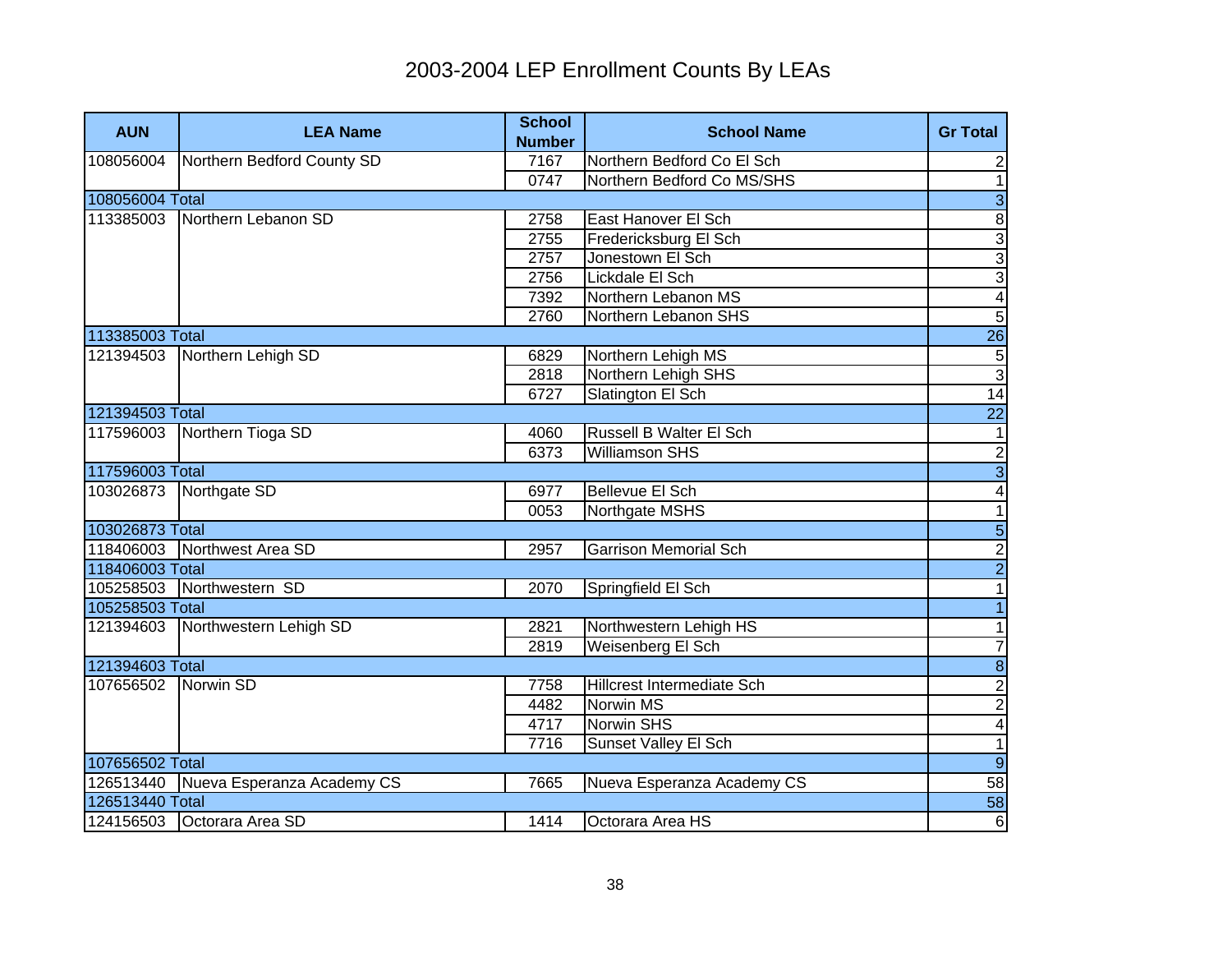| <b>AUN</b>      | <b>LEA Name</b>       | <b>School</b><br><b>Number</b> | <b>School Name</b>      | <b>Gr Total</b>         |
|-----------------|-----------------------|--------------------------------|-------------------------|-------------------------|
|                 |                       | 1413                           | Octorara El Sch         | 23                      |
|                 |                       | 6484                           | Octorara MS             | 6                       |
|                 |                       | 7656                           | Octorara Primary LC     | $\overline{9}$          |
| 124156503 Total |                       |                                |                         | $\overline{44}$         |
| 106616203       | Oil City Area SD      | 4931                           | Oil City SHS            | 1                       |
| 106616203 Total |                       |                                |                         |                         |
| 119356603       | Old Forge SD          | 2448                           | Old Forge El Sch        | $\overline{7}$          |
|                 |                       | 2449                           | Old Forge JSHS          | $\overline{5}$          |
| 119356603 Total |                       |                                |                         | $\overline{12}$         |
| 114066503       | Oley Valley SD        | 7378                           | Oley Valley El Sch      | 4                       |
|                 |                       | 6319                           | Oley Valley MS          | $\mathbf{1}$            |
| 114066503 Total |                       |                                |                         | $\overline{5}$          |
| 124156603       | Owen J Roberts SD     | 7304                           | East Coventry El Sch    | $\overline{6}$          |
|                 |                       | 6487                           | North Coventry El Sch   | $\overline{9}$          |
|                 |                       | 1406                           | Owen J Roberts HS       | $\overline{1}$          |
|                 |                       | 5010                           | Owen J Roberts MS       | $\overline{11}$         |
|                 |                       | 7198                           | Vincent El Sch          | $\overline{3}$          |
| 124156603 Total |                       |                                |                         | 30 <sub>o</sub>         |
| 124156703       | <b>Oxford Area SD</b> | 7358                           | <b>Elk Ridge School</b> | $\frac{43}{70}$         |
|                 |                       | 6624                           | Jordan Bank Sch         |                         |
|                 |                       | 6623                           | Nottingham Sch          | 78                      |
|                 |                       | 1420                           | Oxford Area HS          | 42                      |
|                 |                       | 1418                           | Penn's Grove Sch        | 42                      |
| 124156703 Total |                       |                                |                         | 275                     |
| 122098003       | Palisades SD          | 7312                           | Palisades MS            | 1                       |
|                 |                       | 6456                           | Tinicum El Sch          | $\mathbf{1}$            |
| 122098003 Total |                       |                                |                         | $\overline{2}$          |
| 121136503       | Palmerton Area SD     | 7140                           | Palmerton Area JHS      | $\frac{2}{7}$           |
|                 |                       | 7172                           | S S Palmer El Sch       |                         |
| 121136503 Total |                       |                                |                         | $\overline{9}$          |
| 113385303       | Palmyra Area SD       | 2761                           | Forge Road El Sch       | $\overline{7}$          |
|                 |                       | 2765                           | Palmyra Area MS         | $\overline{5}$          |
|                 |                       | 2766                           | Palmyra Area SHS        | $\overline{6}$          |
|                 |                       | 2764                           | Pine Street El Sch      | $\overline{\mathbf{4}}$ |
| 113385303 Total |                       |                                |                         | $\overline{22}$         |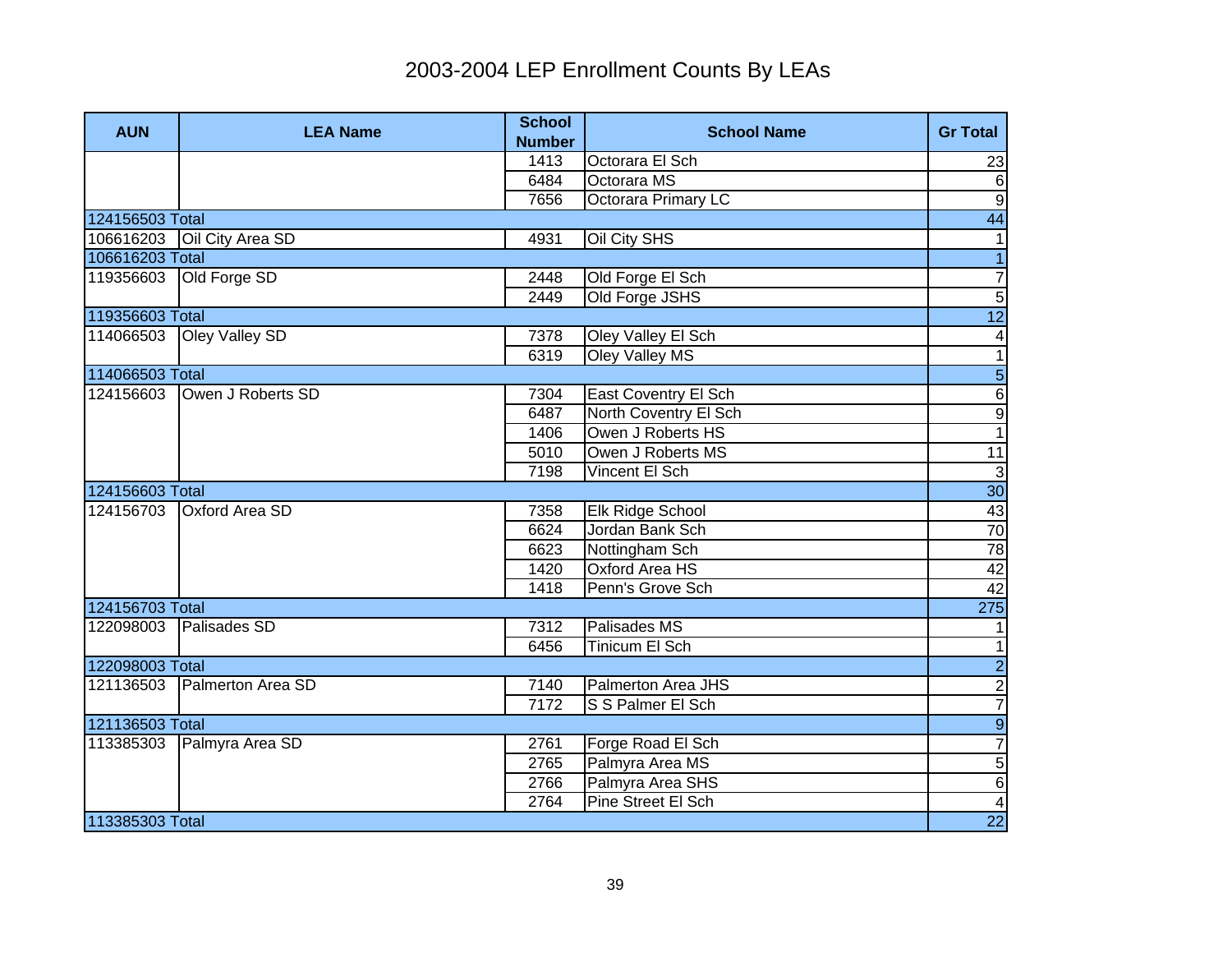| <b>AUN</b>      | <b>LEA Name</b>         | <b>School</b> | <b>School Name</b>     | <b>Gr Total</b>         |
|-----------------|-------------------------|---------------|------------------------|-------------------------|
|                 |                         | <b>Number</b> |                        |                         |
| 121136603       | Panther Valley SD       | 1322          | Panther Valley El Sch  | 5                       |
|                 |                         | 6693          | Panther Valley SHS     | $\overline{1}$          |
| 121136603 Total |                         |               |                        | $\overline{6}$          |
|                 | 121395103 Parkland SD   | 2824          | Cetronia Sch           | 11                      |
|                 |                         | 4672          | Fogelsville Sch        | 21                      |
|                 |                         | 2823          | <b>Ironton Sch</b>     | $\overline{5}$          |
|                 |                         | 6801          | <b>Kernsville Sch</b>  | 12                      |
|                 |                         | 2827          | <b>Kratzer Sch</b>     | 22                      |
|                 |                         | 7604          | Orefield MS            | $\infty$                |
|                 |                         | 2829          | Parkland SHS           | 22                      |
|                 |                         | 2826          | Parkway Manor Sch      | 17                      |
|                 |                         | 2825          | Schnecksville Sch      | <b>ס</b>                |
|                 |                         | 7603          | Springhouse MS         | 10                      |
| 121395103 Total |                         |               |                        | 133                     |
| 120485603       | Pen Argyl Area SD       | 6439          | Pen Argyl Area HS      | 10                      |
|                 |                         | 3511          | Plainfield El Sch      | $\frac{1}{2}$           |
|                 |                         | 5351          | Wind Gap MS            |                         |
| 120485603 Total |                         |               |                        | $\frac{23}{5}$          |
|                 | 103027352 Penn Hills SD | 0305          | Forbes El Sch          |                         |
|                 |                         | 5019          | <b>Linton MS</b>       |                         |
|                 |                         | 0306          | Washington El Sch      |                         |
|                 |                         | 0302          | William Penn El Sch    |                         |
| 103027352 Total |                         |               |                        | 11                      |
| 113365203       | Penn Manor SD           | 7141          | Central Manor El Sch   | $\overline{4}$          |
|                 |                         | 2516          | Conestoga El Sch       | $\overline{0}$          |
|                 |                         | 2629          | <b>Eshleman El Sch</b> | $\mathbf{3}$            |
|                 |                         | 2626          | Hambright El Sch       | 19                      |
|                 |                         | 2627          | Letort El Sch          | $\overline{2}$          |
|                 |                         | 7410          | Manor Middle School    | $\overline{2}$          |
|                 |                         | 2628          | Martic El Sch          | 1                       |
|                 |                         | 2633          | Penn Manor HS          | $\overline{\mathbf{A}}$ |
| 113365203 Total |                         |               |                        | 35                      |
|                 | 105204703 Penncrest SD  | 6942          | Maplewood JSHS         | 1                       |
| 105204703 Total |                         |               |                        | $\overline{1}$          |
|                 | 125236903 Penn-Delco SD | 1911          | Aston El Sch           | 6                       |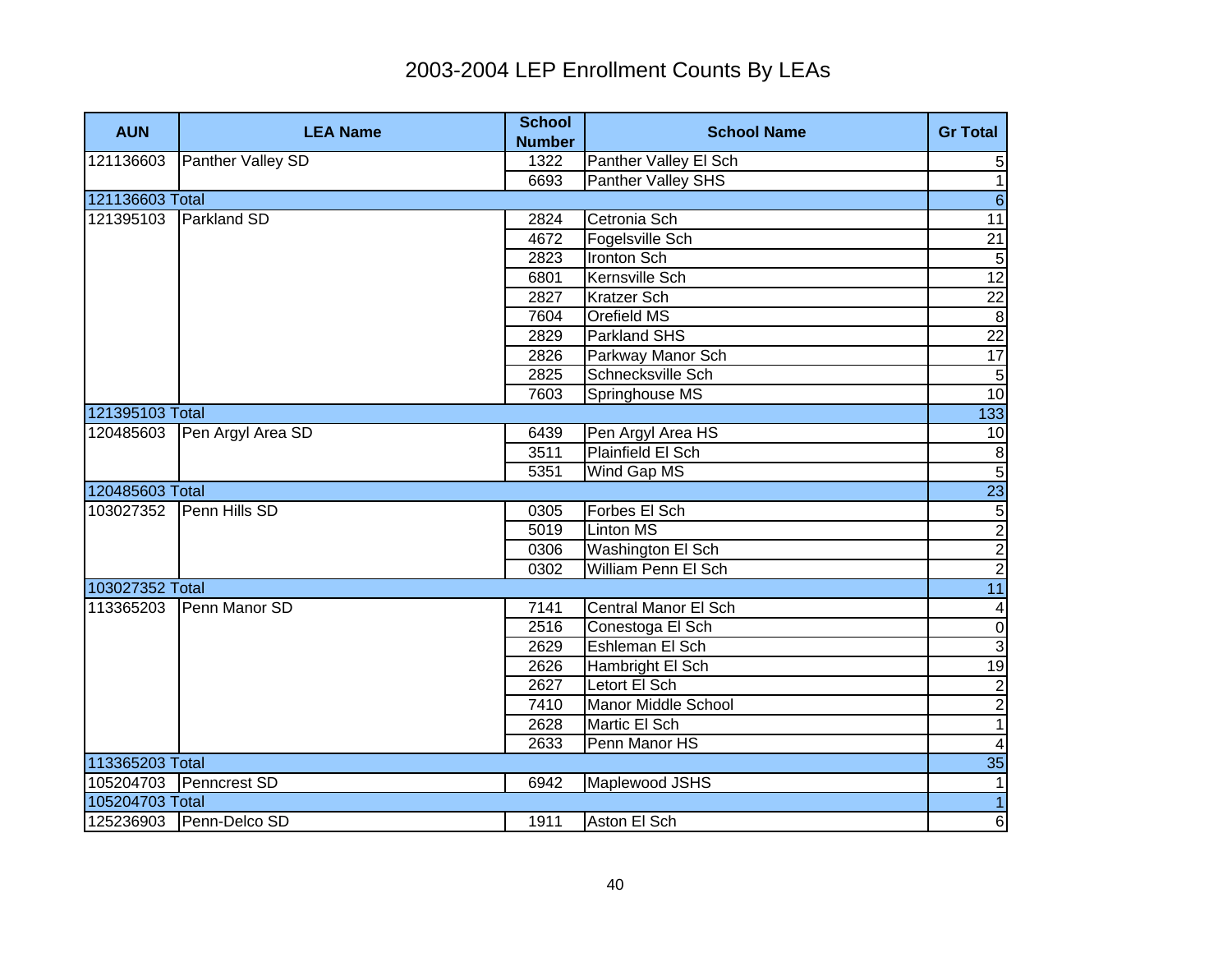| <b>AUN</b>      | <b>LEA Name</b>                | <b>School</b><br><b>Number</b> | <b>School Name</b>           | <b>Gr Total</b>             |
|-----------------|--------------------------------|--------------------------------|------------------------------|-----------------------------|
|                 |                                | 1910                           | Coebourn El Sch              | 6                           |
|                 |                                | 5143                           | <b>Northley MS</b>           | 4                           |
|                 |                                | 1912                           | Parkside El Sch              | 4                           |
|                 |                                | 5223                           | Pennell El Sch               | $\overline{1}$              |
|                 |                                | 1915                           | Sun Valley HS                | $\,6$                       |
| 125236903 Total |                                |                                |                              | $\overline{27}$             |
|                 | 122098103 Pennridge SD         | 1053                           | Bedminster El Sch            | 30                          |
|                 |                                | 1054                           | Deibler El Sch               | $\overline{2}$              |
|                 |                                | 1055                           | Grasse El Sch                | $\overline{8}$              |
|                 |                                | 1097                           | Patricia A Guth El Sch       | $\overline{2}$              |
|                 |                                | 4681                           | Pennridge Central MS         | $\overline{4}$              |
|                 |                                | 1100                           | Pennridge HS                 | $\overline{28}$             |
|                 |                                | 1099                           | Pennridge South MS           | 4                           |
|                 |                                | 1098                           | Sellersville El Sch          | $\overline{6}$              |
|                 |                                | 1052                           | Seylar El Sch                | $\overline{1}$              |
|                 |                                | 7260                           | West Rockhill El Sch         | $\overline{2}$              |
| 122098103 Total |                                |                                |                              | 87                          |
|                 | 110147003 Penns Valley Area SD | 1347                           | Centre Hall-Potter El Sch    |                             |
|                 |                                | 1348                           | <b>Gregg Township El Sch</b> | $\frac{2}{4}$               |
|                 |                                | 6231                           | Penns Valley Area JSHS       |                             |
| 110147003 Total |                                |                                |                              | 14                          |
|                 | 122098202 Pennsbury SD         | 7519                           | Afton El Sch                 | $\boldsymbol{8}$            |
|                 |                                | 7308                           | Charles H Boehm MS           | $\overline{6}$              |
|                 |                                | 4853                           | Edgewood El Sch              | 18                          |
|                 |                                | 1111                           | Eleanor Roosevelt El Sch     | 12                          |
|                 |                                | 7465                           | Fallsington El Sch           |                             |
|                 |                                | 1109                           | Makefield El Sch             | $\frac{2}{5}$ $\frac{3}{9}$ |
|                 |                                | 1107                           | Manor El Sch                 |                             |
|                 |                                | 1106                           | Oxford Valley El Sch         |                             |
|                 |                                | 1101                           | Penn Valley El Sch           | $\, 8$                      |
|                 |                                | 4682                           | Pennsbury HS                 | 31                          |
|                 |                                | 1115                           | Pennsbury HS West            | 26                          |
|                 |                                | 1116                           | Pennwood MS                  | $\overline{9}$              |
|                 |                                | 1102                           | Quarry Hill El Sch           | 5                           |
|                 |                                | 1104                           | Village Park El Sch          | $\overline{6}$              |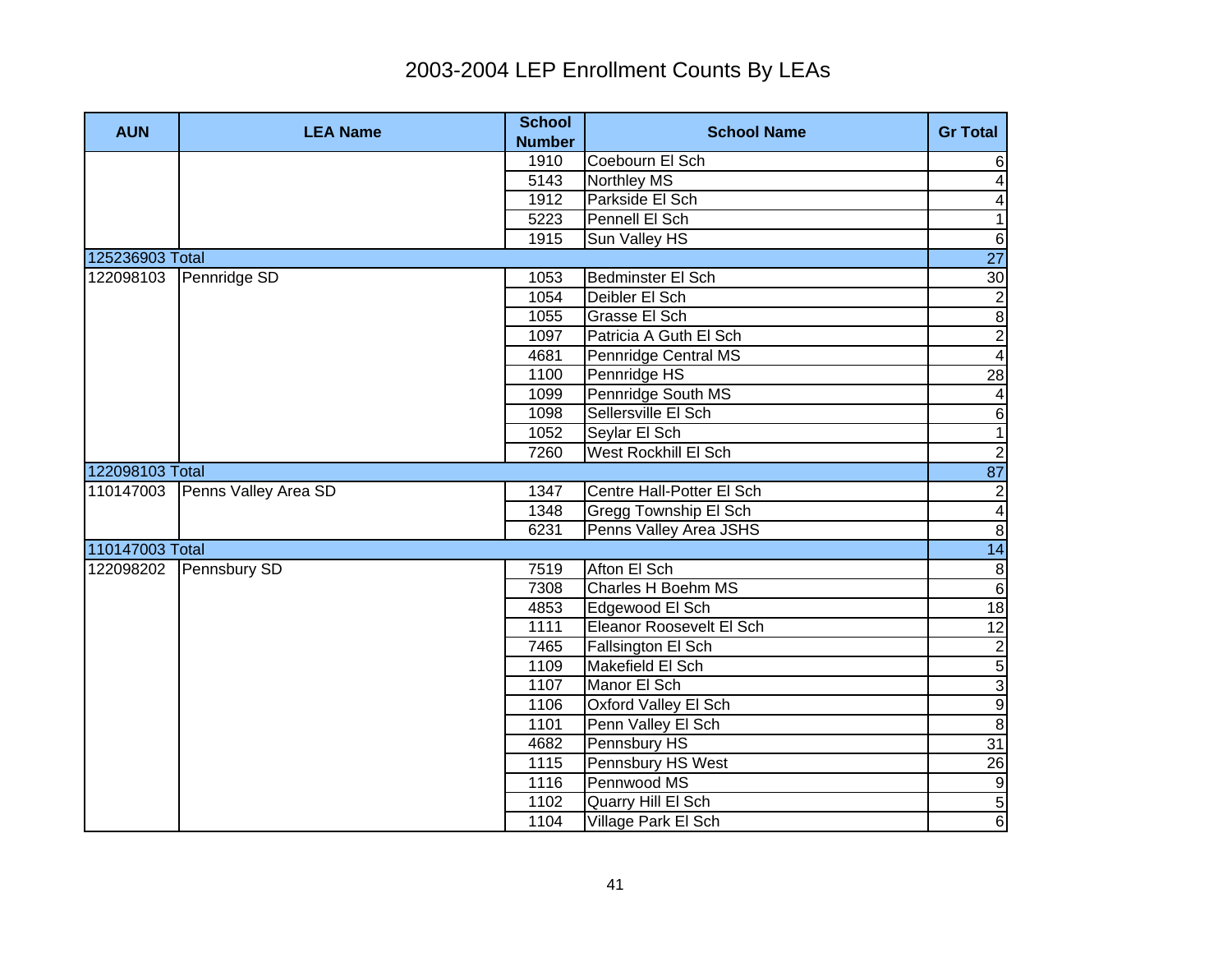| <b>AUN</b>      | <b>LEA Name</b>                 | <b>School</b><br><b>Number</b> | <b>School Name</b>             | <b>Gr Total</b>             |
|-----------------|---------------------------------|--------------------------------|--------------------------------|-----------------------------|
|                 |                                 | 1112                           | Walt Disney El Sch             | 14                          |
|                 |                                 | 1113                           | <b>William Penn MS</b>         | $\overline{7}$              |
| 122098202 Total |                                 |                                |                                | 169                         |
|                 | 127043430 Pennsylvania Cyber CS | 7650                           | Pennsylvania Cyber CS          |                             |
| 127043430 Total |                                 |                                |                                | $\frac{2}{2}$               |
|                 | 107657103 Penn-Trafford SD      | 6185                           | Harrison Park El Sch           | $\overline{c}$              |
|                 |                                 | 4490                           | McCullough El Sch              | $\overline{\phantom{0}}$    |
|                 |                                 | 4492                           | Penn MS                        | $\mathbf{1}$                |
|                 |                                 | 6648                           | Penn Trafford HS               | $\overline{1}$              |
|                 |                                 | 6189                           | <b>Trafford MS</b>             | $\overline{\phantom{0}}$    |
| 107657103 Total |                                 |                                |                                | $\overline{6}$              |
| 113365303       | Pequea Valley SD                | 2635                           | Leacock El Sch                 | $\mathbf{1}$                |
|                 |                                 | 2647                           | Paradise El Sch                |                             |
|                 |                                 | 2649                           | Pequea Valley HS               |                             |
|                 |                                 | 6300                           | Pequea Valley Intrmd Sch       | $\frac{1}{2}$ $\frac{1}{2}$ |
|                 |                                 | 2648                           | Salisbury El Sch               |                             |
| 113365303 Total |                                 |                                |                                | $\overline{9}$              |
| 123466103       | Perkiomen Valley SD             | 7459                           | Evergreen El Sch               | $\overline{1}$              |
|                 |                                 | 3328                           | Perkiomen Valley HS            | $\overline{7}$              |
|                 |                                 | 3326                           | Perkiomen Valley MS-East       | $\frac{8}{2}$               |
|                 |                                 | 7766                           | Schwenksville El Sch           |                             |
|                 |                                 | 7554                           | Skippack El Sch                |                             |
|                 |                                 | 3327                           | South El Sch                   | $\overline{4}$              |
| 123466103 Total |                                 |                                |                                | <b>25</b>                   |
| 101636503       | Peters Township SD              | 7594                           | <b>Bower Hill El Sch</b>       | $\,6$                       |
|                 |                                 | 7393                           | McMurray El Sch                | $\frac{2}{1}$               |
|                 |                                 | 5083                           | Peters Twp HS                  |                             |
| 101636503 Total |                                 |                                |                                | $\overline{9}$              |
| 126515001       | Philadelphia City SD            | 7256                           | Adaire Alexander Sch           | 31                          |
|                 |                                 | 3617                           | Alcorn James Sch               | $\vert$                     |
|                 |                                 | 3758                           | Allen Ethan Sch                | $\overline{58}$             |
|                 |                                 | 6823                           | Amy At Martin                  | 1                           |
|                 |                                 | 3804                           | Anderson Add B Sch             | $\overline{1}$              |
|                 |                                 | 3805                           | Arthur Chester A Sch           | $\overline{1}$              |
|                 |                                 | 3811                           | <b>Audenried Charles Y SHS</b> | $\overline{2}$              |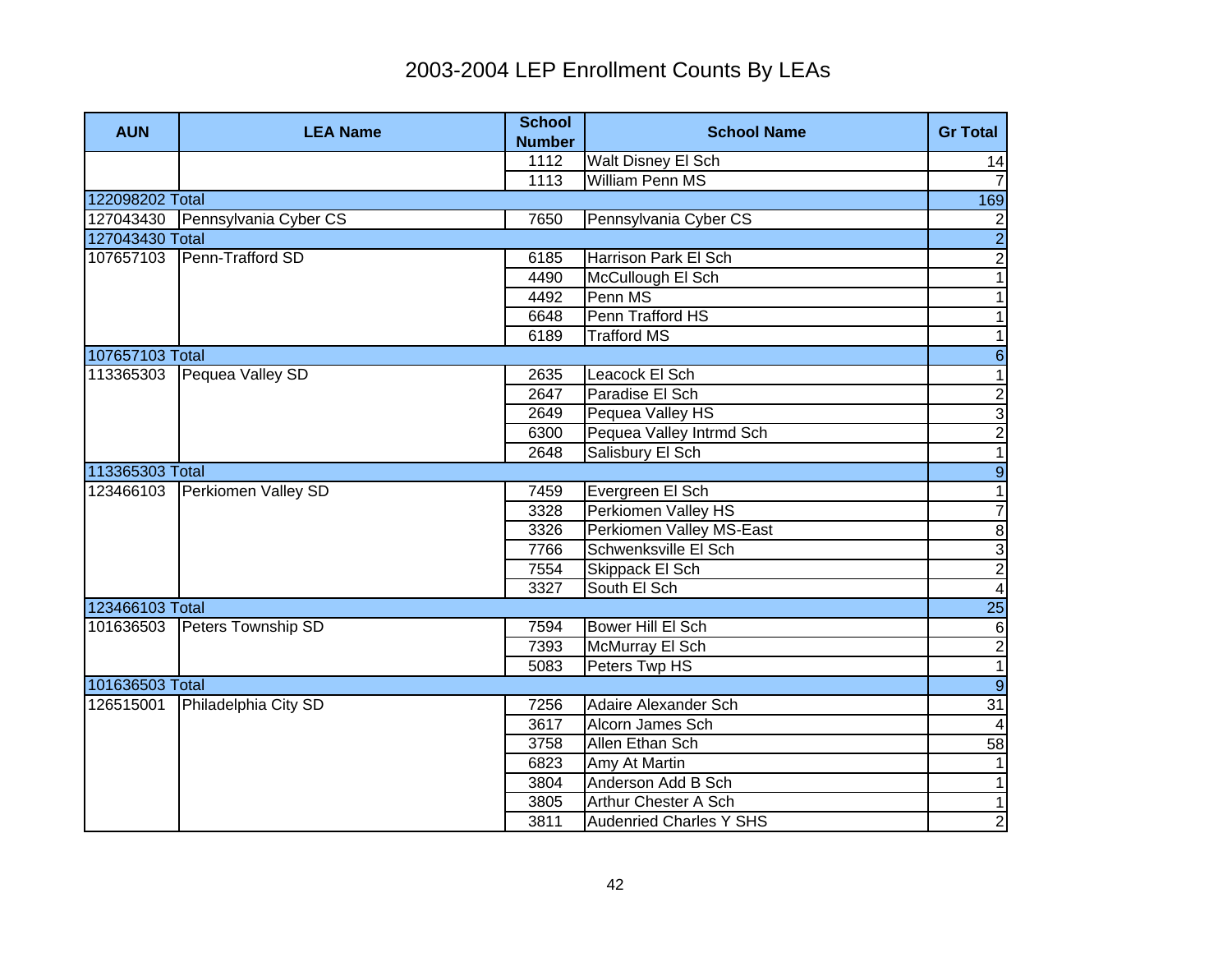| <b>AUN</b> | <b>LEA Name</b> | <b>School</b><br><b>Number</b> | <b>School Name</b>                  | <b>Gr Total</b>               |
|------------|-----------------|--------------------------------|-------------------------------------|-------------------------------|
|            |                 | 3618                           | Bache-Martin Sch                    | 27                            |
|            |                 | 6824                           | Baldi C C A MS                      | 134                           |
|            |                 | 7237                           | <b>Barratt Norris S MS</b>          | 34                            |
|            |                 | 3732                           | <b>Barton Clara Sch</b>             | 106                           |
|            |                 | 3847                           | Bartram John - Main                 | 125                           |
|            |                 | 7238                           | Beeber Dimner MS                    |                               |
|            |                 | 5183                           | Bethune Mary McLeod Sch             | 67                            |
|            |                 | 3733                           | Birney Gen Davis B Sch              | 66                            |
|            |                 | 7070                           | <b>Bodine William W HS</b>          | $\overline{7}$                |
|            |                 | 3638                           | Boone Daniel Sch                    | 15                            |
|            |                 | 3620                           | Bregy F Amedee Sch                  | $\overline{1}$                |
|            |                 | 3684                           | Brown Henry A Sch                   | 122                           |
|            |                 | 6529                           | Brown Joseph H Sch                  | 29                            |
|            |                 | 3601                           | Bryant William C Sch                |                               |
|            |                 | 3751                           | <b>Carnell Annex</b>                |                               |
|            |                 | 7230                           | Carnell Laura H Sch                 | $\frac{2}{48}$ $\frac{48}{6}$ |
|            |                 | 7023                           | Carver HS                           |                               |
|            |                 | 3664                           | Cassidy Lewis C AC Plus Sch         | 11                            |
|            |                 | 3602                           | Catharine Joseph Sch                | 92                            |
|            |                 | 7404                           | Cayuga School                       | 109                           |
|            |                 | 7368                           | <b>Central East MS</b>              | 58                            |
|            |                 | 3848                           | <b>Central HS</b>                   | 99                            |
|            |                 | 7783                           | CEP/Allegheny                       | $\overline{a}$                |
|            |                 | 7676                           | <b>CEP/Hunting Park</b>             | 36                            |
|            |                 | 3622                           | Childs George W Sch                 | 84                            |
|            |                 | 6767                           | <b>Clemente Roberto MS</b>          | 313                           |
|            |                 | 4733                           | Clymer George Sch                   | 23                            |
|            |                 | 3760                           | Comly Watson Sch                    | $\overline{9}$                |
|            |                 | 7781                           | <b>Communications Technology HS</b> | $\overline{27}$               |
|            |                 | 6525                           | <b>Conwell Russell MS</b>           | 51                            |
|            |                 | 7239                           | Cooke Jay MS                        | 89                            |
|            |                 | 5123                           | Cramp William Sch                   | 173                           |
|            |                 | 6996                           | <b>Creative and Performing Arts</b> | အ                             |
|            |                 | 3736                           | Creighton Thomas Sch                | 118                           |
|            |                 | 3762                           | Crossan Kennedy C Sch               | 11                            |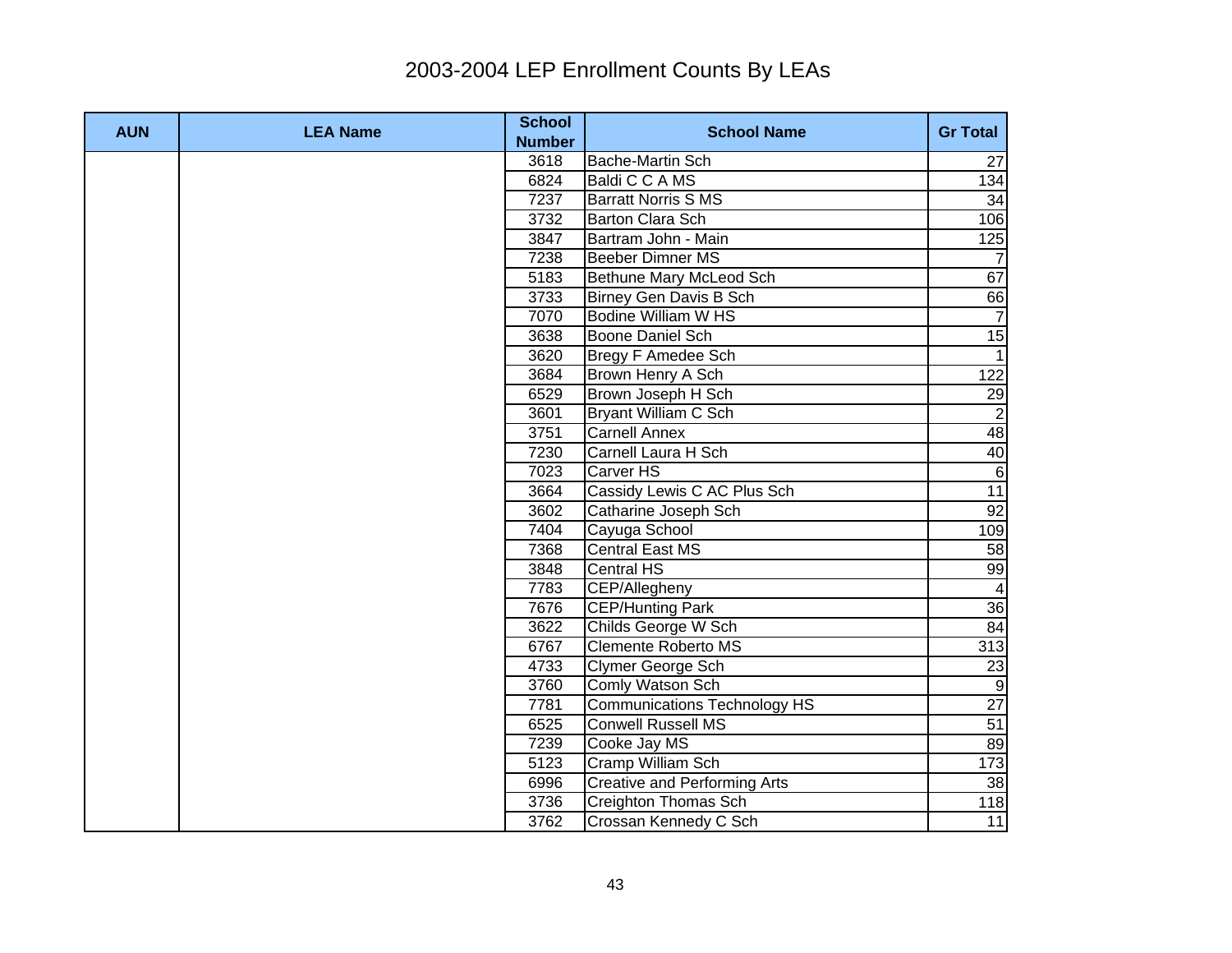| <b>AUN</b> | <b>LEA Name</b> | <b>School</b><br><b>Number</b> | <b>School Name</b>           | <b>Gr Total</b>  |
|------------|-----------------|--------------------------------|------------------------------|------------------|
|            |                 | 6763                           | Daroff Samuel Sch            | $\overline{2}$   |
|            |                 | 7175                           | DeBurgos Bilingual Magnet MS | 195              |
|            |                 | 4727                           | Decatur Stephen Sch          | 64               |
|            |                 | 3786                           | <b>Dick William Sch</b>      |                  |
|            |                 | 3763                           | <b>Disston Hamilton Sch</b>  | 30               |
|            |                 | 3787                           | Douglas Stephen A Sch        | 6                |
|            |                 | 3604                           | Drew Charles R Sch           | 34               |
|            |                 | 3849                           | Edison HS/Fareira Skills     | 473              |
|            |                 | 3737                           | Edmunds Henry R Sch          | 82               |
|            |                 | 3688                           | Elkin Lewis Sch              | 391              |
|            |                 | 7200                           | Elverson James MS            | 16               |
|            |                 | 5039                           | <b>Fairhill Sch</b>          | 134              |
|            |                 | 7235                           | Farrell Louis H Sch          | 137              |
|            |                 | 7226                           | Fell D Newlin Sch            | 39               |
|            |                 | 3816                           | Fels Samuel HS               | 177              |
|            |                 | 3690                           | Ferguson Joseph C Sch        | 63               |
|            |                 | 3739                           | Finletter Thomas K Sch       | $\frac{45}{37}$  |
|            |                 | 3781                           | Fitzpatrick Aloysius L Sch   |                  |
|            |                 | 3764                           | Forrest Edwin Sch            | 38               |
|            |                 | 3765                           | Fox Chase Sch                | 26               |
|            |                 | 3803                           | Frank Anne Sch               | 89               |
|            |                 | 3850                           | <b>Frankford HS</b>          | 120              |
|            |                 | 3851                           | Franklin Benjamin HS         | $\overline{12}$  |
|            |                 | 7231                           | Franklin Benjamin Sch        | 102              |
|            |                 | 6822                           | Franklin LC                  | 22               |
|            |                 | 3791                           | Fulton Robert Sch            |                  |
|            |                 | 3818                           | Furness Horace HS            | 104              |
|            |                 | 7664                           | Gamp                         | 6                |
|            |                 | 3852                           | Germantown HS                | $\overline{1}$   |
|            |                 | 7241                           | Gillespie Eliz D MS          | $\overline{3}$   |
|            |                 | 3776                           | <b>Girard Stephen Sch</b>    | 156              |
|            |                 | 3843                           | Girls HS                     | 56               |
|            |                 | 3668                           | <b>Gompers Samuel Sch</b>    | $\, 8$           |
|            |                 | 3853                           | Gratz Simon HS               | $\blacktriangle$ |
|            |                 | 4726                           | Greenberg Joseph Sch         | 15               |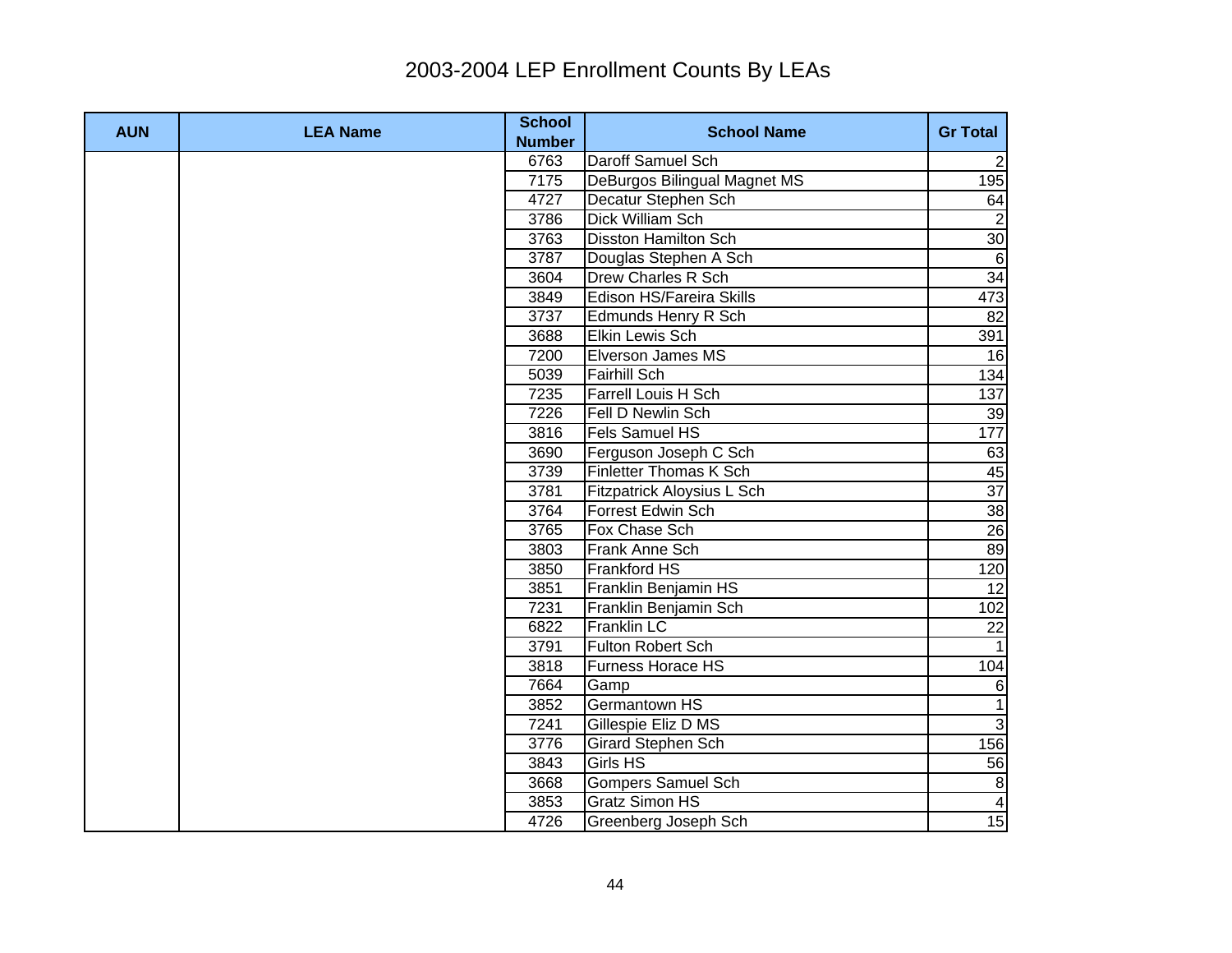| <b>AUN</b> | <b>LEA Name</b> | <b>School</b>         | <b>School Name</b>             | <b>Gr Total</b>  |
|------------|-----------------|-----------------------|--------------------------------|------------------|
|            |                 | <b>Number</b><br>5186 | <b>Greenfield Albert M Sch</b> |                  |
|            |                 | 5120                  | Hackett Horatio B Sch          | 23<br>33         |
|            |                 | 5041                  | Hancock John Sch               | $\overline{2}$   |
|            |                 | 7242                  | Harding Warren G MS            | 65               |
|            |                 | 3793                  | Harrison William H Sch         | $\mathbf 1$      |
|            |                 | 3608                  | <b>Harrity William F Sch</b>   | $\overline{2}$   |
|            |                 |                       |                                |                  |
|            |                 | 5125                  | Hartranft John F Sch           | 51               |
|            |                 | 3712                  | Henry Charles W Sch            | $\overline{2}$   |
|            |                 | 3766                  | <b>Holme Thomas Sch</b>        | 55               |
|            |                 | 3742                  | <b>Hopkinson Francis Sch</b>   | 120              |
|            |                 | 3743                  | Howe Julia Ward Sch            | $\overline{4}$   |
|            |                 | 3807                  | Huey Samuel B Sch              | $\overline{1}$   |
|            |                 | 3693                  | Hunter William H Sch           | 99               |
|            |                 | 3642                  | Jackson Andrew Sch             | 30               |
|            |                 | 7227                  | Jenks Abram Sch                | $\,6$            |
|            |                 | 3714                  | Jenks John S Sch               | $\overline{5}$   |
|            |                 | 7243                  | Jones John Paul MS             | 116              |
|            |                 | 3626                  | Kelley William D Sch           | $\overline{2}$   |
|            |                 | 5294                  | Kelly John B Sch               | $\overline{1}$   |
|            |                 | 3854                  | Kensington HS                  | $\overline{158}$ |
|            |                 | 7228                  | <b>Key Francis Scott Sch</b>   | 141              |
|            |                 | 6675                  | King Martin Luther HS          | 12               |
|            |                 | 3647                  | Kirkbride Eliza B Sch          | 204              |
|            |                 | 6825                  | La Brum Gen J Harry MS         | 5                |
|            |                 | 3670                  | Lamberton Robert E Sch         | 74               |
|            |                 | 3744                  | Lawton Henry W Sch             | 30               |
|            |                 | 6530                  | Lea Henry C Sch                | $\overline{72}$  |
|            |                 | 3822                  | Leeds Morris E MS              | $\overline{1}$   |
|            |                 | 3716                  | Levering William Sch           | 53               |
|            |                 | 6764                  | Lewis Ada H MS                 |                  |
|            |                 | 3845                  | Lincoln HS                     | 69               |
|            |                 | 4961                  | Loesche William H Sch          | 189              |
|            |                 | 3718                  | Logan James Sch                |                  |
|            |                 | 6533                  | Longstreth William C Sch       |                  |
|            |                 | 7232                  | Lowell James R Sch             | 287              |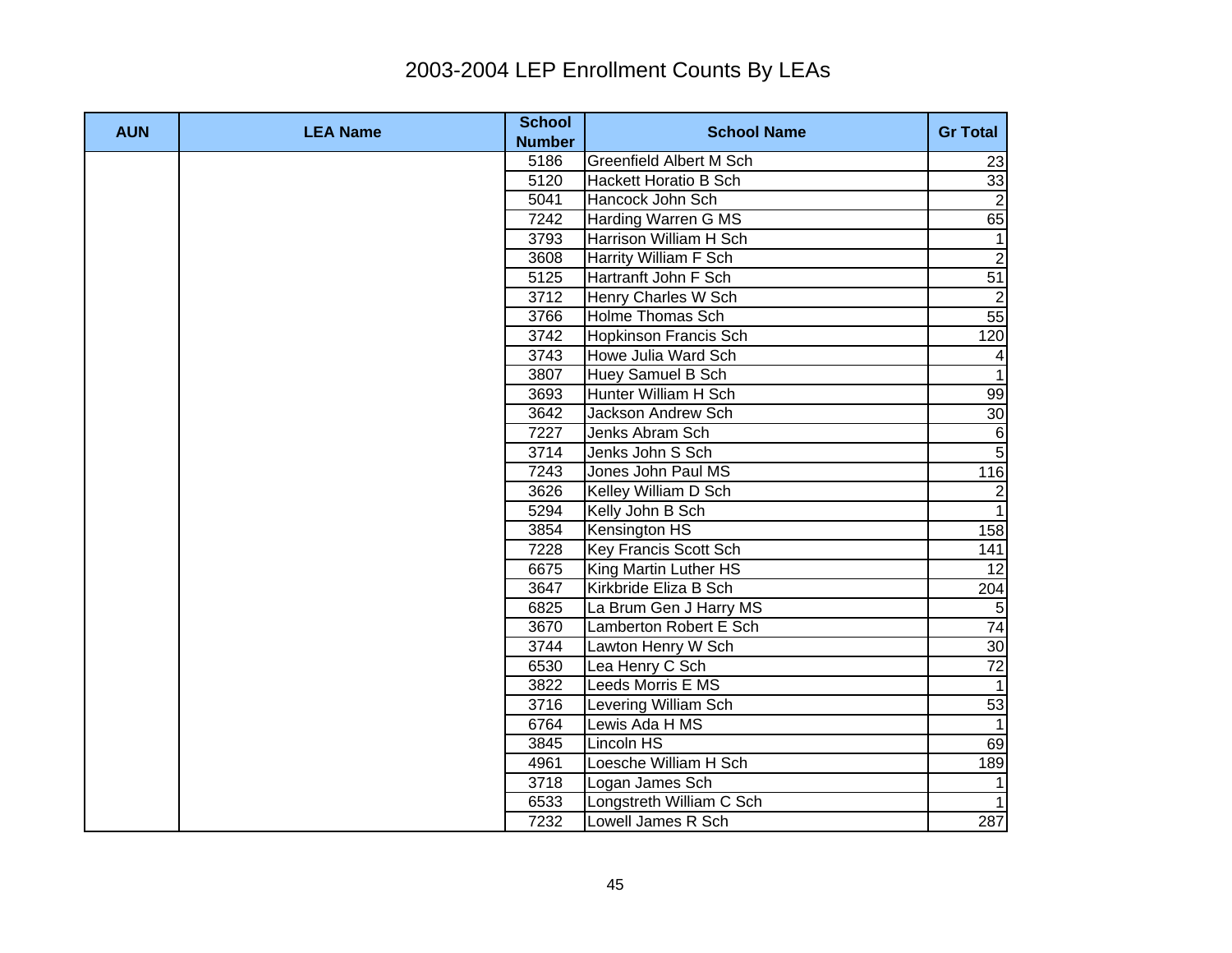| <b>AUN</b> | <b>LEA Name</b> | <b>School</b><br><b>Number</b> | <b>School Name</b>                 | <b>Gr Total</b> |
|------------|-----------------|--------------------------------|------------------------------------|-----------------|
|            |                 | 3694                           | Ludlow James R Sch                 | 18              |
|            |                 | 3672                           | Mann William B Sch                 | 11              |
|            |                 | 3797                           | Marshall John Sch                  | 14              |
|            |                 | 7521                           | Marshall Thurgood                  | 63              |
|            |                 | 3808                           | Masterman Julia R Sec Sch          | $\overline{11}$ |
|            |                 | 3769                           | Mayfair Sch                        | 49              |
|            |                 | 3648                           | McCall Gen George A Sch            | 82              |
|            |                 | 6534                           | McClure Alexander K Sch            | 141             |
|            |                 | 3629                           | McDaniel Delaplaine Sch            | $\overline{2}$  |
|            |                 | 5293                           | McKinley William Sch               | 59              |
|            |                 | 6768                           | <b>Meehan Austin MS</b>            | 60              |
|            |                 | 3649                           | Meredith William M Sch             | $\overline{2}$  |
|            |                 | 7022                           | Middle Years Alternative           | $\overline{1}$  |
|            |                 | 3798                           | Mitchell El Sch                    | $\overline{3}$  |
|            |                 | 3697                           | Moffet John Sch                    | 71              |
|            |                 | 3770                           | Moore J Hampton Sch                | 87              |
|            |                 | 3749                           | Morrison Andrew J Sch              | 72              |
|            |                 | 6535                           | Morton Thomas G Sch                | 76              |
|            |                 | 7522                           | Munoz-Marin Luis                   | 268             |
|            |                 | 3650                           | Nebinger George W Sch              | 23              |
|            |                 | 3855                           | Northeast HS                       | 383             |
|            |                 | 3750                           | Olney El Sch                       | 167             |
|            |                 | 3856                           | Olney HS                           | 255             |
|            |                 | 6960                           | Overbrook Edu Ctr                  | 14              |
|            |                 | 3857                           | Overbrook HS                       | $\overline{4}$  |
|            |                 | 6548                           | <b>Parkway Northwest</b>           | $\overline{2}$  |
|            |                 | 7782                           | Parkway-Center City                | $\overline{6}$  |
|            |                 | 3613                           | Patterson John M Sch               | 67              |
|            |                 | 7780                           | Paul Robeson HS for Human Services | 9               |
|            |                 | 3675                           | Peirce Thomas M Sch                | $\overline{3}$  |
|            |                 | 3799                           | Peirce William S MS                | $\overline{1}$  |
|            |                 | 7706                           | Penn Alexander Sch                 | 13              |
|            |                 | 7244                           | Penn Treaty MS                     | 88              |
|            |                 | 3858                           | Penn William HS                    | 13              |
|            |                 | 6539                           | Pennypacker Samuel Sch             | $\overline{1}$  |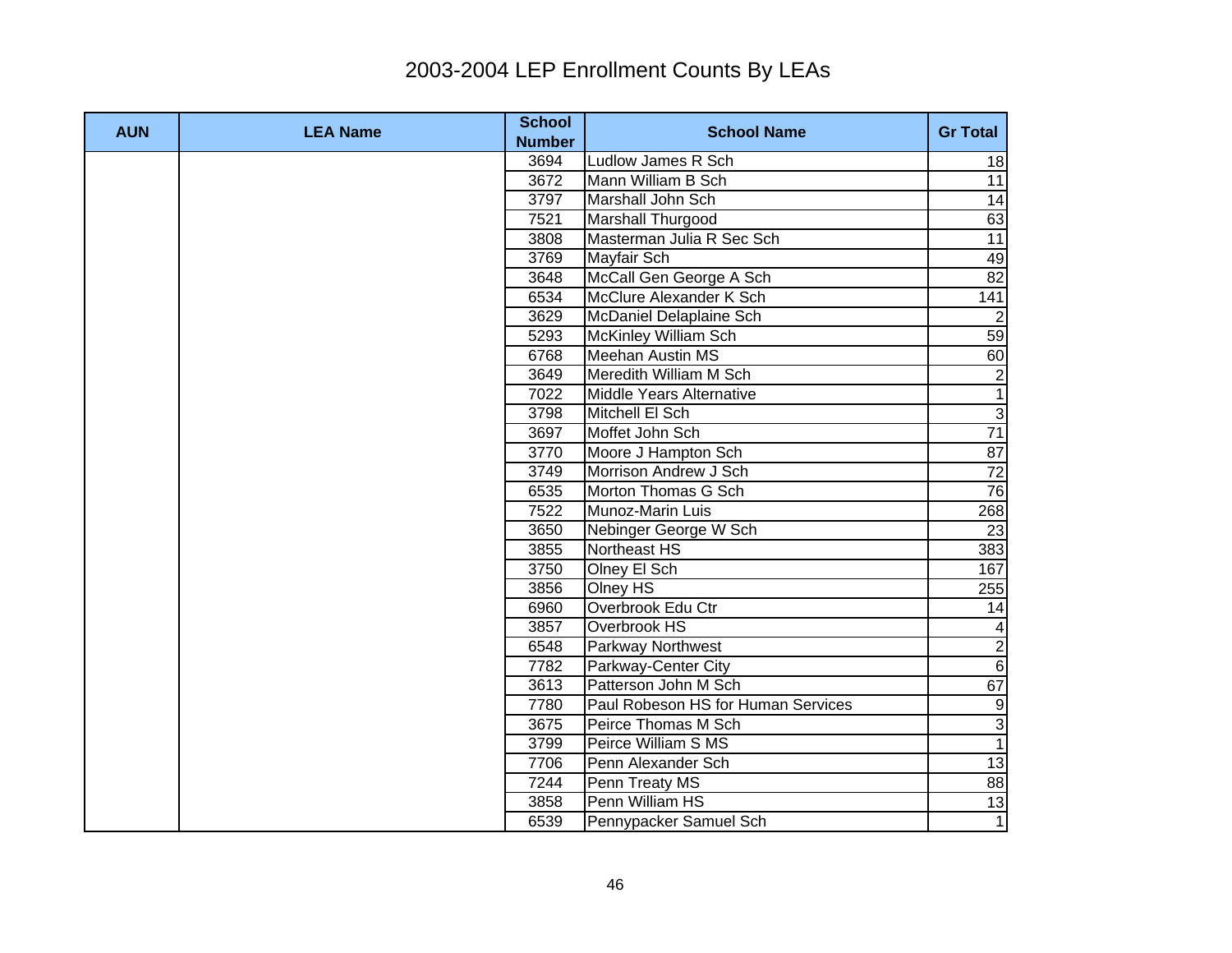| <b>AUN</b> | <b>LEA Name</b> | <b>School</b><br><b>Number</b> | <b>School Name</b>          | <b>Gr Total</b> |
|------------|-----------------|--------------------------------|-----------------------------|-----------------|
|            |                 | 3616                           | Penrose Sch                 | $\mathbf{2}$    |
|            |                 | 6821                           | Pepper George MS            | 52              |
|            |                 | 7325                           | Phila Regional HS           | $\mathbf 1$     |
|            |                 | 5184                           | Pickett Clarence E MS       | $\overline{1}$  |
|            |                 | 3801                           | Pollock Robert B Sch        | 69              |
|            |                 | 5121                           | Potter-Thomas Sch           | 233             |
|            |                 | 3783                           | Powel Samuel Sch            |                 |
|            |                 | 6765                           | <b>Prince Hall</b>          | $\mathbf{1}$    |
|            |                 | 3771                           | <b>Rhawnhurst Sch</b>       | 61              |
|            |                 | 3701                           | <b>Richmond Sch</b>         | 70              |
|            |                 | 3724                           | Rowen William Sch           | $\sqrt{5}$      |
|            |                 | 3844                           | Roxborough HS               | 19              |
|            |                 | 5042                           | Rush Benjamin MS            | 103             |
|            |                 | 7245                           | Sayre William L MS          | $\vert$ 2       |
|            |                 | 3772                           | Shallcross Day Sch          | 10              |
|            |                 | 3653                           | Sharswood George Sch        | 13              |
|            |                 | 7246                           | Shaw Anna H MS              | $\overline{4}$  |
|            |                 | 3725                           | <b>Shawmont Sch</b>         | $\overline{1}$  |
|            |                 | 3702                           | Sheppard Isaac Sch          | 141             |
|            |                 | 3800                           | Sheridan Sch                | 201             |
|            |                 | 7247                           | Shoemaker Wm H MS           |                 |
|            |                 | 3752                           | <b>Smedley Franklin Sch</b> | $\overline{27}$ |
|            |                 | 3773                           | Solis-Cohen Solomon Sch     | 122             |
|            |                 | 3859                           | South Philadelphia HS       | 326             |
|            |                 | 3654                           | Southwark Sch               | 130             |
|            |                 | 7234                           | Spruance Gilbert Sch        | 86              |
|            |                 | 4963                           | Stearne Allen M Sch         | 43              |
|            |                 | 7248                           | Stetson John B MS           | 200             |
|            |                 | 7257                           | Stoddart-Fleisher MS        | $\overline{2}$  |
|            |                 | 3753                           | Sullivan James J Sch        | 43              |
|            |                 | 3657                           | Taggart John H Sch          | 128             |
|            |                 | 3755                           | <b>Taylor Bayard Sch</b>    | 123             |
|            |                 | 7250                           | Thomas George C MS          | 49              |
|            |                 | 3832                           | <b>Tilden William T MS</b>  | 51              |
|            |                 | 6521                           | Turner John P MS            | $\overline{1}$  |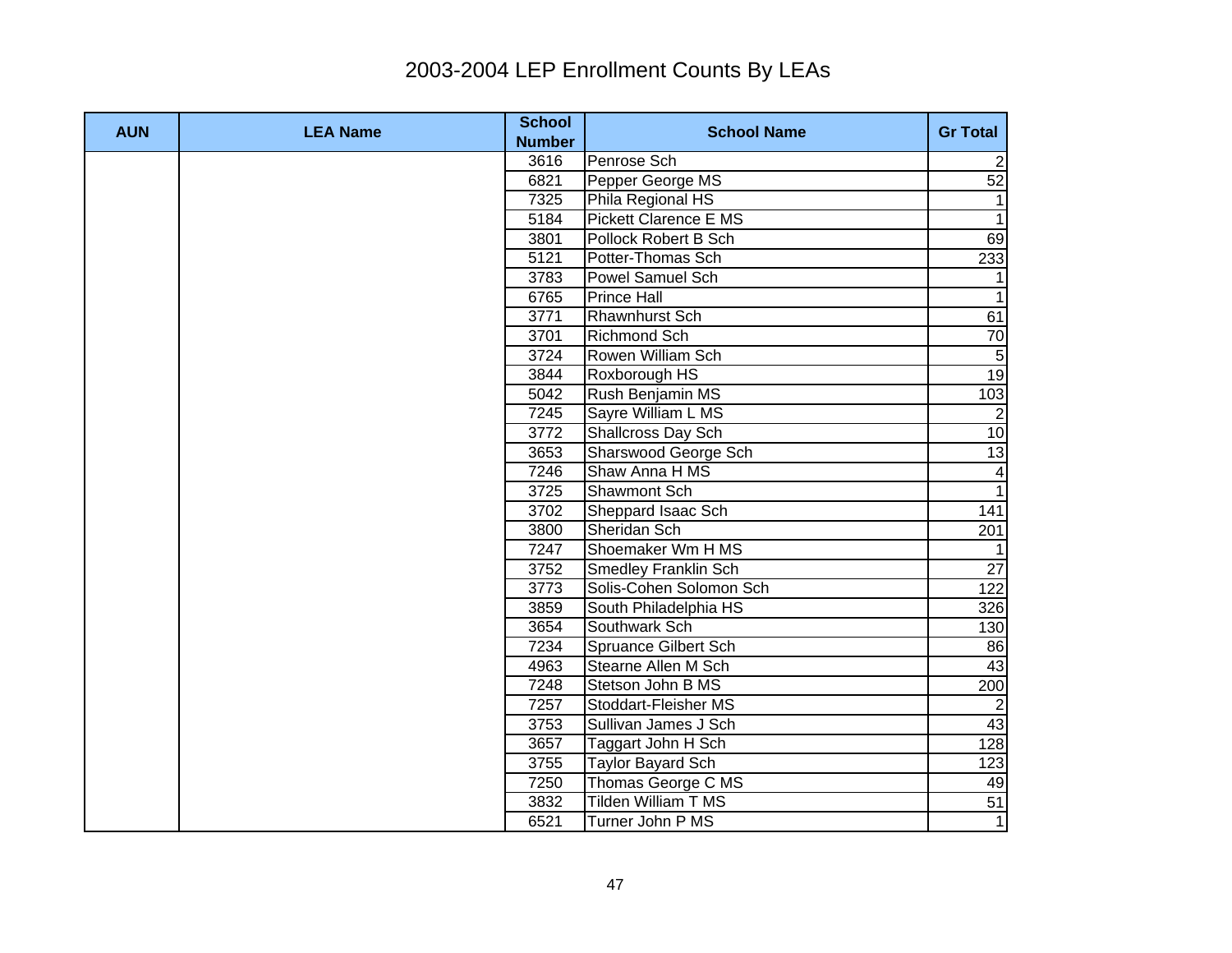| <b>AUN</b>      | <b>LEA Name</b>      | <b>School</b><br><b>Number</b> | <b>School Name</b>           | <b>Gr Total</b>         |
|-----------------|----------------------|--------------------------------|------------------------------|-------------------------|
|                 |                      | 6523                           | University City HS           | 38                      |
|                 |                      | 3658                           | Vare Abigail Sch             | 57                      |
|                 |                      | 7251                           | Vare Edwin H MS              | $\overline{57}$         |
|                 |                      | 3835                           | Wagner Gen Louis MS          | 19                      |
|                 |                      | 7254                           | Wanamaker John MS            | 23                      |
|                 |                      | 7225                           | Waring Laura W Sch           | $\overline{12}$         |
|                 |                      | 6527                           | Washington George HS         | 197                     |
|                 |                      | 3659                           | Washington George Sch        | 74                      |
|                 |                      | 7663                           | Washington Grover Jr Sch     | 114                     |
|                 |                      | 5124                           | <b>Webster Sch</b>           | 90                      |
|                 |                      | 3703                           | Welsh John Sch               | 119                     |
|                 |                      | 3860                           | West Philadelphia HS         | 37                      |
|                 |                      | 3728                           | <b>Widener Memorial Sch</b>  | 19                      |
|                 |                      | 6544                           | <b>Willard Frances E Sch</b> | 141                     |
|                 |                      | 3775                           | <b>Wilson Alexander Sch</b>  | 12                      |
|                 |                      | 7253                           | Wilson Woodrow MS            | 121                     |
|                 |                      | 7233                           | Ziegler William H Sch        | 38                      |
| 126515001 Total |                      |                                |                              | 12,514                  |
| 124157203       | Phoenixville Area SD | 1430                           | <b>Barkley El Sch</b>        | 19                      |
|                 |                      | 1396                           | East Pikeland El Sch         | ده ¤ ¤ا –               |
|                 |                      | 1426                           | Phoenixville Area HS         |                         |
|                 |                      | 1425                           | Phoenixville Area MS         |                         |
|                 |                      | 4841                           | Schuylkill El Sch            |                         |
| 124157203 Total |                      |                                |                              | 37                      |
| 103021003       | Pine-Richland SD     | 0312                           | Hance El Sch                 | $\overline{9}$          |
|                 |                      | 0315                           | Pine-Richland HS             | $\overline{\mathbf{A}}$ |
|                 |                      | 0314                           | Pine-Richland MS             | $\overline{5}$          |
|                 |                      | 7416                           | <b>Richland El Sch</b>       | $\frac{1}{5}$           |
|                 |                      | 0313                           | Wexford El Sch               |                         |
| 103021003 Total |                      |                                |                              | 25                      |
| 102027451       | Pittsburgh SD        | 0409                           | <b>Allderdice HS</b>         | 14                      |
|                 |                      | 7615                           | Allegheny Trad El Acad       | $\mathbf{3}$            |
|                 |                      | 6015                           | Arsenal MS                   | $\overline{4}$          |
|                 |                      | 7501                           | Banksville El Sch            | 11                      |
|                 |                      | 6019                           | Beechwood El Sch             | 11                      |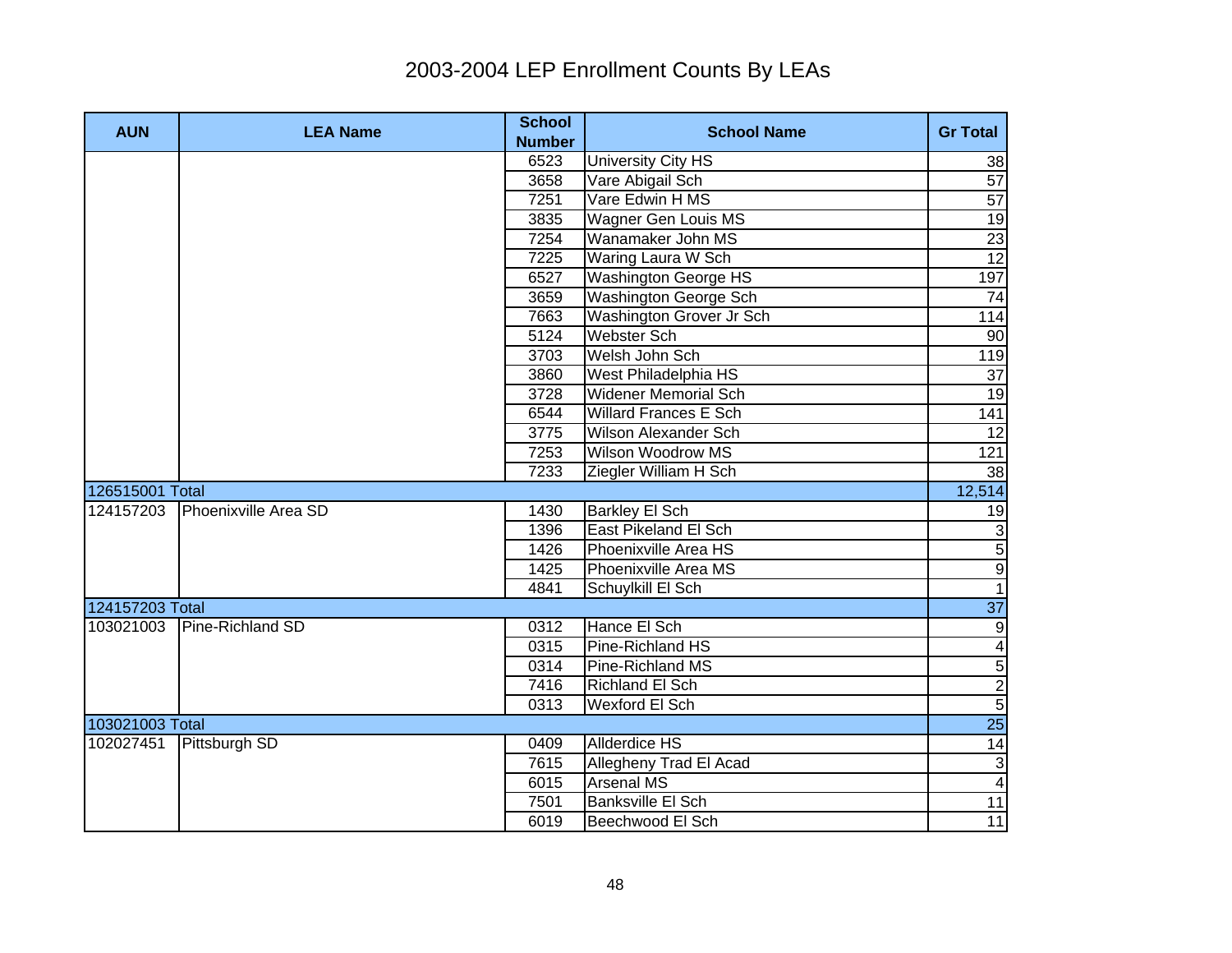| <b>AUN</b>      | <b>LEA Name</b>    | <b>School</b> | <b>School Name</b>                  | <b>Gr Total</b>         |
|-----------------|--------------------|---------------|-------------------------------------|-------------------------|
|                 |                    | <b>Number</b> |                                     |                         |
|                 |                    | 6915          | <b>Brashear HS</b>                  | 11                      |
|                 |                    | 6022          | Colfax El Sch                       | 43                      |
|                 |                    | 6024          | <b>Dilworth Traditional Academy</b> | $\sigma$                |
|                 |                    | 6030          | Frick Intl Studies Academy          | 39                      |
|                 |                    | 0400          | <b>Grandview El Sch</b>             | $\overline{1}$          |
|                 |                    | 6028          | Greenfield El Sch                   | 62                      |
|                 |                    | 6742          | King M L El Sch                     | $\overline{2}$          |
|                 |                    | 0415          | Langley HS                          | $\overline{1}$          |
|                 |                    | 6042          | Liberty El Sch                      | 29                      |
|                 |                    | 6044          | Linden El Sch                       | $\sigma$                |
|                 |                    | 7361          | McCleary El Sch                     | 8                       |
|                 |                    | 0363          | Minadeo El Sch                      | 30                      |
|                 |                    | 0367          | Murray El Sch                       | $\overline{2}$          |
|                 |                    | 7443          | <b>Options Center</b>               | $\overline{1}$          |
|                 |                    | 0395          | Phillips El Sch                     | $\overline{\mathbf{r}}$ |
|                 |                    | 0425          | Schenley HS                         | 37                      |
|                 |                    | 0396          | Sheraden El Sch                     | $\overline{2}$          |
|                 |                    | 7455          | South Hills MS                      | 10                      |
|                 |                    | 7362          | Spring Hill El Sch                  | 1                       |
|                 |                    | 6072          | Stevens El Sch                      | $6 \overline{}$         |
|                 |                    | 6068          | Sunnyside El Sch                    | $\overline{\mathbf{A}}$ |
|                 |                    | 7694          | West Liberty El Sch                 | $\infty$                |
|                 |                    | 0389          | Westwood El Sch                     | $\overline{7}$          |
|                 |                    | 7502          | Woolslair El Sch                    | 24                      |
| 102027451 Total |                    |               |                                     | 387                     |
| 118406602       | Pittston Area SD   | 6385          | <b>Pittston Area MS</b>             | $\mathbf{3}$            |
|                 |                    | 5058          | Pittston Area SHS                   | $\overline{7}$          |
|                 |                    | 6622          | Pittston City Intrmd Ctr            | $\overline{2}$          |
| 118406602 Total |                    |               |                                     | 12                      |
| 120455203       | Pleasant Valley SD | 3208          | Chestnuthill El Sch                 | $6 \overline{6}$        |
|                 |                    | 3207          | Eldred El Sch                       | $\overline{1}$          |
|                 |                    | 7434          | Pleasant Valley El Sch              | 34                      |
|                 |                    | 3210          | Pleasant Valley HS                  | $\overline{4}$          |
|                 |                    | 7660          | Pleasant Valley Intrmd Sch          |                         |
|                 |                    | 7183          | Pleasant Valley MS                  | $\frac{26}{7}$          |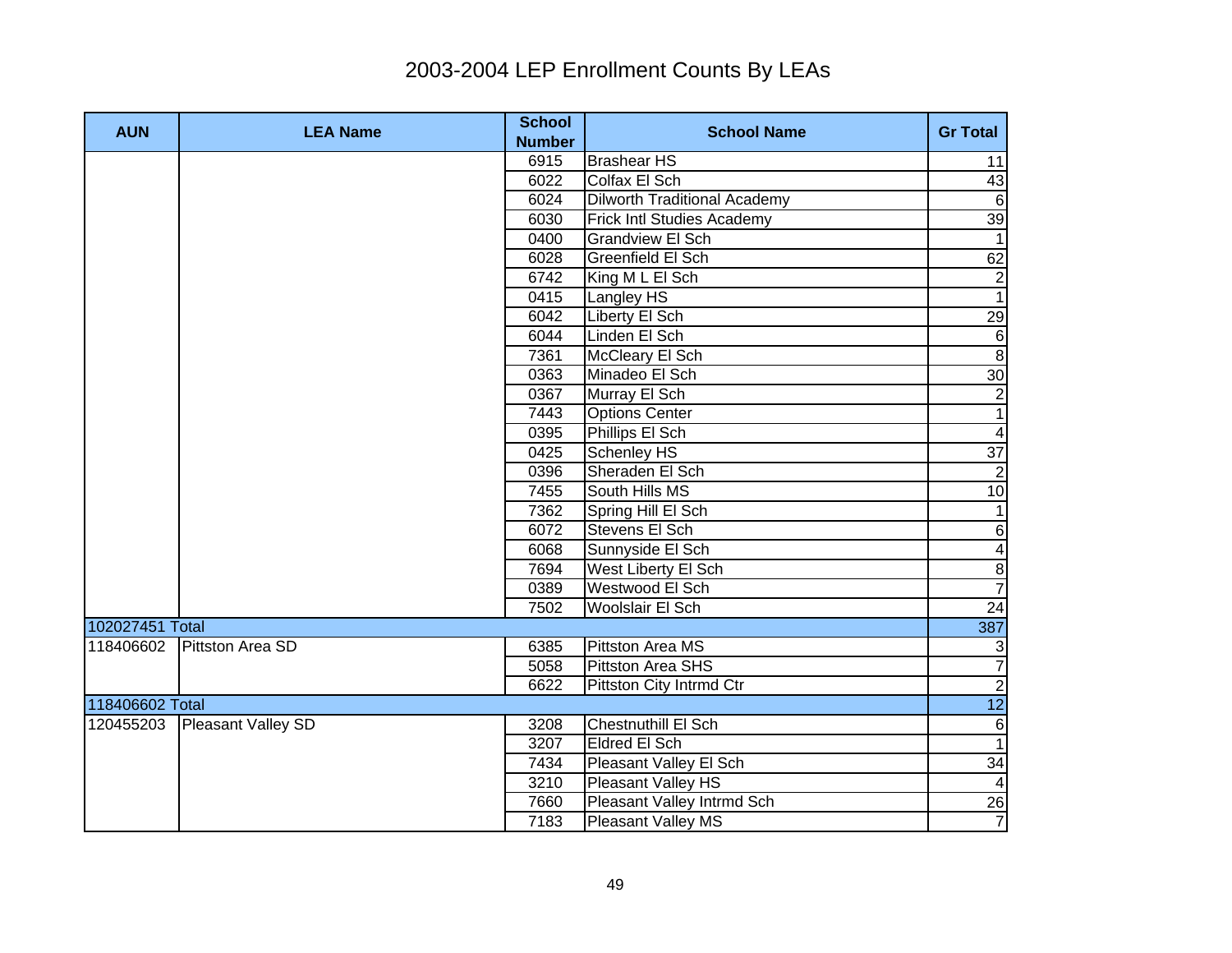| <b>AUN</b>      | <b>LEA Name</b>    | <b>School</b><br><b>Number</b> | <b>School Name</b>              | <b>Gr Total</b>  |
|-----------------|--------------------|--------------------------------|---------------------------------|------------------|
|                 |                    | 3209                           | Polk El Sch                     | 3                |
| 120455203 Total |                    |                                |                                 | 81               |
| 103027503       | Plum Borough SD    | 0432                           | Holiday Park El Sch             | 3                |
|                 |                    | 5105                           | <b>Oblock JHS</b>               | $\overline{1}$   |
|                 |                    | 7193                           | Pivik El Sch                    | $\overline{3}$   |
|                 |                    | 0435                           | Plum SHS                        | 5                |
|                 |                    | 0433                           | Regency Park El Sch             | $\overline{1}$   |
| 103027503 Total |                    |                                |                                 | $\overline{13}$  |
| 120455403       | Pocono Mountain SD | 3212                           | <b>Barrett El Ctr</b>           | 30               |
|                 |                    | 7482                           | Clear Run El Ctr                | 105              |
|                 |                    | 7483                           | Clear Run Intrmd Sch            | 69               |
|                 |                    | 3213                           | Coolbaugh El Ctr                | 115              |
|                 |                    | 7318                           | Coolbaugh LC                    | $\overline{47}$  |
|                 |                    | 6432                           | Pocono El Ctr                   | 43               |
|                 |                    | 3216                           | Pocono Mountain East HS/Academy | 14               |
|                 |                    | 7738                           | Pocono Mountain West HS         | 34               |
|                 |                    | 7739                           | Swiftwater El Ctr               | 102              |
|                 |                    | 7740                           | Swiftwater Interm Sch           | 23               |
|                 |                    | 3214                           | Tobyhanna El Ctr                | 56               |
| 120455403 Total |                    |                                |                                 | 638              |
| 123466303       | Pottsgrove SD      | 3334                           | Lower Pottsgrove El Sch         | $\boldsymbol{9}$ |
|                 |                    | 6746                           | Pottsgrove MS                   | 5                |
|                 |                    | 3338                           | Pottsgrove SHS                  | $\frac{4}{2}$    |
|                 |                    | 3337                           | <b>Ringing Rocks El Sch</b>     |                  |
|                 |                    | 3336                           | West Pottsgrove El Sch          |                  |
| 123466303 Total |                    |                                |                                 | 23               |
| 123466403       | Pottstown SD       | 3345                           | <b>Barth El Sch</b>             | $\frac{3}{7}$    |
|                 |                    | 5110                           | Edgewood El Sch                 |                  |
|                 |                    | 3346                           | <b>Pottstown MS</b>             | 10               |
|                 |                    | 3348                           | Pottstown SHS                   | $\frac{3}{3}$    |
|                 |                    | 3342                           | Rupert El Sch                   |                  |
| 123466403 Total |                    |                                |                                 | 26               |
| 129546103       | Pottsville Area SD | 3915                           | Clarke El Ctr                   | $\vert 4 \vert$  |
|                 |                    | 5265                           | Lengel MS                       | $\overline{1}$   |
|                 |                    | 3924                           | Pottsville Area HS              | $\overline{3}$   |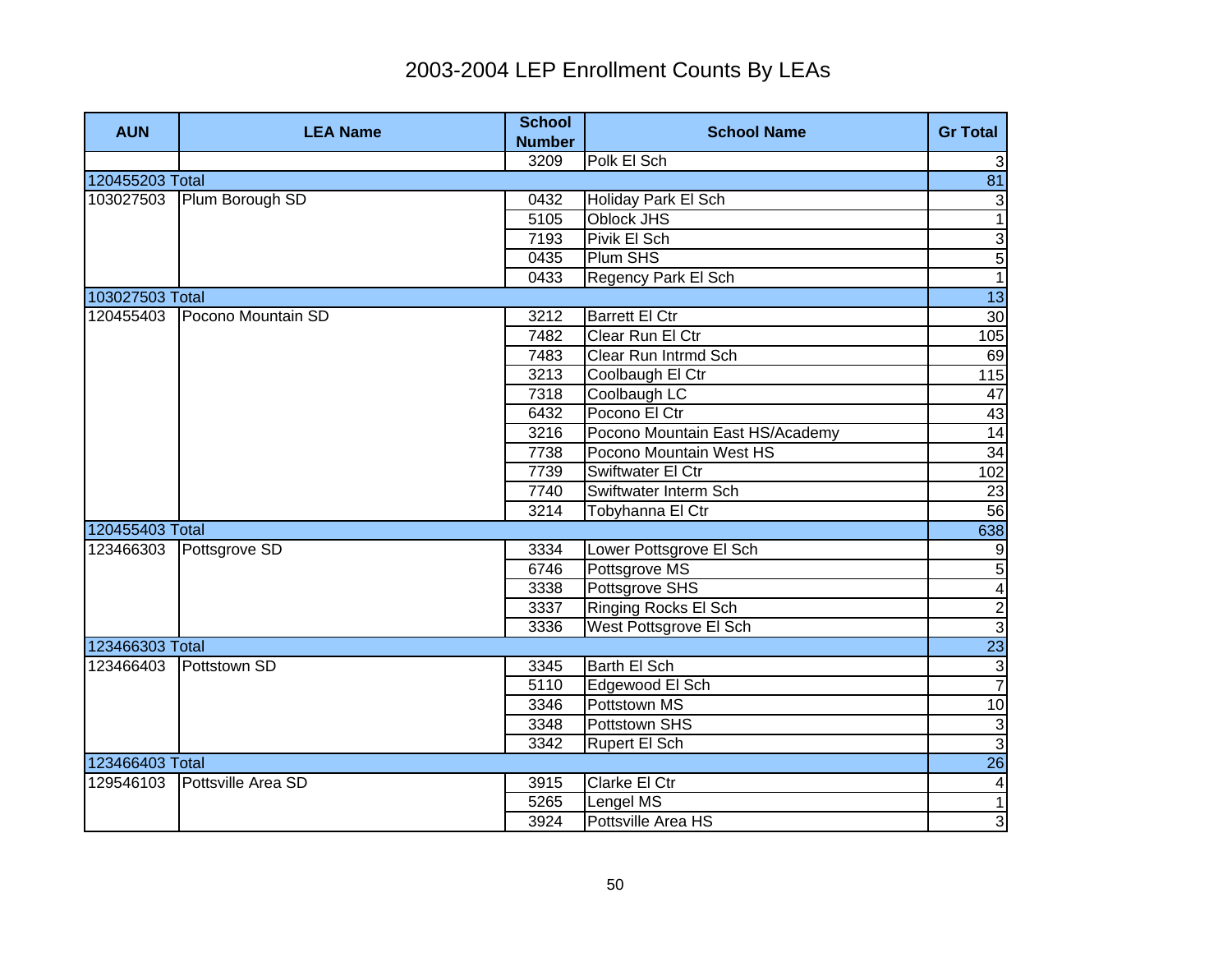| <b>AUN</b>      | <b>LEA Name</b>                | <b>School</b><br><b>Number</b> | <b>School Name</b>            | <b>Gr Total</b>                                 |
|-----------------|--------------------------------|--------------------------------|-------------------------------|-------------------------------------------------|
| 129546103 Total |                                |                                |                               | $\bf 8$                                         |
| 106338003       | Punxsutawney Area SD           | 2377                           | Bell Twp El Sch               | $\overline{1}$                                  |
|                 |                                | 6165                           | Punxsutawney Area HS          | $\overline{2}$                                  |
|                 |                                | 7524                           | Punxsutawney Area MS          | $\mathbf{1}$                                    |
| 106338003 Total |                                |                                |                               | $\overline{\mathbf{4}}$                         |
| 103027753       | Quaker Valley SD               | 6108                           | Edgeworth El Sch              | $\overline{3}$                                  |
|                 |                                | 6852                           | Osborne El Sch                | $\overline{6}$                                  |
|                 |                                | 0448                           | Quaker Valley HS              | $\overline{3}$                                  |
|                 |                                | 0447                           | Quaker Valley MS              | $\overline{1}$                                  |
| 103027753 Total |                                |                                |                               | $\overline{13}$                                 |
| 122098403       | <b>Quakertown Community SD</b> | 1122                           | Neidig El Sch                 | $\mathbf{1}$                                    |
|                 |                                | 1128                           | Quakertown Community SHS      | $\overline{\mathbf{4}}$                         |
|                 |                                | 5132                           | <b>Quakertown El Sch</b>      | 12                                              |
|                 |                                | 1121                           | Richland El Sch               | $\overline{3}$                                  |
|                 |                                | 4965                           | <b>Strayer MS</b>             | $\frac{8}{1}$                                   |
|                 |                                | 7630                           | <b>Trumbauersville El Sch</b> |                                                 |
| 122098403 Total |                                |                                |                               | 29                                              |
| 125237603       | <b>Radnor Township SD</b>      | 6510                           | Ithan El Sch                  |                                                 |
|                 |                                | 7697                           | Radnor El Sch                 |                                                 |
|                 |                                | 6511                           | Radnor MS                     |                                                 |
|                 |                                | 1921                           | Radnor SHS                    |                                                 |
|                 |                                | 6512                           | Wayne El Sch                  | $\frac{28}{10}$ $\frac{28}{10}$ $\frac{28}{10}$ |
| 125237603 Total |                                |                                |                               |                                                 |
| 114067002       | <b>Reading SD</b>              | 0840                           | Amanda E Stout El Sch         | 174                                             |
|                 |                                | 0844                           | Glenside El Sch               | 114                                             |
|                 |                                | 0852                           | Lauers Park El Sch            | 127                                             |
|                 |                                | 0851                           | Millmont El Sch               | 6                                               |
|                 |                                | 0858                           | Northeast MS                  | 88                                              |
|                 |                                | 5206                           | Northwest El Sch              | 150                                             |
|                 |                                | 0856                           | <b>Northwest MS</b>           | 73                                              |
|                 |                                | 0859                           | <b>Reading SHS</b>            | 321                                             |
|                 |                                | 0845                           | Riverside El Sch              | 56                                              |
|                 |                                | 5028                           | Sixteenth & Haak El Sch       |                                                 |
|                 |                                | 0855                           | Southern MS                   | 106                                             |
|                 |                                | 0857                           | Southwest MS                  | 54                                              |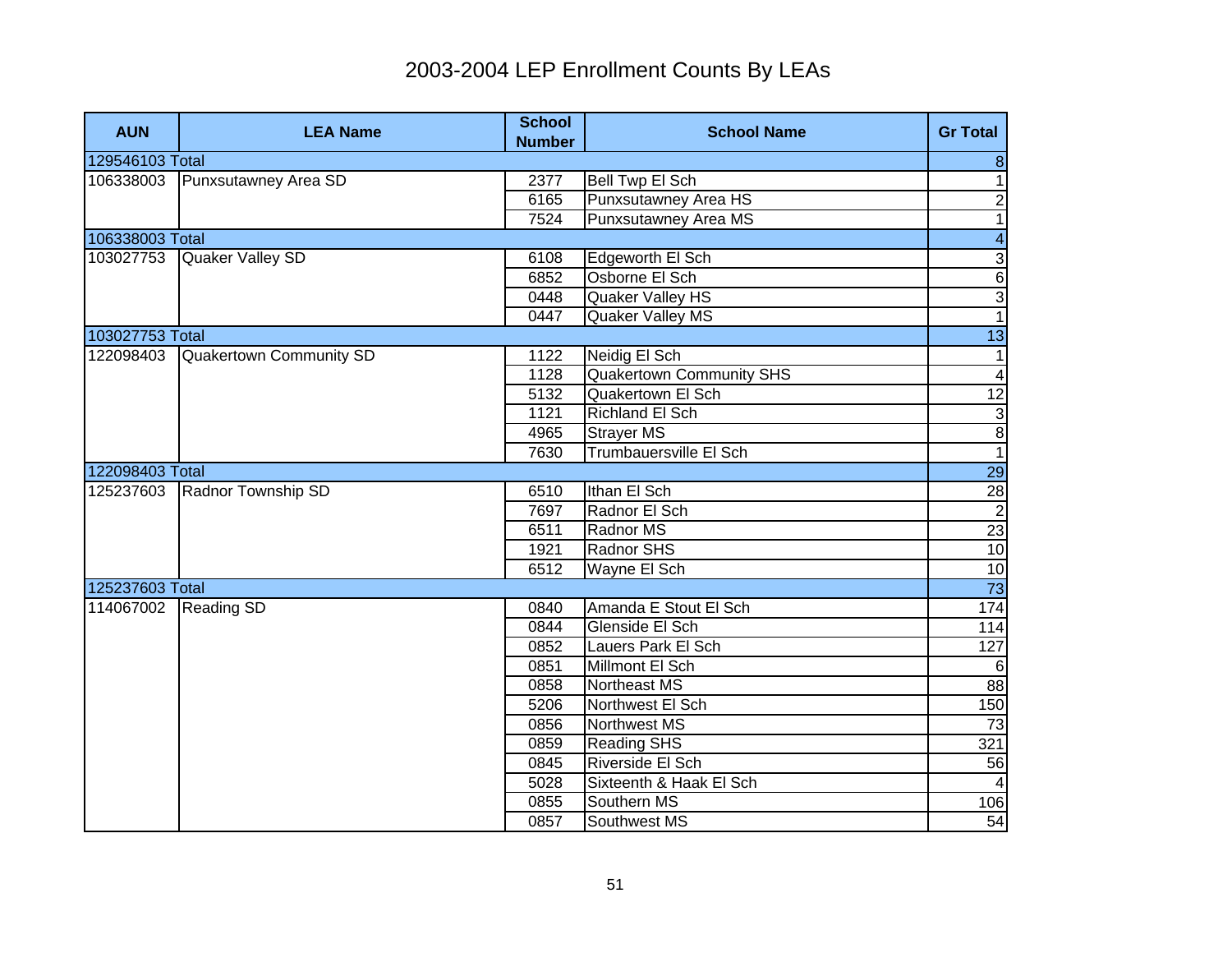| <b>AUN</b>          | <b>LEA Name</b>                         | <b>School</b><br><b>Number</b> | <b>School Name</b>            | <b>Gr Total</b> |
|---------------------|-----------------------------------------|--------------------------------|-------------------------------|-----------------|
|                     |                                         | 5026                           | Tenth & Green El Sch          | 225             |
|                     |                                         | 7484                           | Tenth & Penn El Sch           | 136             |
|                     |                                         | 5027                           | Thirteenth & Green El Sch     | 77              |
|                     |                                         | 0832                           | Thirteenth & Union El Sch     | 81              |
|                     |                                         | 0833                           | Thomas H Ford El Sch          | 100             |
|                     |                                         | 5025                           | Twelfth & Marion El Sch       | 62              |
|                     |                                         | 0831                           | Tyson-Schoener El Sch         | 128             |
| 114067002 Total     |                                         |                                |                               | 2,082           |
| 112675503           | Red Lion Area SD                        | 4592                           | Chanceford El Sch             | $1 \vert$       |
|                     |                                         | 4593                           | Locust Grove El Sch           | $\,6$           |
|                     |                                         | 4595                           | Mazie Gable El Sch            | 5               |
|                     |                                         | 5362                           | Pleasant View El Sch          | $\overline{c}$  |
|                     |                                         | 4598                           | Red Lion Area SHS             | $\overline{2}$  |
|                     |                                         | 7319                           | Windsor Manor El Sch          | $\overline{1}$  |
| 112675503 Total     |                                         |                                |                               | 17              |
|                     | 106168003 Redbank Valley SD             | 1495                           | Redbank Valley HS             | $\mathbf{1}$    |
| 106168003 Total     |                                         |                                |                               | $\overline{1}$  |
|                     | 124153350 Renaissance Academy-Edison CS | 7636                           | Renaissance Academy-Edison CS | $\mathbf{1}$    |
| 124153350 Total     |                                         |                                |                               | $\overline{1}$  |
| 108116503           | <b>Richland SD</b>                      | 1278                           | Richland El Sch               | $\overline{7}$  |
|                     |                                         | 1279                           | <b>Richland MS</b>            | $\frac{2}{2}$   |
|                     |                                         | 5214                           | <b>Richland SHS</b>           |                 |
| 108116503 Total     |                                         |                                |                               | 11              |
|                     | 107653040 Ridgeview Academy CS          | 7550                           | <b>Ridgeview Academy CS</b>   | 1               |
| 107653040 Total     |                                         |                                |                               | $\overline{1}$  |
|                     | 109246003 Ridgway Area SD               | 1989                           | Ridgway Area HS               | 1               |
| 109246003 Total     |                                         |                                |                               | $\overline{1}$  |
| 125237702 Ridley SD |                                         | 1925                           | Amosland El Sch               | $\overline{12}$ |
|                     |                                         | 5043                           | Eddystone El Sch              | 1               |
|                     |                                         | 1926                           | Edgewood El Sch               | $\sqrt{5}$      |
|                     |                                         | 1928                           | <b>Grace Park El Sch</b>      | $\overline{1}$  |
|                     |                                         | 4705                           | Lakeview El Sch               | 9               |
|                     |                                         | 1934                           | <b>Ridley HS</b>              | 17              |
|                     |                                         | 7218                           | <b>Ridley MS</b>              | 6               |
|                     |                                         | 1932                           | Woodlyn El Sch                | 15              |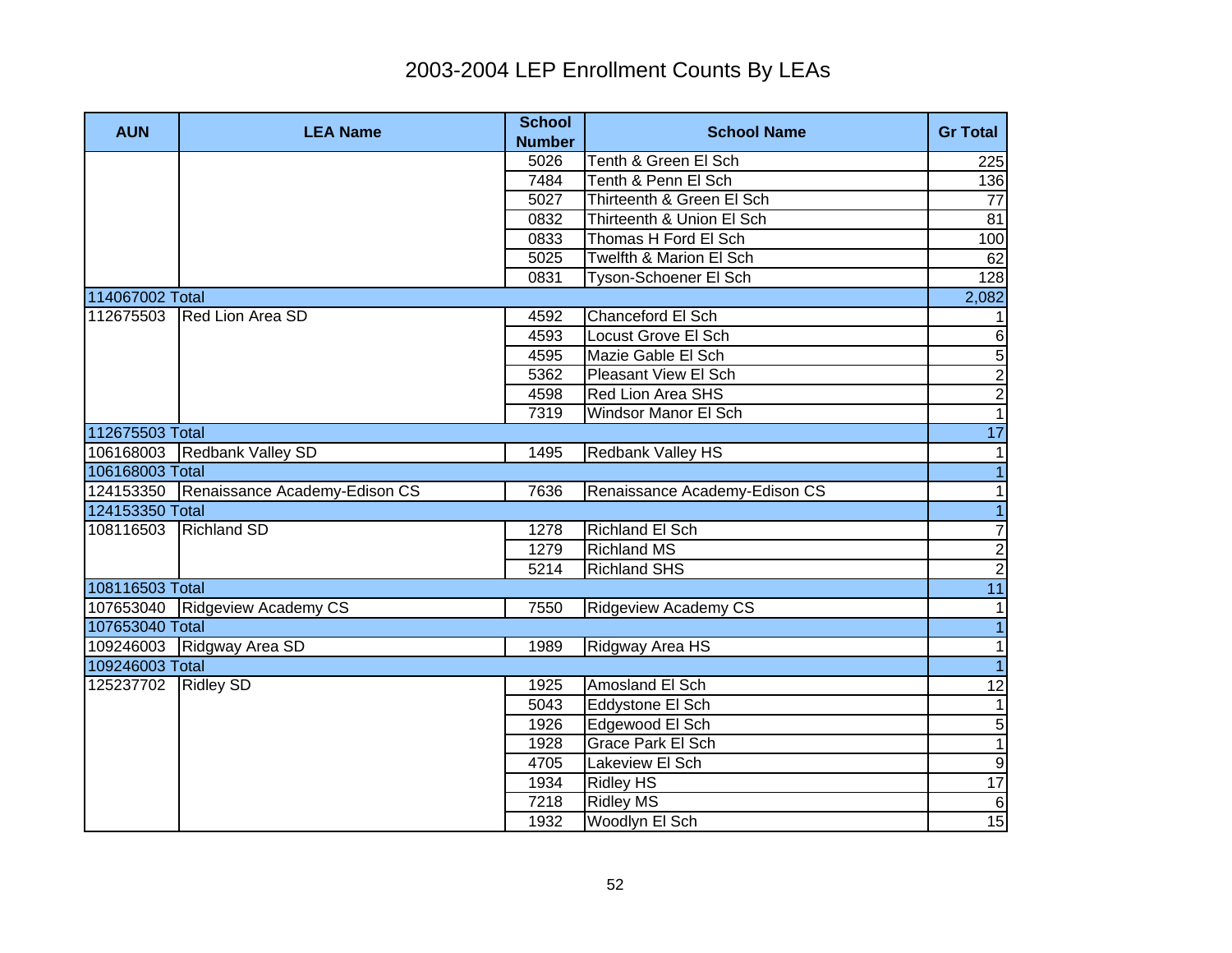| <b>AUN</b>      | <b>LEA Name</b>                   | <b>School</b><br><b>Number</b> | <b>School Name</b>           | <b>Gr Total</b>          |
|-----------------|-----------------------------------|--------------------------------|------------------------------|--------------------------|
| 125237702 Total |                                   |                                |                              | 66                       |
| 101637002       | Ringgold SD                       | 4270                           | <b>Carroll MS</b>            | 1                        |
|                 |                                   | 4271                           | <b>Finley MS</b>             | 1                        |
|                 |                                   | 7017                           | Monongahela El Ctr           | $\overline{\mathbf{4}}$  |
|                 |                                   | 7019                           | <b>Ringgold SHS</b>          | 3                        |
| 101637002 Total |                                   |                                |                              | $\overline{9}$           |
| 119357003       | Riverside SD                      | 5093                           | <b>Riverside El Sch East</b> | $\overline{3}$           |
|                 |                                   | 6748                           | Riverside El Sch West        | $\overline{1}$           |
|                 |                                   | 2496                           | <b>Riverside JSHS</b>        | $\overline{5}$           |
| 119357003 Total |                                   |                                |                              | $\overline{9}$           |
| 127045853       | <b>Riverside Beaver County SD</b> | 0700                           | <b>Riverside HS</b>          | 1                        |
|                 |                                   | 7285                           | Riverside Intrmd Ctr         | $\mathbf{1}$             |
|                 |                                   | 0696                           | <b>Riverside MS</b>          | 1                        |
|                 |                                   | 0698                           | <b>Riverside Primary Ctr</b> | $\mathbf{1}$             |
| 127045853 Total |                                   |                                |                              | $\overline{4}$           |
| 103028203       | <b>Riverview SD</b>               | 6928                           | <b>Riverview HS</b>          |                          |
|                 |                                   | 6109                           | Verner El Sch                | $\frac{2}{4}$            |
| 103028203 Total |                                   |                                |                              |                          |
|                 | 121393330 Roberto Clemente CS     | 7629                           | Roberto Clemente CS          | $\frac{35}{35}$          |
| 121393330 Total |                                   |                                |                              |                          |
| 127046903       | Rochester Area SD                 | 7333                           | Rochester Area El Sch        | $\overline{2}$           |
|                 |                                   | 0712                           | Rochester Area HS            | $\overline{1}$           |
|                 |                                   | 7401                           | Rochester Area MS            | $\overline{\phantom{0}}$ |
| 127046903 Total |                                   |                                |                              | $\overline{4}$           |
|                 | 115223360 Ronald H Brown CS       | 7637                           | Ronald H Brown CS            |                          |
| 115223360 Total |                                   |                                |                              | տ ա ա <mark> տ</mark>  տ |
| 125237903       | Rose Tree Media SD                | 1940                           | Glenwood El Sch              |                          |
|                 |                                   | 7365                           | Indian Lane El Sch           |                          |
|                 |                                   | 6514                           | Media El Sch                 |                          |
|                 |                                   | 1942                           | Penncrest HS                 | 13                       |
|                 |                                   | 1937                           | Rose Tree El Sch             | 3                        |
|                 |                                   | 6625                           | Springton Lake MS            | 12                       |
| 125237903 Total |                                   |                                |                              | 39                       |
| 129546803       | Saint Clair Area SD               | 3930                           | Saint Clair Area El/MS       | $\overline{2}$           |
| 129546803 Total |                                   |                                |                              | $\overline{2}$           |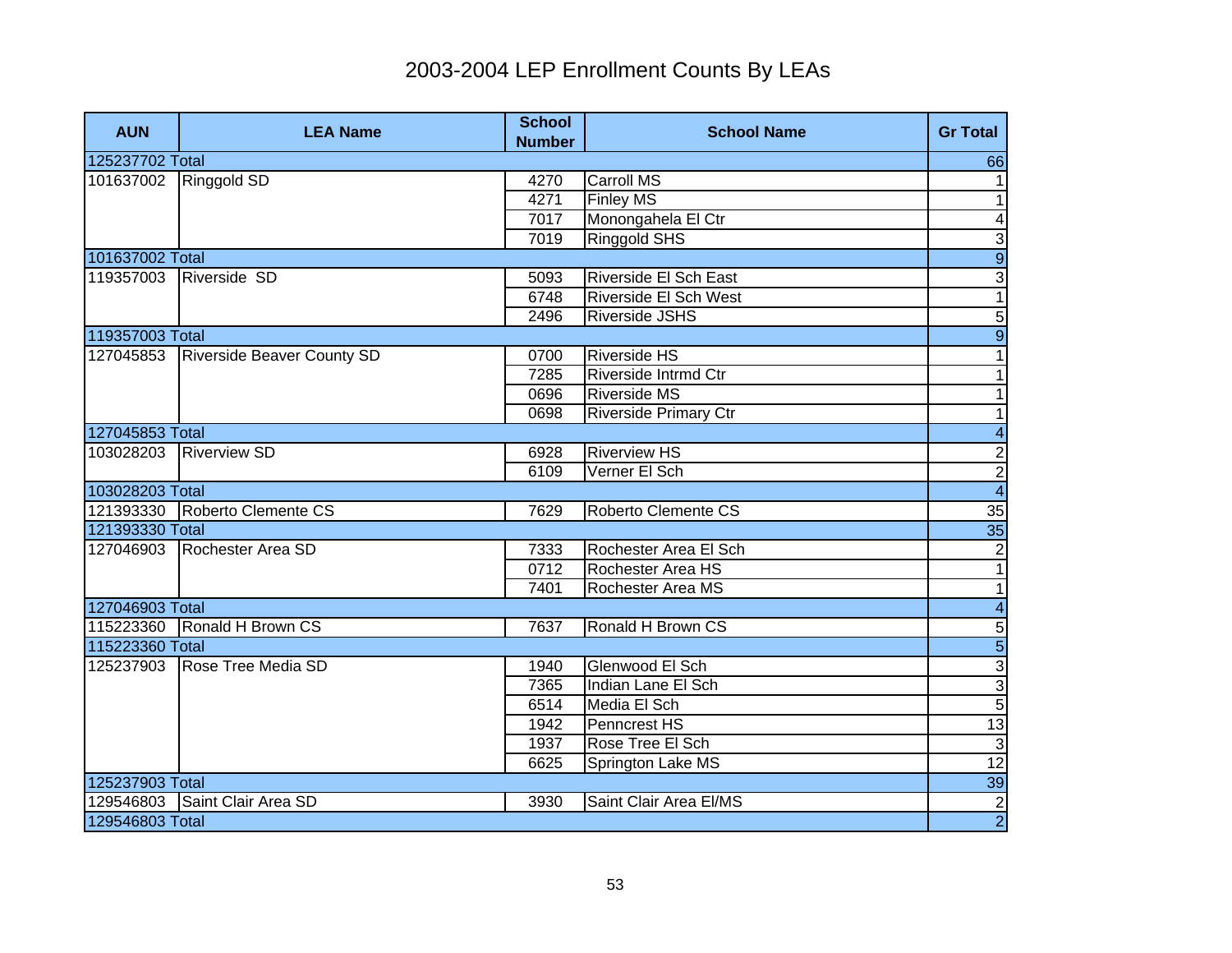| <b>AUN</b>      | <b>LEA Name</b>          | <b>School</b><br><b>Number</b> | <b>School Name</b>           | <b>Gr Total</b>         |
|-----------------|--------------------------|--------------------------------|------------------------------|-------------------------|
| 121395603       | Salisbury Township SD    | 6864                           | Harry S Truman El Sch        | 32                      |
|                 |                          | 5365                           | Salisbury MS                 | 6                       |
|                 |                          | 2833                           | Salisbury SHS                | $\overline{2}$          |
|                 |                          | 2832                           | Western Salisbury El Sch     | $\overline{8}$          |
| 121395603 Total |                          |                                |                              | $\overline{48}$         |
| 120486003       | Saucon Valley SD         | 3485                           | Saucon Valley El Sch         | $\overline{\mathbf{A}}$ |
|                 |                          | 7210                           | Saucon Valley MS             | $\frac{1}{7}$           |
| 120486003 Total |                          |                                |                              |                         |
|                 | 122093140 School Lane CS | 7568                           | School Lane CS               | $\overline{22}$         |
| 122093140 Total |                          |                                |                              | $\overline{22}$         |
| 114067503       | Schuylkill Valley SD     | 7429                           | Schuylkill Valley El Sch     | $\infty$                |
|                 |                          | 0864                           | Schuylkill Valley HS         | $\overline{6}$          |
|                 |                          | 6888                           | Schuylkill Valley Middle Sch | $\overline{2}$          |
| 114067503 Total |                          |                                |                              | 16                      |
| 119357402       | Scranton SD              | 5149                           | Charles Sumner #18           | $\sigma$                |
|                 |                          | 2474                           | Frances Willard #32          | 13                      |
|                 |                          | 2476                           | George Bancroft #34          | 25                      |
|                 |                          | 2455                           | John Adams #4                | 22                      |
|                 |                          | 4736                           | John F. Kennedy #7           | 18                      |
|                 |                          | 4858                           | John G Whittier #2           | $\infty$                |
|                 |                          | 2482                           | John J. Audubon #42          | 56                      |
|                 |                          | 2481                           | John Marshall #41            | $\overline{7}$          |
|                 |                          | 6971                           | Lincoln-Jackson #14          | $\infty$                |
|                 |                          | 6970                           | <b>McNichols Plaza</b>       | 114                     |
|                 |                          | 5232                           | Neil Armstrong #40           | 12                      |
|                 |                          | 7700                           | Northeast Intrmd Sch         | 39                      |
|                 |                          | 4952                           | Robert Morris #27            | 3                       |
|                 |                          | 6413                           | Scranton HS                  | 71                      |
|                 |                          | 2487                           | South Scranton Intrmd Sch    | 27                      |
|                 |                          | 4857                           | William Prescott #38         | 5 <sub>5</sub>          |
| 119357402 Total |                          |                                |                              | 434                     |
| 116557103       | Selinsgrove Area SD      | 3965                           | Jackson-Penn El Sch          | $\mathbf{1}$            |
|                 |                          | 3969                           | Selinsgrove Area HS          | $6 \overline{6}$        |
|                 |                          | 6817                           | Selinsgrove Area MS          | $\overline{6}$          |
|                 |                          | 3968                           | Selinsgrove El Sch           | 13                      |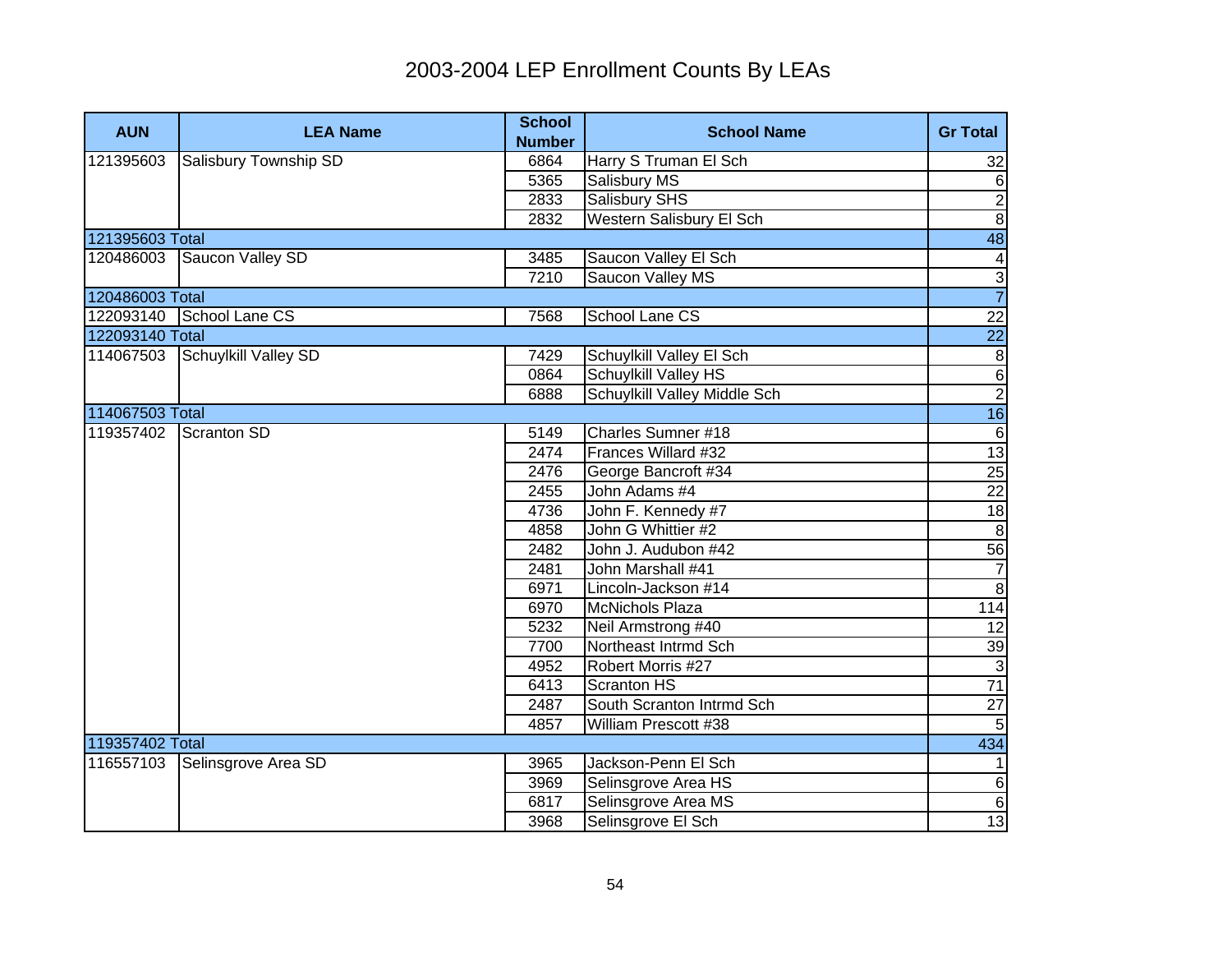| <b>AUN</b>      | <b>LEA Name</b>               | <b>School</b><br><b>Number</b> | <b>School Name</b>            | <b>Gr Total</b>          |
|-----------------|-------------------------------|--------------------------------|-------------------------------|--------------------------|
|                 |                               | 7507                           | Selinsgrove Intrmd Sch        | 6                        |
| 116557103 Total |                               |                                |                               | 32                       |
| 104107903       | Seneca Valley SD              | 1178                           | Connoquenessing Valley El Sch | $\mathbf{2}$             |
|                 |                               | 1180                           | Evans City El Sch             | $\overline{1}$           |
|                 |                               | 7488                           | Evans City MS                 | $\overline{2}$           |
|                 |                               | 4907                           | Haine El Sch                  | $\overline{9}$           |
|                 |                               | 1179                           | Rowan El Sch                  | 10                       |
|                 |                               | 7412                           | Seneca Valley IHS             | $\mathbf{1}$             |
|                 |                               | 5311                           | Seneca Valley MS              | $\overline{\phantom{0}}$ |
|                 |                               | 1183                           | Seneca Valley SHS             | $\overline{1}$           |
| 104107903 Total |                               |                                |                               | $\overline{27}$          |
| 103028302       | Shaler Area SD                | 4696                           | <b>Burchfield El Sch</b>      | $\overline{\mathcal{A}}$ |
|                 |                               | 5101                           | Marzolf El Sch                | $\mathbf{1}$             |
|                 |                               | 4843                           | Reserve El Sch                | $\mathbf{1}$             |
|                 |                               | 0458                           | Rogers El Sch                 | $\overline{c}$           |
|                 |                               | 0460                           | Shaler Area HS                | $\overline{1}$           |
|                 |                               | 7558                           | Shaler Area Imtrmd Sch        | $\overline{2}$           |
|                 |                               | 7002                           | Shaler Area MS                | $6\overline{6}$          |
| 103028302 Total |                               |                                |                               | 17                       |
| 116496503       | Shamokin Area SD              | 7009                           | Shamokin Area El Sch          |                          |
|                 |                               | 6354                           | Shamokin Area JSHS            | $\sigma$                 |
| 116496503 Total |                               |                                |                               | $\overline{11}$          |
| 104435603       | Sharon City SD                | 3173                           | Case Avenue El Sch            | $\overline{\mathbf{4}}$  |
|                 |                               | 3170                           | Musser El Sch                 | $\overline{\mathbf{4}}$  |
|                 |                               | 5246                           | Sharon MS/HS                  | ا ده                     |
|                 |                               | 3171                           | West Hill El Sch              |                          |
| 104435603 Total |                               |                                |                               | $\overline{20}$          |
|                 | 104435703 Sharpsville Area SD | 7705                           | Sharpsville Area El Sch       | $\vert$ 1                |
| 104435703 Total |                               |                                |                               | $\vert$ 1                |
| 129547203       | Shenandoah Valley SD          | 3938                           | Shenandoah Valley El Sch      | 11                       |
|                 |                               | 3940                           | Shenandoah Valley JSHS        | 19                       |
| 129547203 Total |                               |                                |                               | 30                       |
|                 | 104376203 Shenango Area SD    | 2706                           | Shenango El Sch               | $\overline{2}$           |
| 104376203 Total |                               |                                |                               | $\overline{2}$           |
|                 | 116496603 Shikellamy SD       | 7741                           | Chief Shikellamy Sch          | $\overline{6}$           |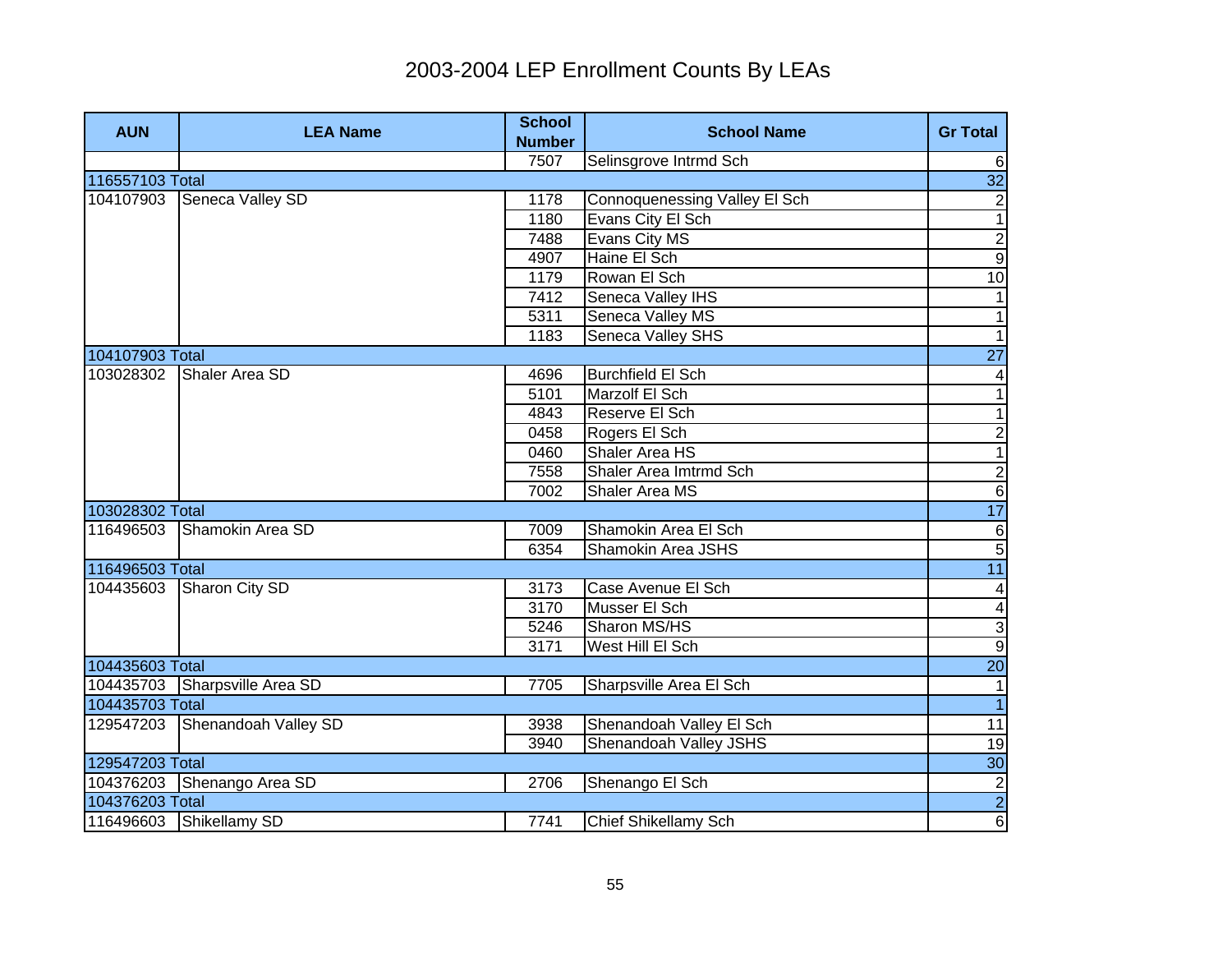| <b>AUN</b>      | <b>LEA Name</b>       | <b>School</b><br><b>Number</b> | <b>School Name</b>        | <b>Gr Total</b> |
|-----------------|-----------------------|--------------------------------|---------------------------|-----------------|
|                 |                       | 6357                           | <b>Grace S Beck Sch</b>   | 1               |
|                 |                       | 3549                           | <b>Priestley Sch</b>      | $\overline{2}$  |
|                 |                       | 3552                           | <b>Rice MS</b>            | $\overline{2}$  |
|                 |                       | 3569                           | Shikellamy HS             | $\mathbf{1}$    |
|                 |                       | 3568                           | Sunbury MS                | $\overline{3}$  |
| 116496603 Total |                       |                                |                           | $\overline{15}$ |
| 115218003       | Shippensburg Area SD  | 1726                           | James Burd El Sch         | 3               |
|                 |                       | 5221                           | Shippensburg Area SHS     | $\overline{2}$  |
| 115218003 Total |                       |                                |                           | $\overline{5}$  |
| 104107503       | Slippery Rock Area SD | 1169                           | Moraine El Sch            | $\overline{1}$  |
|                 |                       | 1171                           | Slippery Rock Area El Sch | $\overline{5}$  |
|                 |                       | 1172                           | Slippery Rock Area HS     |                 |
|                 |                       | 6647                           | Slippery Rock Area MS     | $\frac{5}{3}$   |
| 104107503 Total |                       |                                |                           | 14              |
| 113367003       | Solanco SD            | 7354                           | <b>Clermont El Sch</b>    | $\overline{6}$  |
|                 |                       | 2655                           | Quarryville El Sch        |                 |
|                 |                       | 2657                           | Smith MS                  | $\frac{5}{2}$   |
| 113367003 Total |                       |                                |                           | 13              |
| 108567703       | Somerset Area SD      | 7481                           | Eagle View El Sch         | 6               |
|                 |                       | 4012                           | Friedens El Sch           | $\overline{1}$  |
|                 |                       | 4009                           | Maple Ridge El Sch        |                 |
|                 |                       | 4014                           | Somerset Area JHS         | $\frac{2}{3}$   |
|                 |                       | 4015                           | Somerset Area SHS         |                 |
| 108567703 Total |                       |                                |                           | 14              |
| 123467103       | Souderton Area SD     | 3357                           | E M Crouthamel El Sch     | $\overline{27}$ |
|                 |                       | 3266                           | Franconia El Sch          | $\overline{32}$ |
|                 |                       | 4721                           | Indian Crest JHS          | $\overline{9}$  |
|                 |                       | 4722                           | Indian Valley MS          | 18              |
|                 |                       | 3306                           | Lower Salford El Sch      | 17              |
|                 |                       | 7262                           | Oak Ridge El Sch          | 12              |
|                 |                       | 3350                           | Salford Hills El Sch      | 4               |
|                 |                       | 3354                           | Souderton Area SHS        | $\overline{9}$  |
|                 |                       | 7752                           | Vernfield El Sch          | $\overline{6}$  |
|                 |                       | 4900                           | West Broad Street El Sch  | 17              |
| 123467103 Total |                       |                                |                           | 151             |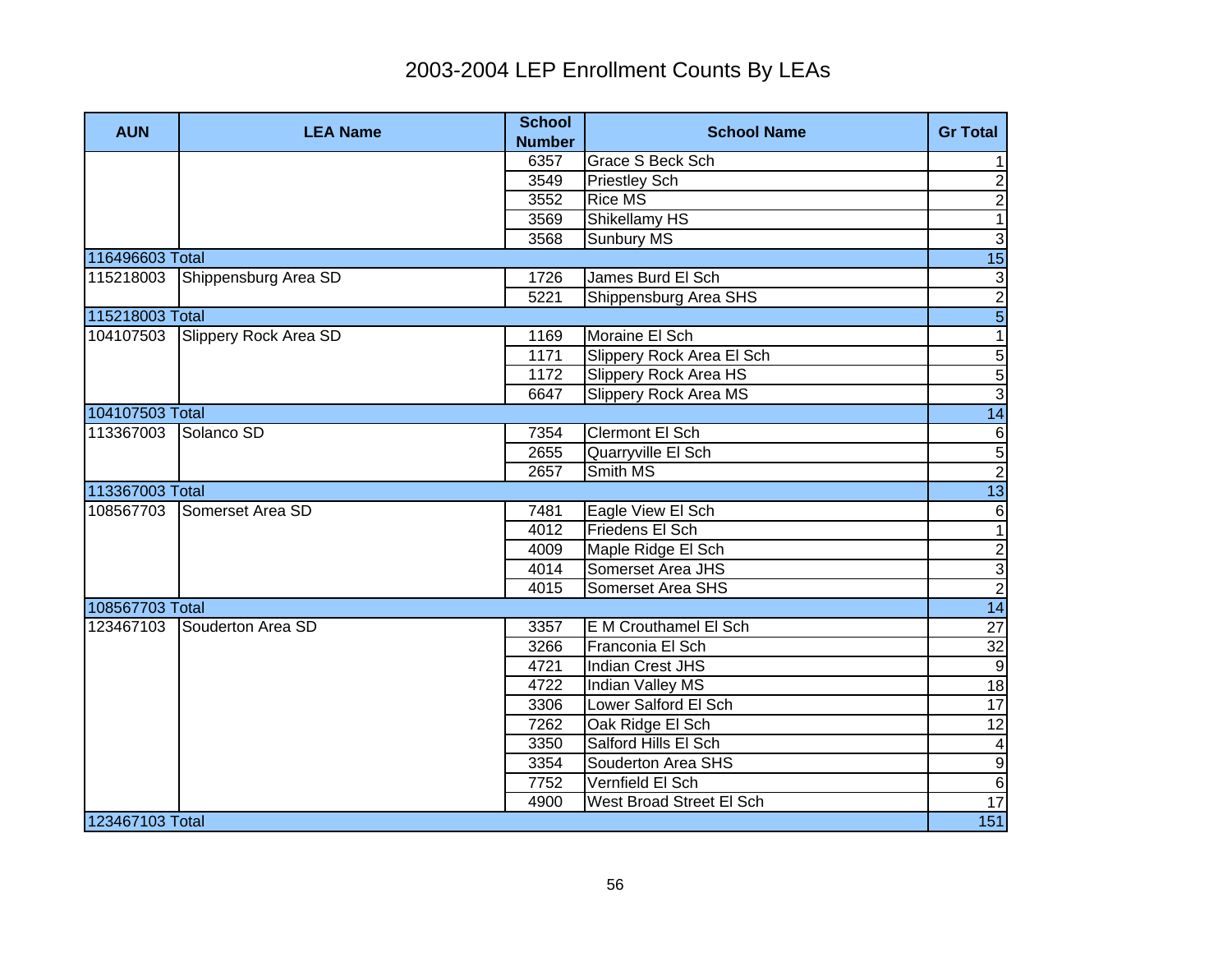| <b>AUN</b>      | <b>LEA Name</b>                      | <b>School</b><br><b>Number</b> | <b>School Name</b>                  | <b>Gr Total</b>         |
|-----------------|--------------------------------------|--------------------------------|-------------------------------------|-------------------------|
| 103028653       | South Allegheny SD                   | 0438                           | South Allegheny Early Childhood Ctr | 1                       |
|                 |                                      | 7751                           | South Allegheny El Sch              | $\overline{2}$          |
|                 |                                      | 0440                           | South Allegheny MS/HS               | $\overline{1}$          |
| 103028653 Total |                                      |                                |                                     | $\overline{4}$          |
| 104107803       | South Butler County SD               | 7460                           | Knoch MS                            | $\mathbf{1}$            |
| 104107803 Total |                                      |                                |                                     | $\overline{1}$          |
|                 | 112676203 South Eastern SD           | 4602                           | Kennard-Dale HS                     | $\mathbf{1}$            |
|                 |                                      | 6832                           | South Eastern MS West               | $\overline{1}$          |
|                 |                                      | 4600                           | Stewartstown El Sch                 | $\overline{2}$          |
| 112676203 Total |                                      |                                |                                     | $\overline{\mathbf{4}}$ |
| 103028703       | South Fayette Township SD            | 7490                           | South Fayette MS                    | $\overline{3}$          |
|                 |                                      | 0468                           | South Fayette Twp El Sch            | $\overline{9}$          |
|                 |                                      | 0470                           | South Fayette Twp HS                | $\overline{3}$          |
| 103028703 Total |                                      |                                |                                     | 15                      |
| 115218303       | South Middleton SD                   | 6328                           | <b>Boiling Springs HS</b>           | $\overline{\mathbf{4}}$ |
|                 |                                      | 6853                           | Iron Forge Educnl Ctr               | $\overline{1}$          |
|                 |                                      | 1730                           | W.G. Rice El Sch                    |                         |
|                 |                                      | 7611                           | <b>Yellow Breeches MS</b>           | $\frac{5}{6}$           |
| 115218303 Total |                                      |                                |                                     | 16                      |
| 103028753       | South Park SD                        | 7682                           | South Park Elem Center              | $\overline{\mathbf{r}}$ |
|                 |                                      | 6906                           | South Park MS                       | $\overline{1}$          |
|                 |                                      | 0467                           | South Park SHS                      | $\frac{2}{7}$           |
| 103028753 Total |                                      |                                |                                     |                         |
| 112676403       | South Western SD                     | 4603                           | <b>Baresville El Sch</b>            | $\overline{11}$         |
|                 |                                      | 6641                           | Markle Intrmd Sch                   | $\overline{7}$          |
|                 |                                      | 4606                           | Park Hills El Sch                   | $\overline{3}$          |
|                 |                                      | 4608                           | South Western SHS                   | $\overline{6}$          |
| 112676403 Total |                                      |                                |                                     | 27                      |
|                 | 117416103 South Williamsport Area SD | 3056                           | South Williamsport Area JSHS        | 1                       |
| 117416103 Total |                                      |                                |                                     | $\overline{1}$          |
| 125238402       | Southeast Delco SD                   | 6516                           | Academy Park HS                     | ٥                       |
|                 |                                      | 1863                           | <b>Ashland MS</b>                   | $\overline{2}$          |
|                 |                                      | 1861                           | Darby Twp Sch                       | $\overline{1}$          |
|                 |                                      | 6505                           | <b>Delcroft Sch</b>                 | $\overline{5}$          |
|                 |                                      | 6501                           | Harris Sch                          | $\overline{7}$          |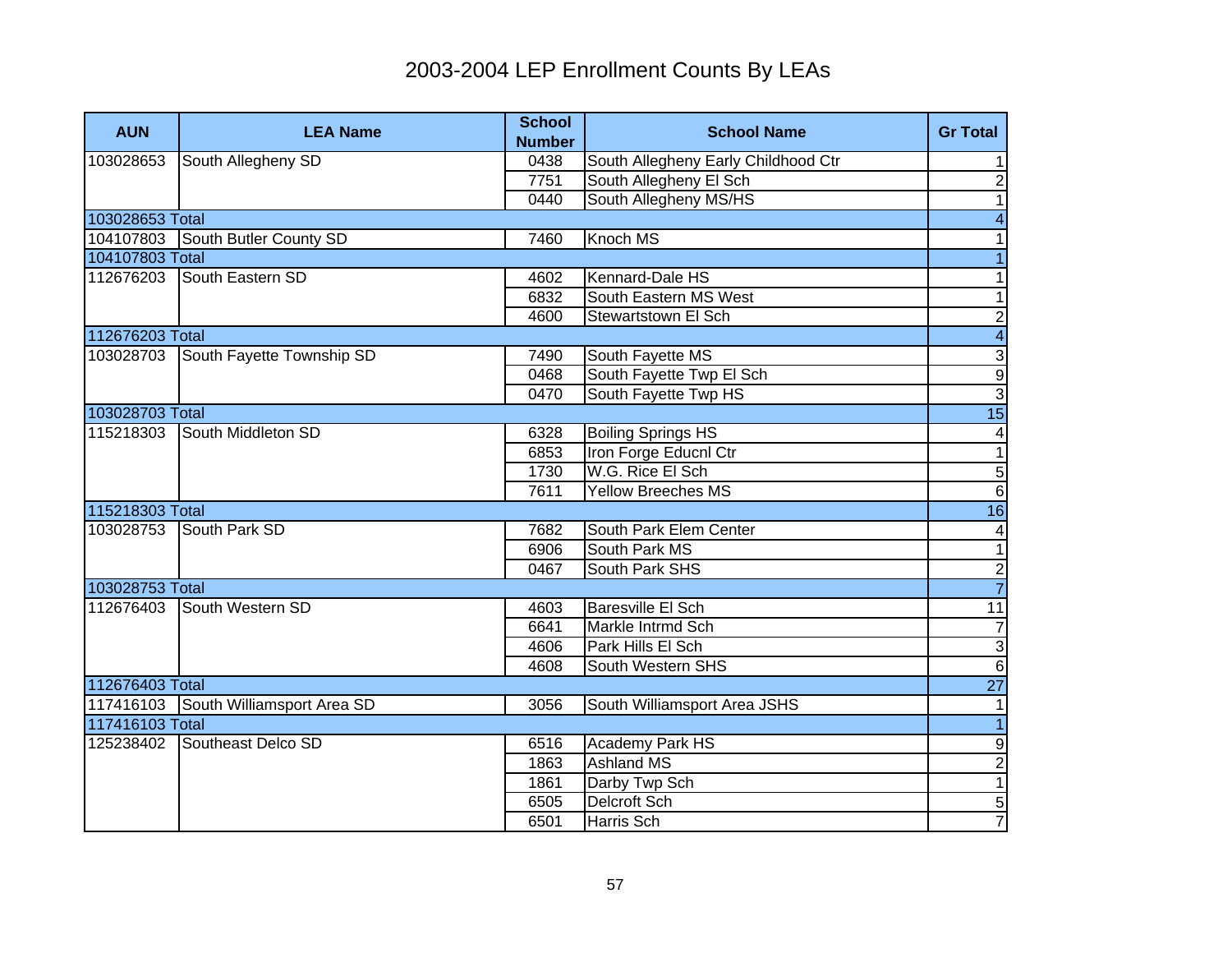| <b>AUN</b>      | <b>LEA Name</b>                         | <b>School</b><br><b>Number</b> | <b>School Name</b>           | <b>Gr Total</b>            |
|-----------------|-----------------------------------------|--------------------------------|------------------------------|----------------------------|
|                 |                                         | 1943                           | Sharon Hill Sch              | 8                          |
| 125238402 Total |                                         |                                |                              | $\overline{32}$            |
| 116197503       | Southern Columbia Area SD               | 7668                           | Southern Columbia MS         | $\mathbf{1}$               |
| 116197503 Total |                                         |                                |                              | $\overline{1}$             |
|                 | 111317503 Southern Huntingdon County SD | 2313                           | Southern Huntingdon Co HS/MS | $\mathbf{1}$               |
| 111317503 Total |                                         |                                |                              | $\overline{1}$             |
| 121395703       | Southern Lehigh SD                      | 5240                           | <b>Hopewell El Sch</b>       | $\blacktriangle$           |
|                 |                                         | 2838                           | Liberty Bell El Sch          | $\overline{2}$             |
|                 |                                         | 2837                           | Lower Milford El Sch         | $\overline{1}$             |
|                 |                                         | 4808                           | Southern Lehigh MS           | $\overline{2}$             |
|                 |                                         | 2839                           | Southern Lehigh SHS          | $\overline{1}$             |
| 121395703 Total |                                         |                                |                              | 10                         |
| 117597003       | Southern Tioga SD                       | 4068                           | Mansfield JSHS               |                            |
|                 |                                         | 4839                           | Warren L Miller El Sch       |                            |
| 117597003 Total |                                         |                                |                              | $\frac{4}{5}$   0  0  0  0 |
| 112676503       | Southern York County SD                 | 4613                           | Friendship El Sch            |                            |
|                 |                                         | 6692                           | Southern El Sch              |                            |
|                 |                                         | 6286                           | Southern MS                  |                            |
|                 |                                         | 4614                           | Susquehannock HS             |                            |
| 112676503 Total |                                         |                                |                              | 14                         |
| 107657503       | Southmoreland SD                        | 4496                           | Ruffsdale El Sch             | $\overline{4}$             |
|                 |                                         | 6932                           | Scottdale El Sch             | $\overline{2}$             |
|                 |                                         | 6191                           | Southmoreland SHS            | $\overline{1}$             |
| 107657503 Total |                                         |                                |                              | $\overline{7}$             |
|                 | 108077503 Spring Cove SD                | 0936                           | Martinsburg El Sch           | 1                          |
| 108077503 Total |                                         |                                |                              | $\overline{1}$             |
| 112676703       | Spring Grove Area SD                    | 4622                           | Spring Grove Area Intrmd Sch | 1                          |
|                 |                                         | 6725                           | Spring Grove Area MS         | $\overline{\mathbf{4}}$    |
|                 |                                         | 4623                           | Spring Grove Area SHS        | $\mathbf 5$                |
|                 |                                         | 4618                           | Spring Grove El Sch          | $6\phantom{1}6$            |
| 112676703 Total |                                         |                                |                              | 16                         |
| 125238502       | Springfield SD                          | 1949                           | <b>Richardson MS</b>         | $\frac{2}{5}$              |
|                 |                                         | 6518                           | Sabold El Sch                |                            |
|                 |                                         | 6519                           | Scenic Hills El Sch          | $\overline{7}$             |
|                 |                                         | 1950                           | Springfield HS               | $\overline{1}$             |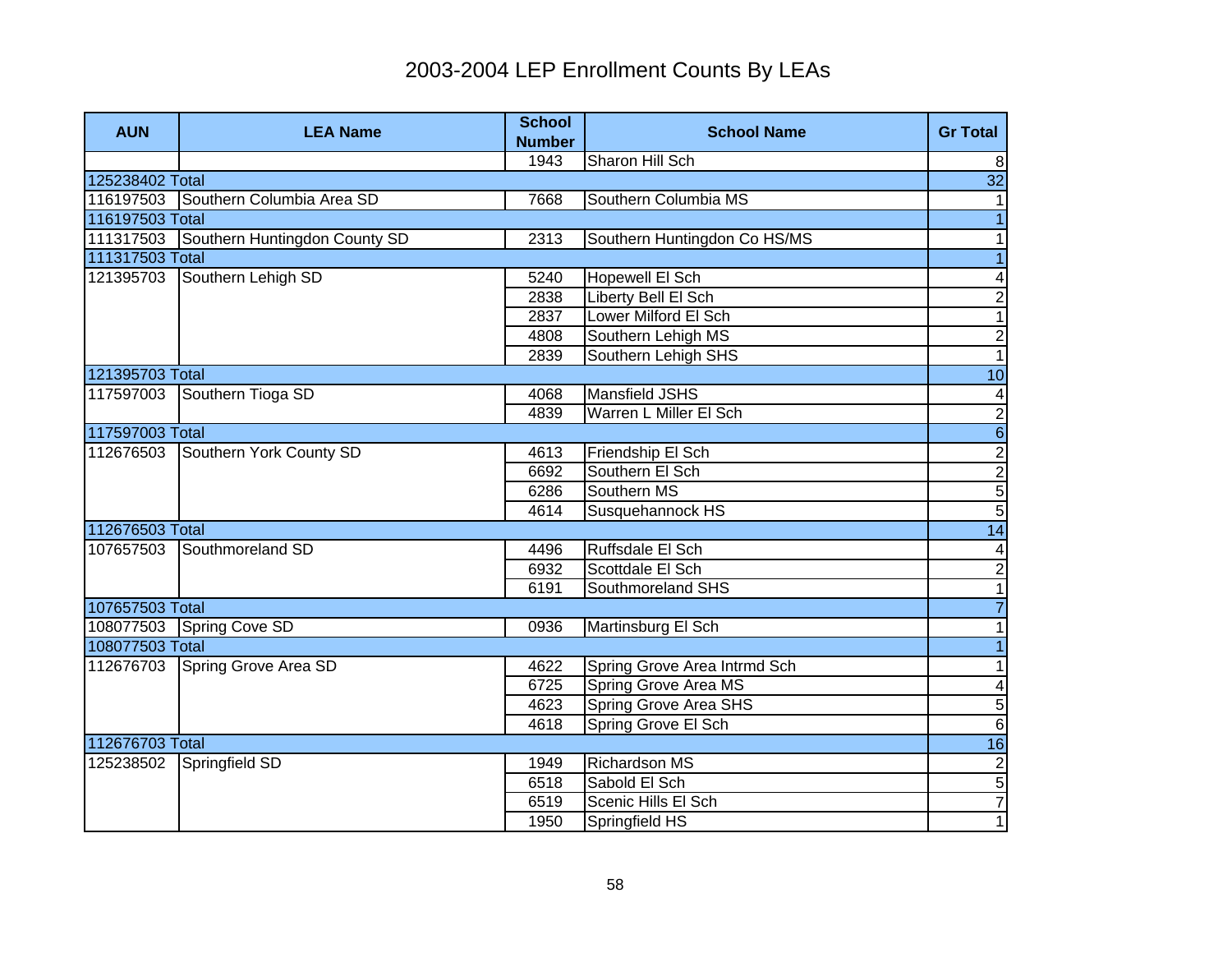| <b>AUN</b>      | <b>LEA Name</b>         | <b>School</b><br><b>Number</b> | <b>School Name</b>             | <b>Gr Total</b>                 |
|-----------------|-------------------------|--------------------------------|--------------------------------|---------------------------------|
| 125238502 Total |                         |                                |                                | 15                              |
| 123467203       | Springfield Township SD | 3368                           | Springfield Twp El Sch-Enfield | $\overline{11}$                 |
|                 |                         | 3370                           | Springfield Twp El Sch-Erdenhm | $6\phantom{1}6$                 |
|                 |                         | 3376                           | Springfield Twp HS             | 18                              |
|                 |                         | 3375                           | Springfield Twp MS             | $6\phantom{1}6$                 |
| 123467203 Total |                         |                                |                                | 41                              |
| 123467303       | Spring-Ford Area SD     | 7321                           | <b>Brooke El Sch</b>           | $\overline{2}$                  |
|                 |                         | 4809                           | Oaks El Sch                    | $\overline{9}$                  |
|                 |                         | 7458                           | Spring City El Sch             | 5                               |
|                 |                         | 3365                           | Spring-Ford Intrmd Sch 5th/6th | $\overline{5}$                  |
|                 |                         | 3367                           | Spring-Ford SHS 10-12 Gr Ctr   | $\overline{6}$                  |
|                 |                         | 7599                           | Spring-Ford SHS 9th Grade Ctr  |                                 |
|                 |                         | 7763                           | Upper Providence El Sch        | $\frac{1}{5}$                   |
| 123467303 Total |                         |                                |                                | 35                              |
| 110148002       | State College Area SD   | 1358                           | Boalsburg/Panorama Village El  | $\overline{31}$                 |
|                 |                         | 1354                           | Corl Street El Sch             | 11                              |
|                 |                         | 1356                           | Easterly Parkway El Sch        |                                 |
|                 |                         | 7735                           | Gray's Woods El Sch            | $\frac{24}{34}$ $\frac{34}{19}$ |
|                 |                         | 7426                           | <b>Mount Nittany MS</b>        |                                 |
|                 |                         | 6233                           | Park Forest El Sch             |                                 |
|                 |                         | 6234                           | <b>Park Forest MS</b>          | $\frac{26}{25}$ $\frac{25}{76}$ |
|                 |                         | 1359                           | Radio Park El Sch              |                                 |
|                 |                         | 1364                           | State College Area HS          |                                 |
| 110148002 Total |                         |                                |                                | 248                             |
| 103028833       | <b>Steel Valley SD</b>  | 0193                           | <b>Barrett El Sch</b>          | 14                              |
|                 |                         | 0256                           | <b>Franklin Primary Ctr</b>    | $\mathbf{1}$                    |
|                 |                         | 0259                           | Park El Sch                    | $\overline{3}$                  |
|                 |                         | 0260                           | <b>Steel Valley MS</b>         | 12                              |
|                 |                         | 0196                           | <b>Steel Valley SHS</b>        | 8                               |
| 103028833 Total |                         |                                |                                | 38                              |
| 115228003       | Steelton-Highspire SD   | 1799                           | Steelton-Highspire El Sch      | 13                              |
|                 |                         | 1801                           | Steelton-Highspire HS          | $\boldsymbol{8}$                |
| 115228003 Total |                         |                                |                                | $\overline{21}$                 |
| 103028853       | Sto-Rox SD              | 0475                           | Foster Kindergarten Ctr        | $\overline{1}$                  |
|                 |                         | 7505                           | Sto-Rox El Sch                 | 3                               |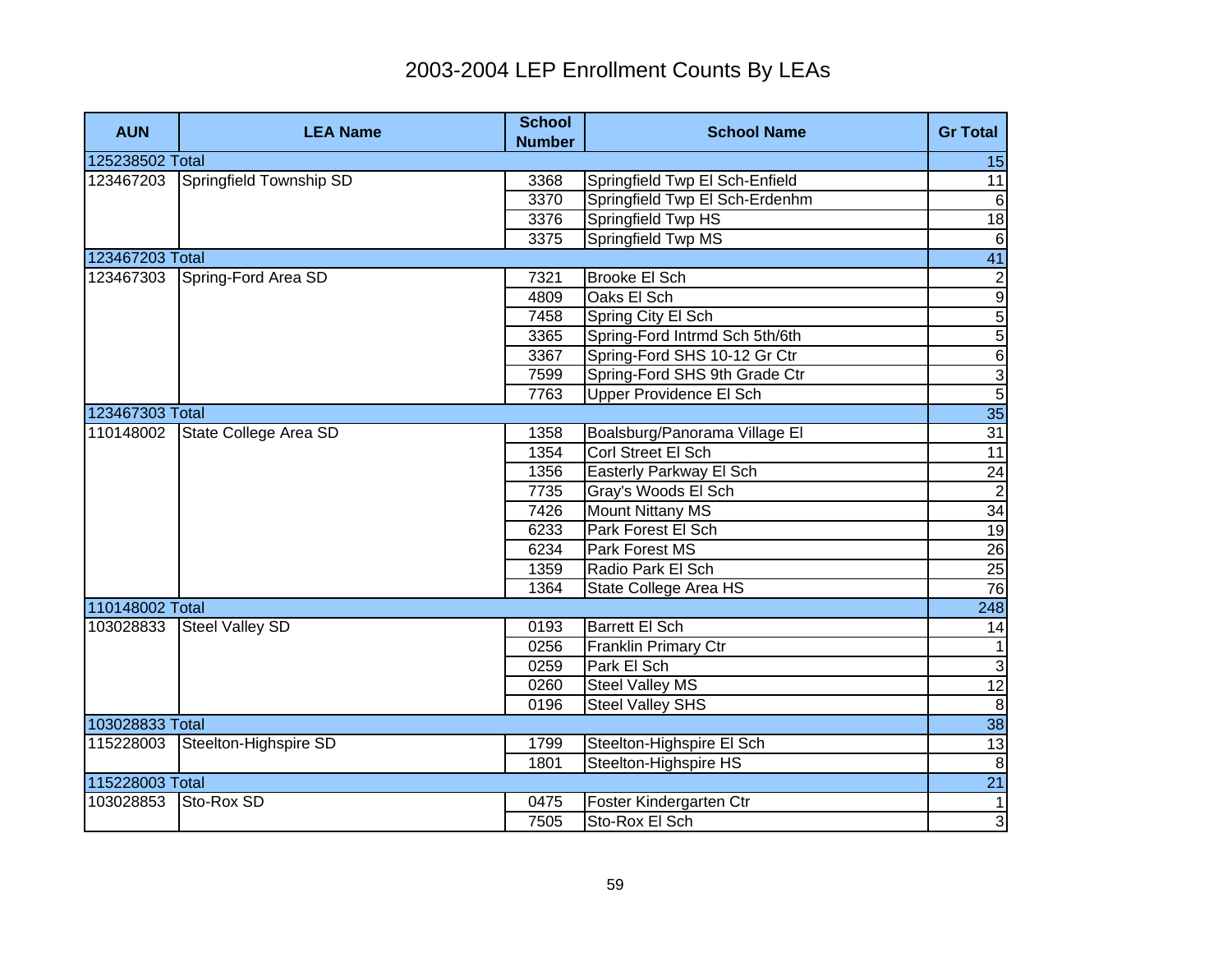| <b>AUN</b>      | <b>LEA Name</b>                     | <b>School</b><br><b>Number</b> | <b>School Name</b>          | <b>Gr Total</b>          |
|-----------------|-------------------------------------|--------------------------------|-----------------------------|--------------------------|
|                 |                                     | 0477                           | Sto-Rox HS                  | 1                        |
| 103028853 Total |                                     |                                |                             | $\overline{5}$           |
| 120456003       | Stroudsburg Area SD                 | 7123                           | Arlington Heights El Sch    | 43                       |
|                 |                                     | 3221                           | <b>B F Morey El Sch</b>     | 17                       |
|                 |                                     | 3219                           | Clearview El Sch            | 23                       |
|                 |                                     | 3223                           | Hamilton Twp El Sch         | $\overline{21}$          |
|                 |                                     | 3224                           | Stroudsburg HS              | 20                       |
|                 |                                     | 6683                           | Stroudsburg Intrmd El Sch   | 45                       |
|                 |                                     | 7593                           | Stroudsburg JHS             | 20                       |
|                 |                                     | 3222                           | W H Ramsey El Sch           | 13                       |
| 120456003 Total |                                     |                                |                             | 202                      |
| 119586503       | Susquehanna Community SD            | 4054                           | Susquehanna Community JSHS  | $\mathbf{1}$             |
| 119586503 Total |                                     |                                |                             | $\overline{1}$           |
| 115228303       | Susquehanna Township SD             | 1803                           | Anna L Carter Kdg Ctr       | ပျစ                      |
|                 |                                     | 4945                           | Sara Lindemuth El Sch       |                          |
|                 |                                     | 1806                           | Susquehanna Twp HS          | 18                       |
|                 |                                     | 1805                           | Susquehanna Twp MS          | $\frac{5}{5}$            |
|                 |                                     | 1802                           | Thomas W Holtzman Jr El Sch |                          |
| 115228303 Total |                                     |                                |                             | 42                       |
| 115506003       | Susquenita SD                       | 6608                           | Susquenita El Sch           | $\overline{4}$           |
|                 |                                     | 7367                           | Susquenita MS               | $\overline{\phantom{0}}$ |
| 115506003 Total |                                     |                                |                             | $\overline{5}$           |
|                 | 115223050 Sylvan Heights Science CS | 7551                           | Sylvan Heights Science CS   | $\overline{1}$           |
| 115223050 Total |                                     |                                |                             | $\overline{1}$           |
| 129547603       | Tamaqua Area SD                     | 7662                           | Tamaqua Area MS             | دى                       |
|                 |                                     | 5070                           | Tamaqua Area SHS            | $\overline{2}$           |
|                 |                                     | 7031                           | Tamaqua El Sch              | $\overline{\mathbf{4}}$  |
| 129547603 Total |                                     |                                |                             | $\overline{9}$           |
| 124157802       | Tredyffrin-Easttown SD              | 4690                           | <b>Beaumont El Sch</b>      | 12                       |
|                 |                                     | 1423                           | Conestoga SHS               | 14                       |
|                 |                                     | 1434                           | Devon El Sch                | 23                       |
|                 |                                     | 1439                           | Hillside El Sch             | 10                       |
|                 |                                     | 1440                           | New Eagle El Sch            | $\overline{4}$           |
|                 |                                     | 1421                           | Tredyffrin-Easttown MS      | 11                       |
|                 |                                     | 1438                           | Valley Forge El Sch         | $\overline{22}$          |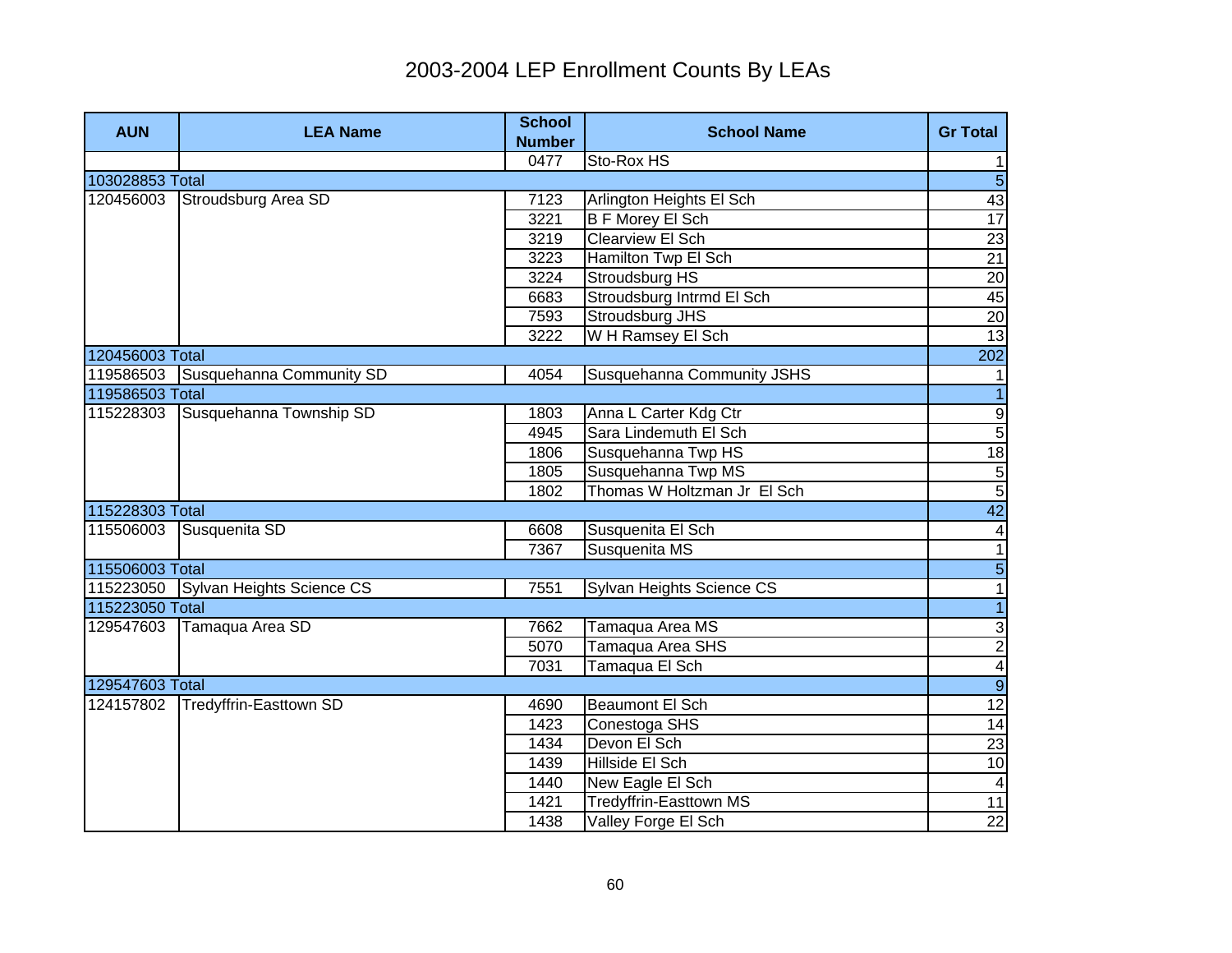| <b>AUN</b>      | <b>LEA Name</b>              | <b>School</b><br><b>Number</b> | <b>School Name</b>           | <b>Gr Total</b>          |
|-----------------|------------------------------|--------------------------------|------------------------------|--------------------------|
|                 |                              | 4689                           | Valley Forge MS              | 15                       |
| 124157802 Total |                              |                                |                              | $\overline{111}$         |
| 101638003       | <b>Trinity Area SD</b>       | 4276                           | <b>Trinity East El Sch</b>   | 1                        |
| 101638003 Total |                              |                                |                              |                          |
|                 | 129547803 Tri-Valley SD      | 3954                           | Mahantongo El Sch            | 1                        |
| 129547803 Total |                              |                                |                              | $\overline{1}$           |
| 117086653       | <b>Troy Area SD</b>          | 1000                           | <b>Troy Area SHS</b>         | $\boldsymbol{2}$         |
|                 |                              | 0996                           | W R Croman El Sch            | $\overline{1}$           |
| 117086653 Total |                              |                                |                              | $\overline{3}$           |
| 114068003       | Tulpehocken Area SD          | 6321                           | <b>Bethel El Sch</b>         | 15                       |
|                 |                              | 6322                           | Penn Bernville El Sch        | $\sigma$                 |
|                 |                              | 4670                           | Tulpehocken JSHS             | 10                       |
| 114068003 Total |                              |                                |                              | 31                       |
| 118667503       | Tunkhannock Area SD          | 6396                           | Roslund El Sch               | $\overline{2}$           |
|                 |                              | 5271                           | <b>Tunkhannock HS</b>        |                          |
|                 |                              | 4536                           | Tunkhannock MS               |                          |
| 118667503 Total |                              |                                |                              | $\frac{1}{2}$            |
| 112286003       | Tuscarora SD                 | 6280                           | James Buchanan HS            |                          |
|                 |                              | 6281                           | James Buchanan MS            | <u>ယ ယ ထ</u> လ           |
|                 |                              | 6282                           | Mercersburg El Sch           |                          |
|                 |                              | 2221                           | Montgomery El Sch            |                          |
|                 |                              | 2226                           | St Thomas El Sch             |                          |
| 112286003 Total |                              |                                |                              | 17                       |
|                 | 108058003 Tussey Mountain SD | 0751                           | Robertsdale Gr Sch           | 1                        |
| 108058003 Total |                              |                                |                              | $\overline{1}$           |
| 114068103       | <b>Twin Valley SD</b>        | 0872                           | Honey Brook El Ctr           | $\overline{\phantom{0}}$ |
|                 |                              | 5029                           | Twin Valley El Ctr           | $\overline{c}$           |
|                 |                              | 0873                           | <b>Twin Valley HS</b>        | $\overline{1}$           |
|                 |                              | 7328                           | <b>Twin Valley MS</b>        | $\overline{\mathbf{4}}$  |
| 114068103 Total |                              |                                |                              | $\infty$                 |
|                 | 108078003 Tyrone Area SD     | 7518                           | Tyrone Area MS               | 1                        |
| 108078003 Total |                              |                                |                              | $\vert$                  |
|                 | 104377003 Union Area SD      | 2709                           | <b>Union Memorial El Sch</b> | $\mathbf{1}$             |
| 104377003 Total |                              |                                |                              | $\overline{1}$           |
|                 | 105259103 Union City Area SD | 6795                           | Union City El Sch            | $\overline{2}$           |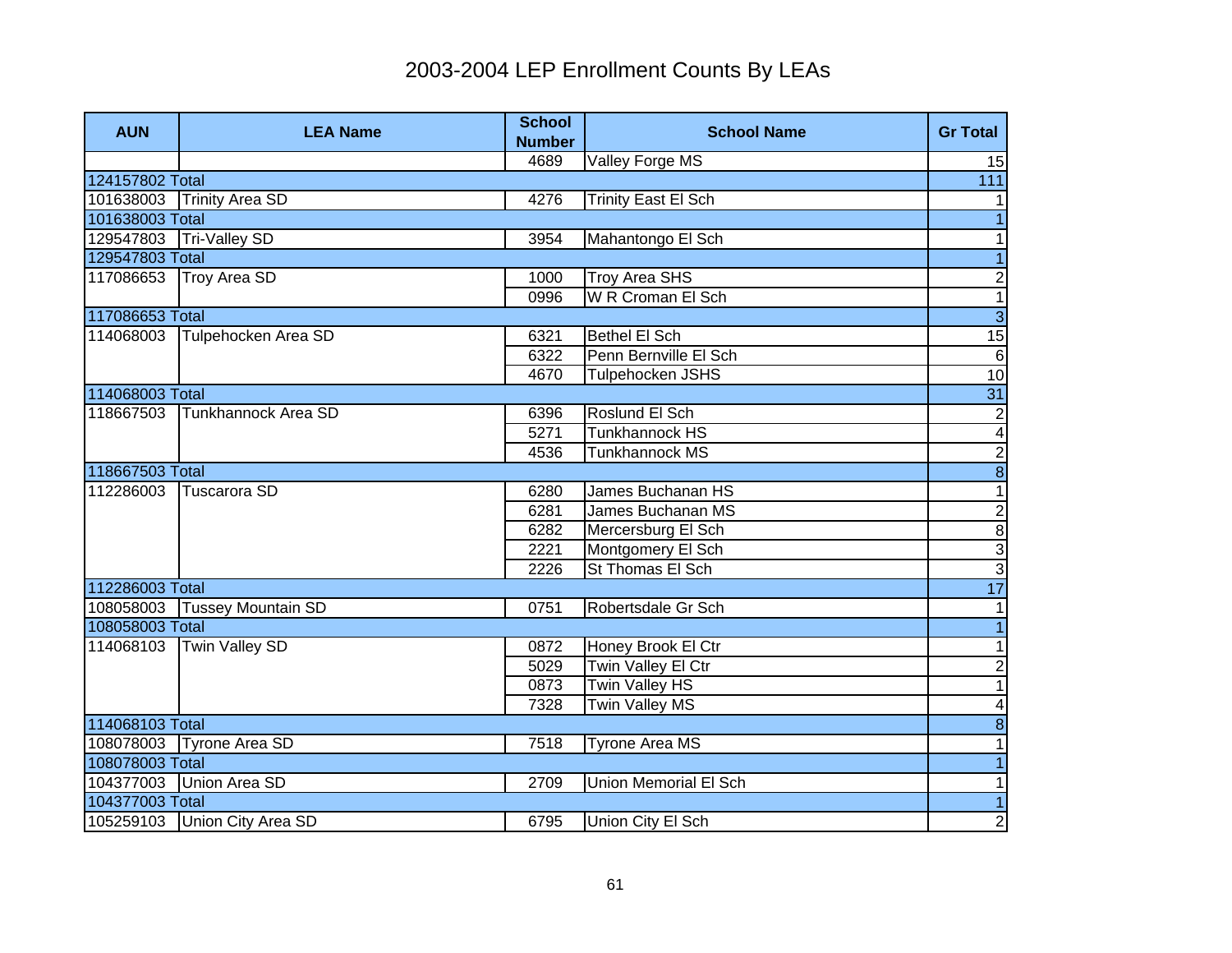| <b>AUN</b>      | <b>LEA Name</b>           | <b>School</b><br><b>Number</b> | <b>School Name</b>           | <b>Gr Total</b>         |
|-----------------|---------------------------|--------------------------------|------------------------------|-------------------------|
| 105259103 Total |                           |                                |                              | $\overline{\mathbf{c}}$ |
| 101268003       | Uniontown Area SD         | 2182                           | <b>Ben Franklin Sch</b>      | $\overline{3}$          |
|                 |                           | 2139                           | <b>Menallen Sch</b>          | $\overline{3}$          |
|                 |                           | 2184                           | <b>Uniontown Area SHS</b>    | $\overline{2}$          |
| 101268003 Total |                           |                                |                              | $\overline{8}$          |
| 124158503       | Unionville-Chadds Ford SD | 6719                           | Charles F Patton MS          | $\overline{5}$          |
|                 |                           | 7214                           | Hillendale El Sch            | $\overline{4}$          |
|                 |                           | 7736                           | Pocopson El Sch              | $\overline{2}$          |
|                 |                           | 1442                           | Unionville El Sch            | $\overline{9}$          |
|                 |                           | 1443                           | <b>Unionville HS</b>         | $\overline{6}$          |
| 124158503 Total |                           |                                |                              | 26                      |
| 112018523       | <b>Upper Adams SD</b>     | 0018                           | Arendtsville El Sch          | 19                      |
|                 |                           | 0019                           | Bendersville El Sch          | 44                      |
|                 |                           | 0020                           | Biglerville El Sch           | 42                      |
|                 |                           | 0021                           | <b>Biglerville HS</b>        | 42                      |
|                 |                           | 7437                           | <b>Upper Adams MS</b>        | 19                      |
| 112018523 Total |                           |                                |                              | 166                     |
| 125239452       | <b>Upper Darby SD</b>     | 1959                           | Aronimink El Sch             | 13                      |
|                 |                           | 1970                           | <b>Beverly Hills MS</b>      | 88                      |
|                 |                           | 1960                           | Bywood El Sch                | 57                      |
|                 |                           | 1964                           | <b>Garrettford El Sch</b>    | $\overline{4}$          |
|                 |                           | 1965                           | <b>Highland Park El Sch</b>  | 39                      |
|                 |                           | 1966                           | <b>Hillcrest El Sch</b>      | $\frac{3}{2}$           |
|                 |                           | 7359                           | Primos El Sch                |                         |
|                 |                           | 1968                           | Stonehurst Hills El Sch      | 14                      |
|                 |                           | 7480                           | Upper Darby Kdg Ctr          | 86                      |
|                 |                           | 1972                           | <b>Upper Darby SHS</b>       | 74                      |
|                 |                           | 1969                           | <b>Westbrook Park El Sch</b> | $\overline{4}$          |
| 125239452 Total |                           |                                |                              | 384                     |
| 115229003       | Upper Dauphin Area SD     | 7263                           | Upper Dauphin Area El Sch    | 5                       |
| 115229003 Total |                           |                                |                              | $\overline{5}$          |
| 123468303       | <b>Upper Dublin SD</b>    | 3385                           | Fitzwater El Sch             | 17                      |
|                 |                           | 5251                           | Fort Washington El Sch       | $\overline{2}$          |
|                 |                           | 3382                           | Jarrettown El Sch            | $\overline{8}$          |
|                 |                           | 7652                           | Maple Glen El Sch            | 20                      |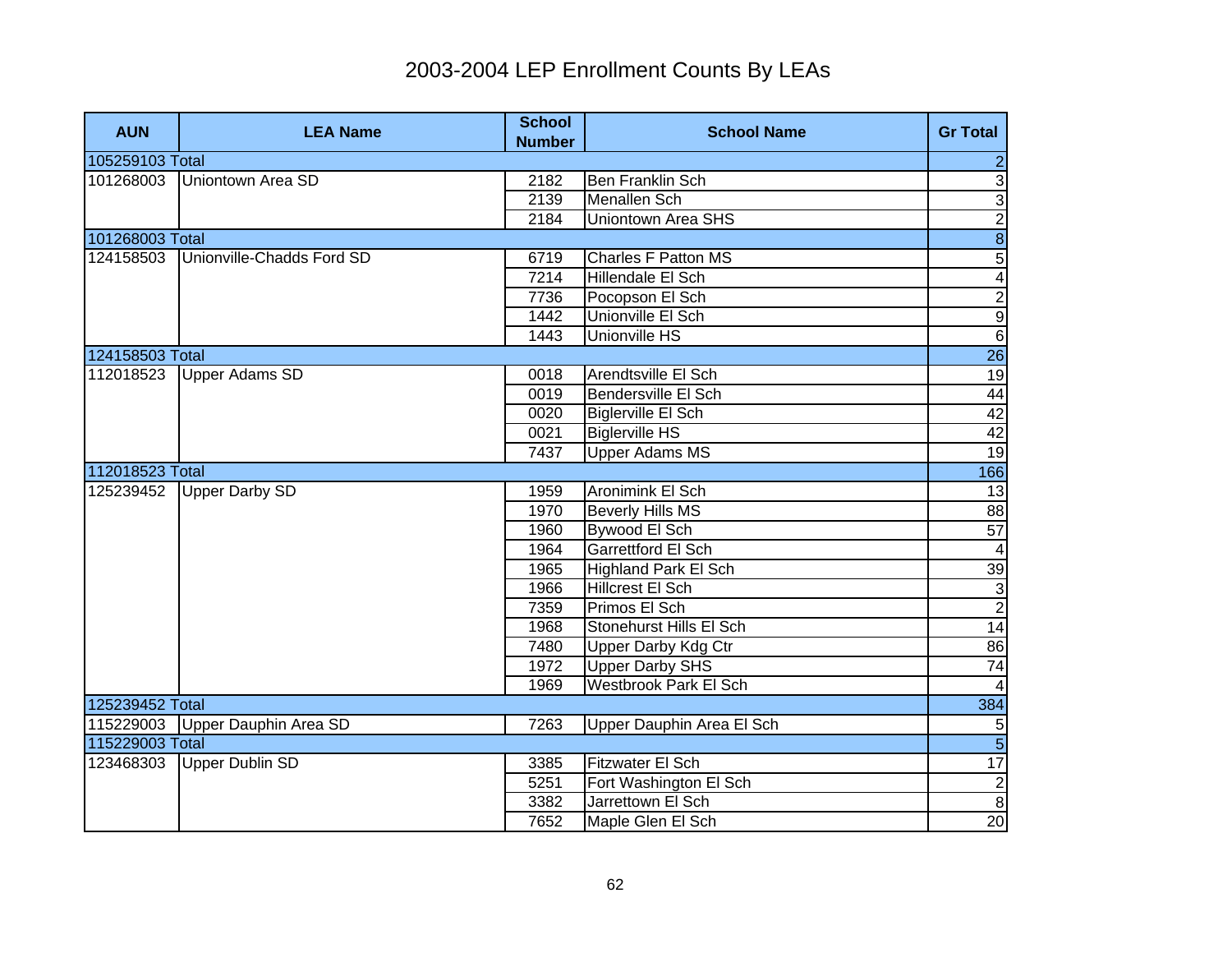| <b>AUN</b>      | <b>LEA Name</b>             | <b>School</b><br><b>Number</b> | <b>School Name</b>          | <b>Gr Total</b>                                     |
|-----------------|-----------------------------|--------------------------------|-----------------------------|-----------------------------------------------------|
|                 |                             | 4943                           | Sandy Run MS                | $\overline{7}$                                      |
|                 |                             | 5078                           | <b>Upper Dublin HS</b>      | 10                                                  |
| 123468303 Total |                             |                                |                             | 64                                                  |
| 123468402       | <b>Upper Merion Area SD</b> | 6468                           | <b>Bridgeport El Sch</b>    | $\overline{2}$                                      |
|                 |                             | 4832                           | Caley El Sch                | $\overline{12}$                                     |
|                 |                             | 3389                           | Candlebrook El Sch          | $\overline{7}$                                      |
|                 |                             | 3391                           | Roberts El Sch              | $\overline{9}$                                      |
|                 |                             | 3395                           | <b>Upper Merion HS</b>      | 26                                                  |
|                 |                             | 3394                           | <b>Upper Merion MS</b>      | $\overline{23}$                                     |
| 123468402 Total |                             |                                |                             | 79                                                  |
| 123468503       | Upper Moreland Township SD  | 3399                           | Cold Spring El Sch          | $\overline{4}$                                      |
|                 |                             | 3396                           | Round Meadow El Sch         | 16                                                  |
|                 |                             | 3401                           | <b>Upper Moreland HS</b>    | 20                                                  |
|                 |                             | 5249                           | <b>Upper Moreland MS</b>    | 13                                                  |
| 123468503 Total |                             |                                |                             | 53                                                  |
| 123468603       | Upper Perkiomen SD          | 7264                           | Marlborough El Sch          | $\overline{3}$                                      |
|                 |                             | 5081                           | <b>Upper Perkiomen HS</b>   | $\overline{3}$                                      |
|                 |                             | 3406                           | <b>Upper Perkiomen MS</b>   | $\overline{4}$                                      |
| 123468603 Total |                             |                                |                             | 10                                                  |
| 103029203       | Upper Saint Clair SD        | 5195                           | Baker El Sch                | $\begin{array}{c}\n 8 \\  \hline\n 6\n \end{array}$ |
|                 |                             | 5196                           | <b>Boyce MS</b>             |                                                     |
|                 |                             | 0490                           | Eisenhower El Sch           | $\overline{4}$                                      |
|                 |                             | 0491                           | Fort Couch MS               | $\,6$                                               |
|                 |                             | 4859                           | <b>Streams El Sch</b>       | $\overline{1}$                                      |
|                 |                             | 0492                           | <b>Upper Saint Clair HS</b> | $\overline{11}$                                     |
| 103029203 Total |                             |                                |                             | 36                                                  |
| 119358403       | <b>Valley View SD</b>       | 6776                           | Valley View El Ctr          | $\overline{2}$                                      |
|                 |                             | 6775                           | <b>Valley View HS</b>       | $\overline{2}$                                      |
|                 |                             | 7487                           | Valley View Intrmd Sch      | $\overline{\mathbf{4}}$                             |
|                 |                             | 7283                           | Valley View MS              | $\ensuremath{\mathsf{3}}$                           |
| 119358403 Total |                             |                                |                             | 11                                                  |
| 120480001       | Vitalistic Therapeutic CS   | 7679                           | Vitalistic Therapeutic CS   | 34                                                  |
| 120480001 Total |                             |                                |                             | 34                                                  |
| 119648303       | Wallenpaupack Area SD       | 7773                           | Hawley Kindergarten Ctr     | $\overline{\mathbf{4}}$                             |
|                 |                             | 6956                           | Wallenpaupack Area MS       | $\overline{1}$                                      |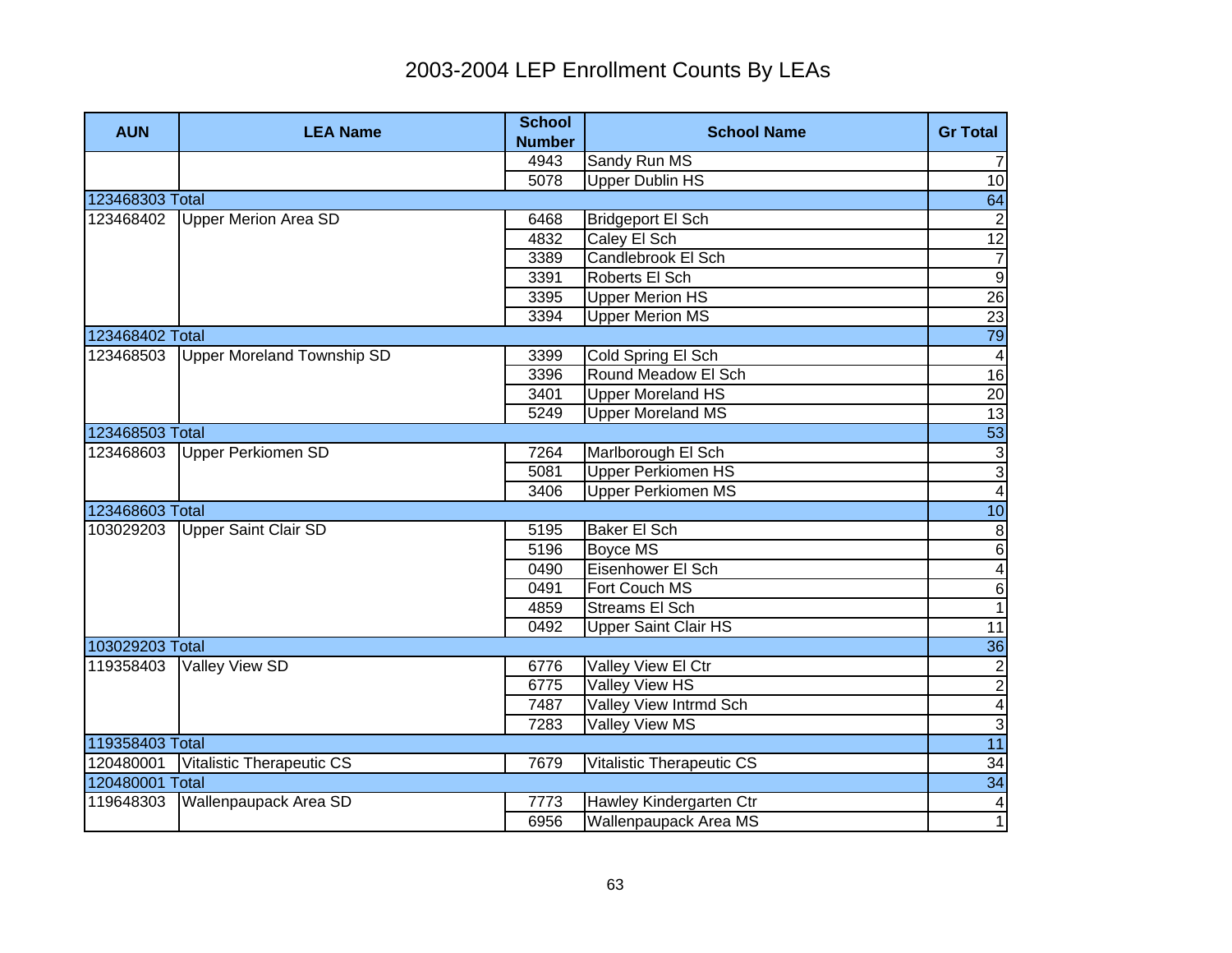| <b>AUN</b>      | <b>LEA Name</b>           | <b>School</b> | <b>School Name</b>             | <b>Gr Total</b>         |
|-----------------|---------------------------|---------------|--------------------------------|-------------------------|
|                 |                           | <b>Number</b> |                                |                         |
|                 |                           | 7169          | Wallenpaupack North Intrmd Sch | $\mathbf{1}$            |
|                 |                           | 7417          | Wallenpaupack Pri Sch          | 6                       |
| 119648303 Total |                           | 4305          | Wallenpaupack South El Sch     | $\overline{2}$          |
|                 |                           |               |                                | $\overline{14}$         |
| 125239603       | Wallingford-Swarthmore SD | 1951          | Kid's Place the                | $\mathbf{2}$            |
|                 |                           | 5287          | <b>Strath Haven HS</b>         | $\overline{\mathbf{4}}$ |
|                 |                           | 1908          | <b>Strath Haven MS</b>         | 10                      |
|                 |                           | 1952          | Swarthmore-Rutledge Sch        | 13                      |
|                 |                           | 1906          | Wallingford El Sch             | $\overline{\mathbf{4}}$ |
| 125239603 Total |                           |               |                                | 33                      |
| 105628302       | <b>Warren County SD</b>   | 4148          | <b>Beaty-Warren MS</b>         | $\overline{4}$          |
|                 |                           | 4140          | Russell El Sch                 | $\overline{1}$          |
| 105628302 Total |                           |               |                                | $\overline{5}$          |
|                 | 116498003 Warrior Run SD  | 3574          | Watsontown El Sch              | $\frac{2}{2}$           |
| 116498003 Total |                           |               |                                |                         |
| 113369003       | <b>Warwick SD</b>         | 2661          | John Beck El Sch               | $\overline{6}$          |
|                 |                           | 7420          | John R Bonfield El Sch         | 11                      |
|                 |                           | 4823          | Kissel Hill El Sch             | $\sqrt{5}$              |
|                 |                           | 2660          | Lititz El Sch                  | 12                      |
|                 |                           | 5336          | <b>Warwick MS</b>              | $\overline{7}$          |
|                 |                           | 2663          | <b>Warwick SHS</b>             | 13                      |
| 113369003 Total |                           |               |                                | $\overline{54}$         |
| 101638803       | <b>Washington SD</b>      | 7456          | Washington Park El Sch         |                         |
| 101638803 Total |                           |               |                                | $\frac{2}{4}$           |
| 119648703       | <b>Wayne Highlands SD</b> | 4295          | Honesdale HS                   |                         |
|                 |                           | 7446          | Lakeside Elementary School     |                         |
| 119648703 Total |                           |               |                                | $\overline{7}$          |
| 112289003       | Waynesboro Area SD        | 2233          | Fairview Avenue El Sch         | $\overline{\mathbf{4}}$ |
|                 |                           | 5330          | Summitview El Sch              | $\infty$                |
|                 |                           | 5331          | Waynesboro Area MS             | $\overline{2}$          |
|                 |                           | 2243          | Waynesboro Area SHS            | $\overline{\mathbf{4}}$ |
| 112289003 Total |                           |               |                                | 18                      |
| 121139004       | <b>Weatherly Area SD</b>  | 6446          | Weatherly Area El Sch          | $\mathbf{2}$            |
|                 |                           | 6838          | <b>Weatherly Area MS</b>       | $\overline{1}$          |
|                 |                           | 1327          | <b>Weatherly Area SHS</b>      | $\overline{1}$          |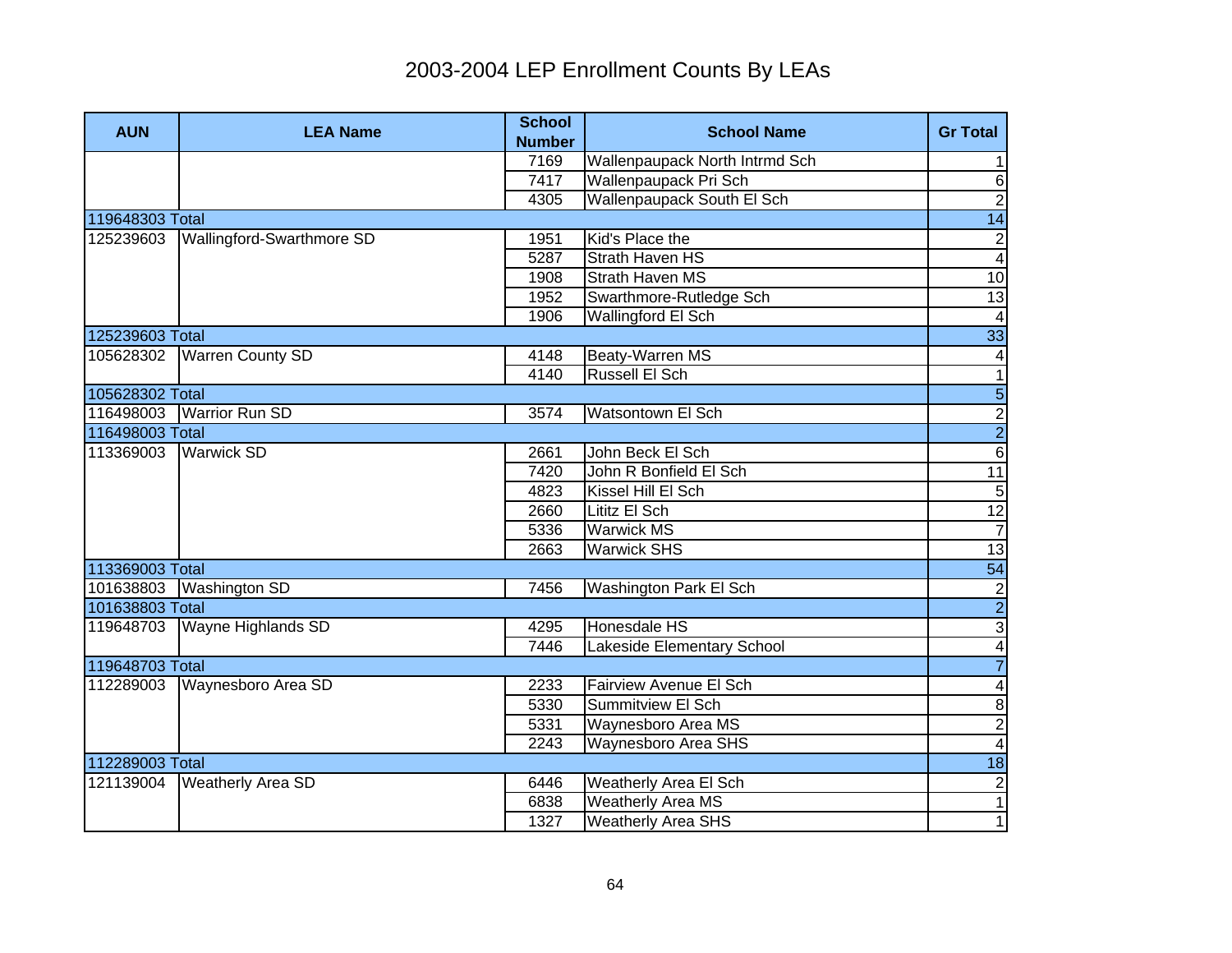| <b>AUN</b>      | <b>LEA Name</b>                | <b>School</b><br><b>Number</b> | <b>School Name</b>          | <b>Gr Total</b>               |
|-----------------|--------------------------------|--------------------------------|-----------------------------|-------------------------------|
| 121139004 Total |                                |                                |                             | 4                             |
| 117598503       | <b>Wellsboro Area SD</b>       | 5095                           | Don Gill El Sch             | $\overline{1}$                |
|                 |                                | 4079                           | Rock L Butler MS            | $\overline{2}$                |
|                 |                                | 4080                           | <b>Wellsboro Area HS</b>    | $\overline{2}$                |
| 117598503 Total |                                |                                |                             | $\overline{5}$                |
| 103029403       | West Allegheny SD              | 7760                           | Donaldson Elem Sch          | $\overline{4}$                |
|                 |                                | 5366                           | McKee El Sch                | $\overline{3}$                |
|                 |                                | 6895                           | West Allegheny MS           | 5                             |
|                 |                                | 0509                           | West Allegheny SHS          | $\overline{\mathbf{4}}$       |
|                 |                                | 5367                           | Wilson El Sch               | $\overline{3}$                |
| 103029403 Total |                                |                                |                             | 19                            |
| 124159002       | <b>West Chester Area SD</b>    | 1452                           | E N Peirce MS               |                               |
|                 |                                | 1392                           | East Bradford El Sch        |                               |
|                 |                                | 1395                           | East Goshen El Sch          |                               |
|                 |                                | 1456                           | Exton El Sch                | $rac{14}{23}$<br>$rac{9}{21}$ |
|                 |                                | 1454                           | Fern Hill El Sch            |                               |
|                 |                                | 4812                           | Glen Acres El Sch           | 32                            |
|                 |                                | 6910                           | Hillsdale El Sch            |                               |
|                 |                                | 5137                           | J R Fugett MS               | $\frac{19}{19}$               |
|                 |                                | 1457                           | Mary C Howse El Sch         | 23                            |
|                 |                                | 4813                           | Penn Wood El Sch            | 14                            |
|                 |                                | 7324                           | Sarah W Starkweather El Sch | 14                            |
|                 |                                | 1451                           | <b>Stetson MS</b>           | 24                            |
|                 |                                | 6734                           | <b>West Chester East HS</b> | 21                            |
|                 |                                | 1453                           | West Chester Henderson HS   | 24                            |
|                 |                                | 1458                           | Westtown-Thornbury El Sch   | 15                            |
| 124159002 Total |                                |                                |                             | 306                           |
| 101308503       | <b>West Greene SD</b>          | 5332                           | Graysville El Sch           |                               |
| 101308503 Total |                                |                                |                             |                               |
| 103029553       | <b>West Jefferson Hills SD</b> | 0516                           | Gill Hall El Sch            | $\mathbf 1$                   |
|                 |                                | 0519                           | McClellan El Sch            | $\overline{2}$                |
|                 |                                | 4867                           | Pleasant Hills MS           | $\overline{1}$                |
|                 |                                | 0523                           | Thomas Jefferson HS         | $\overline{2}$                |
| 103029553 Total |                                |                                |                             | $\overline{6}$                |
|                 | 103029603 West Mifflin Area SD | 0532                           | Homeville El Sch            | $\overline{1}$                |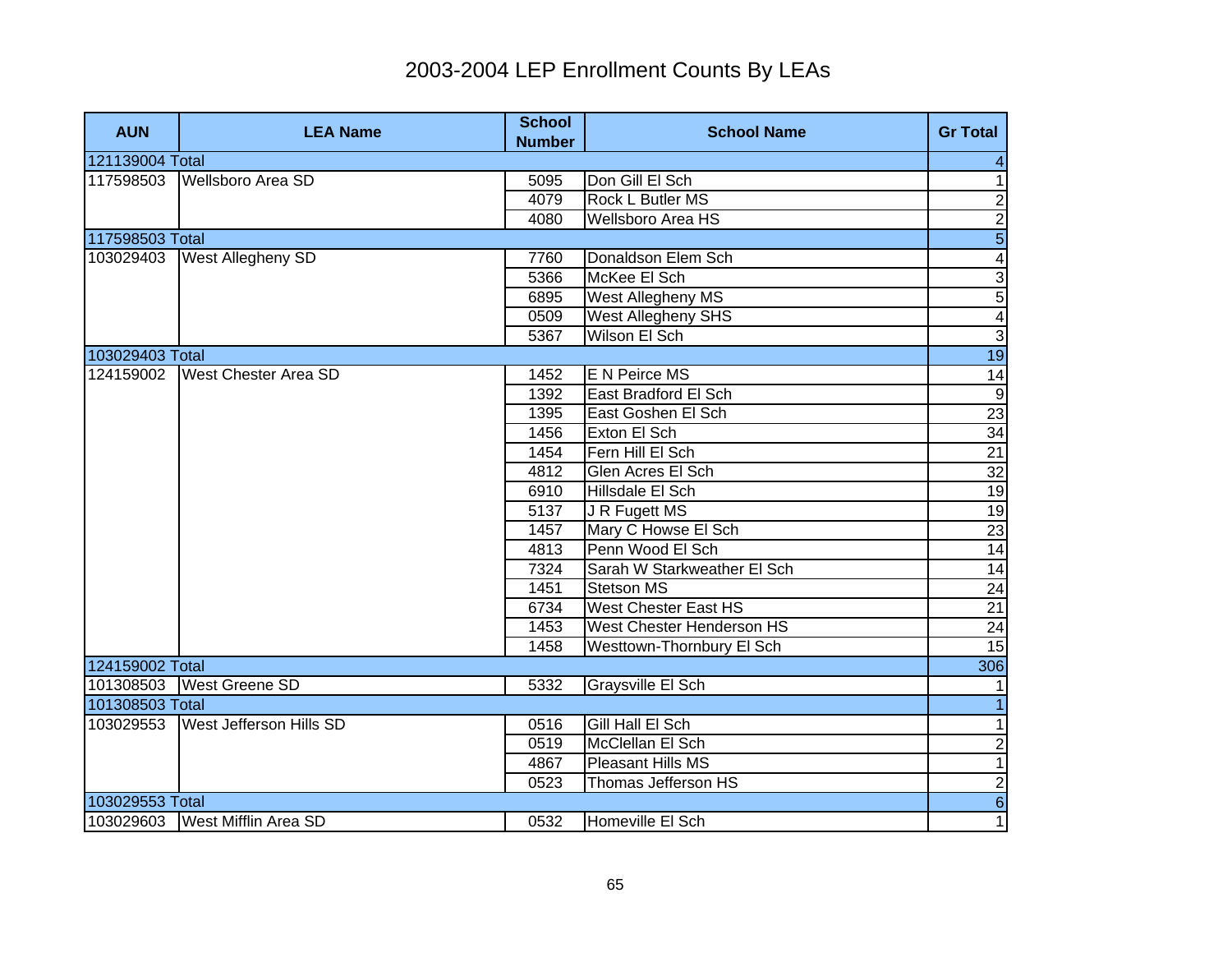| <b>AUN</b>      | <b>LEA Name</b>                    | <b>School</b><br><b>Number</b> | <b>School Name</b>          | <b>Gr Total</b>         |
|-----------------|------------------------------------|--------------------------------|-----------------------------|-------------------------|
|                 |                                    | 0536                           | West Mifflin Area HS        | $\mathbf{2}$            |
| 103029603 Total |                                    |                                |                             | $\overline{3}$          |
| 115508003       | <b>West Perry SD</b>               | 3594                           | Carroll El Sch              | 1                       |
| 115508003 Total |                                    |                                |                             | $\overline{1}$          |
|                 | 115219002 West Shore SD            | 1741                           | Allen MS                    | 1                       |
|                 |                                    | 1732                           | Cedar Cliff HS              | $\overline{34}$         |
|                 |                                    | 4588                           | Fairview El Sch             | $\overline{\mathbf{4}}$ |
|                 |                                    | 4583                           | <b>Fishing Creek El Sch</b> | $\infty$                |
|                 |                                    | 1736                           | <b>Highland El Sch</b>      | $\overline{11}$         |
|                 |                                    | 1716                           | Hillside El Sch             | ဖ                       |
|                 |                                    | 1740                           | Lemoyne MS                  | $\overline{17}$         |
|                 |                                    | 1735                           | Lower Allen El Sch          | $\overline{\mathbf{4}}$ |
|                 |                                    | 4584                           | Mt Zion El Sch              | $\overline{9}$          |
|                 |                                    | 1718                           | <b>New Cumberland MS</b>    | $\overline{7}$          |
|                 |                                    | 4585                           | Newberry El Sch             | $\mathbf{1}$            |
|                 |                                    | 7332                           | Red Mill El Sch             | $\overline{2}$          |
|                 |                                    | 1738                           | Rossmoyne El Sch            | $\overline{3}$          |
|                 |                                    | 1734                           | Washington Heights El Sch   | 25                      |
| 115219002 Total |                                    |                                |                             | 135                     |
| 112678503       | <b>West York Area SD</b>           | 4625                           | Lincolnway El Sch           |                         |
|                 |                                    | 4627                           | Loucks El Sch               | $\frac{2}{1}$           |
|                 |                                    | 4626                           | <b>Wallace El Sch</b>       |                         |
|                 |                                    | 6705                           | West York Area HS           | $\overline{\mathbf{A}}$ |
|                 |                                    | 7286                           | <b>West York Area MS</b>    | $\overline{3}$          |
| 112678503 Total |                                    |                                |                             | 12                      |
|                 | 127049303 Western Beaver County SD | 0715                           | <b>Fairview El Sch</b>      | $\mathbf{1}$            |
| 127049303 Total |                                    |                                |                             | $\overline{1}$          |
| 119648903       | Western Wayne SD                   | 6426                           | Hamlin El Ctr               | 1                       |
|                 |                                    | 6703                           | Lake Ariel El Sch           | $\vert 4 \vert$         |
|                 |                                    | 6704                           | Western Wayne HS            | 1                       |
|                 |                                    | 7341                           | Western Wayne MS            | 3                       |
| 119648903 Total |                                    |                                |                             | $\overline{9}$          |
|                 | 108118503 Westmont Hilltop SD      | 1293                           | <b>Westmont Hilltop HS</b>  | $\overline{1}$          |
| 108118503 Total |                                    |                                |                             | $\overline{1}$          |
|                 | 121397803 Whitehall-Coplay SD      | 6983                           | Clarence M Gockley El Sch   | 56                      |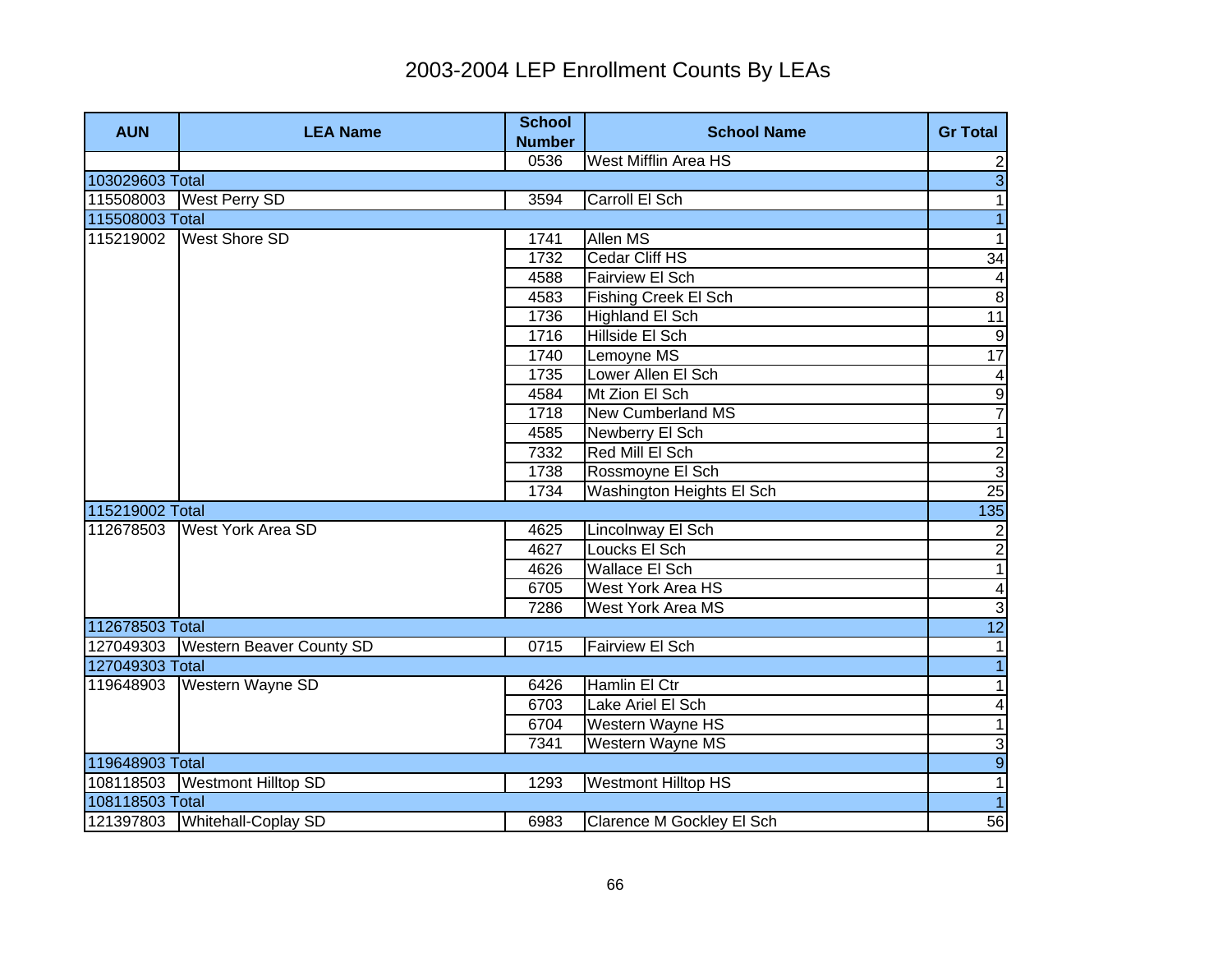| <b>AUN</b>      | <b>LEA Name</b>                     | <b>School</b> | <b>School Name</b>            | <b>Gr Total</b> |
|-----------------|-------------------------------------|---------------|-------------------------------|-----------------|
|                 |                                     | <b>Number</b> |                               |                 |
|                 |                                     | 6841          | George D Steckel El Sch       | 62              |
|                 |                                     | 2848          | <b>Whitehall HS</b>           | 18              |
|                 |                                     | 5241          | Whitehall-Coplay MS           | $\overline{15}$ |
| 121397803 Total |                                     |               |                               | 151             |
| 118408852       | Wilkes-Barre Area SD                | 5152          | Daniel J Flood El Sch         | 46              |
|                 |                                     | 2995          | Dodson El Sch                 | $\overline{15}$ |
|                 |                                     | 6924          | Dr David W Kistler El Sch     | 34              |
|                 |                                     | 3009          | <b>Elmer L Meyers JSHS</b>    | $\overline{20}$ |
|                 |                                     | 3008          | <b>G A R Memorial JSHS</b>    | 24              |
|                 |                                     | 6923          | Heights/Murray El Sch         | 31              |
|                 |                                     | 3007          | James M Coughlin JSHS         | 24              |
|                 |                                     | 7492          | Solomon/Plains El Sch         | $\mathbf{1}$    |
|                 |                                     | 7497          | Solomon/Plains JHS            | 11              |
| 118408852 Total |                                     |               |                               | 206             |
|                 | 103029803 Wilkinsburg Borough SD    | 5106          | Kelly El Sch                  |                 |
| 103029803 Total |                                     |               |                               | $\frac{5}{5}$   |
| 125239652       | <b>William Penn SD</b>              | 6509          | Aldan El Sch                  | $\overline{12}$ |
|                 |                                     | 1887          | Ardmore Avenue Sch            | 13              |
|                 |                                     | 7385          | <b>Bell Avenue School</b>     | 15              |
|                 |                                     | 1856          | Colwyn El Sch                 |                 |
|                 |                                     | 1890          | East Lansdowne El Sch         | $\frac{12}{2}$  |
|                 |                                     | 7020          | Park Lane El Sch              | 20              |
|                 |                                     | 1975          | Penn Wood 9th Grade Academy   | 28              |
|                 |                                     | 1859          | Penn Wood MS                  | 26              |
|                 |                                     | 1892          | Penn Wood SHS                 | 30              |
|                 |                                     | 1974          | W B Evans Magnet Sch          | $\overline{c}$  |
|                 |                                     | 1857          | <b>Walnut Street Sch</b>      | 19              |
| 125239652 Total |                                     |               |                               | 179             |
| 129548803       | <b>Williams Valley SD</b>           | 7357          | <b>Williams Valley El Sch</b> | دى              |
|                 |                                     | 3914          | Williams Valley JSHS          | $\vert 4 \vert$ |
| 129548803 Total |                                     |               |                               | $\overline{7}$  |
|                 | 108079004 Williamsburg Community SD | 0950          | Williamsburg Community El Sch | 1               |
| 108079004 Total |                                     |               |                               | $\overline{1}$  |
| 117417202       | Williamsport Area SD                | 3057          | Cochran El Sch                | $\vert 4 \vert$ |
|                 |                                     | 3074          | Roosevelt MS                  | $\overline{2}$  |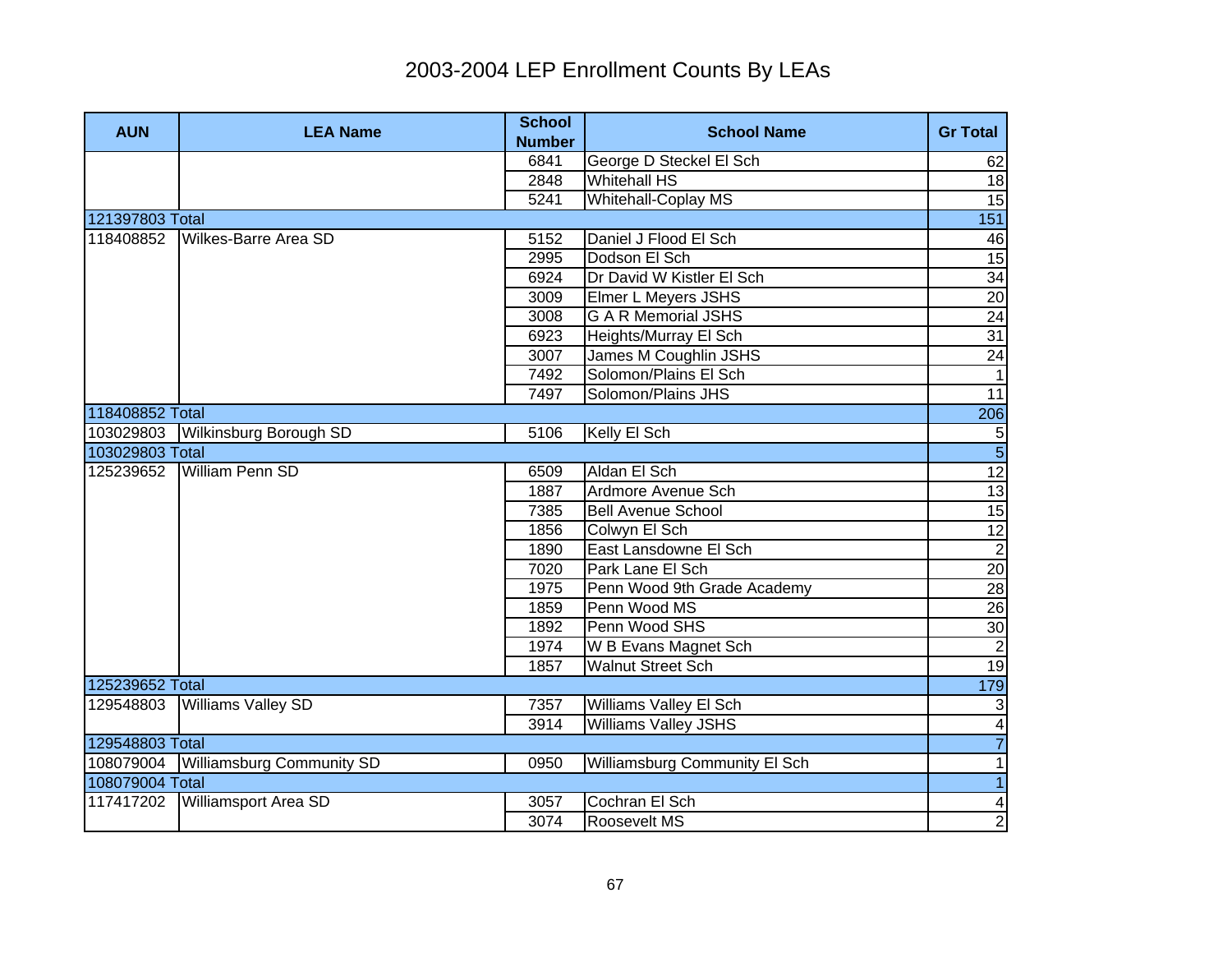| <b>AUN</b>      | <b>LEA Name</b>          | <b>School</b><br><b>Number</b> | <b>School Name</b>             | <b>Gr Total</b>         |
|-----------------|--------------------------|--------------------------------|--------------------------------|-------------------------|
|                 |                          | 6368                           | <b>Williamsport Area SHS</b>   | 5                       |
| 117417202 Total |                          |                                |                                | $\overline{11}$         |
| 104378003       | Wilmington Area SD       | 6963                           | New Wilmington El Sch          | $\mathbf{1}$            |
| 104378003 Total |                          |                                |                                | $\overline{1}$          |
| 114069103       | Wilson SD                | 6773                           | <b>Cornwall Terrace El Sch</b> | 33                      |
|                 |                          | 0880                           | Lincoln Park El Sch            | $\,6$                   |
|                 |                          | 0877                           | Lower Heidelberg El Sch        | $\overline{7}$          |
|                 |                          | 7659                           | Shiloh Hills El Sch            | 16                      |
|                 |                          | 7436                           | Spring Ridge El Sch            | g                       |
|                 |                          | 0882                           | West Wyomissing El Sch         | $\overline{11}$         |
|                 |                          | 0883                           | Whitfield El Sch               | $\overline{17}$         |
|                 |                          | 6981                           | Wilson Central JHS             | $\overline{3}$          |
|                 |                          | 6980                           | <b>Wilson HS</b>               | 25                      |
|                 |                          | 6982                           | <b>Wilson Southern JHS</b>     | 15                      |
| 114069103 Total |                          |                                |                                | 142                     |
| 120488603       | <b>Wilson Area SD</b>    | 6785                           | Philip F Lauer MS              | $\frac{5}{9}$           |
|                 |                          | 3522                           | <b>Wilson Area HS</b>          |                         |
|                 |                          | 7053                           | Wilson Borough El Sch          | 17                      |
| 120488603 Total |                          |                                |                                | $\overline{31}$         |
| 123469303       | Wissahickon SD           | 6470                           | <b>Blue Bell El Sch</b>        | 21                      |
|                 |                          | 7491                           | Lower Gwynedd El Sch           | $\sqrt{5}$              |
|                 |                          | 4914                           | Mattison Avenue El Sch         | 18                      |
|                 |                          | 6835                           | Shady Grove El Sch             | 11                      |
|                 |                          | 3414                           | Stony Creek El Sch             | 21                      |
|                 |                          | 3245                           | Wissahickon MS                 | 20                      |
|                 |                          | 3247                           | Wissahickon SHS                | 32                      |
| 123469303 Total |                          |                                |                                | 128                     |
|                 | 110143310 Wonderland CS  | 7626                           | Wonderland CS                  | 9                       |
| 110143310 Total |                          |                                |                                | $\overline{9}$          |
| 103029902       | <b>Woodland Hills SD</b> | 6969                           | Dickson Intrmd Sch             | $\overline{\mathbf{A}}$ |
|                 |                          | 0132                           | <b>Edgewood Primary Sch</b>    | $\overline{7}$          |
|                 |                          | 0104                           | <b>Shaffer Primary Sch</b>     | 1                       |
|                 |                          | 0106                           | <b>Wilkins Primary Sch</b>     | $\overline{1}$          |
|                 |                          | 0483                           | Woodland Hills JHS-West        | $\overline{2}$          |
|                 |                          | 0107                           | <b>Woodland Hills SHS</b>      | $\overline{6}$          |